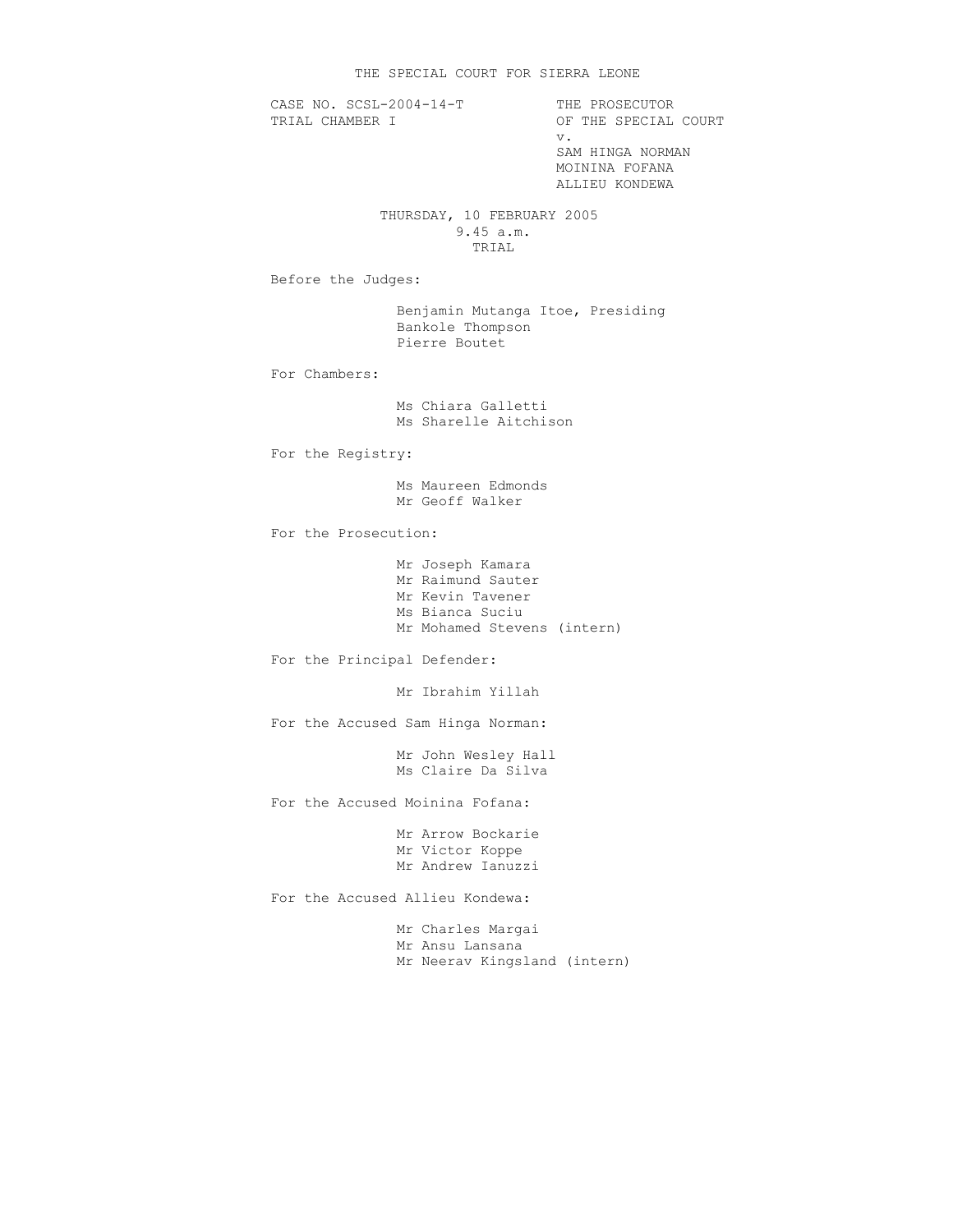1 [HN100205 - EKD] 2 Thursday, 10 February 2005 3 [Open session] 4 [The accused not present] 09:29:11 5 [Upon commencing at 9.45 a.m.] 6 PRESIDING JUDGE: Good morning, learned counsel, we are 7 resuming our session. The Prosecution may call its next 8 witness. 9 MR KAMARA: Let the witness be sworn on the Bible. 09:41:45 10 PRESIDING JUDGE: Can you announce the number of that 11 witness -- the pseudonym of that witness for us please? 12 MR KAMARA: TF2-190. 13 PRESIDING JUDGE: And he is your 40th, is he? 14 MR KAMARA: Yes, 40th witness. 09:42:03 15 PRESIDING JUDGE: TF? 16 MR KAMARA: TF2-190, Your Honour. 17 WITNESS: TF2-190 [Sworn] 18 **Interpreter** [Witness answered through interpreter] 19 MR KAMARA: Thank you, Your Honours. 09:42:51 20 EXAMINED BY MR KAMARA: 21 MR KAMARA: 22 Q. Good morning, Mr Witness. 23 A. Morning sir. 24 Q. I shall be asking you a few questions and please take 09:43:05 25 your time to answer as their Lordships are taking down 26 whatever you say. Try to speak audibly, loud enough so 27 my friends on the other side, as well as the judges and 28 the stenographers, could get what you are saying. Okay? 29 A. Yes, sir.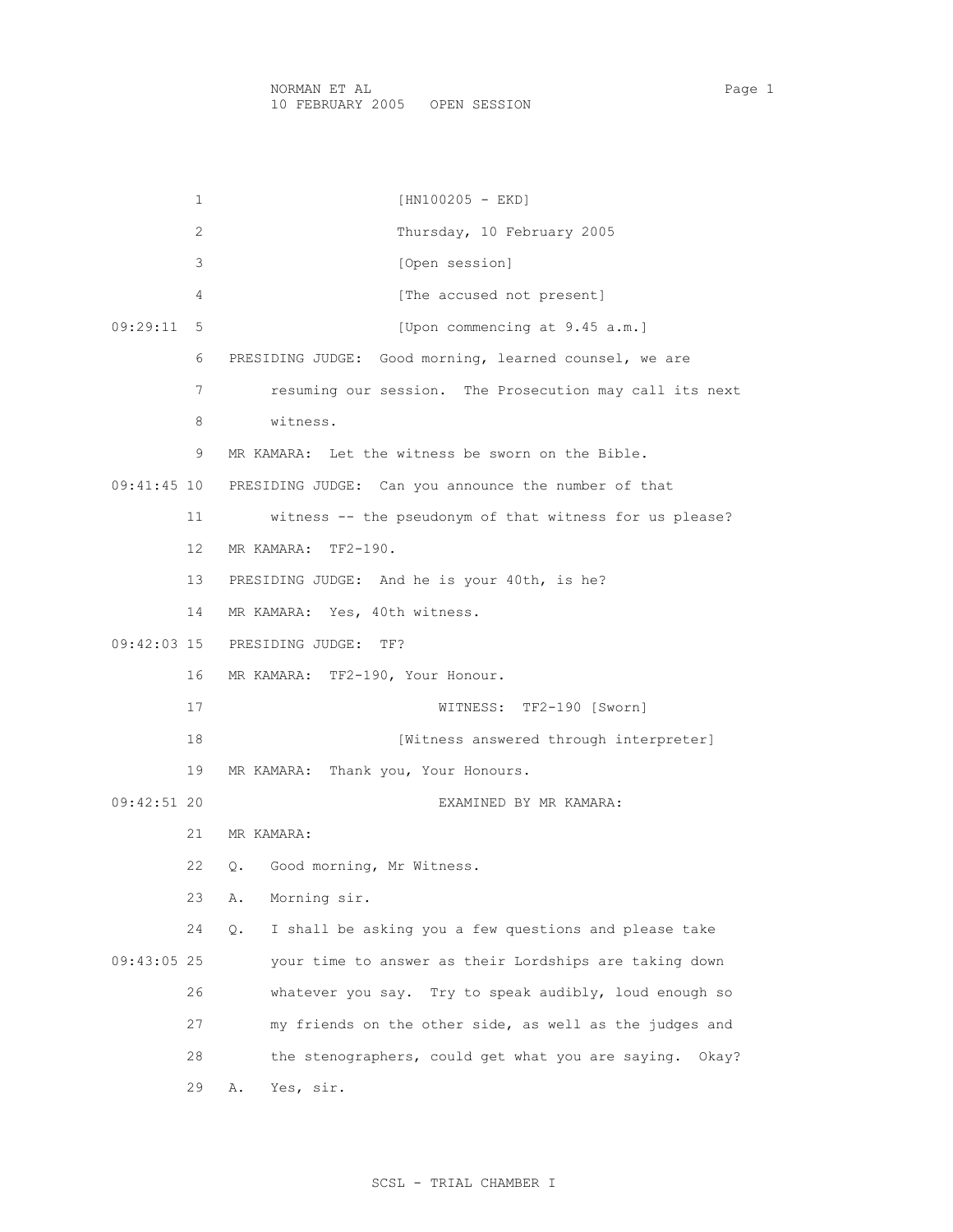- 1 Q. Mr Witness, will you state your full names for this
- 2 Court?
- 3 A. Yes, sir.
- 4 Q. Yes, go ahead?
- 09:43:55 5 A. My name is Bobor Tucker.
	- 6 Q. Are you known by any other name?
	- 7 A. Yes, sir.
	- 8 Q. What is that name?
	- 9 A. Jengbema.
- 09:44:25 10 Q. Can you spell that for the Court?
	- 11 A. Yes, sir.
	- 12 Q. Yes, go ahead?
	- 13 A. J-E-N-G-B-E-M-A.
	- 14 Q. Jengbema?
- 09:44:49 15 A. Jengbema.
	- 16 PRESIDING JUDGE: That's?
	- 17 THE WITNESS: J-E-N-G-B-E-M-A.
	- 18 PRESIDING JUDGE: It is the pronunciation that intrigues me;
	- 19 you're calling it Jengbema, maybe it is a local
- 09:45:17 20 pronunciation. Normally it would be Jengbema.
	- 21 MR KAMARA: No, Jengbema. There is a Y-A-M-A.
	- 22 PRESIDING JUDGE: Y-A?
	- 23 MR KAMARA: Yes, you're right, Your Honours, Y-A-M-A. I'm
	- 24 sorry, yes.
- 09:45:38 25 PRESIDING JUDGE: You say he is Jengbema what again?
	- 26 MR KAMARA: He's Bob Tucker. He's known also as Jengbema.
	- 27 PRESIDING JUDGE: Jengbema.
	- 28 MR KAMARA: Yes.
	- 29 PRESIDING JUDGE: Okay.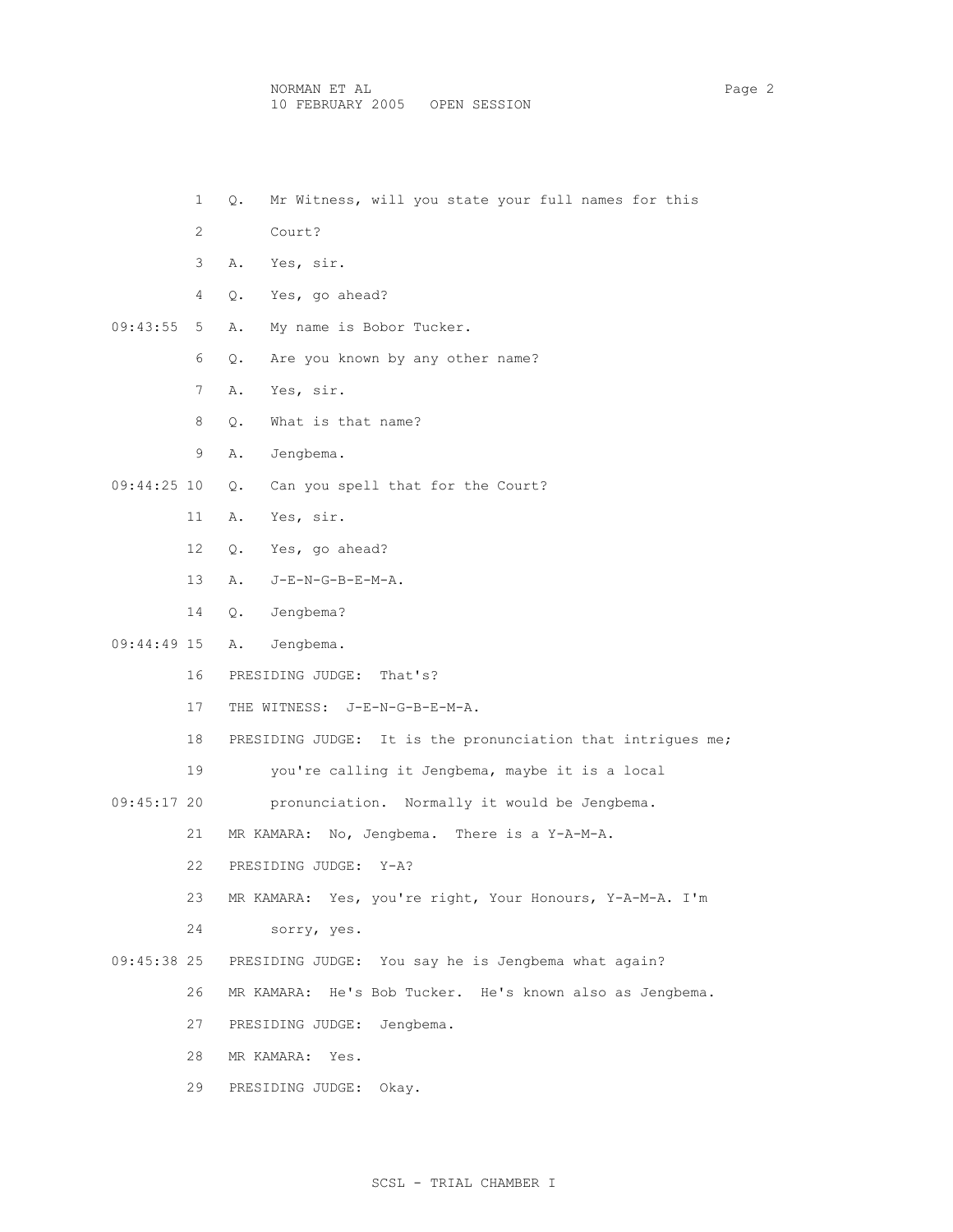1 MR KAMARA: 2 Q. Now, Mr Tucker, how old are you? 3 A. I am 37 years this year. 4 Q. Where were you born? 09:46:18 5 A. I was born in Gambia Village, Jong Chiefdom, Bonthe 6 District. 7 Q. Gambia Village, Jong J-O-N-G, Bonthe District? 8 Mr Tucker, are you married? 9 A. Yes sir, I'm married. 09:46:59 10 Q. And do you have children? 11 A. Yes, I have three girls. 12 Q. Mr Tucker, what do you do for a living? What's your job? 13 A. I was mining, I was mining diamonds. 14 0. You're a miner and you mine diamonds? 09:47:40 15 A. Yes, sir. 16 Q. And where were you doing this mining? 17 A. At Sumbya, Lugbu Chiefdom. 18 Q. L-U-G-B-U. S-U-M-B-Y-A, L-U-G-B-U Chiefdom. Mr Tucker, 19 what languages do you speak? 09:48:25 20 A. I speak Mende and Krio. 21 Q. Mr Tucker, let me take your mind back to the days of the 22 conflict in Sierra Leone. Were you involved with any of 23 the fighting forces during that conflict? 24 A. Yes, sir. 09:49:02 25 Q. And which group were you involved with? 26 A. I joined the Kamajors. 27 Q. Mr Tucker, will you tell this Court the time you joined 28 the Kamajors? 29 A. Yes, sir.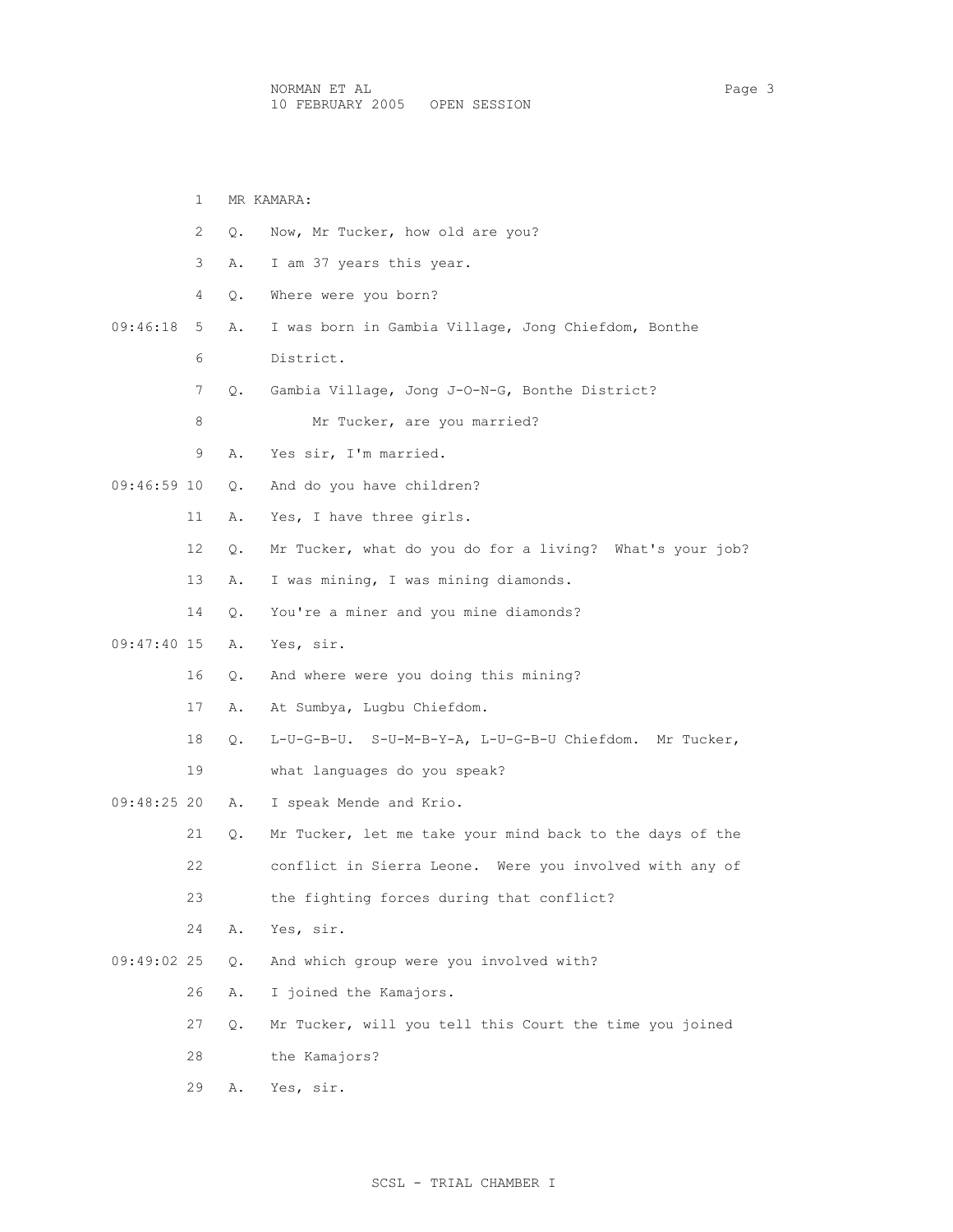|             | $\mathbf{1}$   | When?<br>Q.                                                    |
|-------------|----------------|----------------------------------------------------------------|
|             | $\overline{2}$ | I joined the Kamajors some time in 1995, in June.<br>Α.        |
|             | 3              | June 1995. Were you initiated?<br>О.                           |
|             | 4              | Yes, sir.<br>Α.                                                |
| 09:50:12    | 5              | By whom?<br>Q.                                                 |
|             | 6              | It was Mr Allieu Kondewa that initiated me.<br>Α.              |
|             | 7              | So what happened once you completed your initiation?<br>Q.     |
|             | 8              | I went to the warfront.<br>Α.                                  |
|             | 9              | On whose instructions did you go to the warfront, do you<br>Q. |
| 09:51:09 10 |                | know?                                                          |
|             | 11             | A. Yes, sir.                                                   |
|             | 12             | Q. Please tell the Court.                                      |
|             | 13             | Mr Moinina Fofana, Musa Kortuwai.<br>A.                        |
|             | 14             | MR KAMARA: The spelling, Your Honours, is K-O-R-T-U-W-A-I.     |
| 09:51:29 15 |                | Musa Kortuwai.                                                 |
|             | 16             | THE WITNESS: And Mr Joe Tamidey.                               |
|             | 17             | PRESIDING JUDGE: K-0?                                          |
|             | 18             | MR KAMARA: K-O-R-T-U-W-A-I. Kortuwai, K-O-R-T-U-W-A-I. And     |
|             | 19             | Joe Tamidey.                                                   |
| 09:52:03 20 |                | PRESIDING JUDGE: What was the next name?                       |
|             | 21             | MR KAMARA: Joe Tamidey, Your Honour.                           |
|             | 22             | Q. Who was the leader of that group that went to this          |
|             | 23             | warfront, do you know?                                         |
|             | 24             | It was late Mustafa Ngobea.<br>Α.                              |
| 09:52:32 25 |                | Did that group engage in any combat?<br>Q.                     |
|             | 26             | Yes, sir.<br>Α.                                                |
|             | 27             | And where was that engagement?<br>Q.                           |
|             | 28             | It was at Baomokbengeh.<br>Α.                                  |
|             | 29             | Your Honours, the spelling for that is<br>MR KAMARA:           |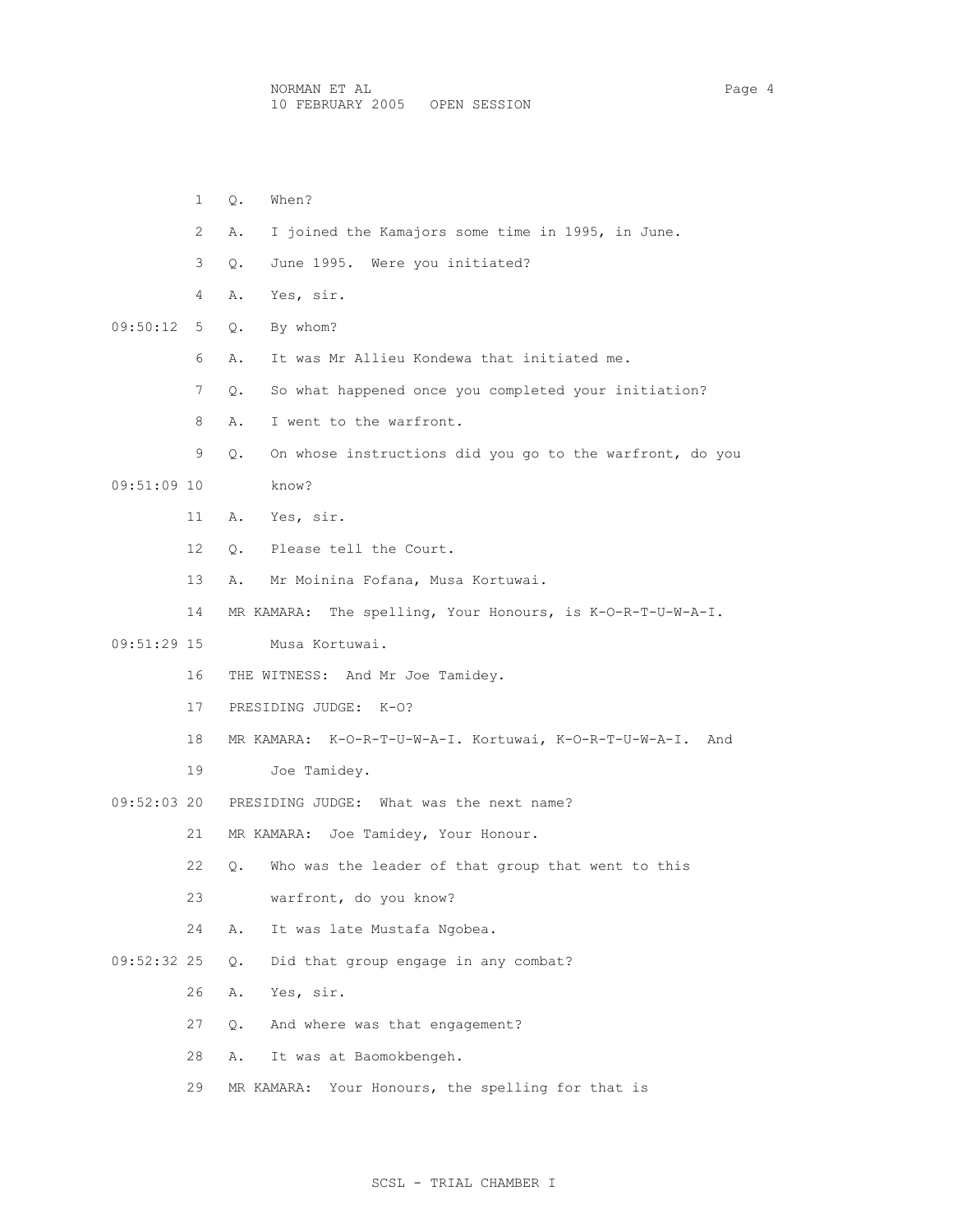NORMAN ET AL Page 5 10 FEBRUARY 2005 OPEN SESSION

 1 B-A-O-M-A-K-B-E-N-G-E-H. 2 Q. What chiefdom is that? 3 A. It was Gbap Chiefdom. 4 Q. Will you tell this Court what was the result of that 09:53:37 5 engagement? 6 A. Yes, sir. 7 Q. Tell the Court? 8 A. After that took place, we defeated the rebels. We killed 9 some of them and the balance were driven out of the town 09:54:04 10 finally. 11 Q. Mr Tucker, was that battle significant to you as a 12 fighter? 13 A. Yes, sir. 14 Q. Why? 09:54:35 15 A. Because at the time when I joined the Kamajors I was 16 under observation. So when we went to that fight, that 17 made me to be recognised as a hero and a good fighter. 18 Q. Mr Tucker, were any appointments made following the 19 success of that attack? 09:55:31 20 A. Yes, sir. 21 Q. Go ahead and tell the Court. 22 A. After that battle the leaders who have been controlling 23 the Kamajors, Mr Kortuwai, Mr Moinina Fofana, Mr Joe 24 Tamidey, they summoned a meeting. Out of that meeting I 09:56:33 25 was appointed to lead the group that was going to capture 26 Singihun. 27 Q. Mr Witness, do you know who made that specific 28 appointment? 29 PRESIDING JUDGE: Capture what?

#### SCSL - TRIAL CHAMBER I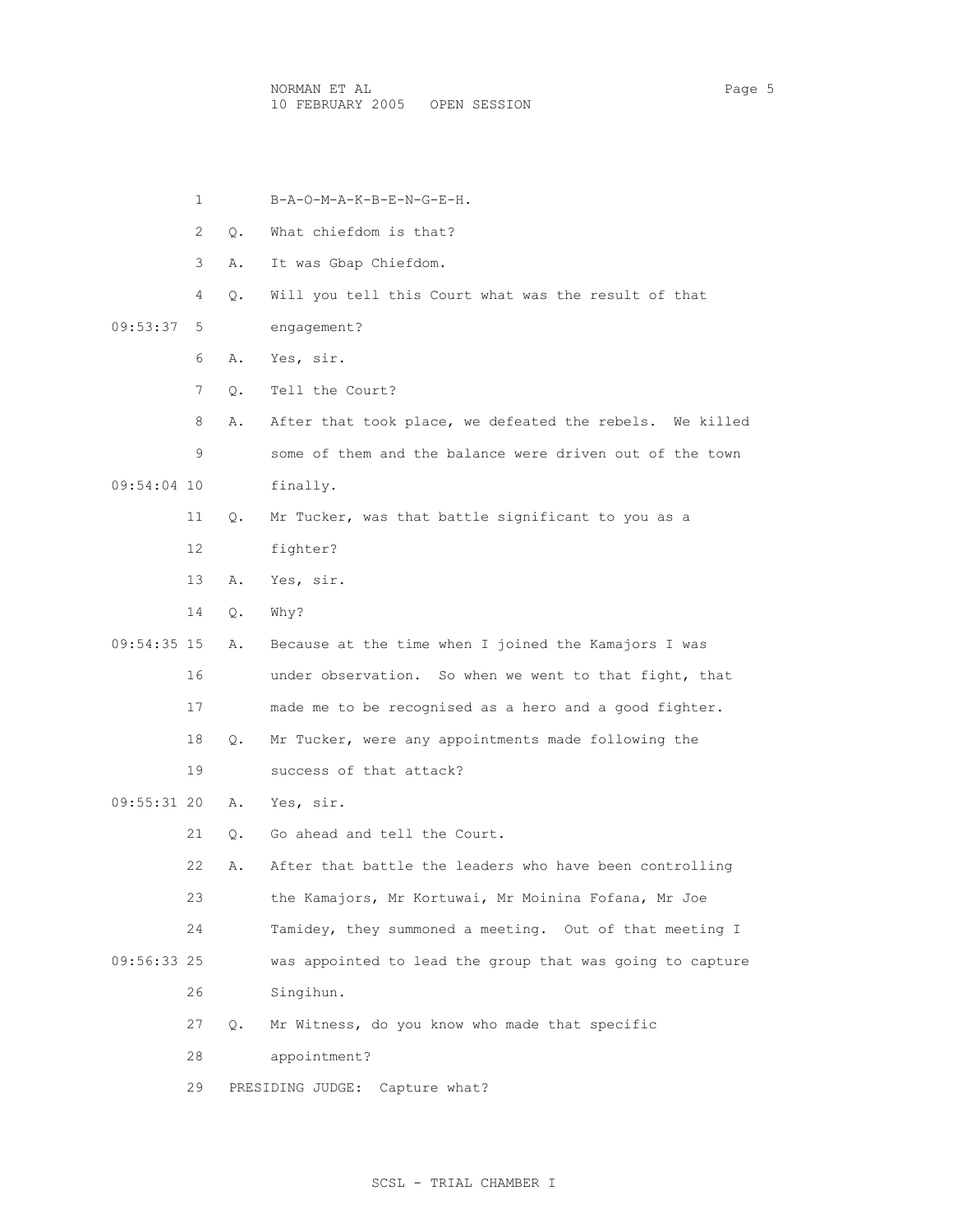NORMAN ET AL Page 6 10 FEBRUARY 2005 OPEN SESSION

 1 MR KAMARA: Singihun. I think it is S-I-N-G-U -- 2 PRESIDING JUDGE: S-I-N? 3 MR KAMARA: G-I-H-U-N. Singihun. S-I-N-G-I-H-U-N. 4 Q. Who made that specific appointment, do you know? 09:57:38 5 A. It was Mr Moinina Fofana. 6 Q. And when was that meeting held? 7 A. It was in [translation interrupted] 8 Q. When was the meeting held, do you remember? 9 A. Yes, sir. 09:58:05 10 Q. When was it held? 11 A. It was in 1995. 12 Q. It was in 1995? 13 Do you know who led the attack on Singihun? 14 A. Yes, sir. 09:58:36 15 Q. Who led that attack? 16 A. It was I that am sitting here. 17 Q. So how long did that attack last, do you know? 18 MR MARGAI: My Lords, I'm sorry, I do not wish to interrupt 19 the smooth flow of my learned friend's attempt to adduce 09:59:13 20 evidence but I would have thought that the evidence 21 should be confined to the period under review vis-a-vis 22 the charges, November 1996 upwards. There is no harm in 23 making reference to something that happened prior to 24 that, but to delve into it, that is my concern. 09:59:41 25 JUDGE BOUTET: Mr Prosecutor? 26 MR KAMARA: Yes, Your Honour, I do appreciate my learned 27 friend's comment but this is a witness that we have to 28 show a pattern and the pattern, and I think the 29 Prosecution has not gone far beyond the prescribed time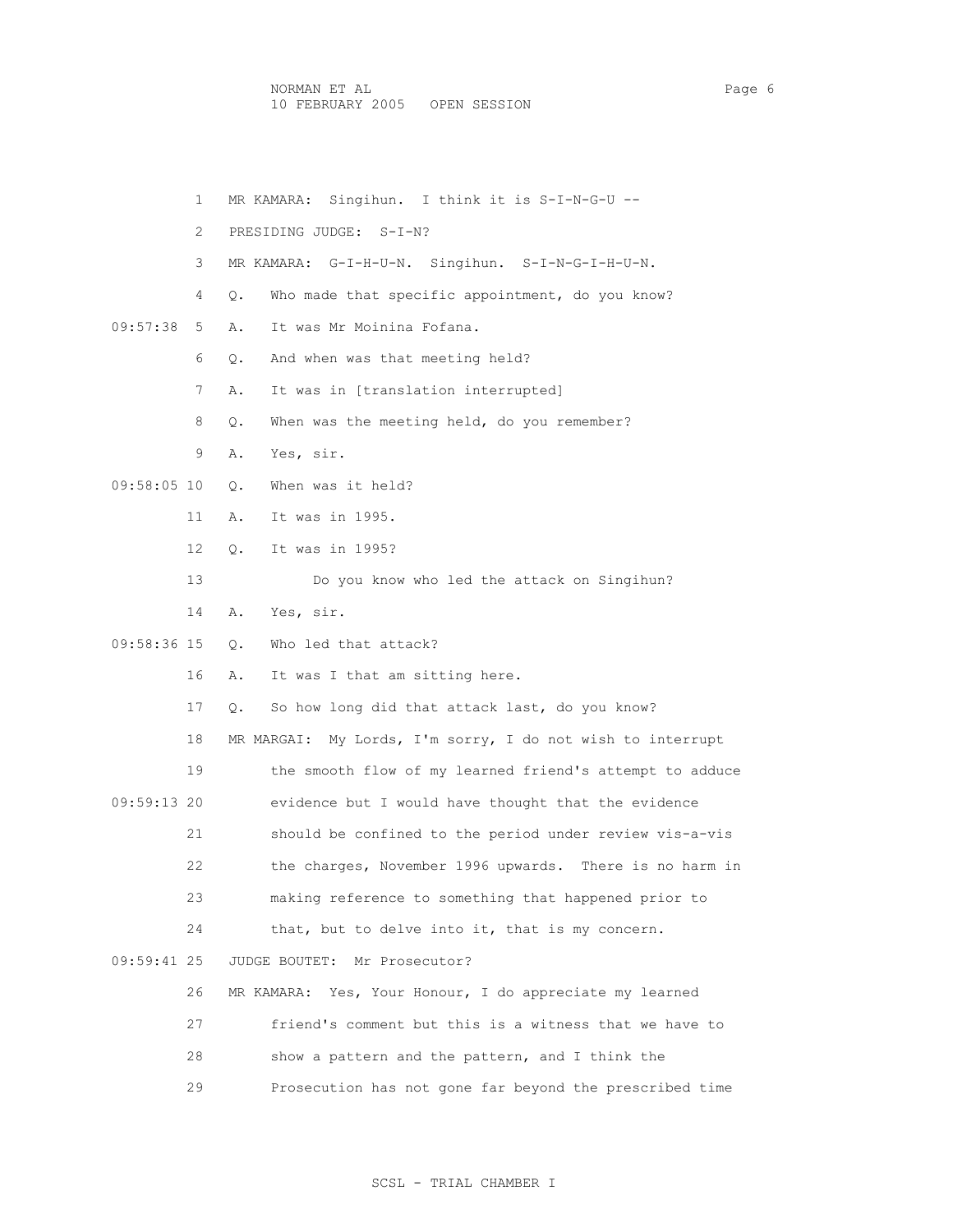|               | 1  | limits of the charges, and the evidence that has been led        |
|---------------|----|------------------------------------------------------------------|
|               | 2  | is in '95 and we have to lay a pattern to show how things        |
|               | 3  | developed '95 up to '96 rather than just bring in the            |
|               | 4  | matters before the Court.                                        |
| 10:00:32      | 5  | Learned counsel, it seems to me that there is<br>JUDGE THOMPSON: |
|               | 6  | an elementary principle here involved, which is that in          |
|               | 7  | framing an indictment one does observe the time span             |
|               | 8  | scale, and also when one is leading evidence in purported        |
|               | 9  | support of the charges it would seem also that it is a           |
| 10:01:03 10   |    | principle of legality that one should in fact keep within        |
|               | 11 | the time frame. There could be some latitude in terms of         |
|               | 12 | context, but learned counsel on the other side seems to          |
|               | 13 | be complaining that what we have here is an elaboration          |
|               | 14 | of the background virtually going into another period            |
| $10:01:31$ 15 |    | that is not charged in the indictment.                           |
|               | 16 | I feel that it is a legitimate complaint and how far             |
|               | 17 | you intend to proceed one doesn't know. I mean, remember         |
|               | 18 | that the Rules governing the framing of indictment are           |
|               | 19 | very technical and that usually when one is leading              |
| 10:01:54 20   |    | evidence one has to confine oneself to the nature and            |
|               | 21 | scope of the charges as laid in the indictment. I'm not          |
|               | 22 | sure myself whether you have exceeded the permissible            |
|               | 23 | limit but I think it is a word of caution that I would           |
|               | 24 | myself associate with.                                           |
| 10:02:22 25   |    | MR KAMARA:<br>Thank you, Your Honour. I am almost there into     |
|               | 26 | '96.                                                             |
|               | 27 | But the objection was not that you could not<br>JUDGE BOUTET:    |
|               | 28 | lead evidence.<br>The objection is that you should not go        |
|               | 29 | into the details of that evidence, that it leads to is           |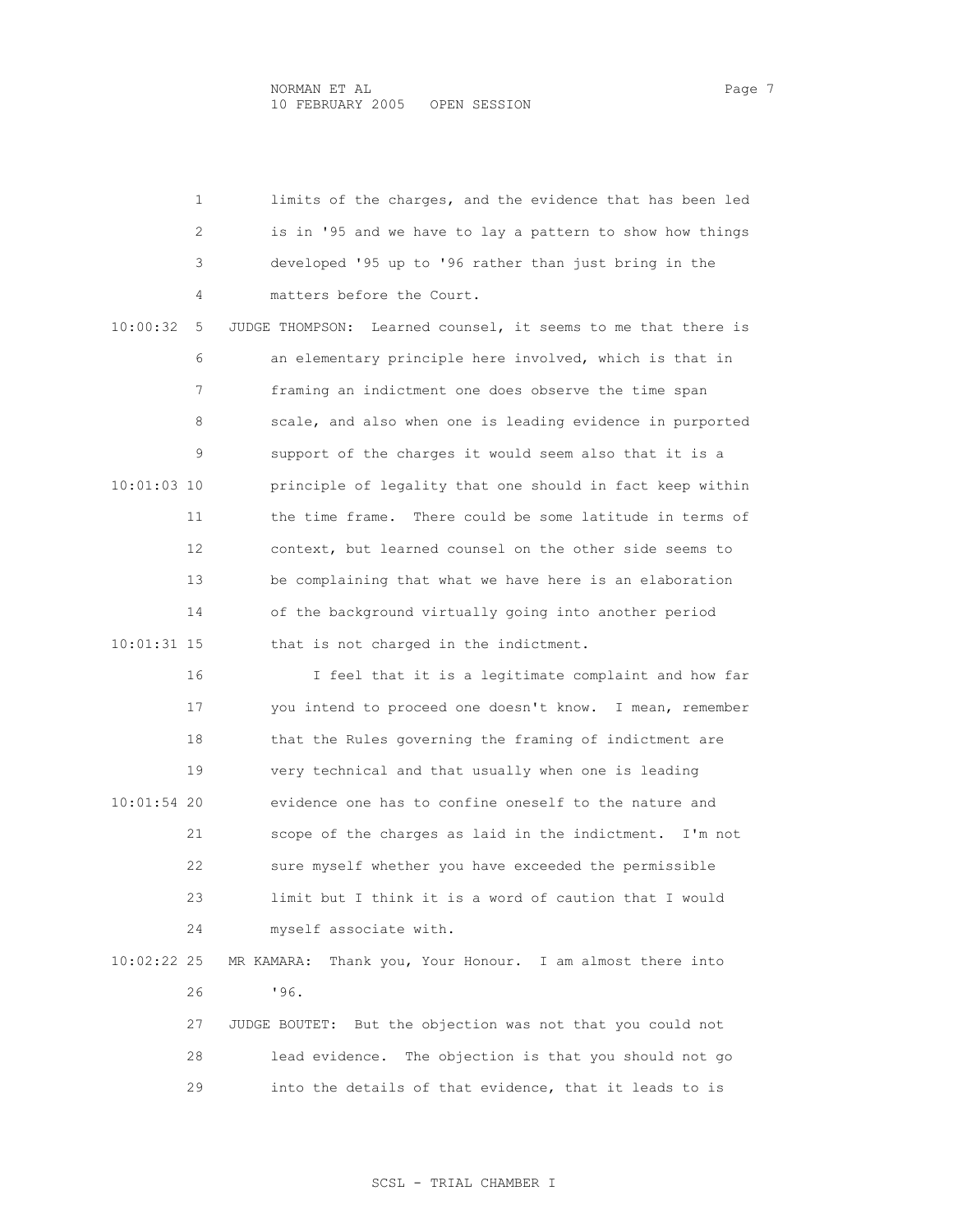1 scenario in 96/97, they're not objecting to that. What 2 they are objecting to is that you seem to be expanding 3 unnecessarily on '95 when '95 is not the time frame 4 spelled out in the indictment. So that is the essence of 10:02:51 5 the objection. 6 So in this respect we have to sustain the objection 7 in the sense that you have not convinced us that you need 8 to go into these kinds of details to be able to lead 9 evidence in the specific area spelled out in the 10:03:04 10 indictment. So it is just that you have to move 11 carefully. We need not to go into details except to lead 12 to wherever you want to lead the witness to. 13 MR KAMARA: Certainly. Your Honour, the issue of '95 is his 14 initiation into the Kamajor and if we are leading 10:03:20 15 evidence about his being a member of the Kamajor it is 16 necessary to show when he became a member. 17 JUDGE BOUTET: No, the objection is not that. The objection 18 had to do more with the fact now that you are asking the 19 witness if he led the battle and how did the battle go 10:03:30 20 and so on in '95. That is not part of the charges. 21 MR KAMARA: As Your Lordship pleases. 22 JUDGE THOMPSON: Perhaps we need to note also that when you 23 say you were leading evidence as to part that as a 24 general rule one confines oneself to the charges that are 10:03:45 25 laid in the indictment. And unless you have in fact 26 spelt out in your indictment that you will be charging 27 similar fact, you want to avoid that because as a general 28 rule, as a matter of law, similar fact evidence is not 29 admissible unless you can bring it within the recognised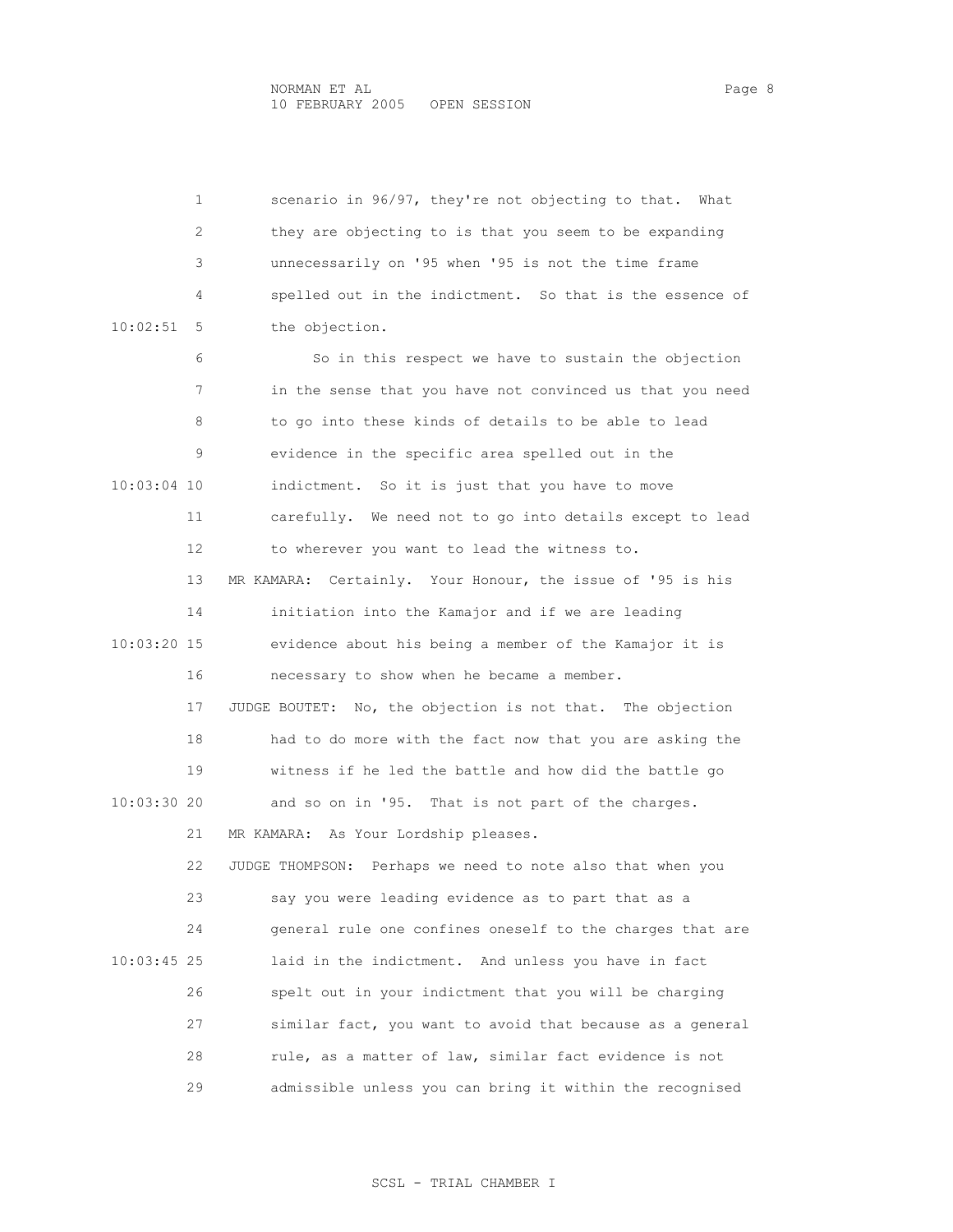1 exceptions in law. 2 MR KAMARA: I take the cue, Your Honour, but in the indictment 3 you do have widespread and systematic attacks. 4 JUDGE THOMPSON: Well, that is specifically charged. 10:04:20 5 JUDGE BOUTET: But for what period of time? 6 MR KAMARA: For what period of time, in the indictment that is 7 **'96 to '99 and if we as a prosecution are leading**  8 evidence immediately prior to '96 I thought we were 9 within the right frame. But I will still proceed 10:04:35 10 cautiously and I take the caution from the Bench and will 11 not dilate further on those issues and will accelerate 12 forward. 13 JUDGE BOUTET: Again we are not precluding you from leading 14 evidence but we are cautioning you that there is no need 10:04:49 15 to go into details of that. This is a lead into where 16 you want to go, so please move in that direction. 17 MR KAMARA: Certainly, Your Honour. 18 Q. Now, Mr Witness, let me take your mind back as far as to 19 '96 and where were you in 1996? Take your time to think 10:05:24 20 about it. 21 A. Early 1996 I was at Grima Sogbini. 22 Q. Can you spell that for the Court? 23 A. Yes, sir. 24 Q. Go ahead. 10:05:44 25 A. G-R-I-M-A S-O-G-B-I-N-I. 26 Q. Grima Sogbini. What were you doing at Grima Sogbini? 27 A. I had orders from Mr Joe Tamidey to take the Sogbini 28 Chiefdom people to Grima Sogbini. 29 Q. Could you come again, please? What were the orders you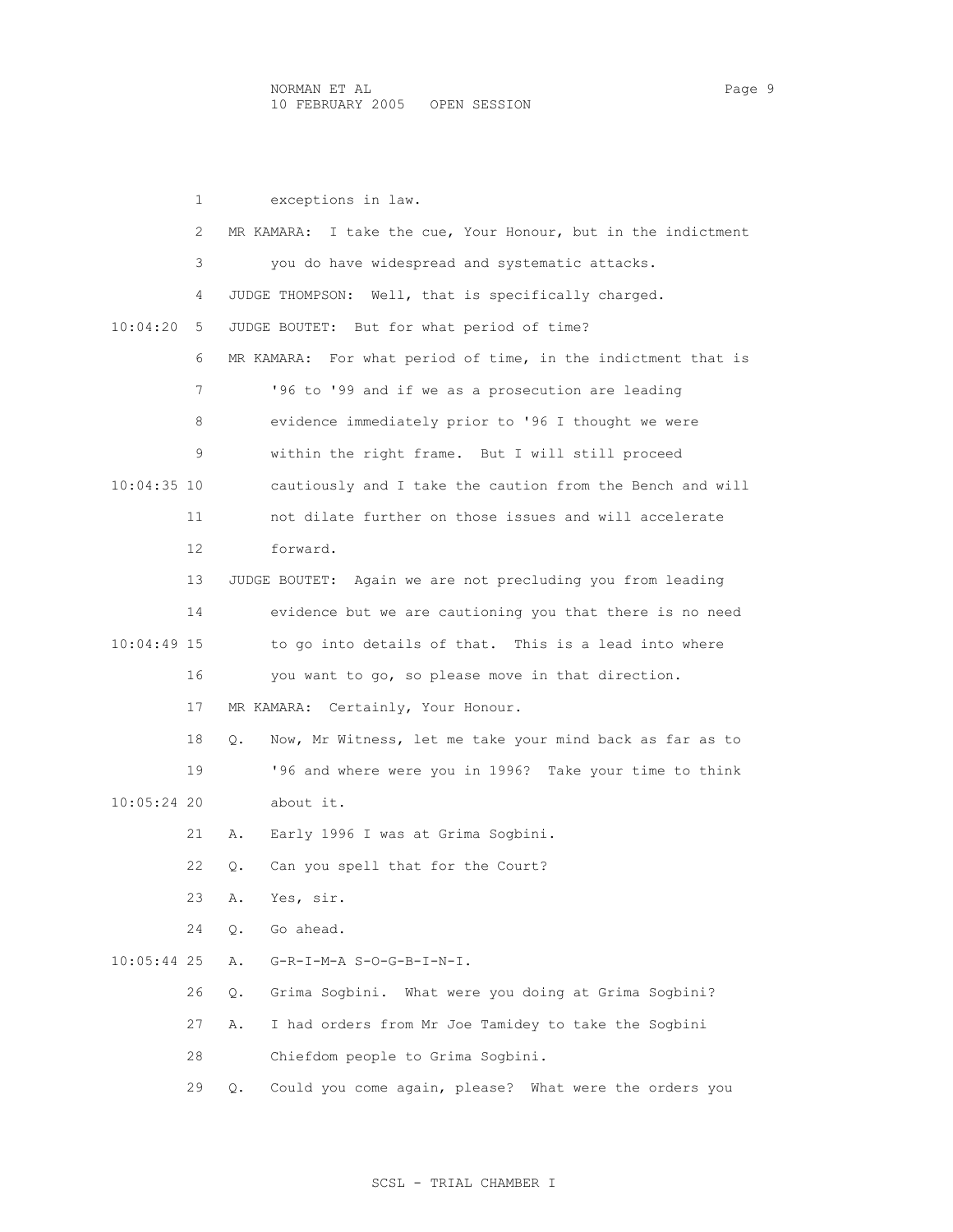|             | 1  | received from Joe Tamidey?                                        |
|-------------|----|-------------------------------------------------------------------|
|             | 2  | I had orders from Mr Joe Tamidey that I was a commander<br>Α.     |
|             | 3  | who was to take the Grima people to Grima Chiefdom,               |
|             | 4  | because the rebels had taken them all from the chiefdom           |
| 10:07:08    | 5  | and they had all gone to Talia Yawbeko.                           |
|             | 6  | Did you comply with those instructions?<br>Q.                     |
|             | 7  | Yes, sir.<br>Α.                                                   |
|             | 8  | So tell this Court what happened when you took those<br>$\circ$ . |
|             | 9  | people back to Grima Sogbini Chiefdom?                            |
| 10:07:53 10 |    | When I took the people to Grima, I organised my followers<br>Α.   |
|             | 11 | so as to launch an offensive on the rebels who had been           |
|             | 12 | disturbing the people at the Sogbini Chiefdom.                    |
|             | 13 | PRESIDING JUDGE: When you say your people, you mean the           |
|             | 14 | Kamajors?                                                         |
| 10:08:32 15 |    | THE WITNESS: The Sogbini Chiefdom people, yes sir.                |
|             | 16 | [Overlapping speakers]<br>PRESIDING JUDGE:                        |
|             | 17 | THE WITNESS: Yes, sir.                                            |
|             | 18 | So were you successful on that mission?<br>О.                     |
|             | 19 | PRESIDING JUDGE: To launch an attack on --                        |
| 10:08:59 20 |    | THE WITNESS: Yes, sir.                                            |
|             | 21 | MR KAMARA:                                                        |
|             | 22 | Where was this attack launched? You said you organised            |
|             | 23 | your people and your men to launch an attack against the          |
|             | 24 | rebels. Did you launch an attack?                                 |
| 10:09:12 25 |    | Yes, sir.<br>Α.                                                   |
|             | 26 | Where was this attack launched?<br>Q.                             |
|             | 27 | At Gbongeh Hill, Kpanda Kemoh Chiefdom.<br>Α.                     |

28 Q. Can you spell that for us?

29 A. G-B-O-N-G-E-H.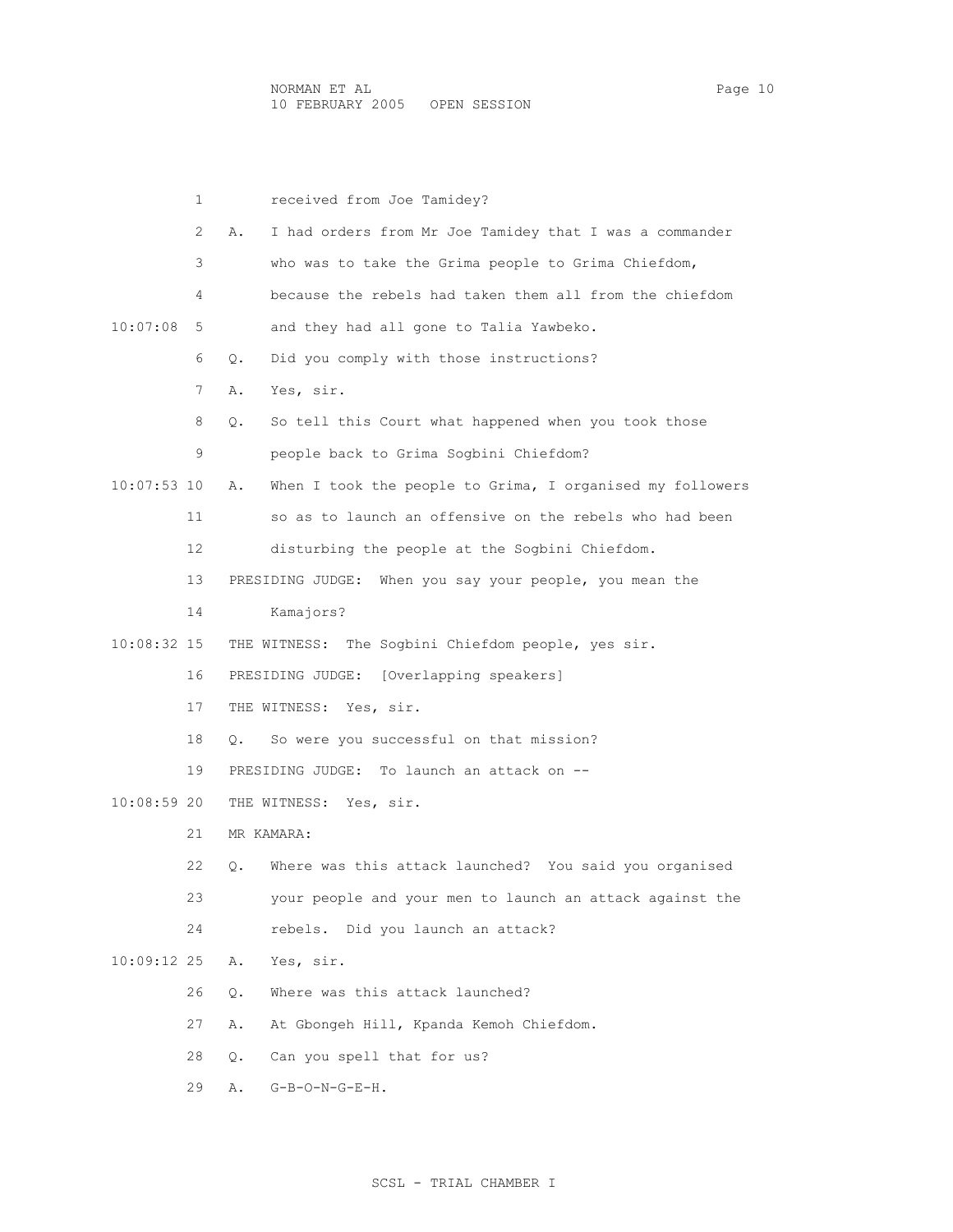NORMAN ET AL Page 11 10 FEBRUARY 2005 OPEN SESSION

- 1 Q. What was the name of the chiefdom?
- 2 A. Kpanda Kemoh Chiefdom.
- 3 Q. How do you spell that?
- 4 A. K-P-A-N-D-A K-E-M-O-H Chiefdom.

10:10:29 5 Q. Mr Witness, do you recall the date of May 25th, 1997?

- 6 A. Yes, sir.
- 7 Q. Where were you on that date?
- 8 A. I was in my village, Gambia.

9 PRESIDING JUDGE: Please spell that village again? Is it

- 10:11:03 10 Kambia or Gambia?
	- 11 MR KAMARA: Gambia, Your Honour.
	- 12 THE WITNESS: G-A-M-B-I-A. G-A-M-B-I-A.
	- 13 MR KAMARA:
	- 14 Q. Did anything happen on that date that is of note to you?
- 10:11:35 15 A. Yes, sir.
	- 16 Q. Tell the Court.
	- 17 A. On that day we heard an announcement on the radio saying
	- 18 that they had overthrown Kabbah's government.
	- 19 Q. What was your response to that information?
- 10:12:22 20 A. I took some of my colleagues, all of which were Kamajors, 21 so as to go to Blama Mbedema.
	- 22 MR KAMARA: The spelling for that Your Honours is B-L-A-M-A
	- 23 M-B-E-D-E-M-A.
	- 24 PRESIDING JUDGE: Spell it again.
- 10:12:46 25 MR KAMARA: B-L-A-M-A and the other name is M-B-E-D-E-M-A.
	- 26 Q. And why did you have to go to this place?
	- 27 A. I went to Blama Mbedema because at that time I knew that
	- 28 Kamoh Lahai Bangura was staying there.
	- 29 Q. Who is this Kamoh Lahai Bangura?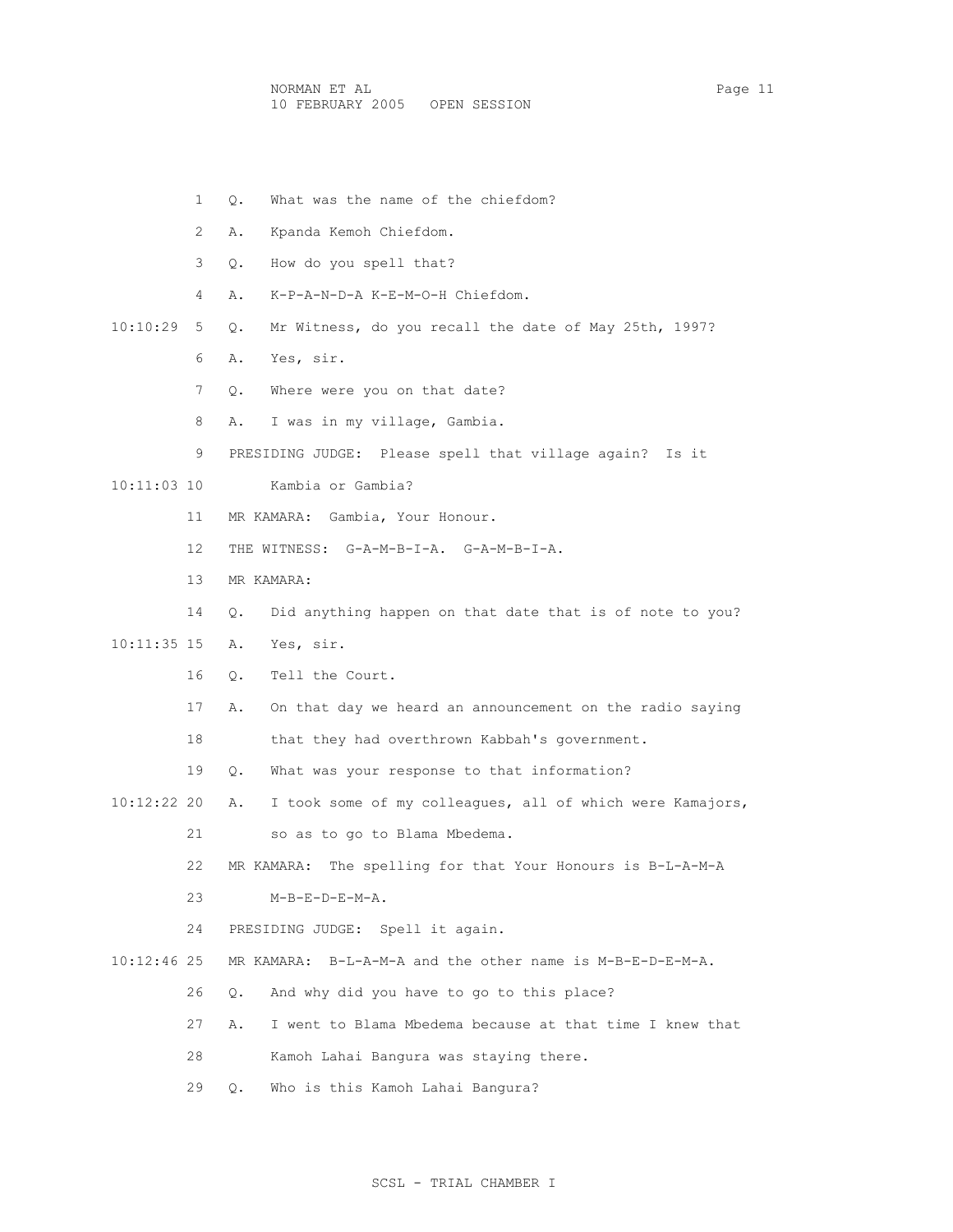|               | 1  | Α. | Kamoh Lahai Bangura was an individual who was initiating  |
|---------------|----|----|-----------------------------------------------------------|
|               | 2  |    | people into the Kamajor society.                          |
|               | 3  | Q. | So did anything happen at Blama Mbedema?                  |
|               | 4  | Α. | Yes, sir.                                                 |
| 10:13:57      | 5  | О. | Would you tell this Court?                                |
|               | 6  | Α. | Yes, sir.                                                 |
|               | 7  | Q. | Yes, go ahead.                                            |
|               | 8  | Α. | We met Kamoh Lahai Bangura at Blama Mbedema and we told   |
|               | 9  |    | him that, "Kamoh, this is the news that we've heard."     |
| 10:14:33 10   |    | Q. | What news?                                                |
|               | 11 | Α. | That they had overthrown Pa Kabbah's government and those |
|               | 12 |    | that overthrew are going to hunt us, the Kamajors.        |
|               | 13 |    | According to the news that we heard on the radio they     |
|               | 14 |    | said that we the Kamajors, we should hand over all our    |
| $10:14:57$ 15 |    |    | weapons to them.                                          |
|               | 16 | Q. | Did Kamoh Lahai Bangura say anything to you in return?    |
|               | 17 | Α. | Yes, sir.                                                 |
|               | 18 | Q. | What did he say?                                          |
|               | 19 | Α. | He told us that he himself had heard the announcement,    |
| 10:15:52 20   |    |    | but he would have to call a meeting at Talia Yawbeko.     |
|               | 21 | Q. | Mr Tucker, was that meeting summoned?                     |
|               | 22 | Α. | Yes, sir.                                                 |
|               | 23 | Q. | And did you yourself attend that meeting?                 |
|               | 24 | Α. | Yes, sir.                                                 |
| $10:16:35$ 25 |    | Q. | Where was that meeting held?                              |
|               | 26 | Α. | It was held at Talia Yawbeko court barri.                 |
|               | 27 | Q. | Would you tell this Court those that attended this        |
|               | 28 |    | meeting?                                                  |
|               | 29 | Α. | Yes, sir.                                                 |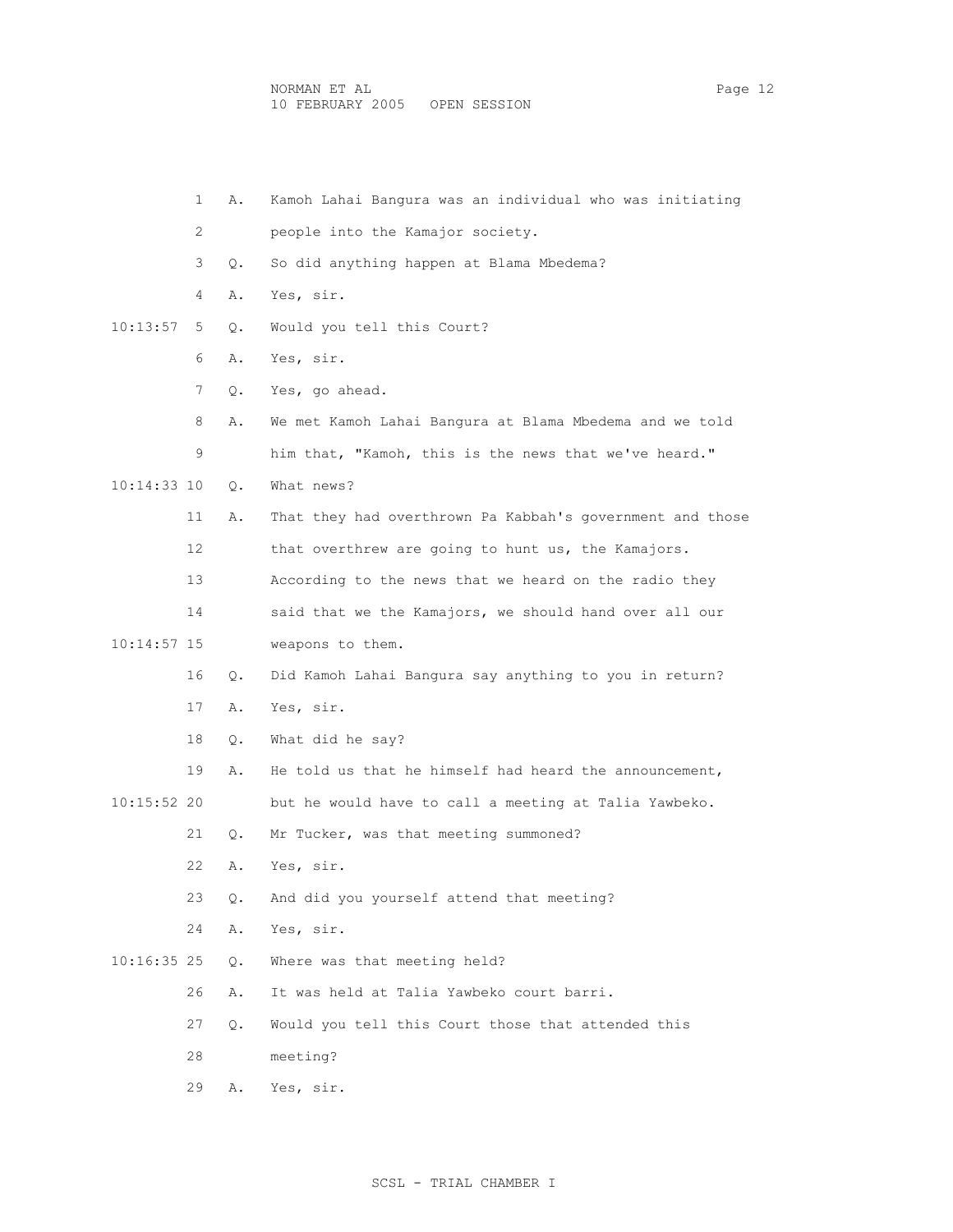1 Q. Go ahead. 2 A. I Bobor Tucker was there. Kamoh Lahai Bangura was there. 3 Mr Moinina Fofana was there. Kamoh Gboni was there. 4 Mr MT Collier was there. Pa Rufus Collier was there and 10:18:01 5 many other authorities were there. 6 Q. Thank you, Mr Tucker. Do you happen to know the person 7 that chaired the meeting? 8 A. Yes, sir. 9 Q. Who chaired that meeting? 11 Collier. 12 Q. What did the chairman say in that meeting? 13 A. Chairman said we should resist the junta's rule; we 14 should not encourage them at all, we should not accept 16 Q. Were you given an opportunity to speak at that meeting? 17 A. Yes, sir. 18 Q. What did you have to say? 19 A. Well, I stood up and called my colleagues who are all 10:19:49 20 initiates in the Kamajor society and fighters. I call on 21 them and ask them, told them that if we want the freedom 22 don't go under the junta but you must take your time. I 23 called upon them, I told them that if you don't want to 24 go under the junta rule you should be prepared to fight 10:20:20 25 the juntas and if you're ready to fight them, give me 26 your name so that I'll take it down.

27 Q. Was there any response to that call?

28 A. Yes, sir.

29 Q. What was the response?

- 
- 10:18:26 10 A. Well, that particular meeting was chaired by Mr MT

10:19:04 15 them.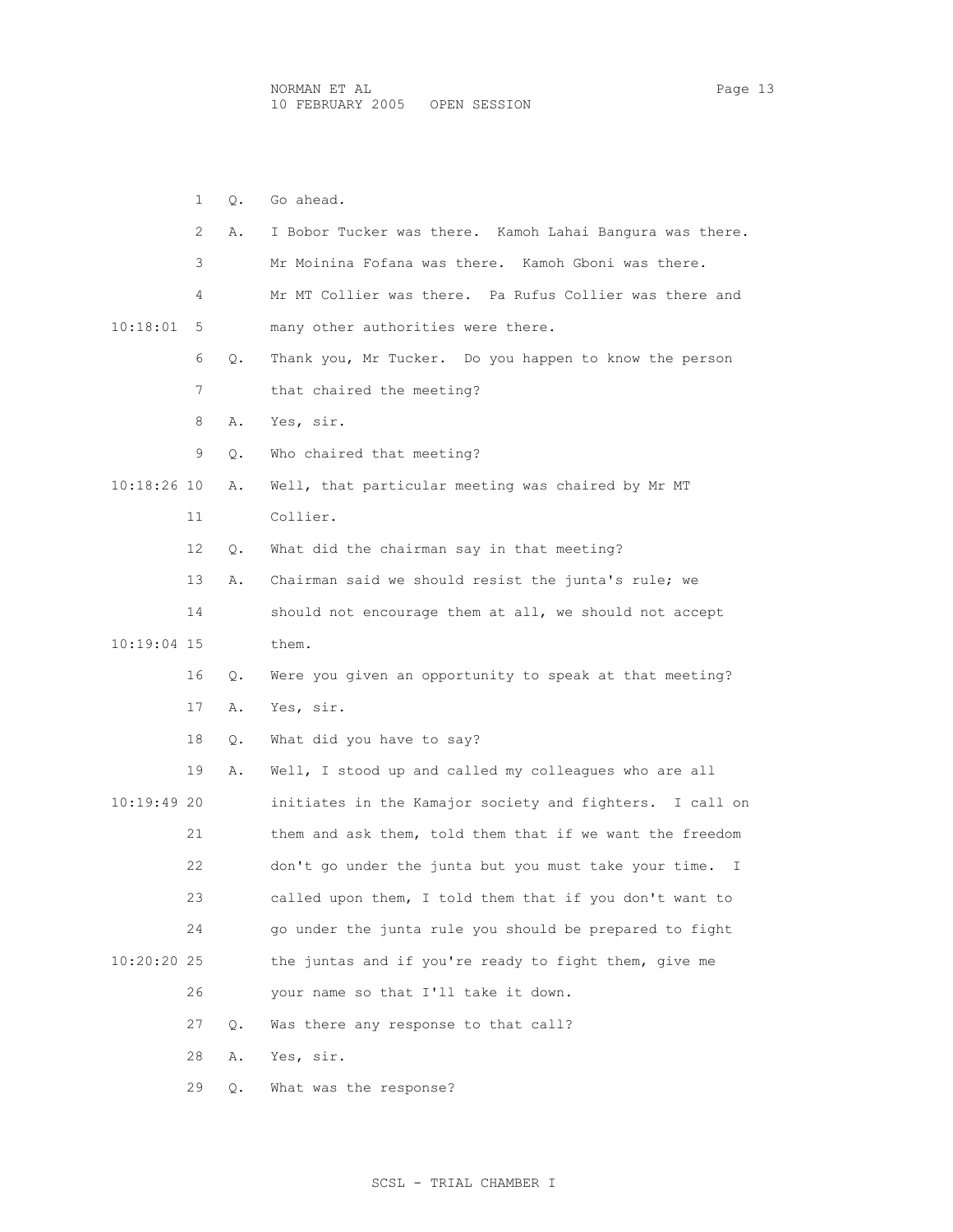|               | $\mathbf{1}$ | Α.        | Well, I had 20 men who volunteered during that day and  |
|---------------|--------------|-----------|---------------------------------------------------------|
|               | 2            |           | plus myself totalling up to 21.                         |
|               | 3            | Q.        | So what were the conclusions from that meeting, do you  |
|               | 4            |           | know?                                                   |
| 10:21:41      | 5.           | Α.        | Yes, sir.                                               |
|               | 6            | Q.        | What is it?                                             |
|               | 7            | Α.        | We agreed that the authorities should call another      |
|               | 8            |           | meeting where Mr Allieu Kondewa is coming there to meet |
|               | 9            |           | two weeks later after the very same meeting. That is in |
| 10:22:20 10   |              |           | Tihun Sogbini. Tihun Sogbini, that is where the next    |
|               | 11           |           | meeting should take place.                              |
|               | 12           | Q.        | [Overlapping speakers]                                  |
|               | 13           | Α.        | Tihun Sogbini.                                          |
|               | 14           | Q.        | Sogbini is S-O-G-B-I-N-I. You mentioned the name Allieu |
| 10:22:42 15   |              |           | Kondewa. Who is that Allieu Kondewa?                    |
|               | 16           |           | PRESIDING JUDGE: Take that spelling again.              |
|               | 17           |           | MR KAMARA: Tihun, T-I-H-U-N. Sogbini is the name of the |
|               | 18           |           | chiefdom, S-O-G-B-I-N-I.                                |
|               | 19           | $\circ$ . | You mentioned the name Allieu Kondewa. Who is this      |
| 10:23:11 20   |              |           | Allieu Kondewa that has to be present in the second     |
|               | 21           |           | meeting?                                                |
|               | 22           | Α.        | Well, during that time Mr Allieu Kondewa was the chief  |
|               | 23           |           | initiator.                                              |
|               | 24           | О.        | Did that meeting take place?                            |
| $10:23:57$ 25 |              | Α.        | Yes, sir.                                               |
|               | 26           | Q.        | Were you present for that meeting?                      |
|               | 27           | Α.        | Yes, sir.                                               |
|               | 28           | Q.        | Was there a chairman for that meeting?                  |
|               | 29           | Α.        | Yes, sir.                                               |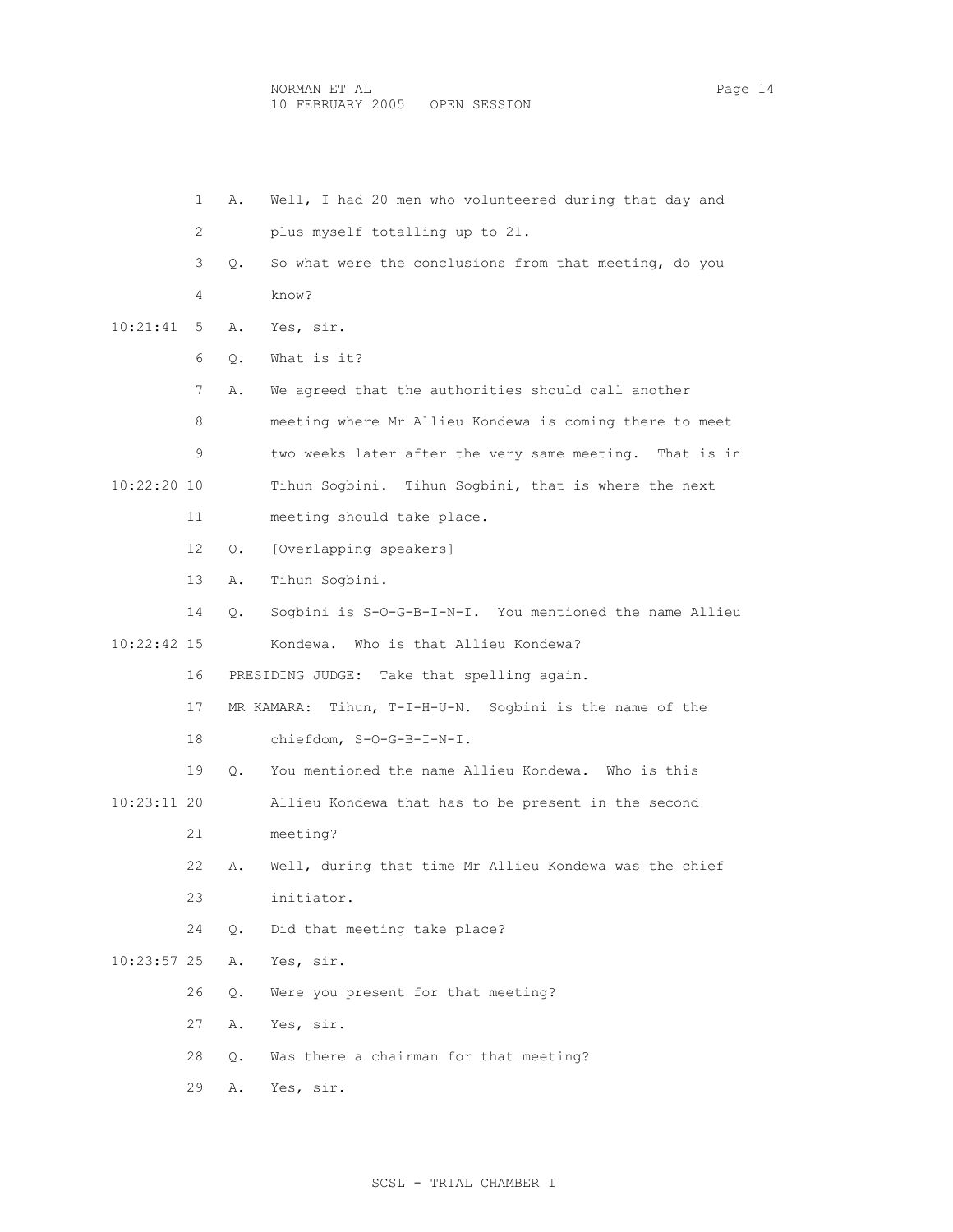|             | $\mathbf{1}$ | Q.        | Who chaired that meeting?                                     |
|-------------|--------------|-----------|---------------------------------------------------------------|
|             | 2            | Α.        | Well, Kamoh Lahai Bangura spoke, Dr Jigbao also spoke,        |
|             | 3            |           | but finally Dr Allieu Kondewa chaired the meeting,            |
|             | 4            |           | because his presence was there also.                          |
| 10:24:56    | 5            | $\circ$ . | Mr Tucker, will you tell this Court what was discussed at     |
|             | 6            |           | that meeting?                                                 |
|             | 7            | Α.        | Yes, sir.                                                     |
|             | 8            | Q.        | Briefly tell us what was discussed in that meeting?           |
|             | 9            | Α.        | We discussed at the meeting about how we should resist        |
| 10:25:37 10 |              |           | against the junta rule. Secondly, the strategies that we      |
|             | 11           |           | shall use to attack the juntas.                               |
|             | 12           | Q.        | At that meeting were any instructions given to anyone?        |
|             | 13           | Α.        | Yes, sir.                                                     |
|             | 14           | $\circ$ . | Go on and tell this Court.                                    |
| 10:26:32 15 |              | Α.        | Well, from that meeting I was given order by Mr Allieu        |
|             | 16           |           | Kondewa to mount up checkpoints.                              |
|             | 17           | О.        | Where were you to mount these checkpoints?                    |
|             | 18           | Α.        | I was to mount the first checkpoint at Bauya Junction         |
|             | 19           |           | because that's the entrance to Tihun on the way from Bo.      |
| 10:27:32 20 |              | $\circ$ . | Did you receive -- sorry?                                     |
|             | 21           |           | JUDGE BOUTET: Can you have the witness to repeat these places |
|             | 22           |           | and spell them out, please?                                   |
|             | 23           |           | MR KAMARA: Yes, Your Honour.                                  |
|             | 24           | Q.        | Mr Witness, will you tell this Court the places where you     |
| 10:27:49 25 |              |           | mounted these checkpoints. His Lordship is wanting to         |
|             | 26           |           | What you said firstly at Bauya Junction?<br>know.             |
|             | 27           | Α.        | Yes, sir.                                                     |
|             | 28           | Q.        | Would you spell that?                                         |
|             | 29           | Α.        | Yes, sir.<br>B-A-O-Y-A. It's B-A-U-Y-A, Bauya Junction.       |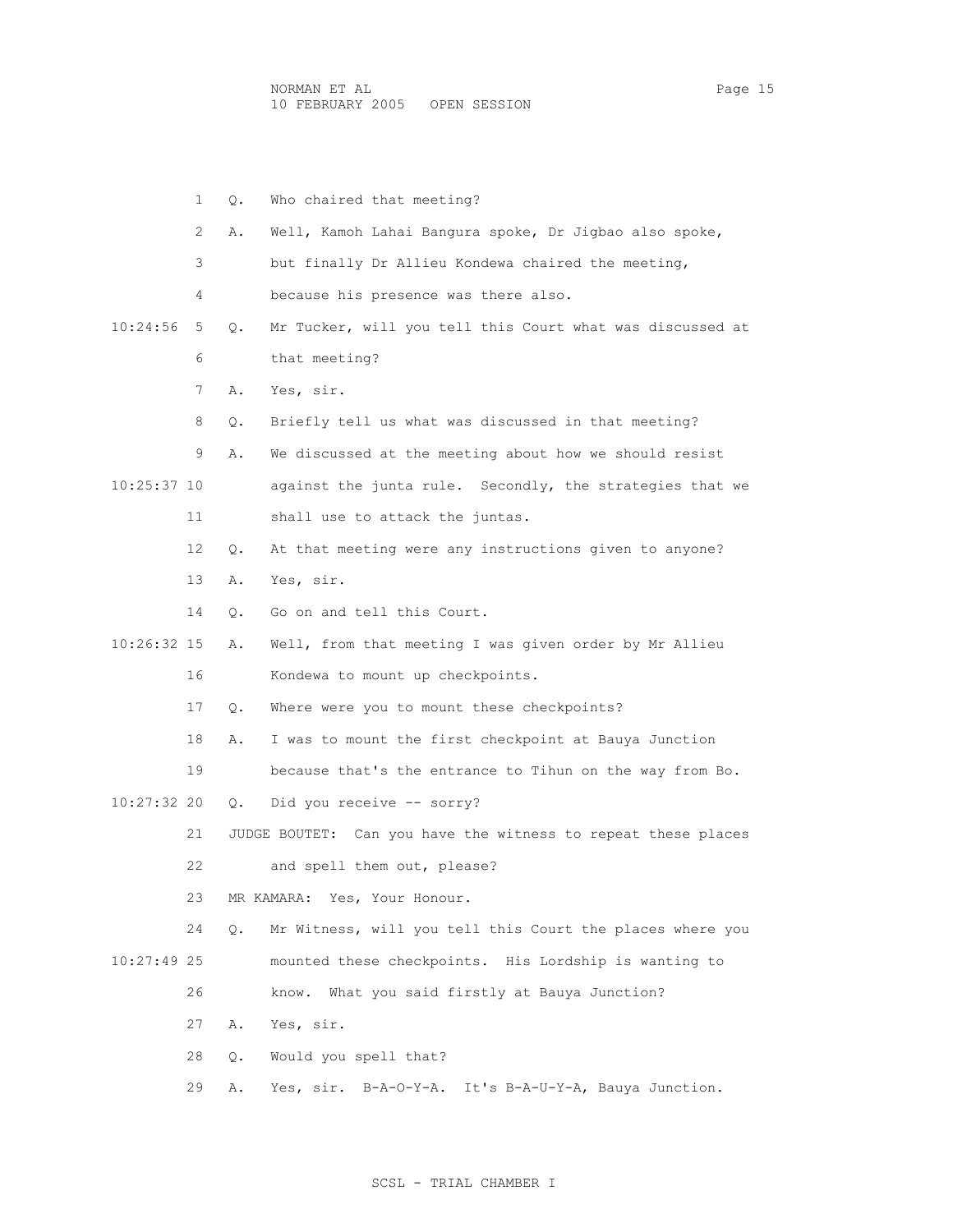NORMAN ET AL Page 16 10 FEBRUARY 2005 OPEN SESSION

|              | 1              | And where again?<br>Q.                                          |
|--------------|----------------|-----------------------------------------------------------------|
|              | $\mathfrak{L}$ | Tobanda Junction. That is the junction entrance to<br>Α.        |
|              | 3              | Sogbini from the main road.                                     |
|              | 4              | How do you spell [inaudible]?<br>Q.                             |
| $10:28:38$ 5 |                | Α.<br>T-O-B-A-N-D-A. And the last checkpoint I mounted was      |
|              | 6              | inside Bumpeh Town.                                             |
|              | 7              | MR KAMARA: B-U-M-P-E-H.                                         |
|              | 8              | Mr Tucker, did you receive anything to help you carry out<br>Q. |
|              | 9              | these instructions?                                             |
| 10:29:31 10  |                | Α.<br>Yes, sir.                                                 |
|              | 11             | What is it that you received?<br>Q.                             |
|              | 12             | I received two packets shotgun cartridges from Mr Allieu<br>Α.  |
|              | 13             | Kondewa with some AK special ammos contained in a plastic       |
|              | 14             | bag.                                                            |
| 10:30:26 15  |                | PRESIDING JUDGE: What do you call them, special what?           |
|              | 16             | THE WITNESS: AK special.                                        |
|              | 17             | PRESIDING JUDGE: AK special what?                               |
|              | 18             | MR KAMARA: Ammo. He said AK special ammo.                       |
|              | 19             | PRESIDING JUDGE: Ammo?                                          |
| 10:30:46 20  |                | MR KAMARA: Yes, Your Honour.                                    |
|              | 21             | THE WITNESS: Yes.                                               |
|              | 22             | MR KAMARA:                                                      |
|              | 23             | Where did you receive these items from Allieu Kondewa?<br>Q.    |
|              | 24             | It was in Tihun, Sogbini in Mr Allieu Kondewa's house.<br>Α.    |
| 10:31:10 25  |                | Mr Tucker, after mounting these checkpoints was your<br>Q.      |
|              | 26             | group engaged in any other activity other than this             |
|              | 27             | checkpoint mounting? You said you had 20 men with you           |
|              | 28             | that volunteered after that meeting in Tihun and then you       |
|              | 29             | mounted these checkpoints. Other than mounting these            |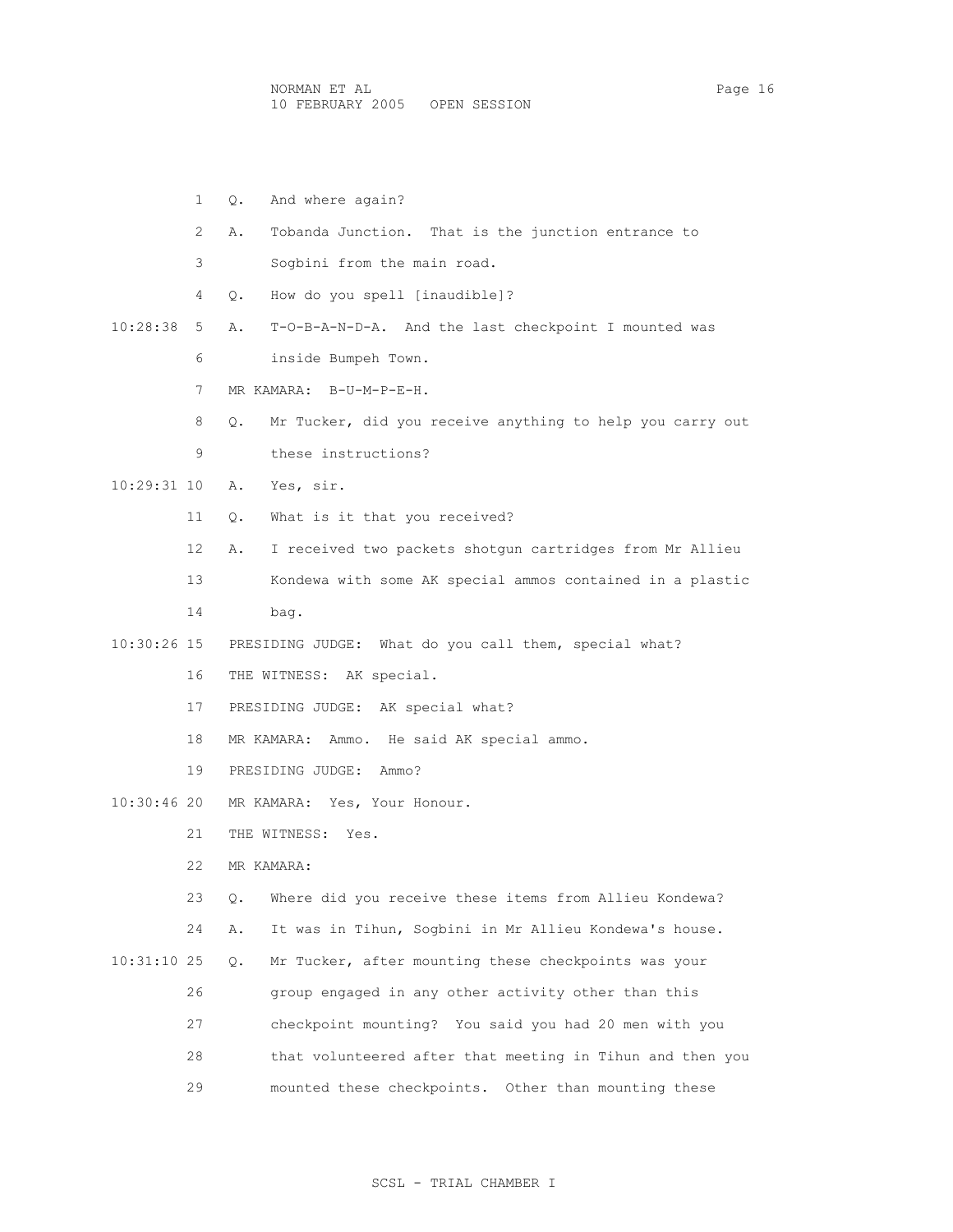|             | 1  |    | checkpoints was this group of yours engaged in any other    |
|-------------|----|----|-------------------------------------------------------------|
|             | 2  |    | activity?                                                   |
|             | 3  | Α. | Yes, sir.                                                   |
|             | 4  | О. | Yes, tell this Court.                                       |
| 10:32:29    | 5  | Α. | I and my 20 men organised ourselves to launch an attack     |
|             | 6  |    | on the Mokanji soldiers.                                    |
|             | 7  |    | Mokanji is spelt M-O-K-A-N-J-I, Your Honours.<br>MR KAMARA: |
|             | 8  | О. | So was the attack launched?                                 |
|             | 9  | Α. | Yes, sir.                                                   |
| 10:33:13 10 |    | О. | What was the outcome of that attack?                        |
|             | 11 | Α. | It was successful. We had plenty weapons from the           |
|             | 12 |    | soldiers.                                                   |
|             | 13 | Q. | So what did you do with the captured weapons you said you   |
|             | 14 |    | had?                                                        |
| 10:33:54 15 |    | Α. | I handed them over to Mr Allieu Kondewa.                    |
|             | 16 | Q. | Where did you hand these weapons over?                      |
|             | 17 | Α. | In Mr Allieu Kondewa's house in Tihun.                      |
|             | 18 | Q. | [Overlapping speakers]                                      |
|             | 19 | Α. | Yes, sir.                                                   |
| 10:34:42 20 |    | О. | What was Mr Kondewa's reaction to the receipt of those      |
|             | 21 |    | items?                                                      |
|             | 22 | Α. | He was very pleased.                                        |
|             | 23 | Q. | Mr Tucker, did your group receive any further               |
|             | 24 |    | instructions for attack on any location after that          |
| 10:35:29 25 |    |    | Mokanji onslaught?                                          |
|             | 26 |    | MR MARGAI: Objection, My Lord. There is no evidence here so |
|             | 27 |    | far of instructions to the witness and his group to         |
|             | 28 |    | The evidence that has been borne out here was<br>attack.    |
|             | 29 |    | for him to mount checkpoints simplicita.                    |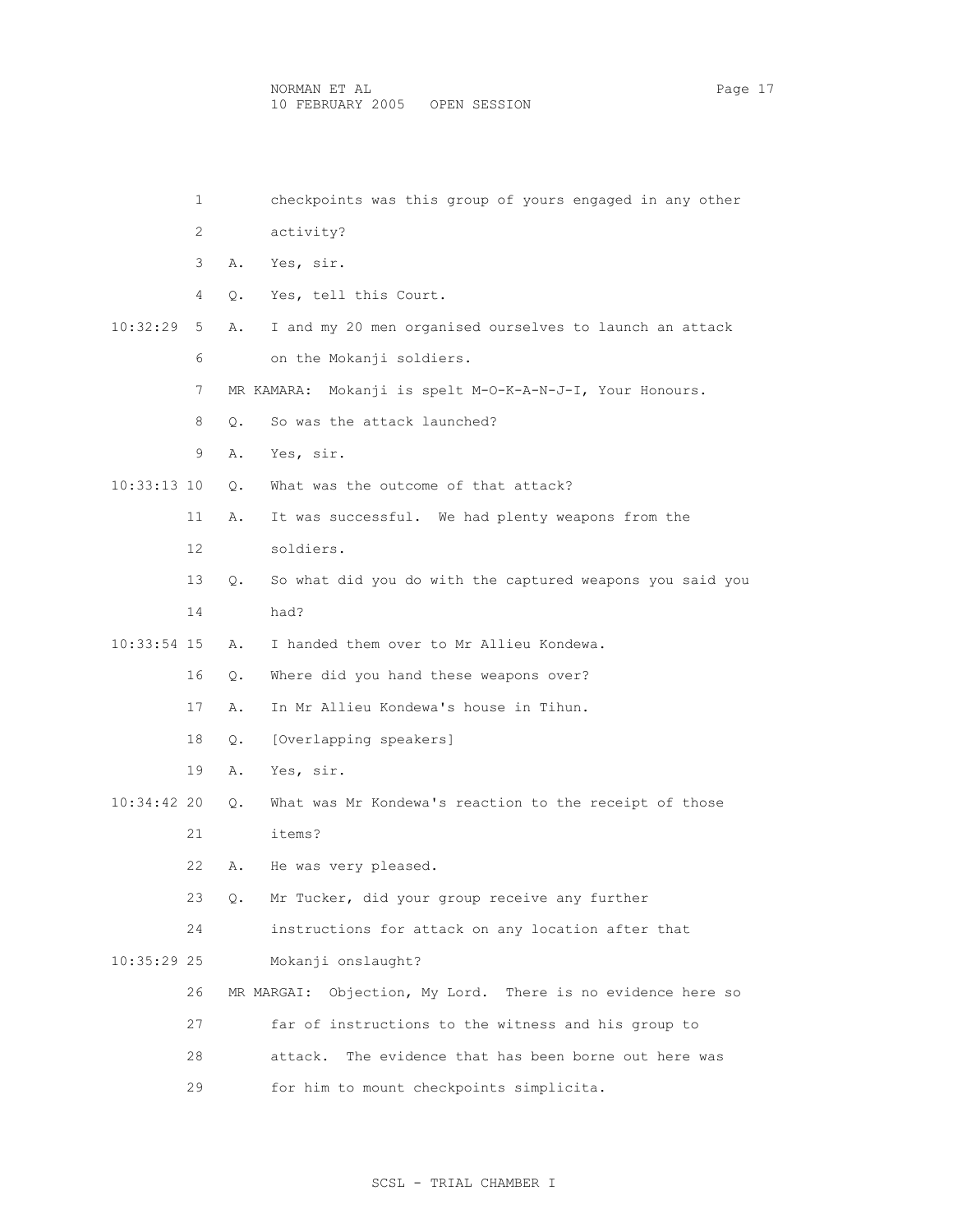1 JUDGE BOUTET: So your objection is this is a leading 2 question. 3 MR MARGAI: It is not only leading, My Lord, it is suggesting 4 that which is not in evidence, any further instructions. 10:36:03 5 Further instructions presupposes an earlier instruction. 6 As My Lords please. 7 JUDGE BOUTET: So you're essentially saying it's leading. 8 That's my observation. Leading in a sense there has been 9 no prior evidence of instructions -- 10:36:18 10 MR MARGAI: It is not only leading, it is a presupposition 11 presupposing there had been an earlier instruction when 12 there was none as per the evidence. 13 JUDGE BOUTET: Mr Prosecutor? 14 MR KAMARA: I will rephrase the question. I concede to that. 10:36:33 15 Q. Did you group receive any instructions for any attack? 16 A. Yes, sir. 17 Q. From whom did you get those instructions? 18 A. From Mr Allieu Kondewa. 19 Q. What were those instructions? 10:37:08 20 A. I was instructed to lead the battle to attack and capture 21 Bo from the soldiers. 22 Q. Was there any compliance with those instructions from 23 your men? 24 A. Yes, they accepted. We went as far as Bumpeh. 10:38:05 25 Q. Were there any other groups involved in this venture? 26 A. Yes. 27 Q. Do you know the commanders involved in this venture? 28 A. Yes, sir. 29 Q. Will you take your time and tell this Court?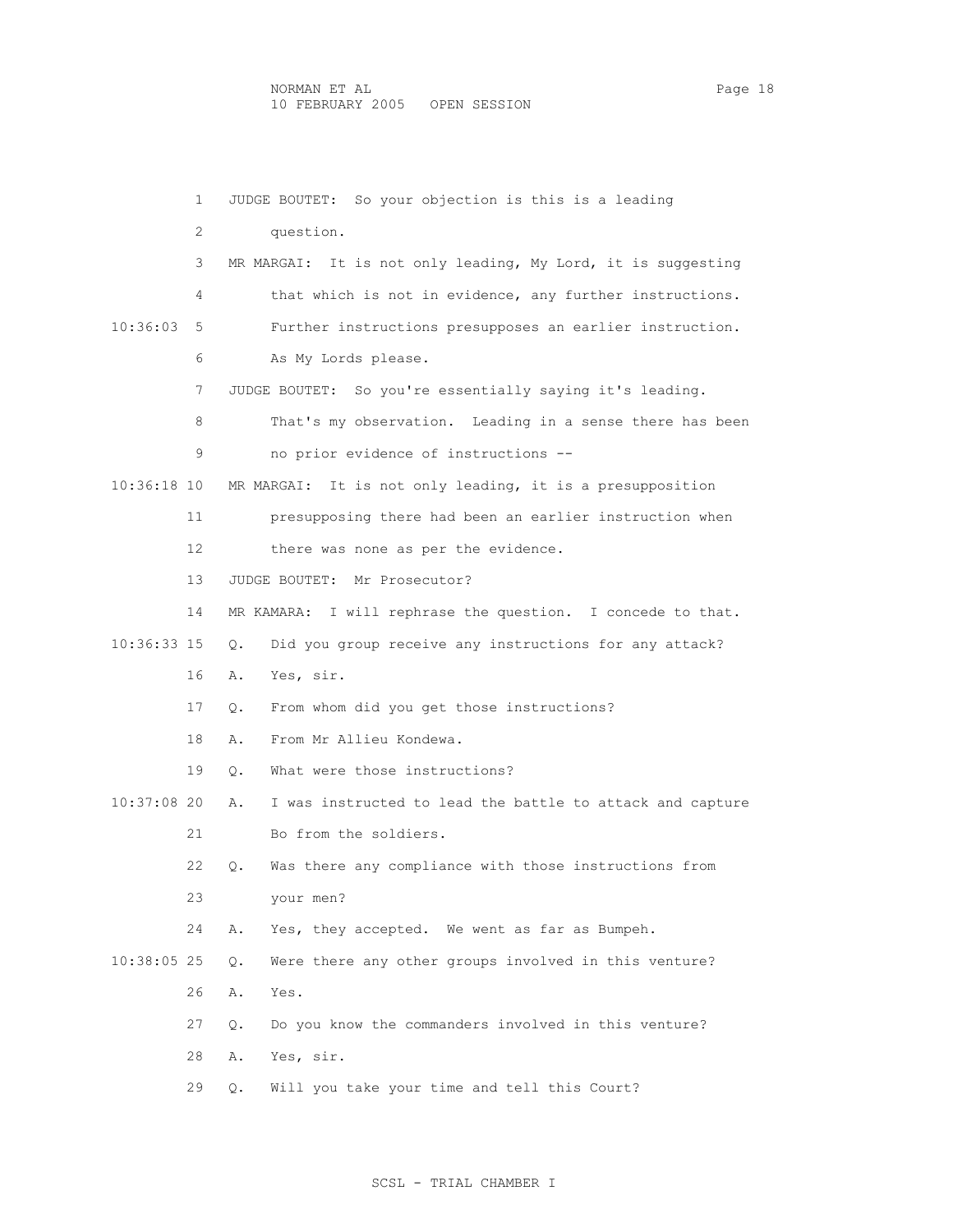1 A. Yes, sir. Commander Mustafa Ngobea was there, Commander 2 Lahai George was there, and Commander Lamina Gbokambama 3 was also there -- Lamina Gbokambama. 4 MR KAMARA: G-B-O-K-A-M-B-A-M-A, Lamina Gbokambama. 10:39:47 5 Q. Now, Mr Tucker, where did you get logistics, if at all, 6 for this operation? 7 A. Please repeat the question. 8 Q. Where did you get logistics? 9 PRESIDING JUDGE: Remove the word "logistics". Can you change 10:40:27 10 the word "logistics", please? 11 MR KAMARA: Yes, Your Honours. 12 Q. Where did you get support for this mission? I'm 13 referring to arms, ammunitions, stuff like that. 14 A. From Mr Allieu Kondewa. 10:41:12 15 Q. How did you get the support from Allieu Kondewa? 16 A. I got the support from him from his house, because I was 17 one of the commanders that he trusted. 18 Q. Now, Mr Tucker, you told this Court that the group moved 19 as far as Bumpeh. I'm referring to the instructions that 10:42:15 20 you had from Allieu Kondewa to attack Bo. The group, you 21 said, moved as far as Bumpeh. Is that what you said? 22 A. Yes, sir. 23 Q. Tell this Court what happened at Bumpeh? 24 A. At the time we went to Bumpeh we didn't accomplish the 10:43:03 25 attack because there was no food to keep the fighters to 26 continue. So we dispersed. We returned and I presented 27 the report to Mr Allieu Kondewa that it was because of 28 food that we couldn't accomplish our mission. 29 Q. After the abortive Bo mission were any orders issued by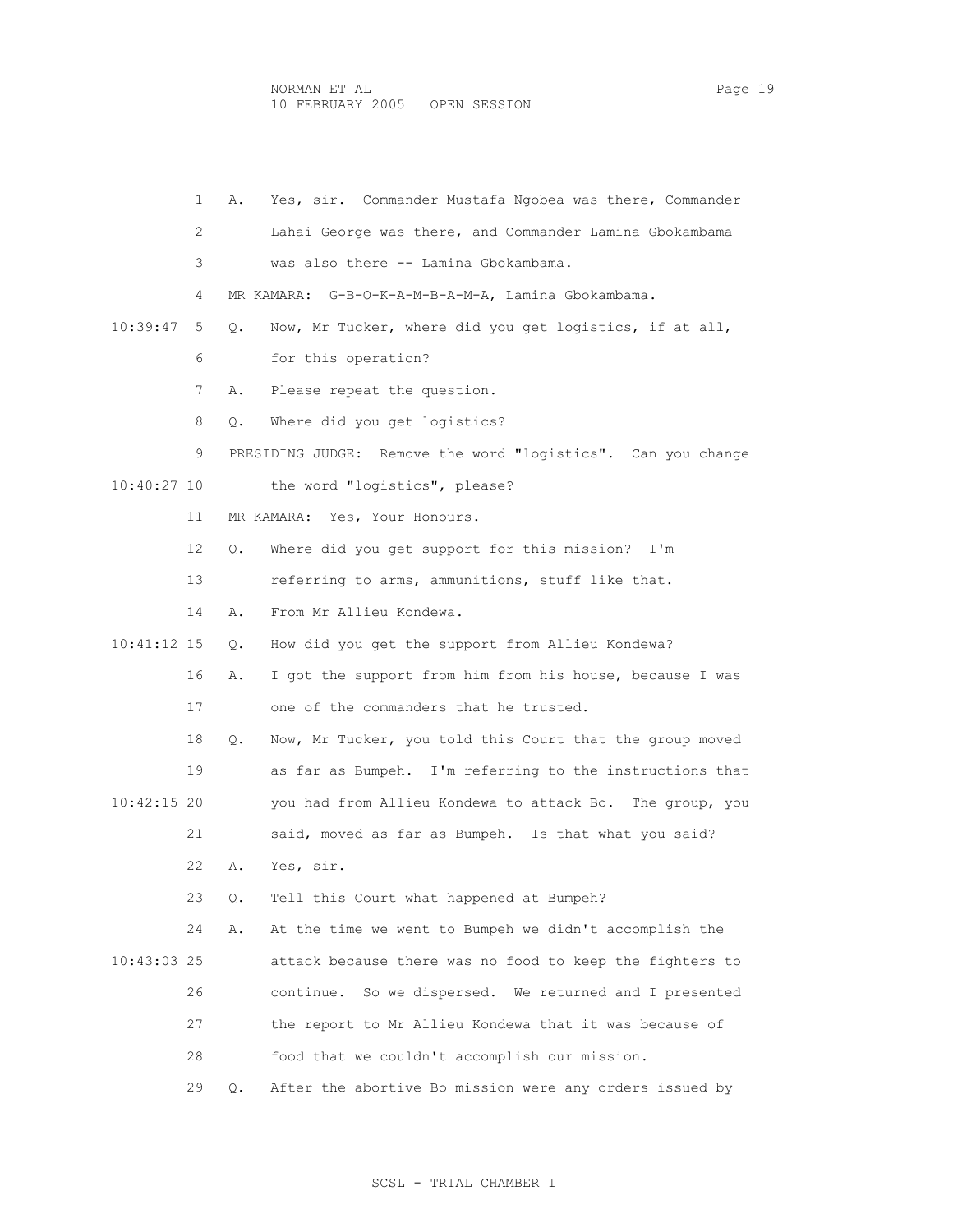1 anyone for further attacks? 2 A. Yes, sir. 3 Q. Who issued the orders? 4 A. During that time I only received orders from Mr Allieu 10:44:57 5 Kondewa, because he took me as his liaison officer. 6 Q. Will you tell this Court what those orders were? 7 A. Yes, sir. 8 0. What were the orders? 9 A. Well, from the unsuccessful Bo attack Allieu Kondewa gave 10:46:02 10 me orders to go with him to the Executive Outcomes who 11 were based at Mombimbi Sierra Rutile. 12 Q. Will you spell Mombimbi for the Court -- do you know? 13 A. No, sir. 14 MR KAMARA: Your Honours I will attempt it as M-O-M-B-I-M-B-I. 10:46:43 15 M-O-M-B-I-M-B-I. 16 Q. You said the Executive Outcomes were based at Mombimbi 17 Sierra Rutile? 18 A. Yes, sir. 19 Q. So you went to these Executive Outcomes at Mombimbi. 10:47:19 20 What happened there? 21 A. When we went to Mombimbi, Mr Allieu Kondewa requested the 22 commander who was the overall commander of the Executive 23 Outcome in Mombimbi to help us to get ammunitions. 24 Q. Did you receive such help? 10:48:13 25 A. Yes, sir. 26 Q. What was this help that was given to him? 27 A. I saw -- they gave us 10 boxes of AK special ammo. 28 Q. You received 10 boxes of AK special ammo. Is that all? 29 A. Yes, sir.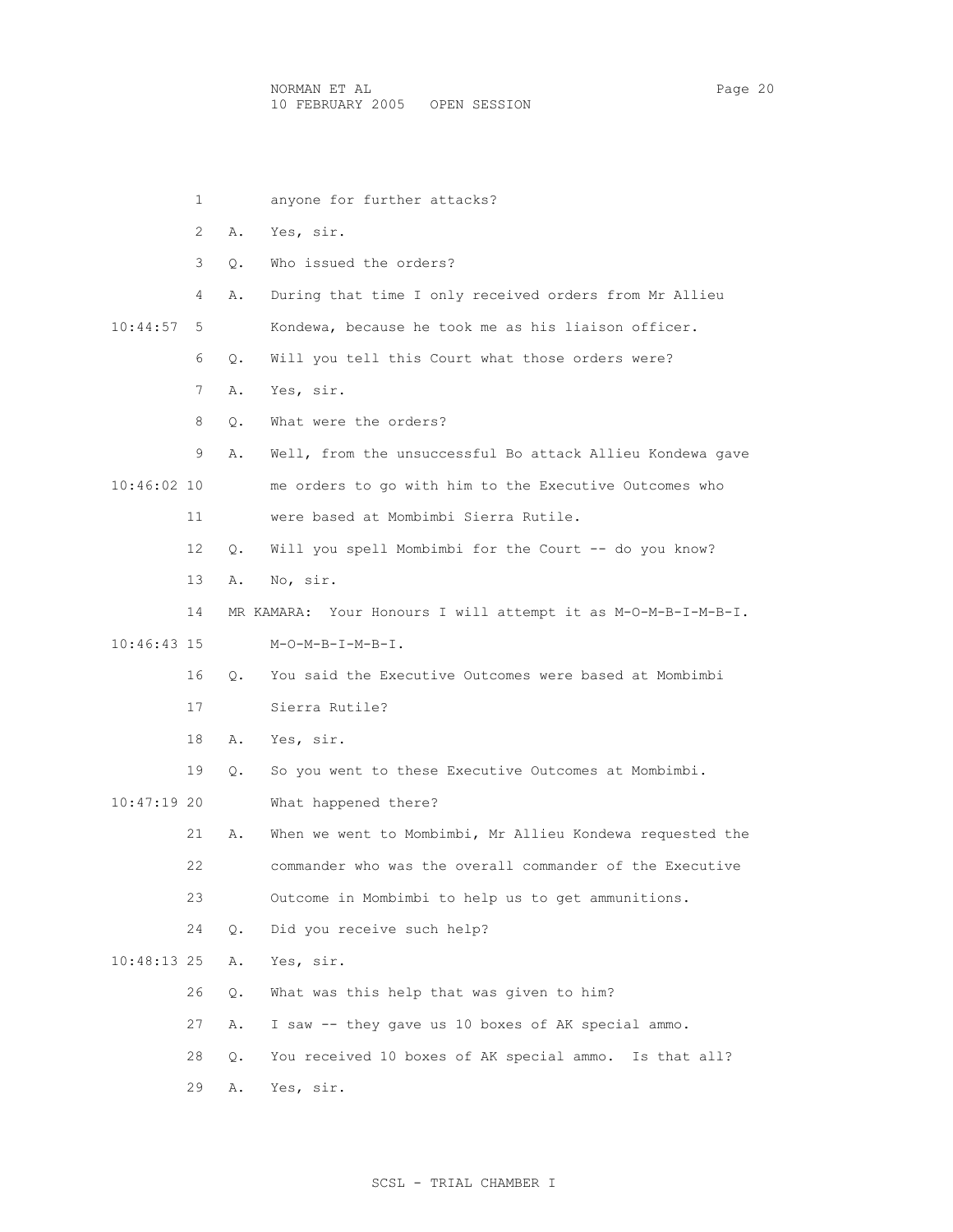- 1 Q. Did you or your group receive anything from that
- 2 consignment?
- 3 A. Yes, sir.
- 4 Q. What was it?

10:49:37 5 A. From those 10 boxes my group received two boxes.

- 6 Q. Now, Mr Tucker, you received this ammo and I want to take
- 7 your mind back to the instructions for the attack. Where
- 8 was your group supposed to attack?
- 9 A. I was ordered to attack Taiama.
- 10:50:36 10 Q. Who gave that order?
	- 11 A. Mr Allieu Kondewa.
	- 12 Q. Did you and your group carry out those orders?
	- 13 A. Yes, sir.
	- 14 Q. Could you briefly describe the Taiama attack for this

10:51:43 15 Court -- how Taiama was attacked by your group?

- 16 A. Yes, sir.
- 17 Q. Please tell the Court.

 18 A. Well, the Taiama attack was successful. We moved the 19 rebels from the town. We killed some rebels, but the 10:52:17 20 ammunitions reach -- some of our colleagues took the 21 information to Mr Allieu Kondewa that they brought some 22 ammunitions for the rebels, we didn't find them at all, 23 but we captured the town.

 24 Q. Could you make something clear for the Court and for us 10:52:44 25 on both sides here. You said your colleagues came with 26 information to Kondewa about receipt of arms and

- 27 ammunitions for soldiers. Could you make that clear so
- 28 we can understand. I see his Lordship is --

29 JUDGE BOUTET: I understood his evidence to be that they did

### SCSL - TRIAL CHAMBER I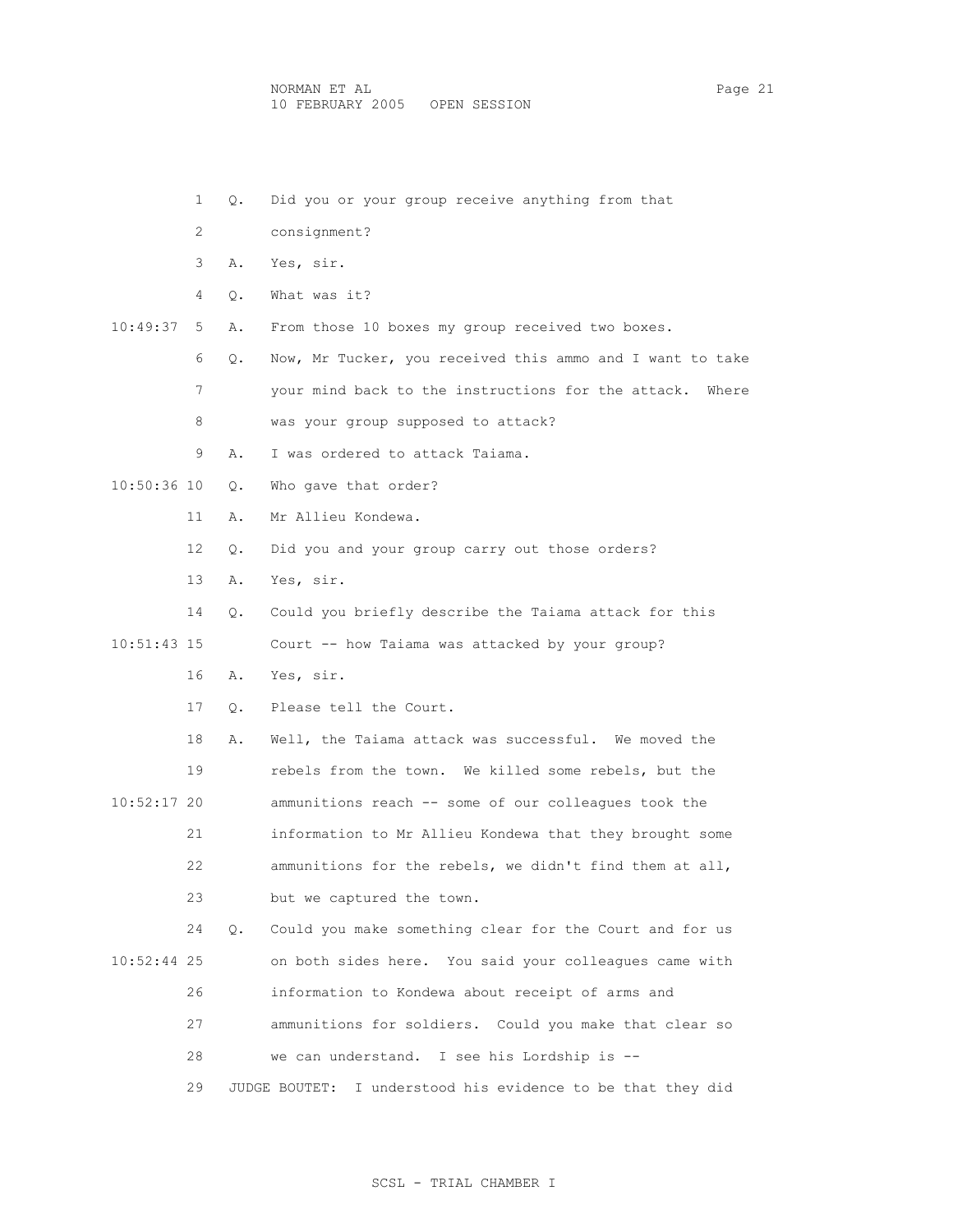1 not capture any ammo. 2 MR KAMARA: Yes. 3 JUDGE BOUTET: But they captured the town. 4 MR KAMARA: Yes, that's it. 10:53:06 5 JUDGE BOUTET: It is not clear what he means by that. 6 MR KAMARA: He said they had information that ammo was being 7 brought for the soldiers at Taiama, but when they 8 captured the town they couldn't find any ammo, but the 9 town was captured. That is my understanding of things. 10:53:22 10 THE WITNESS: That was what I said exactly. 11 JUDGE BOUTET: Thank you. 12 THE WITNESS: Thank you too. 13 MR KAMARA: 14 Q. Was any situation report made to anybody in particular? 10:53:42 15 A. Yes, sir. 16 Q. To whom was this situation report made? 17 A. To Mr Allieu Kondewa. I reported to him that we have 18 captured the village but we didn't find any ammunition at 19 all. 10:54:14 20 Q. Now, Mr Witness just one more question on that Taiama 21 attack. Were there civilian casualties? 22 MR BOCKARIE: Objection, Your Honour. Objection, Your Honour. 23 That is most leading. 24 JUDGE BOUTET: Objection sustained. 10:54:55 25 MR KAMARA: Thank you, Your Honours. 26 Q. Now, Mr Witness, you've described the Taiama attack for 27 the Court, that you captured Taiama. Were there losses 28 during the attack? 29 A. Please break it down so that I will get it clearer. What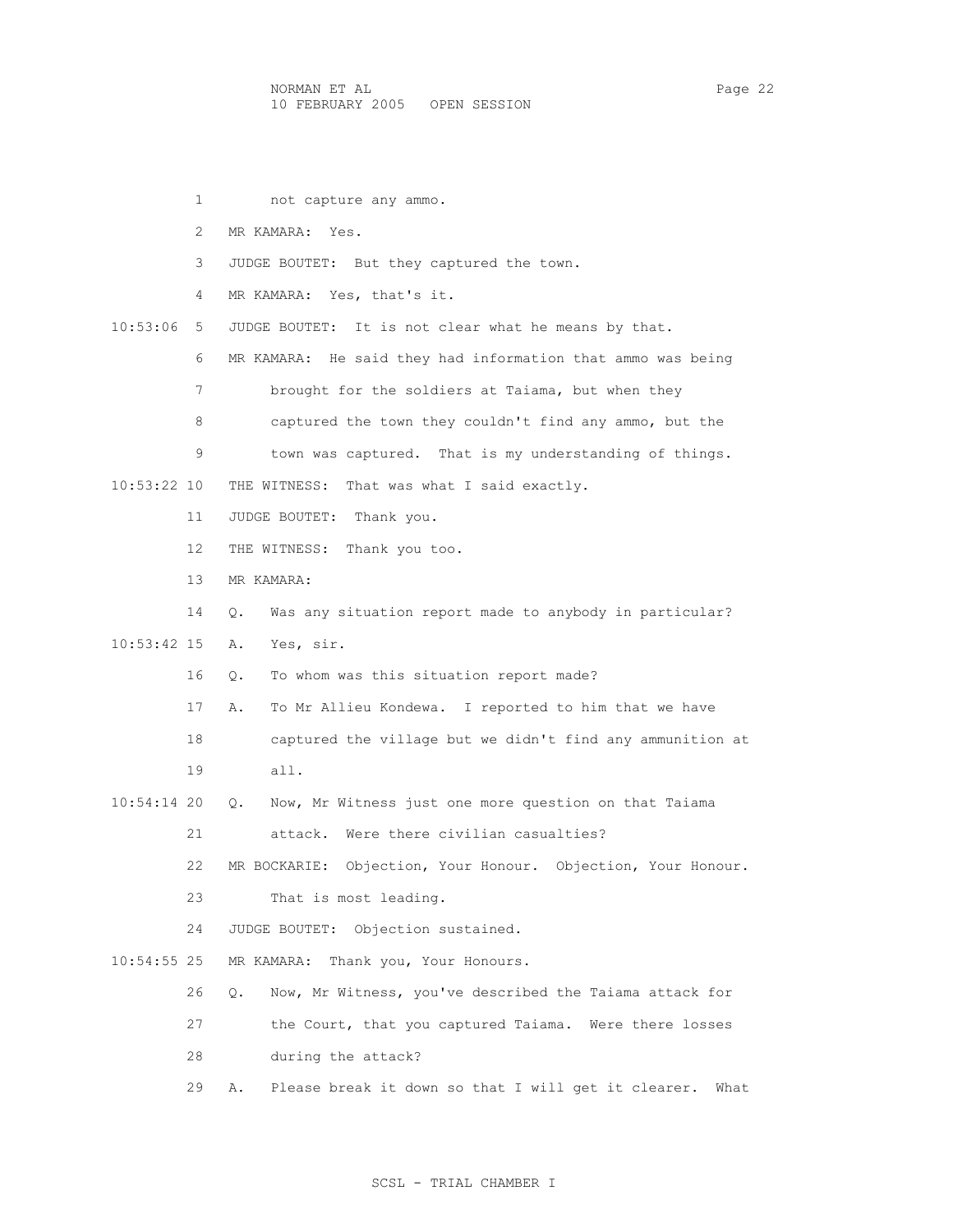1 do you mean by "losses"? 2 Q. Did you lose men, did the other side lose men or did the 3 people in the town lose their lives? 4 A. On my side I lost one man. His name was Asmeru. On the 10:55:54 5 civilian casualty side I wouldn't deny it because it was 6 a cross firing. 7 JUDGE BOUTET: Would you ask your witness to expand on that a 8 bit? 9 MR KAMARA: Certainly, Your Honours. 10:56:19 10 JUDGE BOUTET: Cross firing is not obvious to anybody. 11 MR KAMARA: Thank you. 12 Q. His Lordship would like to know could you expand further 13 what you mean by "cross firing". You said there was 14 cross firing. You did not deny that civilians lost their 10:56:36 15 lives but you went on to talk about cross firing. Could 16 you explain to this Court so we could all understand the 17 circumstances of that? 18 A. I mean we didn't just capture the town from the hands of 19 the soldiers easily. They also resisted us. They were 10:56:57 20 firing at us and we are also firing at them, and some 21 civilians will not cope with the firing and as they are 22 about to escape some of them are caught by the bullet. 23 Later we learned that civilians have died. I couldn't 24 make out what the number is really. 10:57:29 25 MR MARGAI: What have Your Lordships down in response to that 26 by way of an answer, because it is still unclear to me? 27 JUDGE THOMPSON: I seem to think that what he is trying to say 28 or has said is that civilian casualties resulted from 29 cross fire.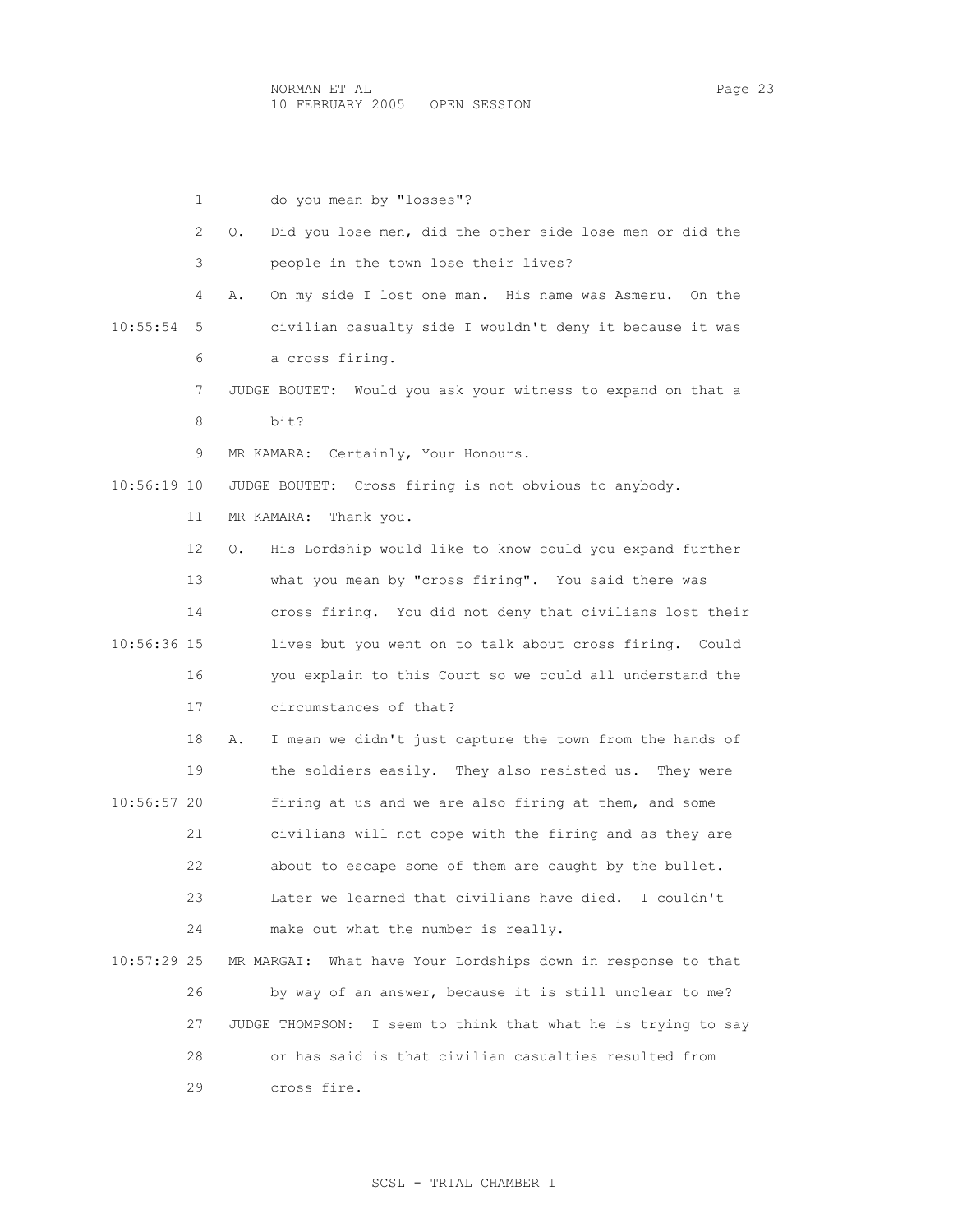1 MR MARGAI: I would have thought, but he wasn't certain. I 2 mean, he was saying that there might have been civilian 3 casualties albeit as a result of the cross fire. 4 JUDGE THOMPSON: Well, perhaps you can -- it is for him to 10:58:00 5 give us the factual representation. 6 MR MARGAI: I sympathise with Your Lordships. 7 PRESIDING JUDGE: This witness said that as for civilian 8 casualties he cannot deny it. 9 MR MARGAI: Precisely. 10:58:13 10 PRESIDING JUDGE: And that the casualties resulted -- the 11 soldiers resisted; they didn't just have a walkover of 12 the town. The soldiers resisted. As they were shooting, 13 they too were shooting. And that the civilians were 14 running, trying to escape. In the course of running they 10:58:32 15 were caught by the cross fire. That is what I have on my 16 notes here. 17 MR MARGAI: As My Lords please. 18 JUDGE BOUTET: And his last statement was "we later learned 19 that civilians had died in the cross fire". 10:58:45 20 MR MARGAI: As My Lords please. I merely wanted to be at par; 21 that's all. 22 JUDGE THOMPSON: Yes. 23 MR MARGAI: Thank you. 24 MR KAMARA: 10:59:02 25 Q. Mr Witness, I would like to move to another episode in 26 your evidence, if I can borrow the word from learned 27 Justice Thompson. My question to you now, Mr Witness: 28 After the Taiama attack what was the next move of the 29 Kamajor leadership?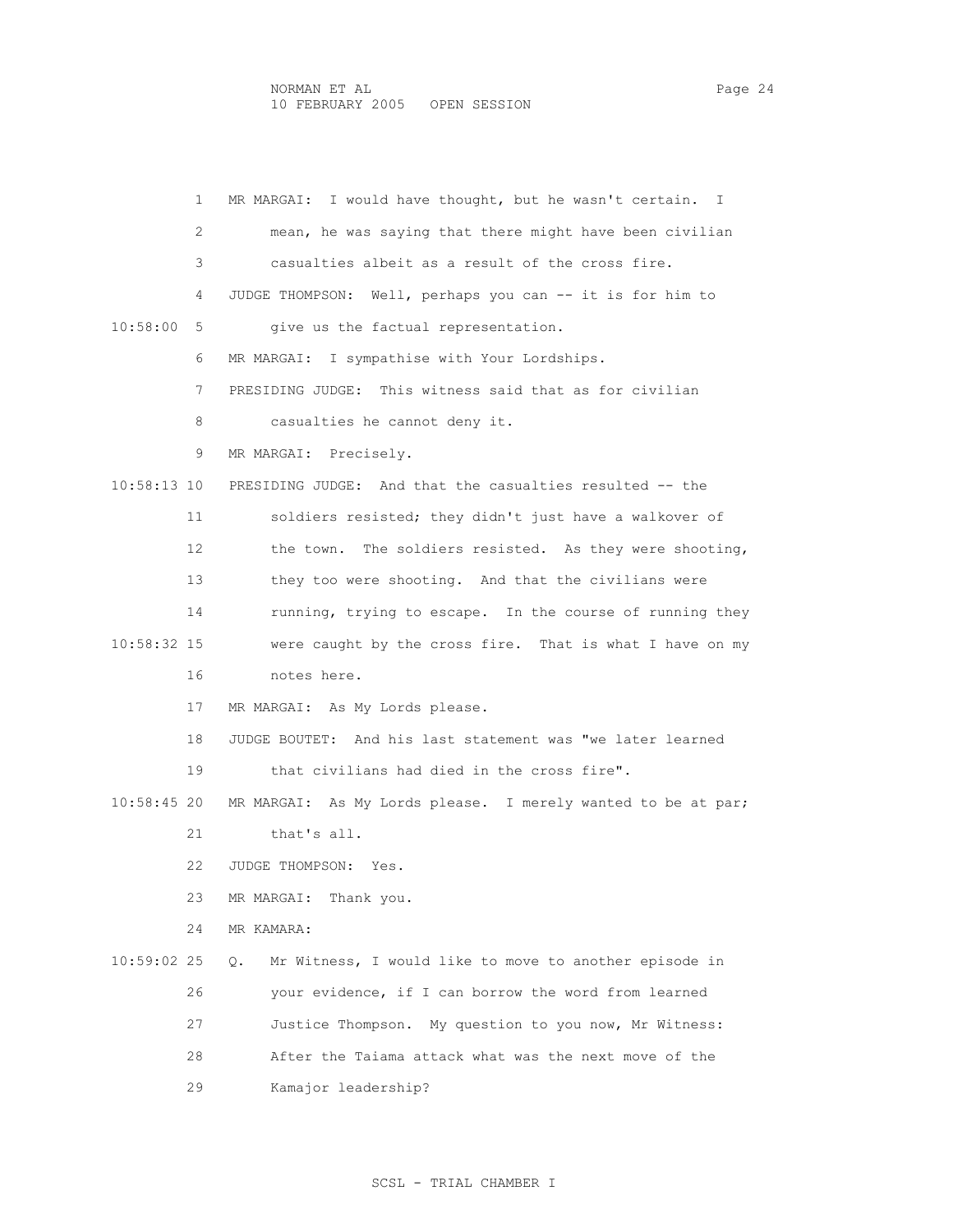1 A. The leaders came together so as to call up a leadership 2 meeting, so as to be able to contact Pa Norman. Because 3 at that time we have been hearing that Pa Norman 4 announcing from [inaudible] -- 11:00:20 5 THE INTERPRETER: Your Honours, would the witness please take 6 it again. 7 MR KAMARA: Take it slowly. Their Lordships are writing down 8 what you're saying and at the same time both sides have 9 to appreciate what you are saying. So take your time. 11:00:30 10 JUDGE THOMPSON: There is a specific request from the 11 interpreters that they would like this part repeated. 12 MR KAMARA: Yes. 13 Q. Mr Witness, don't forget that there are translators. 14 They are the first people to get what you said. So take 11:00:44 15 your time in saying what you want this Court to know. 16 Could you go over that again slowly? 17 A. Okay, sir. I said the leaders tried and called up -- 18 summoned up a meeting at Talia Yawbeko. 19 Q. What was the purpose of that meeting? 11:01:19 20 A. The purpose of that meeting was to be able to contact Pa 21 Norman when he was at Gendema. 22 Q. Do you know why they needed to contact Pa Norman? 23 A. Yes, sir. 24 Q. Yes, tell the Court. 11:02:04 25 A. The reason for deciding to contact Pa Norman was that the 26 warfront in which we, the CDF, were had only one strong 27 warfront. 28 Q. Yes, carry on. 29 A. That was the warfront that was at Gendema.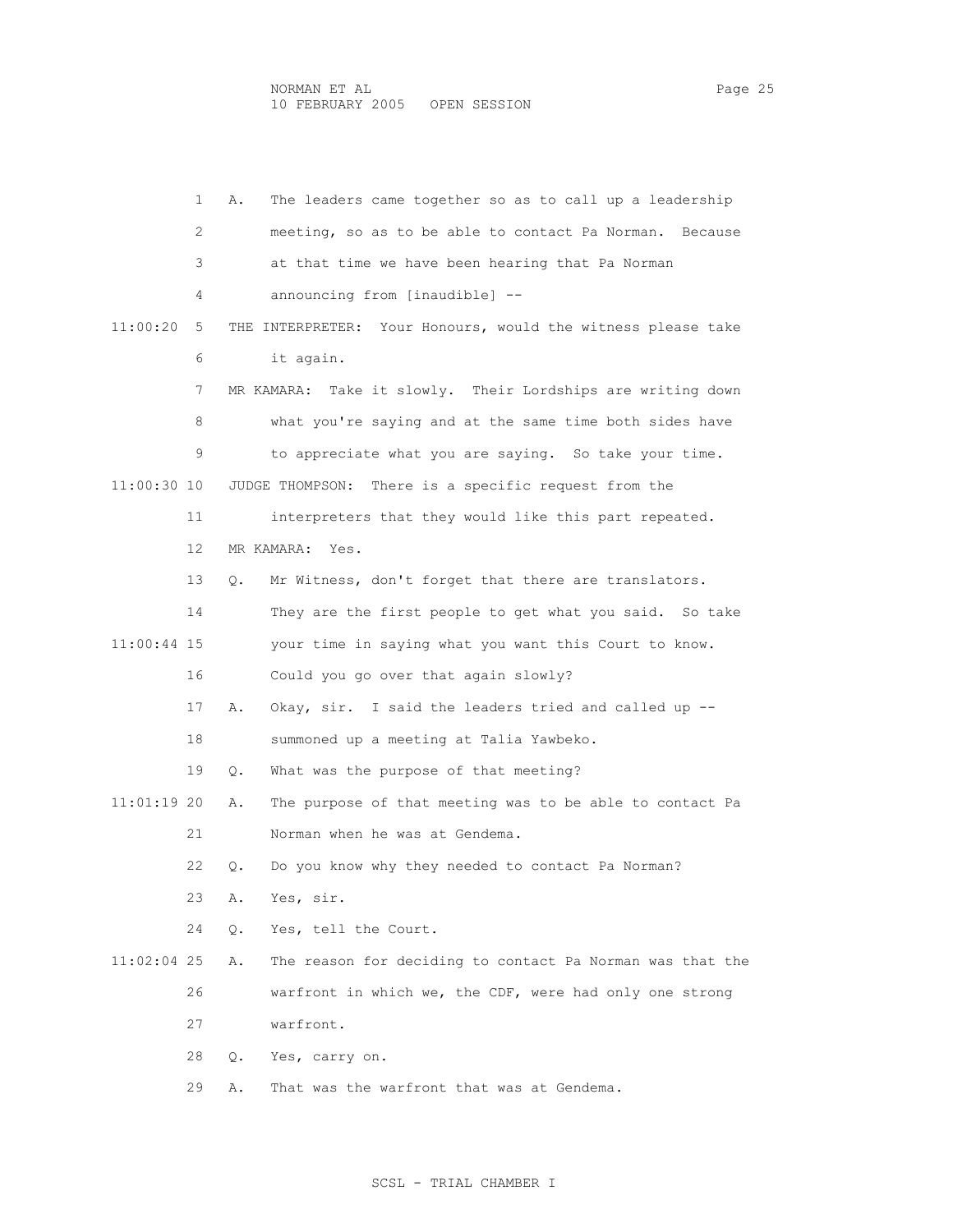|             | $\mathbf 1$ | $\circ$ . | Mr Witness, who were these Kamajor leaders that were           |
|-------------|-------------|-----------|----------------------------------------------------------------|
|             | 2           |           | present in that meeting, do you know?                          |
|             | 3           | Α.        | Yes, sir.                                                      |
|             | 4           | О.        | Please tell the Court.                                         |
| 11:03:23    | 5           | Α.        | Mr Allieu Kondewa was there, Mr Moinina Fofana was there,      |
|             | 6           |           | Kamoh Lahai Bangura was there.                                 |
|             | 7           | Q.        | Thank you, Mr Tucker. Were you yourself present in that        |
|             | 8           |           | meeting?                                                       |
|             | 9           | Α.        | Yes, sir.                                                      |
| 11:04:05 10 |             | Q.        | Take your time and tell this Court what was the outcome        |
|             | 11          |           | of that meeting, what was decided in that meeting?             |
|             | 12          | Α.        | The leaders decided that so as to send people to Pa            |
|             | 13          |           | Norman at Gendema. So they decided to -- Mr Allieu             |
|             | 14          |           | Kondewa decided to write a letter and sent a cassette in       |
| 11:05:36 15 |             |           | which he spoke so that Pa Norman would come so as to put       |
|             | 16          |           | things together so as to be able to confuse those guys         |
|             | 17          |           | and be able to conquer them.                                   |
|             | 18          | Q.        | When you say "those guys" who are you referring to?            |
|             | 19          | Α.        | The junta.                                                     |
| 11:06:37 20 |             | Q.        | Mr Witness, just a point of clarification here.<br>You         |
|             | 21          |           | mentioned that Allieu Kondewa wrote a letter and he spoke      |
|             | 22          |           | in a cassette - right - that was recorded?                     |
|             | 23          | Α.        | Yes, sir.                                                      |
|             | 24          | Q.        | Were you there?                                                |
| 11:07:03 25 |             | Α.        | Yes, I was there.                                              |
|             | 26          | О.        | Did you see Allieu Kondewa himself write a letter?             |
|             | 27          |           | It seems to be, My Lords, that my learned friend<br>MR MARGAI: |
|             | 28          |           | is now doing our job, cross-examining his own witness.         |
|             | 29          |           | Objection sustained.<br>JUDGE BOUTET:                          |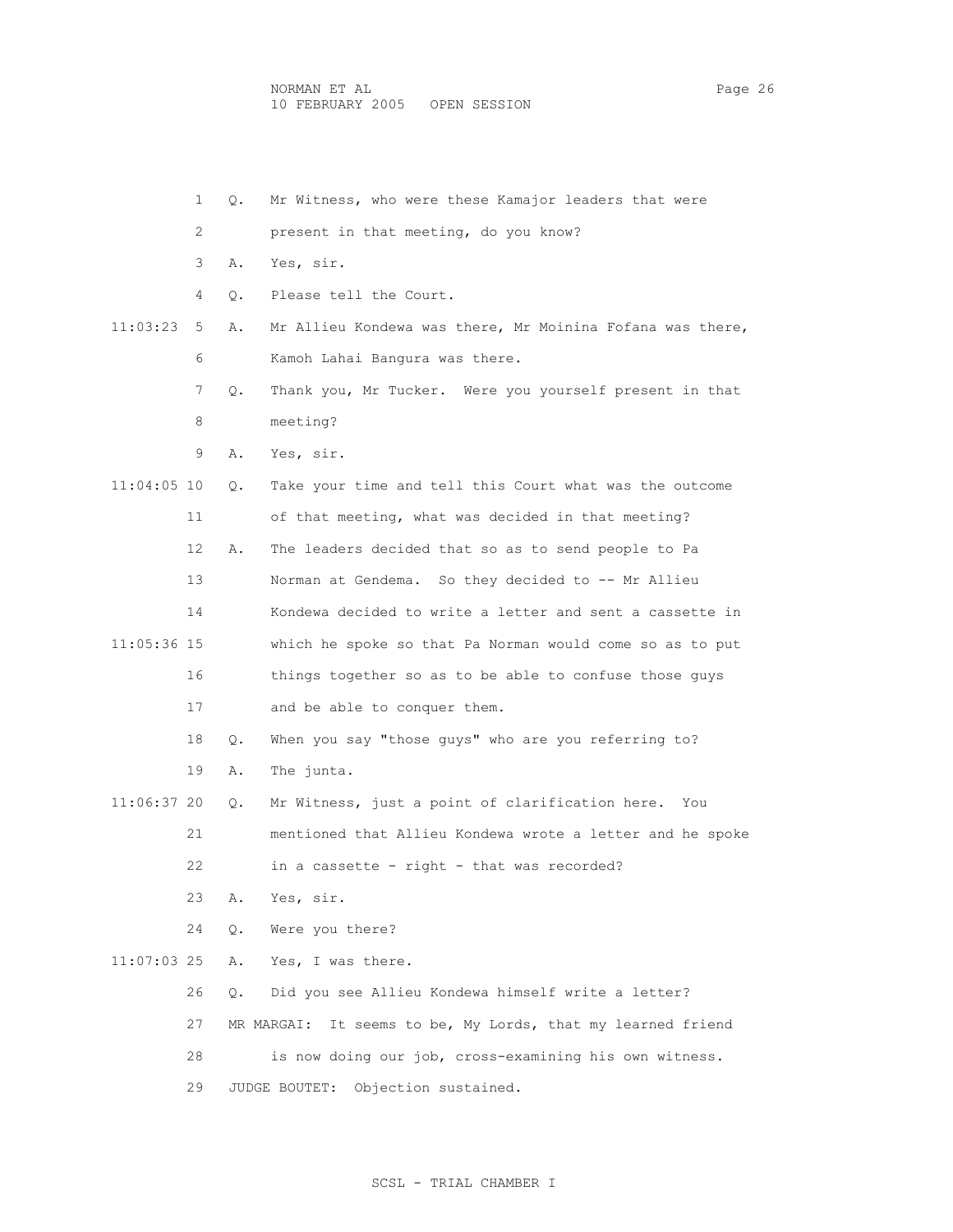|             | $\mathbf{1}$ | MR MARGAI: Which is a departure from --                        |
|-------------|--------------|----------------------------------------------------------------|
|             | 2            | Thank you, Your Honour, I was just trying to be<br>MR KAMARA:  |
|             | 3            | very specific.                                                 |
|             | 4            | JUDGE BOUTET: I know, but you were still leading.              |
| 11:07:38    | 5            | MR KAMARA: Certainly, Your Honour.                             |
|             | 6            | I do appreciate his difficulty.<br>MR MARGAI:                  |
|             | 7            | MR KAMARA: There is no difficulty, Mr Margai, we are fine.     |
|             | 8            | Thank you very much. We're trying to be helpful, but I         |
|             | 9            | quess you don't need that.                                     |
| 11:07:47 10 |              | PRESIDING JUDGE: [Overlapping speakers] Prosecutor. They       |
|             | 11           | want to be thorough. Did you see Allieu Kondewa writing        |
|             | 12           | the letter.                                                    |
|             | 13           | MR MARGAI: No, he is trying to be helpful for all because he   |
|             | 14           | knows Kondewa is not literate. I appreciate that.              |
| 11:07:56 15 |              | PRESIDING JUDGE: We know. Maybe he was leading to something    |
|             | 16           | else.                                                          |
|             | 17           | MR MARGAI: As My Lord pleases.                                 |
|             | 18           | MR KAMARA: Thank you, Your Honour.                             |
|             | 19           | Now, Mr Witness, you've mentioned this letter and the<br>Q.    |
| 11:08:17 20 |              | message that was recorded on a cassette. Now, how was Pa       |
|             | 21           | Norman -- how was he going to be contacted? What was the       |
|             | 22           | plan of contact for Pa Norman, do you know?                    |
|             | 23           | The plan was that those who were to take this letter and<br>Α. |
|             | 24           | the cassette should walk through the Atlantic Ocean, by        |
| 11:09:02 25 |              | the beach.                                                     |
|             | 26           | Q.<br>I see. Do you know the persons that were dispatched to   |
|             | 27           | contact Hinga Norman?                                          |
|             | 28           | Yes, sir.<br>Α.                                                |
|             | 29           | Who were these persons?<br>Q.                                  |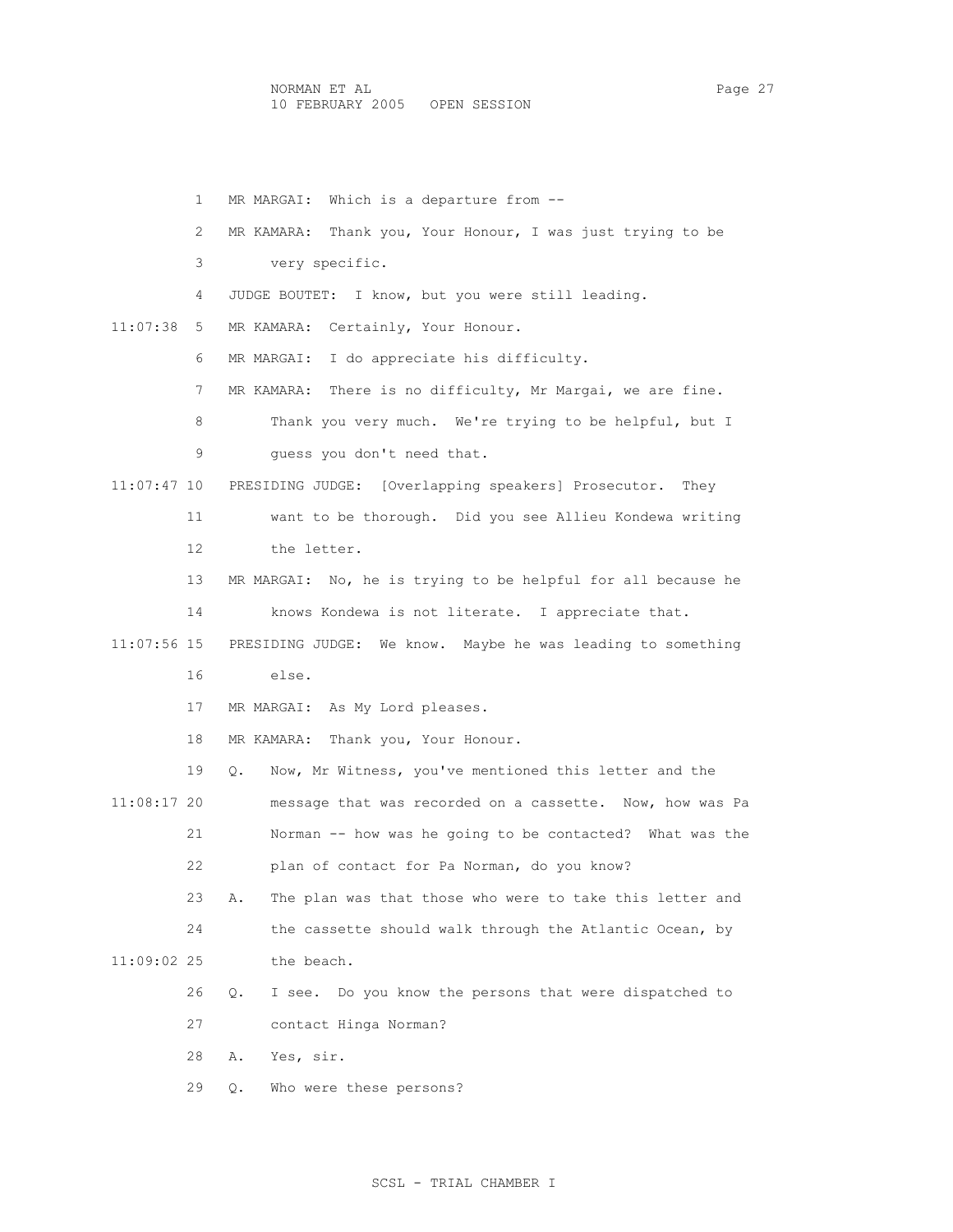1 A. Mr Moinina Fofana, Kamoh Lahai Bangura and Malimu Collier 2 with some Kamajor fighters that escorted them. 3 Q. Moinina Fofana, Kamoh Lahai Bangura and what's the third 4 name? 11:10:18 5 A. Malimu Collier. 6 Q. M-A-L-I-M-U C-O-L-L-I-E-R. 7 [HN100205B - JM - 11.10 a.m.] 8 Now, Mr Witness, lest we forget, you mentioned this 9 Pa Norman. Who is this Pa Norman? Would you please tell 11:10:47 10 the Court. 11 A. Pa Norman, out of us that joined the CDF, he was our 12 national coordinator. 13 Q. Now, this team of three that you mentioned, did they 14 leave for Jendema? 11:11:36 15 A. Yes, sir. 16 Q. And Mr Tucker, do you know what was the result of that 17 mission? 18 A. Yes, sir. 19 Q. Kindly tell the Court. 11:12:07 20 A. Yes. The results of that journey was that when they 21 went, we were expecting them between one and two weeks. 22 But when they went, they stayed up to three weeks. 23 Within these three weeks, one evening, we were in Talia. 24 We saw a helicopter that landed at the school field. 11:13:20 25 From that, some of us run to the helicopter. When we 26 went there, I saw Mr Moinina Fofana alighting. I saw 27 Malimu Collier alighting. I saw Pa Norman alighting. 28 Then I saw Kamoh Lahai Bangura himself alighting, with 29 other dignitaries whose names I cannot remember now.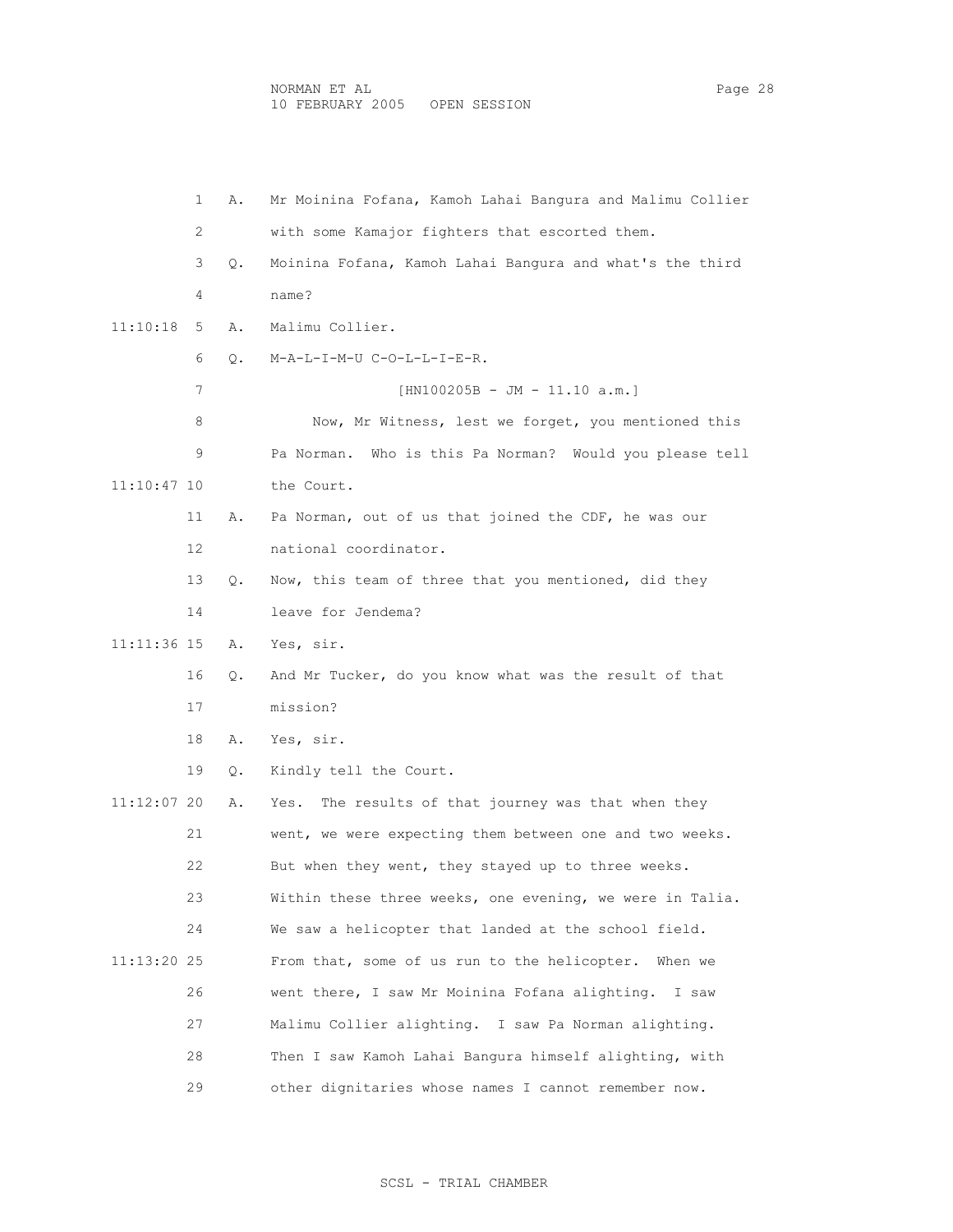|               | $\mathbf{1}$ | Q. | Thank you, Mr Tucker. Apart from these people, was         |
|---------------|--------------|----|------------------------------------------------------------|
|               | 2            |    | anything else aboard this helicopter?                      |
|               | 3            | Α. | Yes, sir.                                                  |
|               | 4            | Q. | What is it?                                                |
| 11:15:05      | 5            | Α. | I saw -- I saw them bringing down rice, gari,              |
|               | 6            |    | fuel -- fuel. Then I saw them unloading guns with some     |
|               | 7            |    | ammunition boxes.                                          |
|               | 8            | Q. | Do you know where these items were taken to?               |
|               | 9            | Α. | Yes, sir.                                                  |
| $11:16:02$ 10 |              | Q. | Please tell the Court.                                     |
|               | 11           | Α. | They took them to the Talia Yawbeko court barri.           |
|               | 12           | Q. | Now, Mr Tucker, after the arrival of Hinga Norman at       |
|               | 13           |    | Talia in Yawbeko, did anything happen?                     |
|               | 14           | Α. | Yes, sir.                                                  |
| 11:16:47 15   |              | Q. | Take your time and tell the Court what happened after      |
|               | 16           |    | Hinga Norman's arrival.                                    |
|               | 17           | Α. | Pa Norman arrived at Talia during the day of his first     |
|               | 18           |    | visit. He arrived very late. So the helicopter that he     |
|               | 19           |    | went with, while they unloaded all those things that I     |
| 11:17:23 20   |              |    | talked about, so we slept through the day. When it's       |
|               | 21           |    | done, I saw the authorities that were in Talia Yawbeko, I  |
|               | 22           |    | saw them summon a meeting in which only the elders were    |
|               | 23           |    | there. We, the fighters were not allowed to be there.      |
|               | 24           | Q. | Mr Witness, you referred to the elders. What are the       |
| 11:18:09 25   |              |    | elders you have been referring to in this instance?        |
|               | 26           | Α. | The elders that I'm talking about include Mr Allieu        |
|               | 27           |    | Kondewa, Mr M. T. Collier, Mr Moinina Fofana, Kamoh Lahai  |
|               | 28           |    | With all these other dignitaries that I talked<br>Banqura. |
|               | 29           |    | about that came with Pa Norman.                            |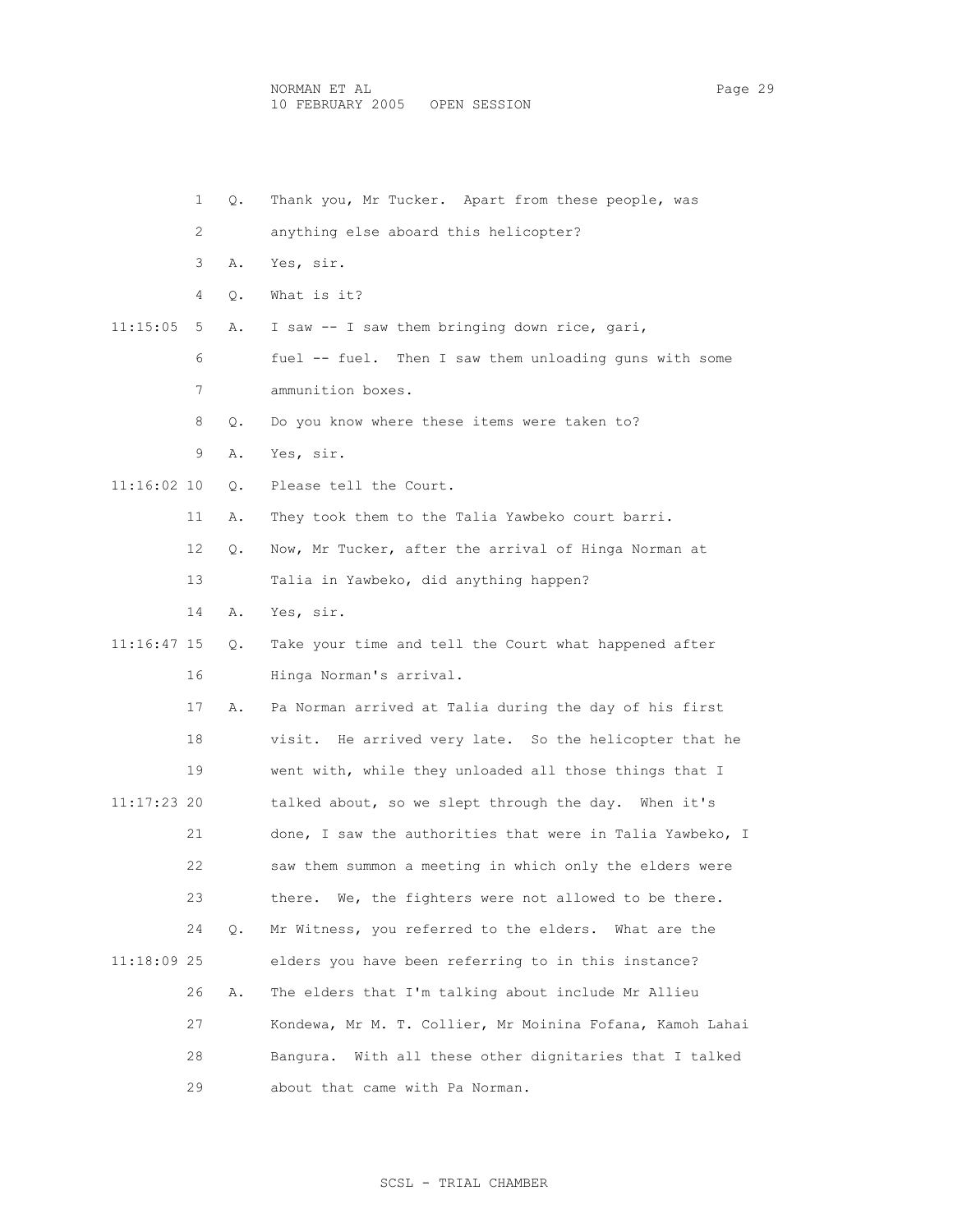|               | 1  | Mr Tucker, you did say that you were not allowed to<br>Q.     |
|---------------|----|---------------------------------------------------------------|
|               | 2  | participate in this meeting, you, the fighters. Did you       |
|               | 3. | $qet$ --                                                      |
|               | 4  | PRESIDING JUDGE: He did not say that, they were not allowed   |
| 11:19:20      | 5  | to participate. He said they held a meeting which             |
|               | 6  | included just the elders. There was no suggestion of          |
|               | 7  | exclusion.                                                    |
|               | 8  | MR MARGAI: With respect, My Lord, he did say that we the      |
|               | 9  | fighters were not present.                                    |
| 11:19:34 10   |    | PRESIDING JUDGE: Were not present.                            |
|               | 11 | MR MARGAI: At the meeting.                                    |
|               | 12 | PRESIDING JUDGE: Were not present. It doesn't mean that they  |
|               | 13 | were expressly excluded.                                      |
|               | 14 | MR MARGAI: Yes, I appreciate the subtlety. As My Lord         |
| 11:19:45 15   |    | pleases.                                                      |
|               | 16 | MR KAMARA:                                                    |
|               | 17 | You were not present in that meeting. Did you the<br>Q.       |
|               | 18 | fighters get a report of what transpired in that meeting?     |
|               | 19 | Yes, sir. Those who came and informed us, most of us<br>Α.    |
| 11:20:14 20   |    | heard what transpired, amongst us, the fighters.              |
|               | 21 | What were you told about that meeting?<br>О.                  |
|               | 22 | Well, out of that meeting, they told us that Mr Moinina<br>Α. |
|               | 23 | Fofana was now the director of war.<br>Mr Allieu Kondewa      |
|               | 24 | was the high priest. The other dignitaries were members       |
| $11:21:15$ 25 |    | of the war council.                                           |
|               | 26 | You have been informed of members of war council and<br>О.    |
|               | 27 | Moinina Fofana being the director of war, and Allieu          |
|               | 28 | Kondewa being the high priest. Did anything happen            |
|               | 29 | subsequent to that meeting that relates to your group         |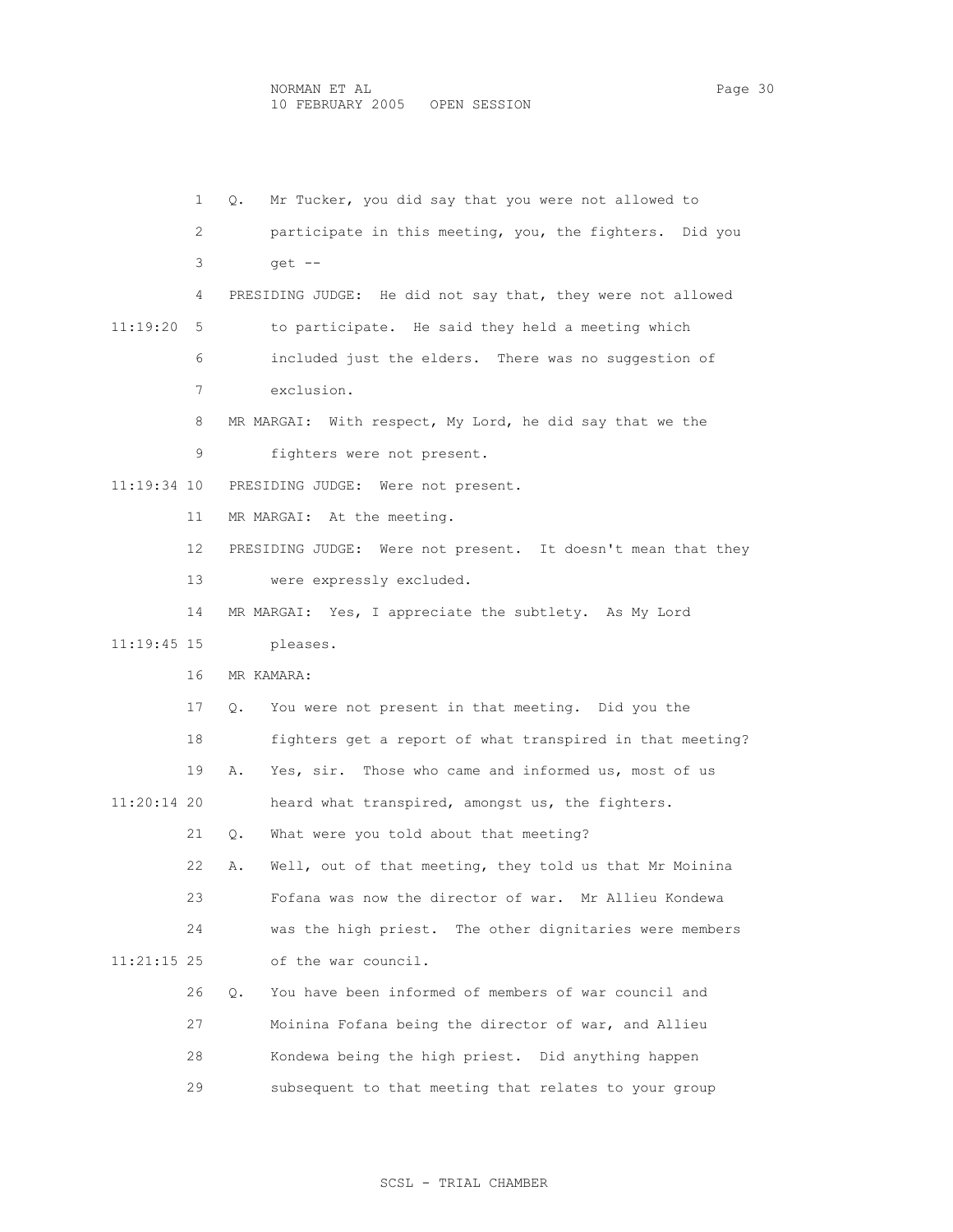|             | 1              |    | specifically?                                                     |
|-------------|----------------|----|-------------------------------------------------------------------|
|             | $\overline{2}$ | Α. | Yes, sir.                                                         |
|             | 3              | О. | What is it?                                                       |
|             | 4              | Α. | Out of that meeting, after the end of the meeting,                |
| 11:22:33    | 5              |    | Mr Allieu Kondewa called me where Mr Pa Norman and other          |
|             | 6              |    | dignitaries were sitting. He introduced me to them,               |
|             | 7              |    | saying that I was one of their fighters whom they                 |
|             | 8              |    | themselves that were seated there quaranteed, who had             |
|             | 9              |    | been protecting them until the time they arrived. So              |
| 11:23:30 10 |                |    | that of my group, that's they themselves that were                |
|             | 11             |    | sitting there was the one that they quaranteed. So from           |
|             | 12             |    | that, Pa Norman, he himself praised me because of the             |
|             | 13             |    | good introduction that was given about me. So he drew me          |
|             | 14             |    | near, and he received me.                                         |
| 11:23:51 15 |                | Q. | Mr Tucker, you've mentioned several times about this,             |
|             | 16             |    | your group. And at this point in time, had this group             |
|             | 17             |    | developed a name by which it is known?                            |
|             | 18             | Α. | Yes, sir.                                                         |
|             | 19             | Q. | What is that name? Please tell the Court.                         |
| 11:24:36 20 |                | Α. | The group was called "Death Squad."                               |
|             | 21             |    | It was a group called Death Squad?<br>PRESIDING JUDGE:<br>A group |
|             | 22             |    | of 20?                                                            |
|             | 23             |    | THE WITNESS: Yes, sir.                                            |
|             | 24             |    | MR KAMARA:                                                        |
| 11:25:04 25 |                | Q. | The group, was that the group of 20, or has it expanded?          |
|             | 26             | Α. | The group had expanded, up to a number of 42.                     |
|             | 27             | Q. | So it is that group that has been referred to now as the          |
|             | 28             |    | "Death Squad"?                                                    |
|             | 29             | Α. | Yes, sir.                                                         |

SCSL - TRIAL CHAMBER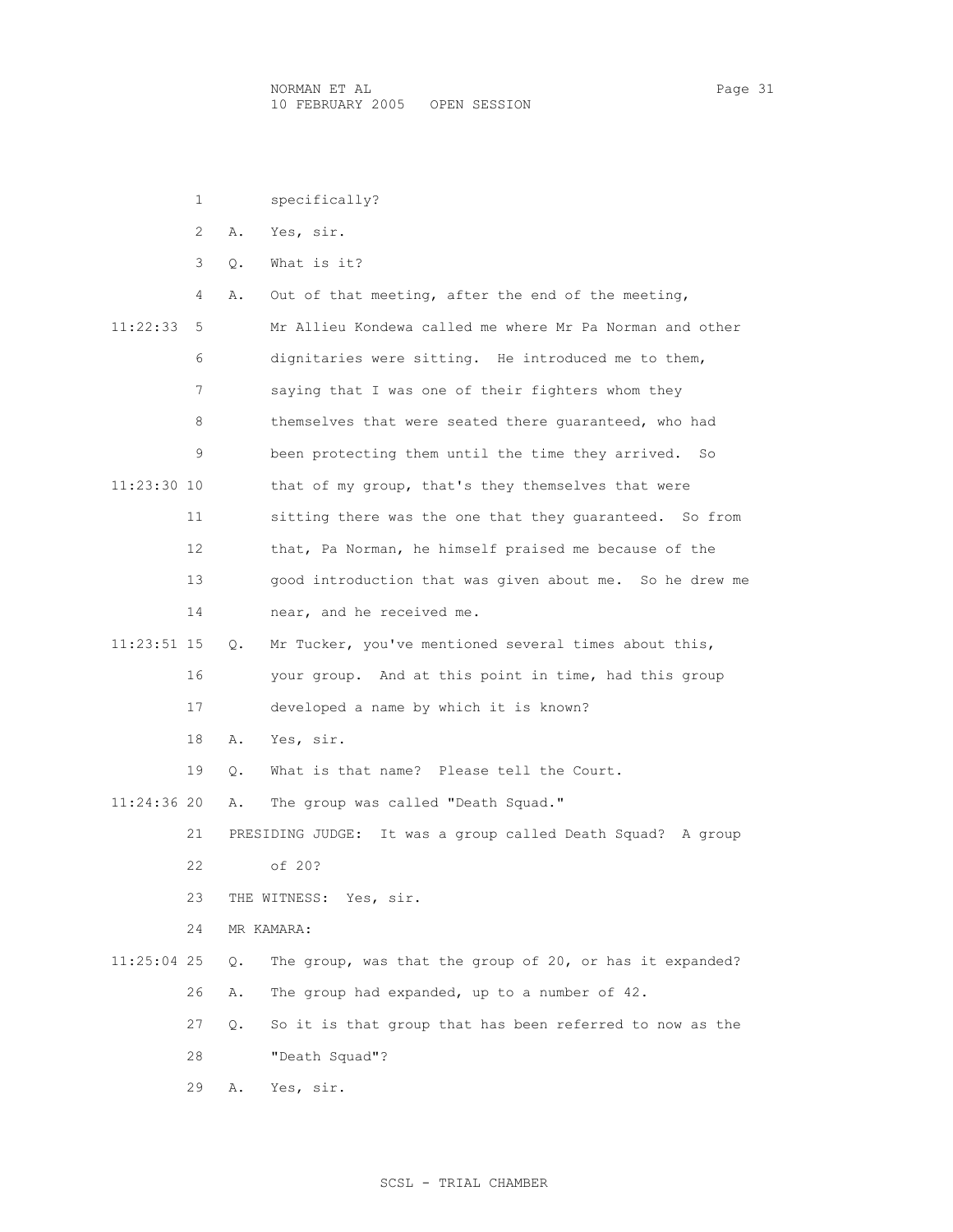1 PRESIDING JUDGE: He said 40 or... ? 2 MR KAMARA: 42. 3 And who was the leader of the Death Squad? 4 A. It is I. It is I, myself. 11:25:52 5 Q. Yourself, Jengbema? 6 Mr Tucker, will you tell this Court what were the 7 functions of the Death Squad, or what was the role of the 8 Death Squad? 9 A. Yes, sir. 11:26:39 10 Q. Yes. Tell this Court. 11 A. The Death Squad is the group that is responsible for the 12 security in and around -- in and around the surroundings 13 of Talia Yawbeko, which later they called Base Zero. 14 Q. Did I get you right, you said responsible for security? 11:27:14 15 Is that what you said? 16 A. Yes, responsible for the security and to combat any enemy 17 group that wanted to penetrate Base Zero. 18 Q. Now, Mr Tucker, will you help this Court by explaining 19 how the Death Squad maintained security at Talia and its 11:27:58 20 surroundings? 21 PRESIDING JUDGE: Learned counsel, we would break here, and 22 then you can take -- you can continue with the 23 examination-in-chief from the question that is not quite 24 finished from your lips. 11:28:15 25 MR KAMARA: Yes, sir. 26 PRESIDING JUDGE: We would rise, please. 27 MR KAMARA: Thank you. 28 [Recess taken at 11.28 a.m.] 29 [On resuming at 11.57 a.m.]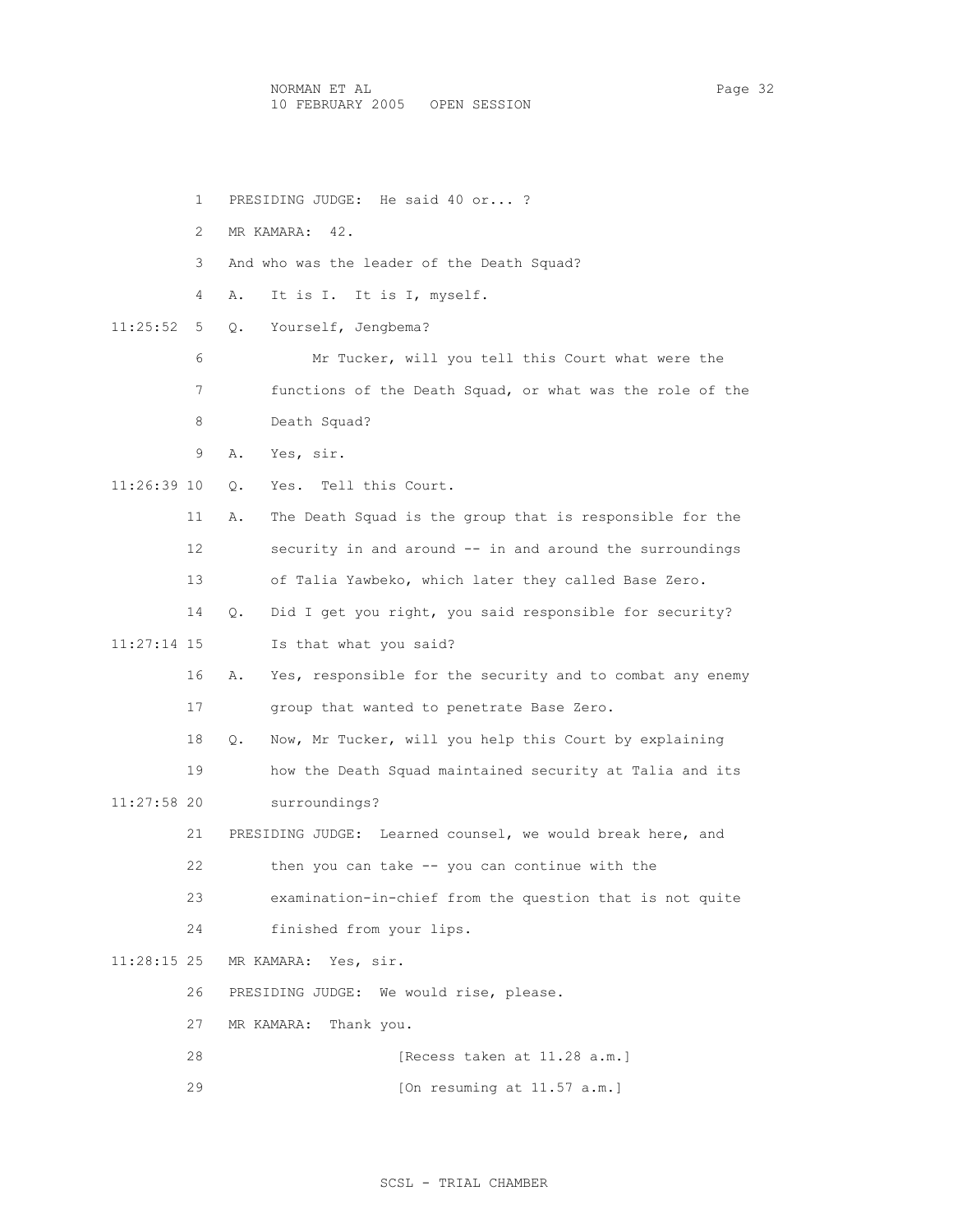| $\mathbf{1}$  | PRESIDING JUDGE: We're resuming the session. Mr Kamara, you     |
|---------------|-----------------------------------------------------------------|
| 2             | may proceed.                                                    |
| 3             | MR KAMARA: Thank you.                                           |
| 4             | Mr Tucker, my question to you before --<br>Q.                   |
| 11:58:11<br>5 | PRESIDING JUDGE: Mr Kamara, what's your other name? Joseph?     |
| 6             | MR KAMARA: Yes.                                                 |
| 7             | PRESIDING JUDGE: Joseph Kamara. Okay.                           |
| 8             | MR KAMARA:                                                      |
| 9             | My question to you, Mr Tucker, before the break, was you<br>О.  |
| 11:58:30 10   | did mention that the role of the Death Squad was to             |
| 11            | maintain security in and around Talia. And then the             |
| 12            | question put to you was: How did the Death Squad                |
| 13            | maintain security around Talia?                                 |
| 14            | THE INTERPRETER: Your Honour, the witness's mic is off.         |
| 11:59:13 15   | PRESIDING JUDGE: Mic.                                           |
| 16            | JUDGE BOUTET: Okay.                                             |
| 17            | THE WITNESS: We maintained security -- we used to maintain      |
| 18            | security because we had been preventing any type of enemy       |
| 19            | to enter into Base Zero.                                        |
| 11:59:44 20   | MR KAMARA:                                                      |
| 21            | How did you prevent enemies coming to Base Zero?<br>$\circ$ .   |
| 22            | We were responsible for going round and seeing to it that<br>Α. |
| 23            | any group that wanted to come and launch an attack on           |
| 24            | Base Zero, as it was prepared by our combatants, we would       |
| $12:00:16$ 25 | fight them.                                                     |
| 26            | Now, Mr Tucker apart from maintaining security in and<br>Q.     |
| 27            | around Base Zero, was the Death Squad involved in any           |
| 28            | other --                                                        |
| 29            | Objection, Your Honour.<br>I'm objecting on the<br>MR BOCKARIE: |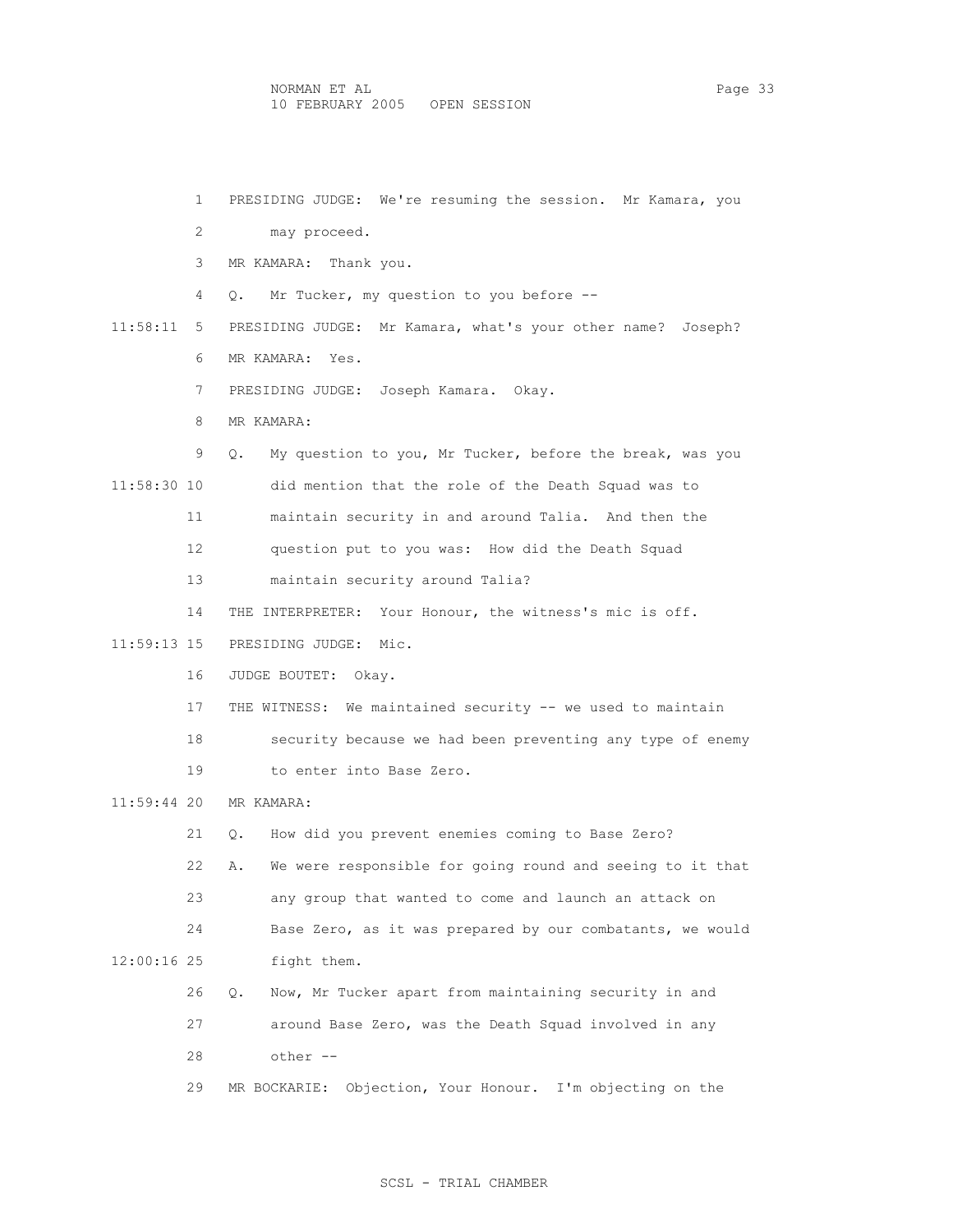1 grounds that is a presupposition, was the Death Squad 2 involved in any other activity? Let him show what the 3 Death Squad were involved in, if any, Your Honour, but he 4 shouldn't suggest, Your Honour. 12:00:48 5 PRESIDING JUDGE: Sustained. Sustained. Ask him, what were 6 the other activities, you know, of the -- you know, 7 whether the Death Squad had other activities or did they 8 perform other duties, or were they involved in any other 9 activities? 12:01:02 10 MR KAMARA: Very well. 11 Q. Was the Death Squad involved in any other activity other 12 than maintaining security? 13 A. Yes, sir. 14 Q. What type of activities? 12:01:24 15 A. We used to partake in the attacks that the CDF had been 16 launching on the junta. 17 Q. Did you receive instructions to partake in those attacks? 18 A. Yes, sir. 19 Q. What was the source of those instructions? 12:02:22 20 A. Well, from the day when I was introduced, after the 21 leaders had summoned that meeting at Base Zero, when I 22 was introduced to the leaders that I was the commander 23 that they relied upon to maintain security, when 24 Pa Norman received me as one of his strong men in the 12:02:46 25 force, I used to receive orders from Pa Norman and not 26 any other person else. 27 Q. Could you help this Court, Mr Tucker, by giving us an 28 example of one such engagement of the Death Squad in a 29 combat.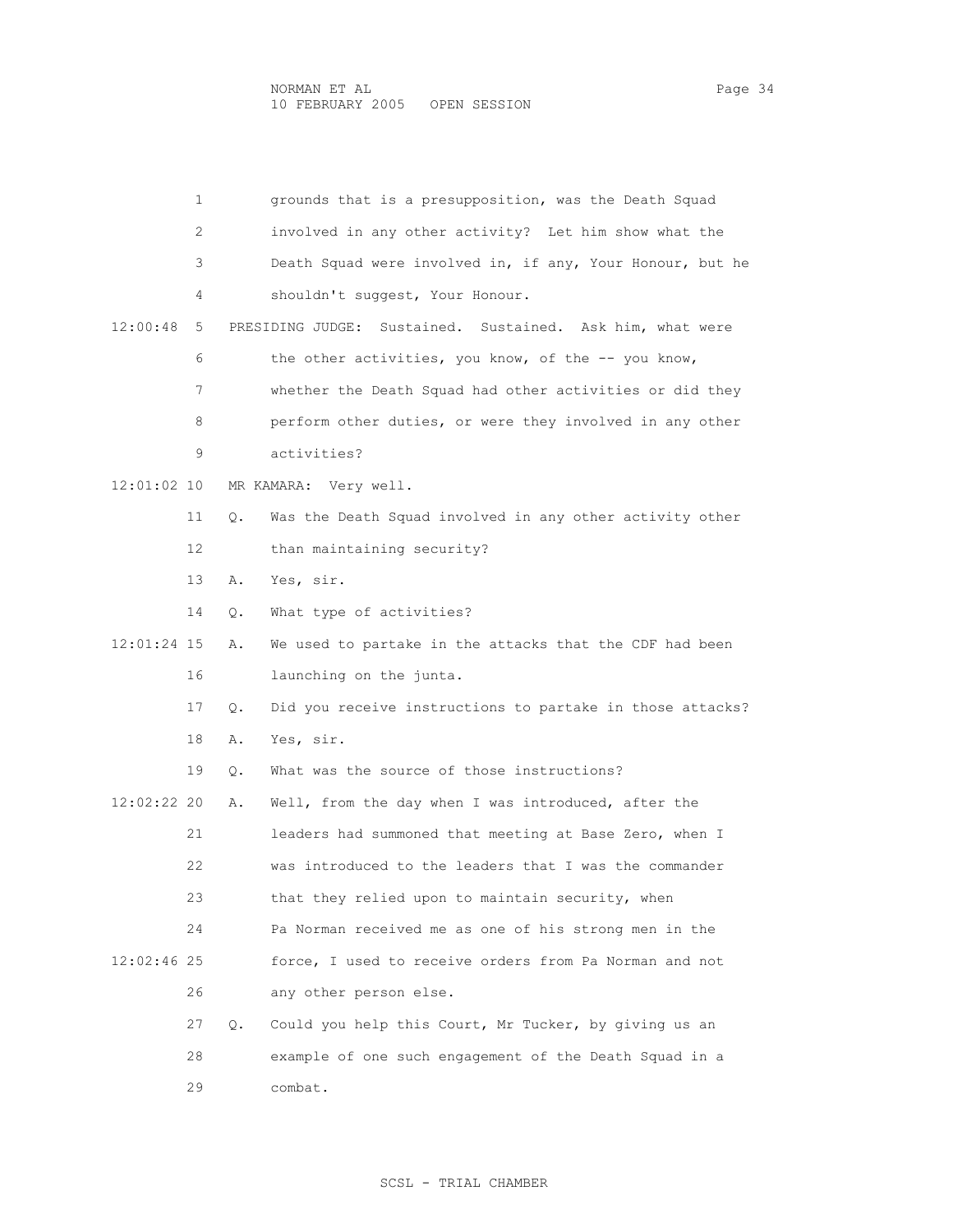1 A. Yes, sir. 2 Q. Yes, tell the Court. 3 A. I received order from Pa Norman to go and reinforce the 4 Kamajors who were based in Moyamba, whose commander was 12:04:17 5 Commander Mustafa Ngobea. Mustafa. 6 JUDGE THOMPSON: How is the last name spelled? 7 MR KAMARA: G-O-B-E-A. N-G-O-B-E-A. 8 JUDGE THOMPSON: That`s what I thought. But it's not 9 pronounced Ng, it's pronounced without the N. 12:04:56 10 MR KAMARA: Yes, Your Honour. 11 Q. Do you remember the year you received those instructions 12 from Hinga Norman? 13 A. Yes, sir. 14 Q. What year was that? 12:05:15 15 A. It was in 1997. 16 Q. Did your group receive any supply of arms or ammunition 17 from any source? 18 MR MARGAI: Objection, My Lord. 19 JUDGE BOUTET: What's your objection? 12:05:45 20 MR MARGAI: My objection is that the question is leading, 21 My Lord, suggesting a desired answer. 22 JUDGE BOUTET: Mr Kamara. 23 MR KAMARA: Your Honour, this question is open-ended, whether 24 they received supply of arms from any source, anywhere, 12:06:02 25 any source. It does not lead to any particular answer. 26 JUDGE BOUTET: The objection is sustained. Frame your 27 question differently, please. 28 MR KAMARA: As My Lord pleases.

# 29 Q. Mr Tucker, where did your group receive supply of

### SCSL - TRIAL CHAMBER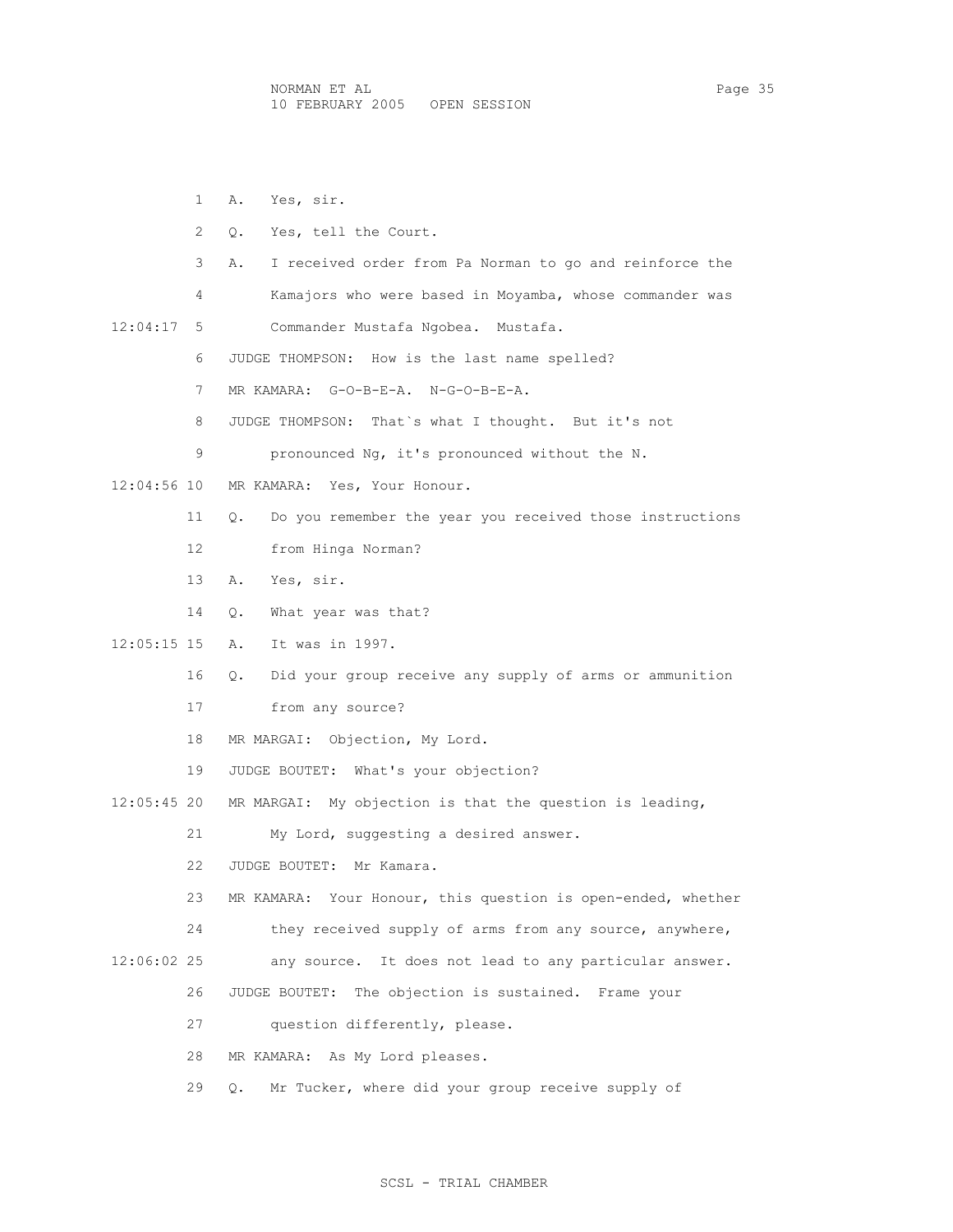|             | 1  |    | ammunitions?                                              |
|-------------|----|----|-----------------------------------------------------------|
|             | 2  |    | MR MARGAI: Again, this is presupposing that supply of     |
|             | 3  |    | ammunition was received. I mean, the President of the     |
|             | 4  |    | Court had given directives as to how such questions       |
| 12:06:31    | 5. |    | should be approached.                                     |
|             | 6  |    | Objection sustained.<br>JUDGE BOUTET:                     |
|             | 7  |    | MR MARGAI: As My Lords please.                            |
|             | 8  |    | Thank you, Your Honours.<br>MR KAMARA:                    |
|             | 9  | Q. | Now, Mr Witness, you did mention that you received        |
| 12:06:45 10 |    |    | instructions from Hinga Norman to attack Moyamba, to      |
|             | 11 |    | reinforce the group that was led by Mustafa Ngobea at     |
|             | 12 |    | Moyamba. Right?                                           |
|             | 13 | Α. | Yes, sir.                                                 |
|             | 14 | Q. | Did your group leave for that mission?                    |
| 12:07:10 15 |    | Α. | Yes, sir.                                                 |
|             | 16 | О. | Who led that group?                                       |
|             | 17 | Α. | My own group?                                             |
|             | 18 | Q. | Were there other groups?                                  |
|             | 19 | Α. | Mr Mustafa Ngobea's group was already on the ground.      |
| 12:07:31 20 |    | Q. | I'm referring now to your group. Who led that group to    |
|             | 21 |    | Moyamba?                                                  |
|             | 22 | Α. | It was I, that I'm sitting here.                          |
|             | 23 | Q. | And when your group left for the Moyamba mission, did you |
|             | 24 |    | carry anything along with you?                            |
| 12:07:56 25 |    | Α. | Yes, sir.                                                 |
|             | 26 | Q. | Would you tell this Court what you carried with you for   |
|             | 27 |    | that mission.                                             |
|             | 28 | Α. | Yes, sir.<br>I took motor car.                            |
|             | 29 | Q. | Yes.                                                      |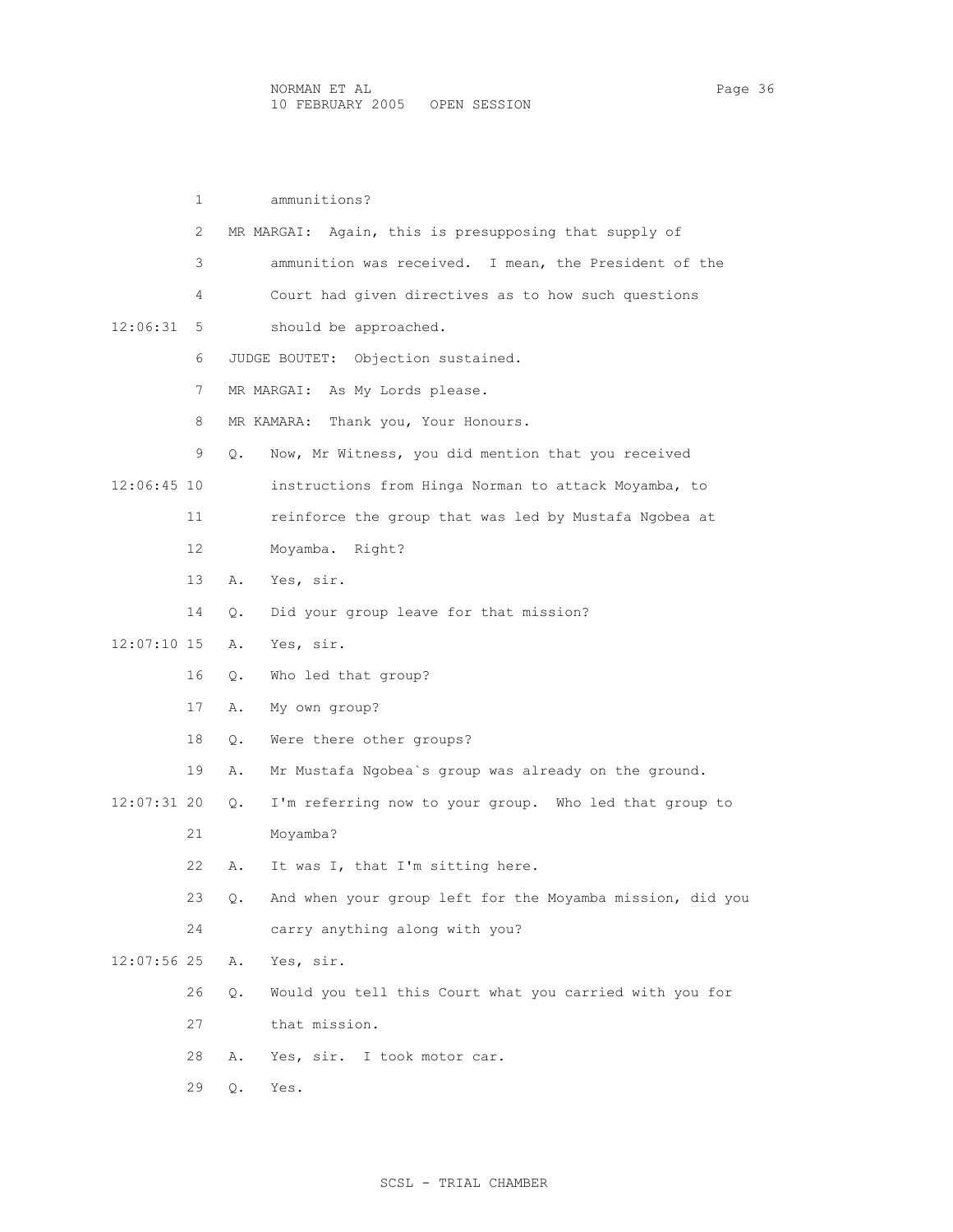1 MR MARGAI: [Microphone not activated] 2 I mean, the answer is, I'm sure, not clear, My Lord. 3 Literally, "I carried a vehicle with me." 4 JUDGE THOMPSON: Why not wait for him to complete. 12:08:38 5 PRESIDING JUDGE: Could he put it on his head? 6 MR MARGAI: Maybe. 7 PRESIDING JUDGE: Anyway, you can let him explain how he 8 carried a motor car to the place. 9 MR KAMARA: If only Mr Margai could be patient a while so the 12:08:55 10 witness could finish his answer. Thank you. 11 Q. Mr Tucker, you're telling this Court in response to my 12 answer what you carried with you to Moyamba, and you did 13 mention a vehicle. Could you expand on that. Their 14 Lordships wants to understand what you meant by carrying 12:09:15 15 this vehicle. 16 A. By that, I meant we use a motor car in order to go to 17 Moyamba. 18 Q. Did you carry anything else with you on that mission? 19 A. We did not buy anything. Everything was supplied to us. 12:09:44 20 Q. What were you supplied with? 21 A. I was supplied with fuel. 22 Q. Who supplied you fuel? 23 A. It was the Chief Norman asked the logistics officer, 24 Mr Lome, to give me fuel with arms. 12:10:36 25 Q. Now you say arms. What do you mean by "arms"? What type 26 of arms did you receive? 27 A. I was given ten AK-47. They were in a box, and the box 28 carried ten. Two RPG tubes with one LMG. 29 Q. Do you know what LMG stands for?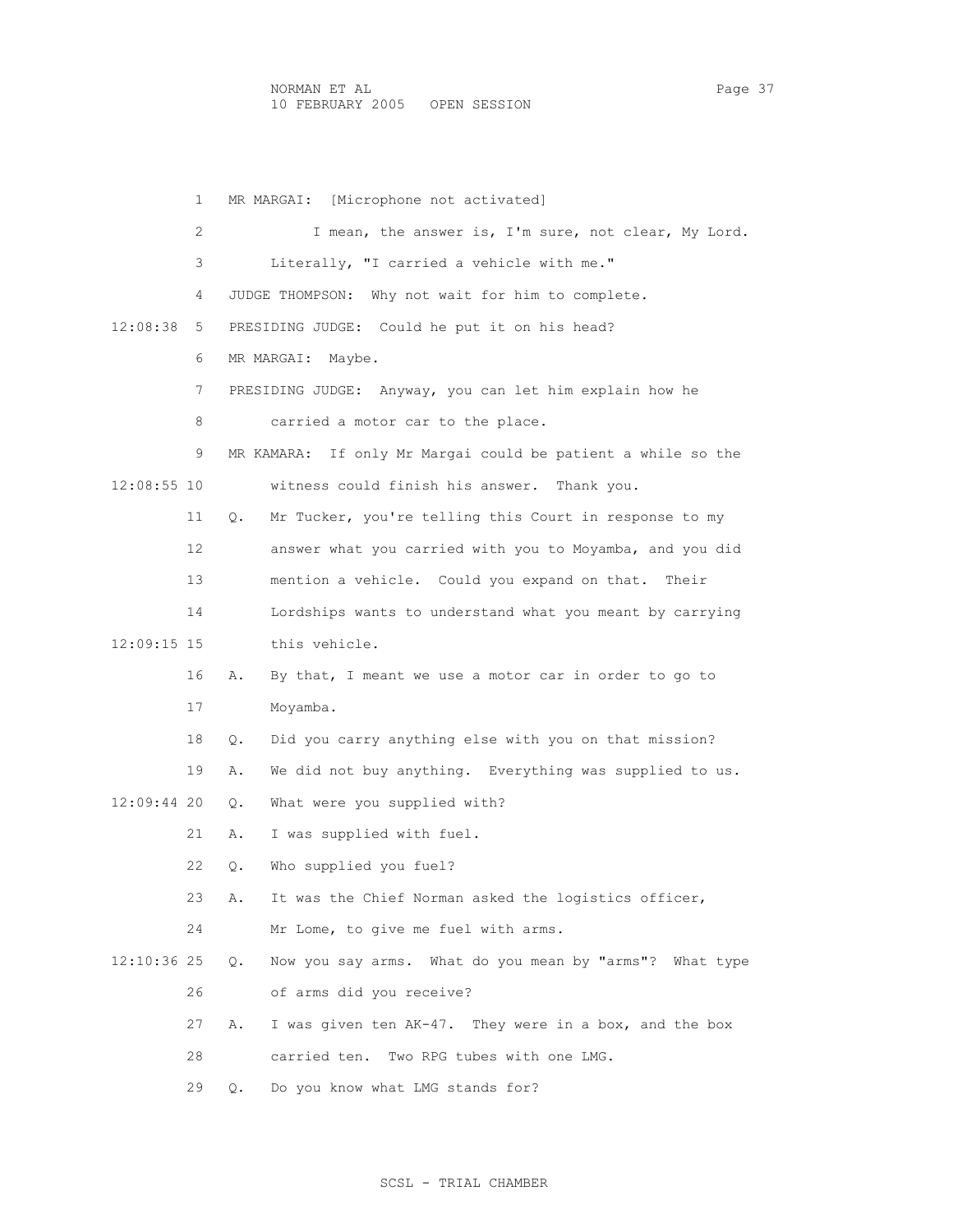1 A. Yes, sir. 2 Q. Would you tell this Court. 3 A. Yes, sir. Lightweight machine-gun. 4 Q. Lightweight machine-gun. 12:11:57 5 A. With one 60-millimetre mortar tube. Then I was given 6 ammunition, ammo, to take to the commander that was in 7 the front, Mr Ngobea. That was his own supply, with the 8 ammo that was given to me, he said these were to be given 9 to him. 12:12:37 10 Q. In other words, you received supply for Mustafa Ngobea? 11 A. Yes, sir. 12 Q. Now, tell this Court how the Moyamba attack was carried 13 out. You received these weapons and the stock that you 14 had for Ngobea and you went to Moyamba. What happened at 12:13:17 15 Moyamba? 16 A. When we went, we did not meet fighters who were 17 combatting with the rebels and the soldiers. We did not 18 meet them settled in Moyamba Town. We found out that 19 they had advanced to the war front which was towards 12:13:40 20 Moyamba Junction in a village that was called Waterloo 21 Fakunya. 22 Q. Waterloo Fakunya. Waterloo Fakunya. 23 A. We went there, and we met Mr Mustafa Ngobea, and I handed 24 over his own ammo to him with a letter that was given to 12:14:35 25 me to give to him. I handed everything to him. 26 Q. Now, you mentioned a letter. Who gave you that letter to 27 give to Mr Ngobea? 28 A. It was Pa Norman who give me the letter. 29 Q. Now, could you describe briefly the incidents of that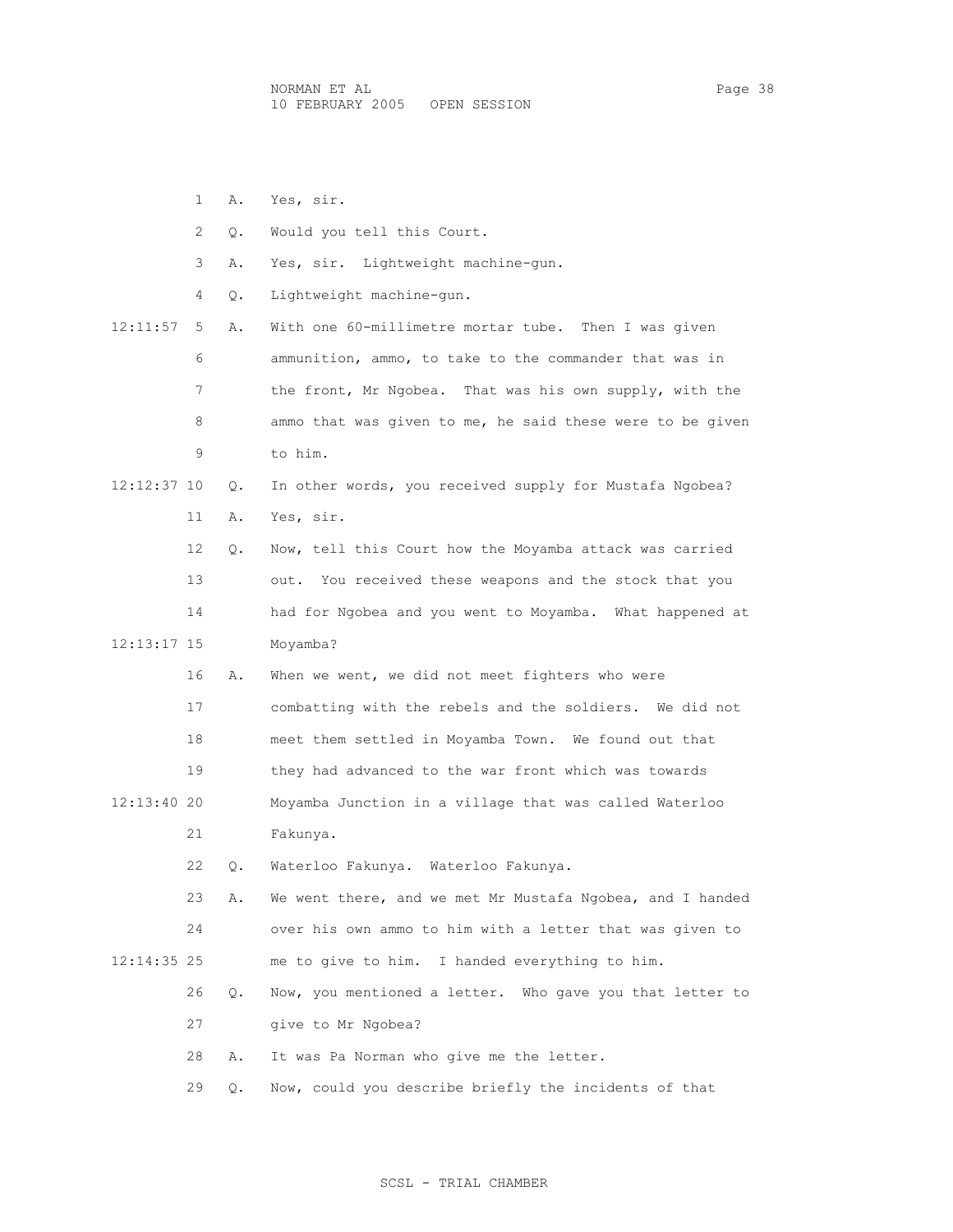1 attack.

 2 A. Yes, sir. When we arrived at the town, after handing 3 over these things that were given to me, as strangers, we 4 met people preparing food for us that had gone over to 12:15:40 5 reinforce. They were trying to prepare food for us. 6 Q. [Previous translation continues]... 7 A. Yes, sir. They had been trying to prepare food for us. 8 They were preparing when we heard some firing which was 9 released by the Kamajors that were around the town. When 12:16:31 10 the firing took place, it was not up to 30 minutes some 11 boys came running and told us that the soldiers had come 12 and that there were so many. So we ourselves dispersed 13 from where we were sitting down. We rushed to the 14 checkpoint. But by then, the firing was heavy, the 12:17:15 15 firing was heavy that came from the direction of the men 16 that were coming. So we, ourselves, so we engaged them 17 in a battle. We fought them. We killed a lot. We 18 killed a lot of soldiers. And a lot of soldiers had to 19 die because they used them as human shields to come and 12:17:50 20 approach us. 21 Q. [Previous translation continues]... civilians. 22 JUDGE BOUTET: That was my understanding, too. 23 MR KAMARA: He said civilians were used as human shields. 24 PRESIDING JUDGE: [Microphone not activated] by the soldiers. 12:18:11 25 JUDGE BOUTET: The translation came as soldiers were killed, 26 which was not what the witness had said. 27 MR KAMARA: Yes, I'm just cautioning the interpreter to 28 listen. 29 PRESIDING JUDGE: Let him take that again. Let's be very sure

## SCSL - TRIAL CHAMBER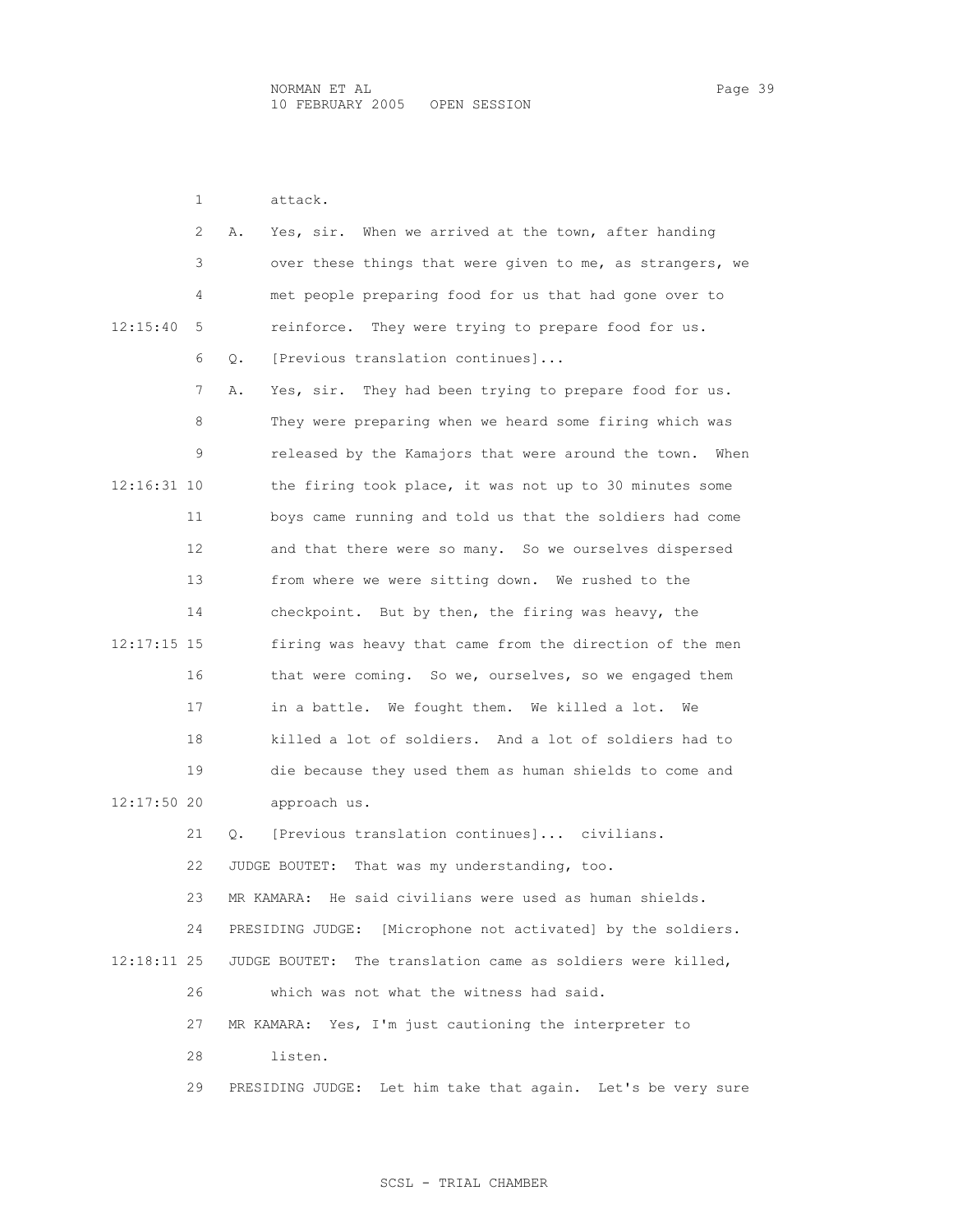1 what we have on the record, please. 2 MR KAMARA: Yes, Your Honour. 3 JUDGE BOUTET: He was describing that they engaged in battle, 4 and from there on, ask him to repeat, please. 12:18:37 5 MR KAMARA: 6 Q. Mr Tucker, could you please repeat what you're trying to 7 say when you say that the soldiers, you engaged the 8 soldiers. Take it from there. 9 A. We engaged the soldiers in fighting. That was, we 12:18:56 10 exchanged fire with them. We killed some among them. 11 But because they used human shield to come and approach 12 us, they used civilians to come and meet us, so a lot of 13 civilians were hit by my bullets. We engaged them in 14 battle up to Moyamba Junction. So we, ourselves, because 12:19:43 15 I the commander knew that, I would have to bring a 16 situation report to Pa Norman, I decided -- I decided to 17 take off all the military fatigue that the enemies wore, 18 I took all of them from them, I put them in a vehicle and 19 took them to Base Zero. 12:20:15 20 Some wore soldier caps that had a crown. I collected all 21 of these caps, the uniform, the crowns. I took them all 22 and put them in a plastic bag. 23 Q. Now, Mr Tucker, you said you went back to Base Zero. Was 24 any situation report made to anyone? 12:20:53 25 A. Yes, sir. 26 Q. To whom was a situation report made? 27 A. I made the situation report to Pa Norman. I handed over 28 the uniform to him. He called the logistics officer, 29 Mr Lome, and he handed them over to him so that they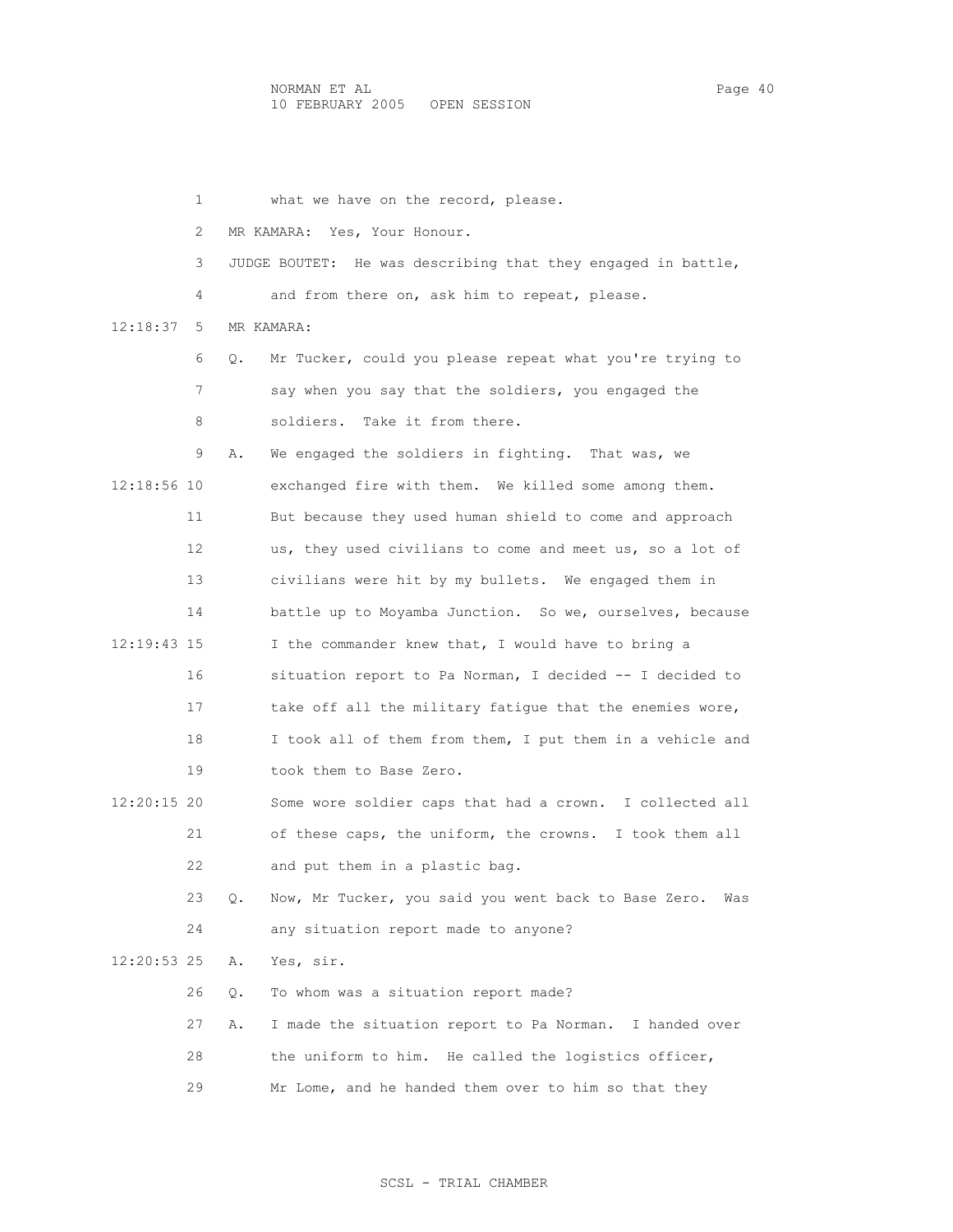|               | 1  |           | could be put into the store. The crowns that were in the   |
|---------------|----|-----------|------------------------------------------------------------|
|               | 2  |           | plastic bag, I gave them to Pa Norman, he himself. I did   |
|               | 3  |           | not give them to any other person. He called one of his    |
|               | 4  |           | bodyguards, Ali, whose surname I do not know now. I saw    |
| 12:22:27      | 5  |           | him give him the plastic bag to take it inside. So, so     |
|               | 6  |           | those were one of -- those were one of the orders that I   |
|               | 7  |           | received from Pa Norman.                                   |
|               | 8  | $\circ$ . | Thank you, Mr Tucker.                                      |
|               | 9  |           | Now, I'm moving you away from the attack scene.<br>T       |
| 12:22:56 10   |    |           | want us to go back to Talia, that is, in Base Zero.<br>I'm |
|               | 11 |           | going to take you to normal life at Base Zero. While you   |
|               | 12 |           | were at Talia, as head of the Death Squad, did you         |
|               | 13 |           | yourself undergo any military training?                    |
|               | 14 | Α.        | No, sir.                                                   |
| 12:23:27 15   |    | О.        | Was any form of training being conducted at Talia while    |
|               | 16 |           | you were there?                                            |
|               | 17 | Α.        | Yes, sir.                                                  |
|               | 18 | О.        | Do you know who were the trainers?                         |
|               | 19 | Α.        | Yes, sir.                                                  |
| $12:24:18$ 20 |    | Q.        | And who were they?                                         |
|               | 21 | Α.        | It was ex-servicemen.                                      |
|               | 22 | Q.        | Do you happen to know them by name?                        |
|               | 23 | Α.        | Yes, sir.                                                  |
|               | 24 | Q.        | Could you help this Court with their names.                |
| 12:24:37 25   |    | Α.        | Yes, sir.                                                  |
|               | 26 | Q.        | Yes.                                                       |
|               | 27 | Α.        | The first person that started the training at Base Zero    |
|               | 28 |           | was Mr Mbogba.                                             |
|               | 29 |           | Your Lordships, the spelling is M-B-O-G-B-A.<br>MR KAMARA: |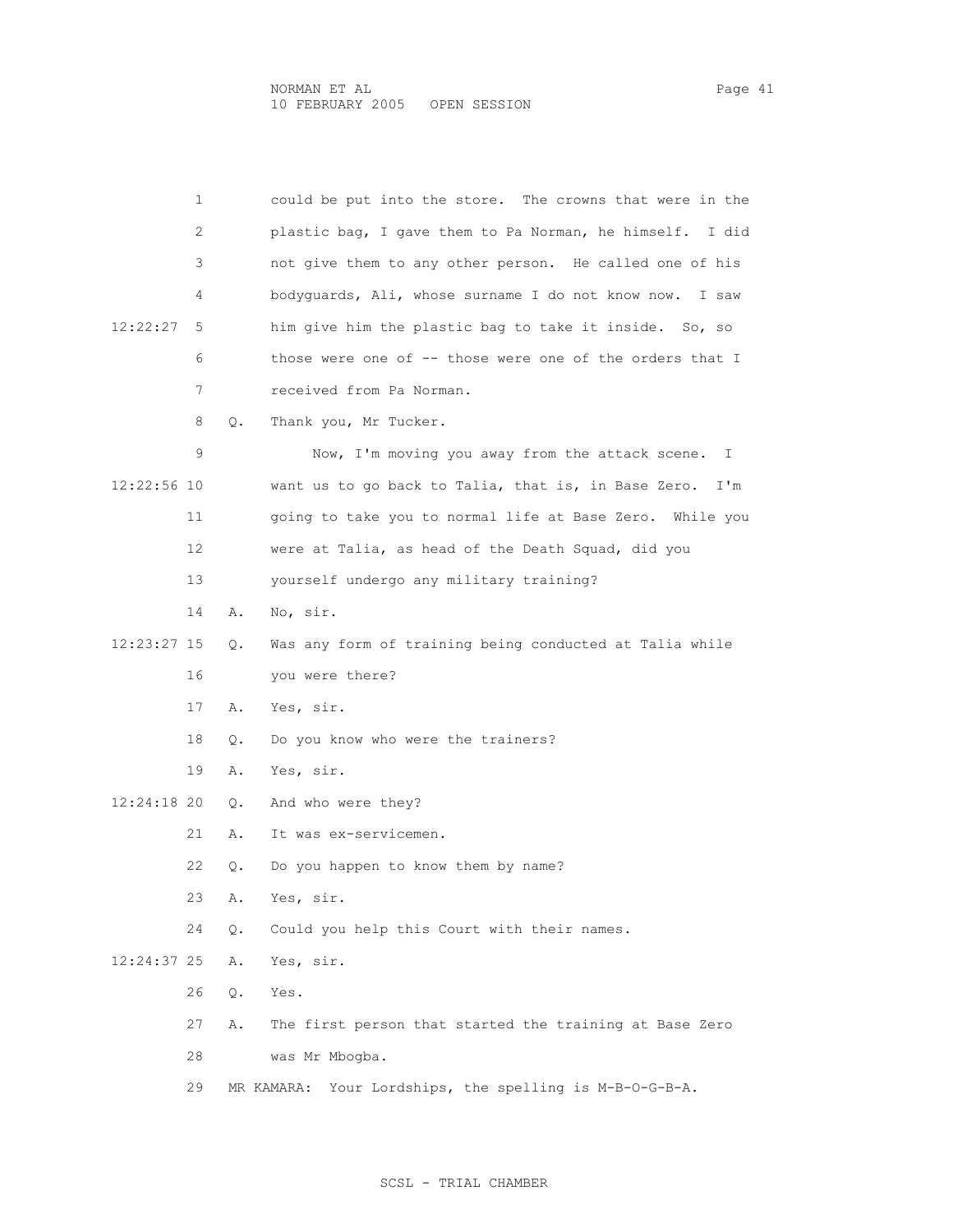1 Q. Was there anyone else? 2 A. Yes, sir. 3 Q. What was the name? 4 A. It was Mr S. S. Dumbuya. 12:25:33 5 MR KAMARA: S. S. D-U-M-B-U-Y-A. 6 THE WITNESS: We saw him together with Pa Norman. 7 MR KAMARA: 8 Q. Now, Mr Tucker, do you know the strength of the trainees 9 at any point in time, like how many people were 12:25:56 10 undergoing training? At any point in time while you were 11 there, would you give an estimate of a number? 12 A. The number is big. It was around 5.000 manpower. 13 Q. And where was this training being conducted? 14 A. They used to do this training at Talia school field. 12:26:55 15 Q. Mr Tucker, do you know what happened after these trainees 16 have graduated from their training? Do you know? 17 A. Yes, sir. They were issued with certificates. 18 Q. Now, Mr Tucker, you did mention an open field at the 19 school grounds. 12:28:27 20 A. Yes. 21 Q. Did you yourself go to that open field at the school 22 grounds for any purpose? 23 A. Yes, sir. 24 Q. Do you remember why you had to do that? 12:29:12 25 A. Yes, sir. 26 Q. Please tell Court. 27 A. At one time, the war council held a meeting for me, so I 28 was called to the field behind the training field because 29 there were oil palm plantation at the back of the field.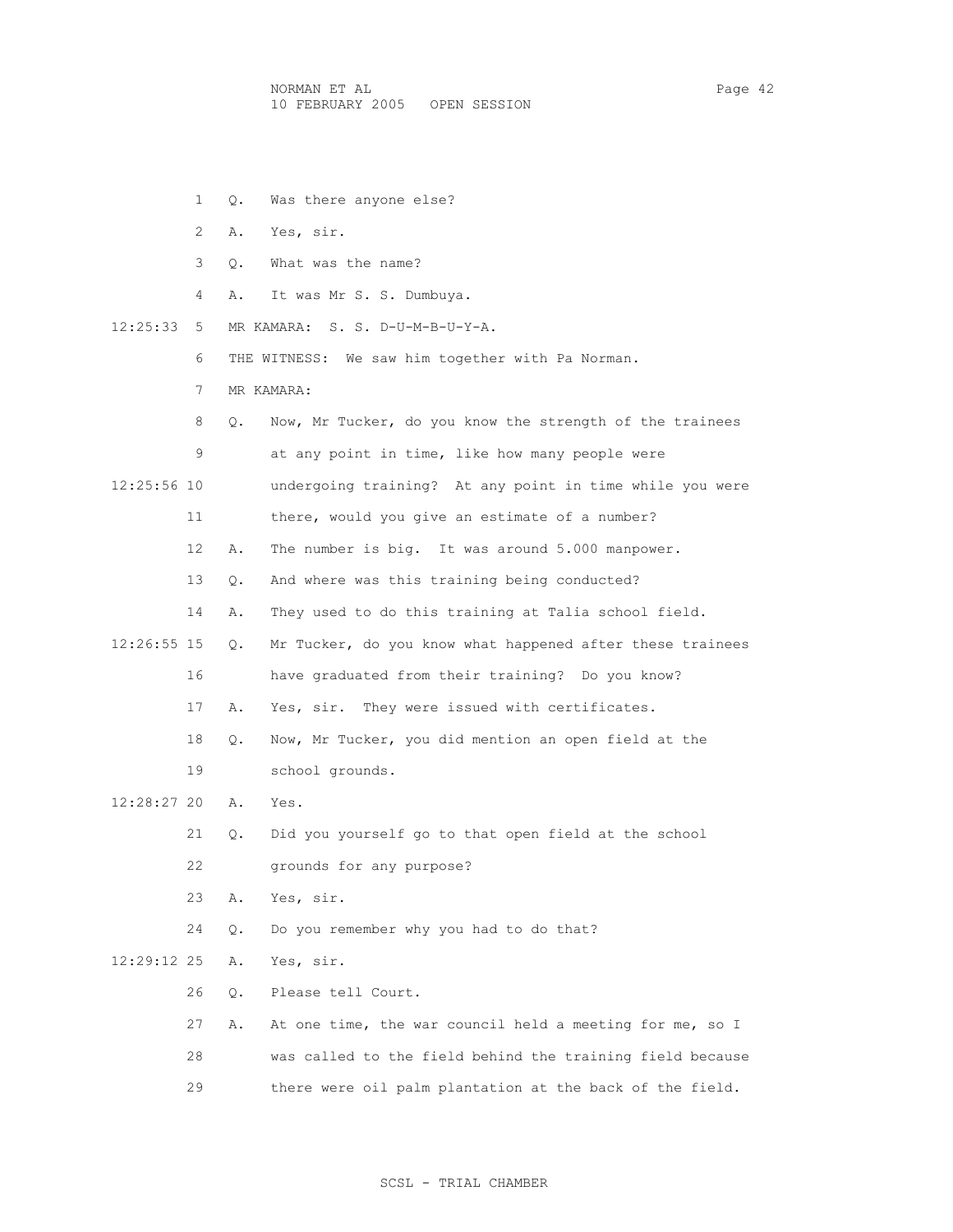1 Q. Are you saying that you were summoned by the war council 2 to that area of the field? 3 A. Yes, sir. 4 Q. And will you tell this Court why you were summoned to 12:30:19 5 appear before the war council at that particular place. 6 A. Yes, sir. 7 Q. Please, tell the Court. 8 A. The war council called me at that place 9 because -- because of an order that I had to divert a 12:30:54 10 particular road, but I refused to do it according to the 11 instruction given to me. So that was the reason why I 12 was called, because I refused to bar the road, and I give 13 a report that I have done it. 14 Q. What was the decision of the war council with regard to 12:31:33 15 that? 16 A. The war council pushed the decision to my colleague 17 commanders, saying for the fact that I've started lying 18 in giving a situation report, on the account of that, the 19 war -- so if I had done that, let them decide the type of 12:32:16 20 punishment that they should give to me for the behaviour 21 that I've done. But the commanders hungered. They came 22 down with an apology to the war council and Pa Norman 23 that they should just advise me and that I should not be 24 punished at that particular time because if they started 12:33:06 25 with me, that should be maintained to all other 26 commanders. So the war council and Pa Norman accepted 27 the advice from the commanders and let me go free. 28 Q. Thank you, Mr Tucker. Now, I want to move you forward to 29 the year 1998. Did you have cause to attend a meeting in

SCSL - TRIAL CHAMBER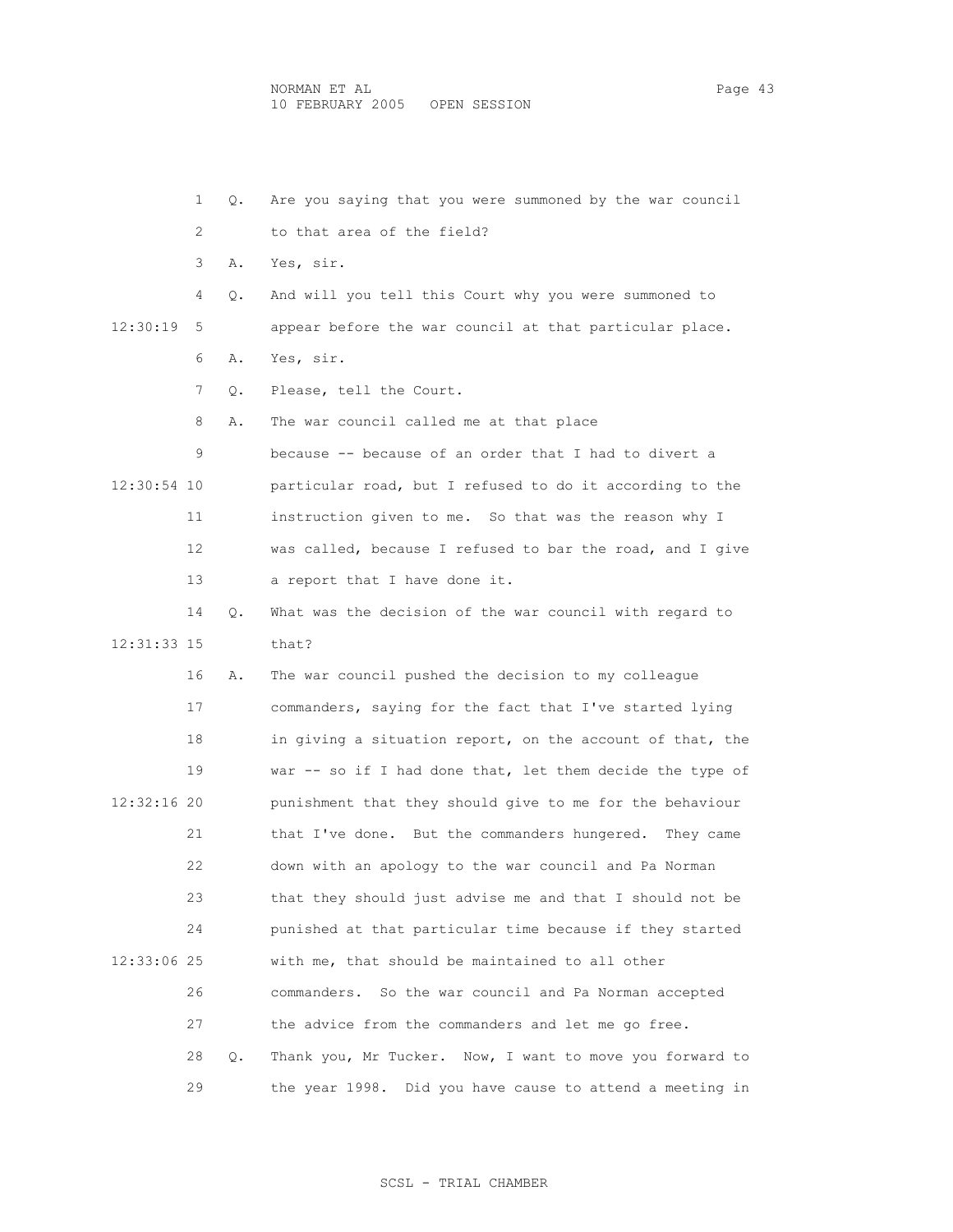1 that field in 1998?

|             | 2  | Α. | Yes, sir.                                                  |
|-------------|----|----|------------------------------------------------------------|
|             | 3  | Q. | For what purpose?                                          |
|             | 4  | Α. | They called us so that we could arrange strategies to      |
| 12:34:13    | 5  |    | launch an all-out offensive on the juntas in all the       |
|             | 6  |    | areas that were occupied by the juntas.                    |
|             | 7  | О. | Do you know the persons that spoke in that meeting?        |
|             | 8  | Α. | Yes, sir.                                                  |
|             | 9  | О. | And who were these speakers?                               |
| 12:34:57 10 |    | Α. | The meeting was chaired by Pa Norman. Mr Moinina Fofana    |
|             | 11 |    | spoke.                                                     |
|             | 12 | Q. | What did Moinina Fofana say?                               |
|             | 13 | Α. | Mr Moinina Fofana said "the advice that Pa Norman had      |
|             | 14 |    | given to us, that the training that we underwent for a     |
| 12:35:32 15 |    |    | long time, the time has come for us to implement what      |
|             | 16 |    | we've learned. Now that we have received the order that    |
|             | 17 |    | we shall attack the various areas where the juntas are     |
|             | 18 |    | located, they have done a lot for the trainees.<br>They've |
|             | 19 |    | spent a lot on them. So any commander, if you are given    |
| 12:36:16 20 |    |    | an area to launch an attack and you fail to accomplish     |
|             | 21 |    | that mission, do not return to Base Zero." That was        |
|             | 22 |    | Mr Moinina Fofana's statement at that base.                |
|             | 23 | Q. | Who else spoke at that meeting?                            |
|             | 24 | Α. | Pa Norman also spoke to us.                                |
| 12:36:50 25 |    | Q. | What did he have to say?                                   |
|             | 26 | Α. | Pa Norman said "the training that the trainees undertook,  |
|             | 27 |    | about three to four months, they've done a lot of things   |
|             | 28 |    | for them, and this is their own turn so that they will     |
|             | 29 |    | put all their skills into action.<br>So whoever knows that |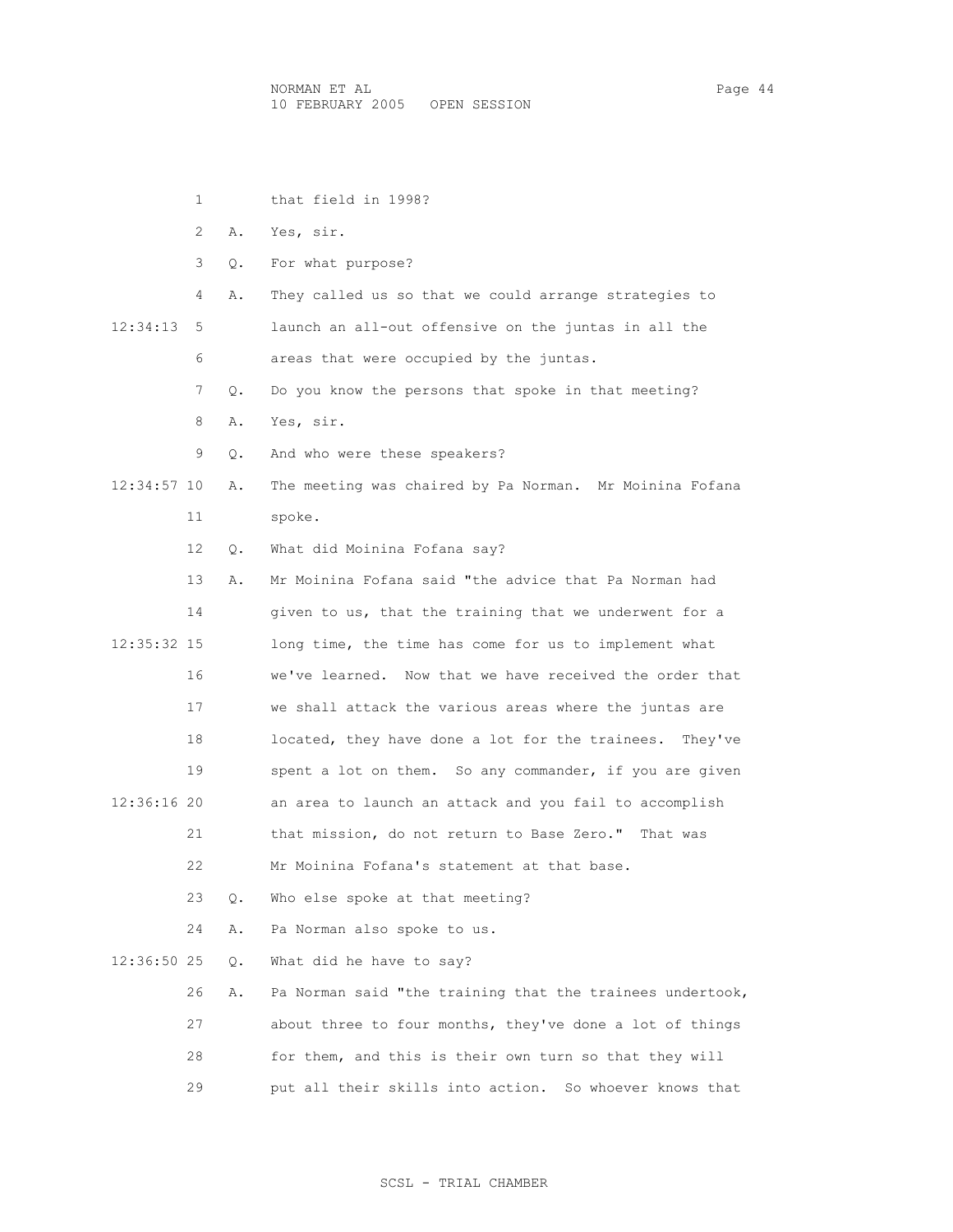|             | 1  |    | he is used to fighting with the cutlass, it is time for     |
|-------------|----|----|-------------------------------------------------------------|
|             | 2  |    | him to take up the cutlass. Whoever knows that he's used    |
|             | 3  |    | to fighting with a gun, it is time for him to take up the   |
|             | 4  |    | Whoever knows that he's used to fight with a stick,<br>qun. |
| 12:37:55    | 5  |    | it is time to him to take up his stick. So this is the      |
|             | 6  |    | time to launch an attack on the towns where the juntas      |
|             | 7  |    | have forced us out. So now we should capture these towns    |
|             | 8  |    | from them once and for all, and at the same time."          |
|             | 9  | Q. | Did any other person speak at that meeting?                 |
| 12:38:32 10 |    | Α. | Yes, sir.                                                   |
|             | 11 | О. | Who was it?                                                 |
|             | 12 | Α. | Mr Allieu Kondewa.                                          |
|             | 13 | О. | Do you remember what he said?                               |
|             | 14 | Α. | Yes, sir.                                                   |
| 12:38:47 15 |    | О. | Please tell this Court.                                     |
|             | 16 | Α. | Mr Allieu Kondewa told us that all these powers that he     |
|             | 17 |    | has in him has been transferred to us so that nothing       |
|             | 18 |    | will be wrong with us, no cutlass will strike us.<br>He's   |
|             | 19 |    | now satisfied. So all of us will go to the war front and    |
| 12:39:22 20 |    |    | come back with happiness, and let no one be afraid.         |
|             | 21 | Q. | Now, Mr Tucker, you've narrated what Hinga Norman said,     |
|             | 22 |    | Moinina Fofana, and Allieu Kondewa.<br>Were any             |
|             | 23 |    | instructions given to any particular person or group?       |
|             | 24 | Α. | Yes, sir. I myself sitting here, Pa Norman give me order    |
| 12:40:31 25 |    |    | for my group.                                               |
|             | 26 | О. | And what was that order?                                    |
|             | 27 | Α. | I was ordered to -- when he came to Base Zero, he was       |
|             | 28 |    | informed about the various attacks launched at Koribundu,   |
|             | 29 |    | that we were not successful, because the soldiers that      |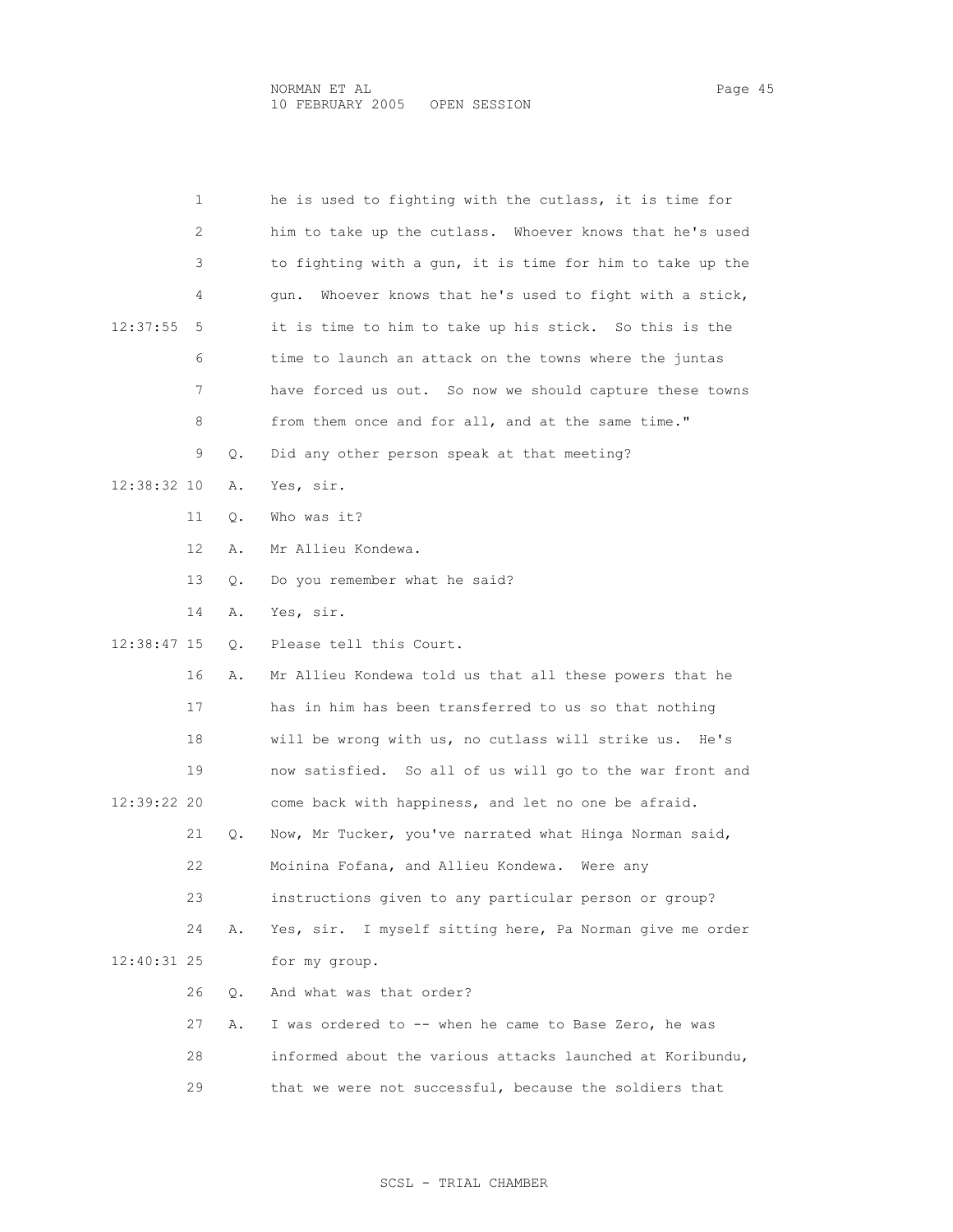|             | 1  |    | were in Bo, at any time an attack was launched at         |
|-------------|----|----|-----------------------------------------------------------|
|             | 2  |    | Koribundu, the Bo soldiers will come and reinforce the    |
|             | 3  |    | Koribundu soldiers. That is why the Kamajors were not     |
|             | 4  |    | successful in capturing Koribundu. And for that           |
| 12:41:22    | 5  |    | particular attack, myself and my group are responsible to |
|             | 6  |    | hold up the Bo-Koribundu Highway so that we'll prevent    |
|             | 7  |    | any reinforcement to come from Bo to assist at Koribundu  |
|             | 8  |    | for that particular attack.                               |
|             | 9  | Q. | So your specific assignment was to hold on to the         |
| 12:41:46 10 |    |    | Bo-Koribundu Highway to prevent reinforcements coming     |
|             | 11 |    | from Bo?                                                  |
|             | 12 | Α. | Yes, sir.                                                 |
|             | 13 | О. | Do you know of any other instructions assigned to any     |
|             | 14 |    | other person?                                             |
| 12:42:19 15 |    | Α. | Yes, sir.                                                 |
|             | 16 | Q. | Yes, tell the Court.                                      |
|             | 17 | Α. | For our own area, that is the Koribundu area, they gave   |
|             | 18 |    | Mr Joe Tamidey the order to be a commander, to lead the   |
|             | 19 |    | battle to capture Koribundu. It was in my presence.       |
| 12:42:41 20 |    | О. | Who gave Joe Tamidey those orders? Do you know?           |
|             | 21 | Α. | Yes, it was Pa Norman who gave Joe Tamidey the orders.    |
|             | 22 | Q. | Having received those instructions, Mr Tucker, did you do |
|             | 23 |    | anything to execute them?                                 |
|             | 24 | Α. | Yes, sir.                                                 |
| 12:43:31 25 |    | Q. | What did you do?                                          |
|             | 26 | Α. | Well, from where I received my orders, I pass on Mr Joe   |
|             | 27 |    | Tamidey's orders. We put things together, myself and      |
|             | 28 |    | Mr Joe Tamidey, so that we could move our men at          |
|             | 29 |    | Kpetewoma.                                                |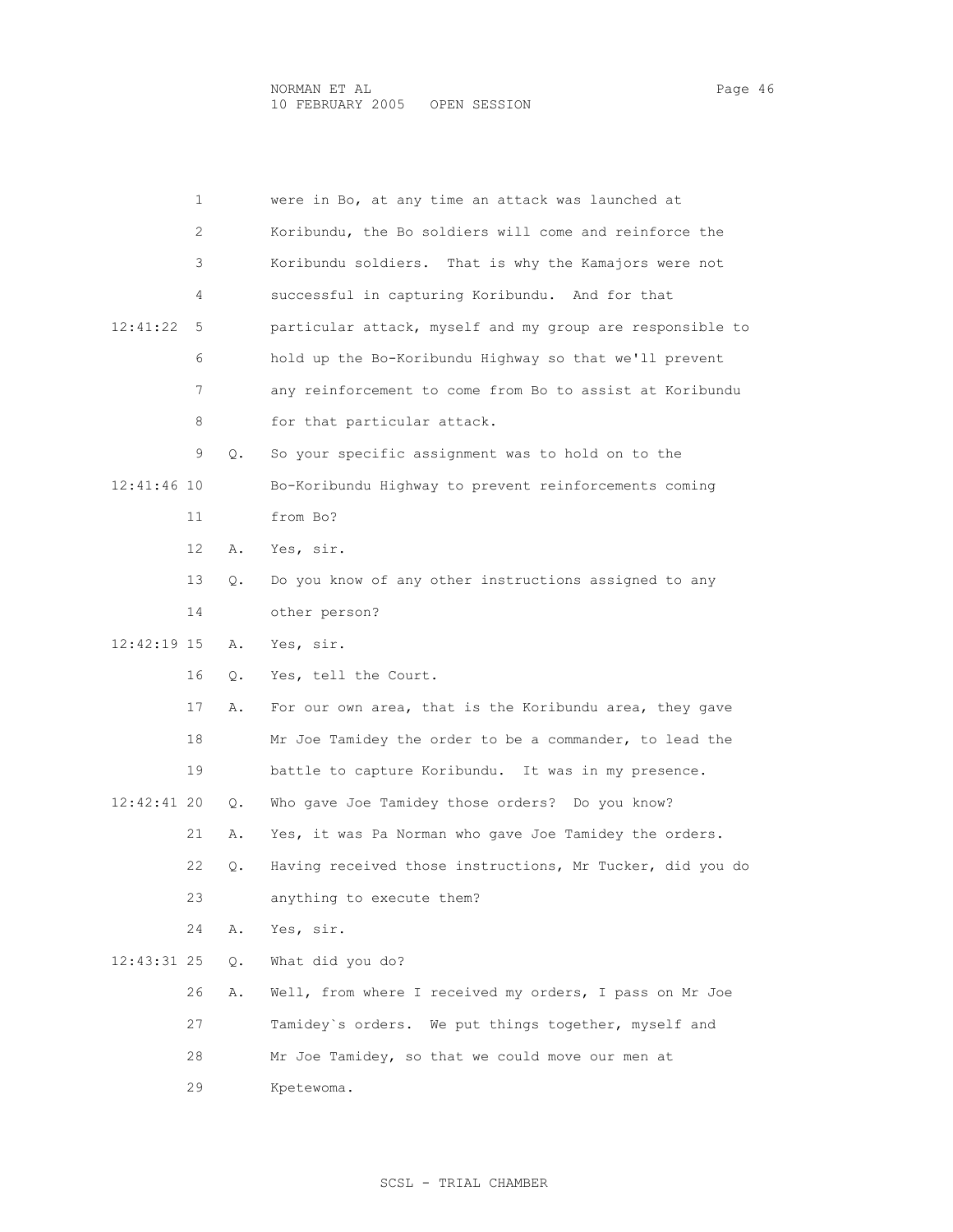|             | 1  |    | MR KAMARA: Your Honours, Kpetewoma is spelled as          |
|-------------|----|----|-----------------------------------------------------------|
|             | 2  |    | $K-P-E-T-E-W-O-M-A$ .                                     |
|             | 3  | Q. | You said you and Tamidey agreed to move your men to       |
|             | 4  |    | Kpetewoma.                                                |
| 12:44:40    | 5  | Α. | Yes, sir.                                                 |
|             | 6  | Q. | Did you move your men actually to Kpetewoma?              |
|             | 7  | Α. | Yes, sir.                                                 |
|             | 8  | О. | So once you get to Kpetewoma, did anything happen there?  |
|             | 9  | Α. | Yes, sir.                                                 |
| 12:45:08 10 |    | Q. | Please tell the Court what happened at Kpetewoma?         |
|             | 11 | Α. | In Kpetewoma, we the commanders who were supposed to lead |
|             | 12 |    | that particular battle, we organised our men.             |
|             | 13 | О. | You said "we, the commanders." Who were these             |
|             | 14 |    | commanders?                                               |
| 12:45:43 15 |    | Α. | Me, myself, Mr Joe Tamidey and Commander Lahai Judge      |
|             | 16 |    | [phon].                                                   |
|             | 17 | Q. | Yes, continue.                                            |
|             | 18 | Α. | So it was at Kpetewoma that we organised our men, and it  |
|             | 19 |    | was there that we distributed the ammunitions to the      |
| 12:46:09 20 |    |    | various fighters. It was there that we decided to --      |
|             | 21 | Q. | You said that was where you distributed ammunition        |
|             | 22 |    | amongst the fighters. Where did you get those             |
|             | 23 |    | ammunitions from?                                         |
|             | 24 | Α. | The ammunitions that I shared among my group, I had them  |
| 12:46:40 25 |    |    | before.<br>They were not fresh ammunitions for that       |
|             | 26 |    | particular mission. As for Joe Tamidey, I saw they        |
|             | 27 |    | handed ammunition to him at Base Zero while for myself it |
|             | 28 |    | was the reserve ammunition that I had that I distributed  |
|             | 29 |    | amongst my men.                                           |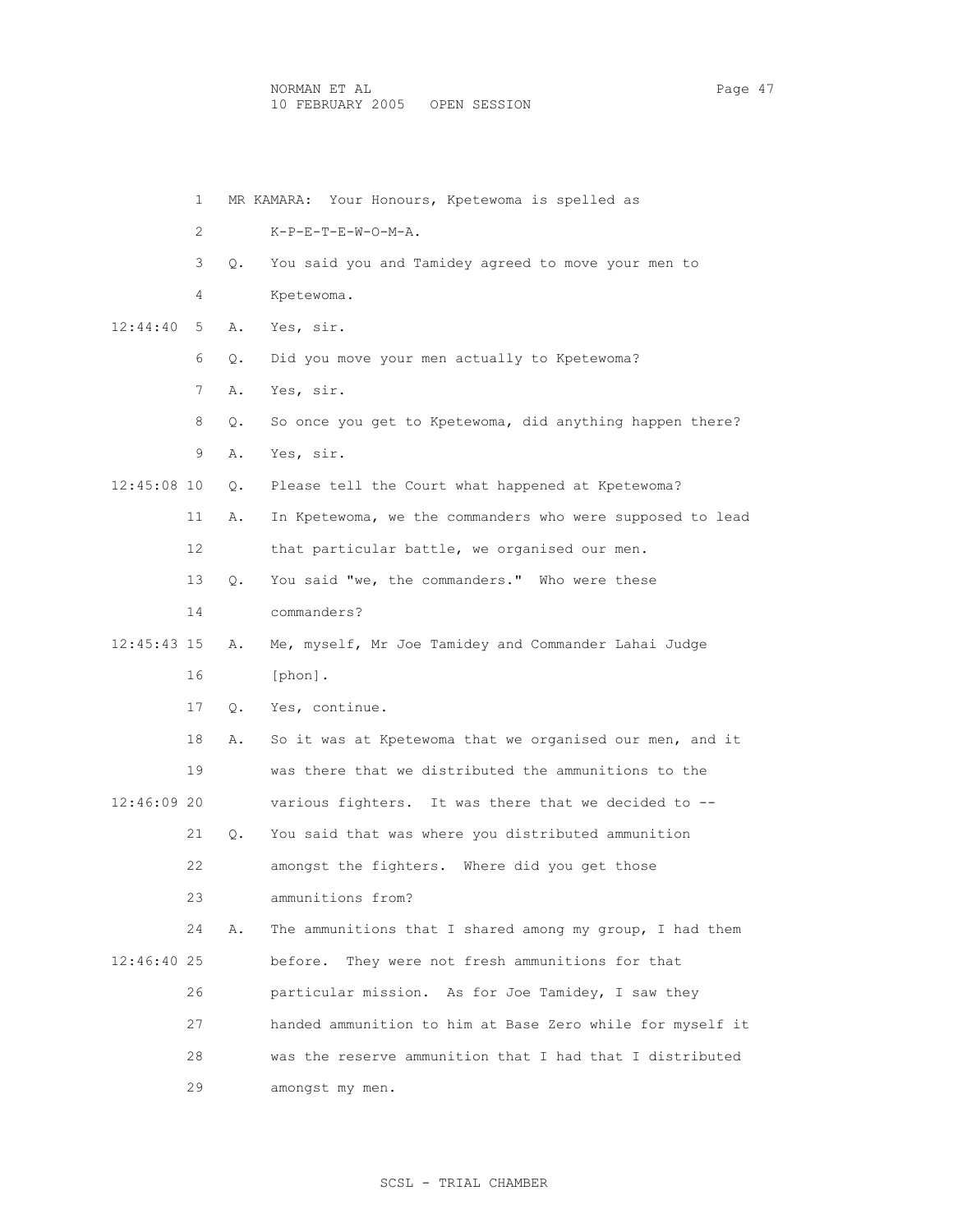|             | $\mathbf{1}$ | Q. | Who handed over these ammunitions to Joe Tamidey that you  |
|-------------|--------------|----|------------------------------------------------------------|
|             | 2            |    | said you saw?                                              |
|             | 3            | Α. | It was Mr Lome who gave the ammunitions to Mr Joe Tamidey  |
|             | 4            |    | by the orders of Pa Norman.                                |
| 12:47:43    | 5            | Q. | Thank you, Mr Tucker. Now, you were explaining how at      |
|             | 6            |    | Kpetewoma, you organised your men. You've distributed      |
|             | 7            |    | these weapons. What happened next?                         |
|             | 8            | Α. | I don't get it clear.                                      |
|             | 9            | Q. | You were trying to explain to the Court what happened at   |
| 12:48:09 10 |              |    | Kpetewoma, right? And that you got to Kpetewoma, you       |
|             | 11           |    | organised your men, and it was at Kpetewoma that the       |
|             | 12           |    | ammunitions were distributed.                              |
|             | 13           | Α. | From Kpetewoma, we did the arrangement at the Kpetewoma    |
|             | 14           |    | Health Centre.                                             |
| 12:48:41 15 |              | Q. | What do you mean by "arrangement"?                         |
|             | 16           | Α. | That is sharing the areas that each commander will launch  |
|             | 17           |    | an attack to enter Koribundu. That is myself who was       |
|             | 18           |    | responsible to handle the Bo-Koribundu Highway. It was I   |
|             | 19           |    | who was first to leave them because my own area was $-$ my |
| 12:49:15 20 |              |    | road was not very good. But let me just bring it to the    |
|             | 21           |    | Court's attention, that it was not the only 42-manpower    |
|             | 22           |    | that I had that I took to handle the highway.<br>Mr Joe    |
|             | 23           |    | Tamidey also organised to hand over his manpower to me,    |
|             | 24           |    | so the number rose up to 80. So it was the 80 manpower     |
| 12:49:51 25 |              |    | that we took to the highway. We came to the conclusion     |
|             | 26           |    | that Mr Lahai Judge should launch an attack from           |
|             | 27           |    | Sumbuya-Koribundu Highway to enter Koribundu whilst        |
|             | 28           |    | Mr Joe Tamidey should go around, pass through the          |
|             | 29           |    | highway, enter through Jiama Bongor Chiefdom, to enter     |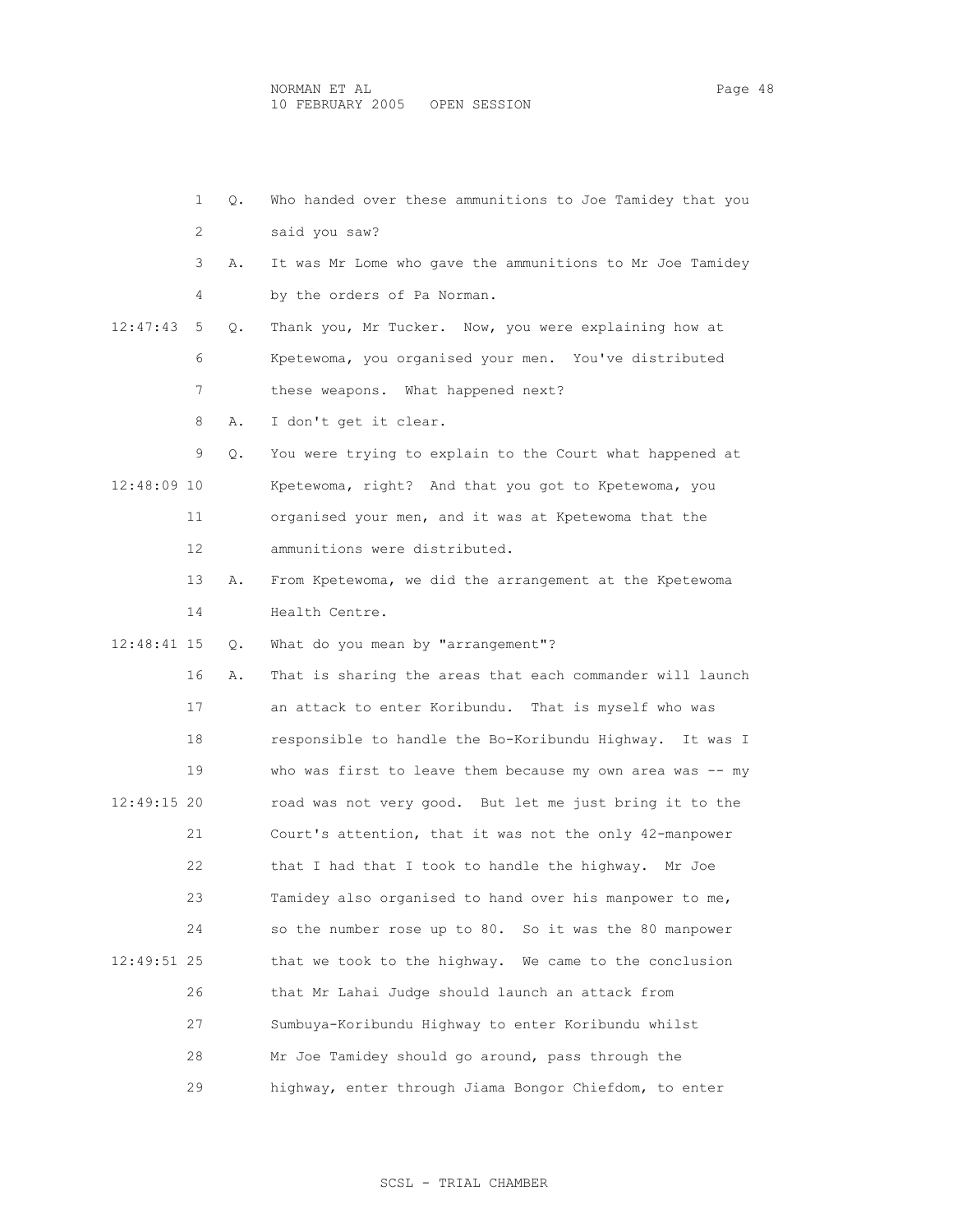|               | 1  |    | inside Koribundu through Blama.                             |
|---------------|----|----|-------------------------------------------------------------|
|               | 2  | Q. | Now, Mr. Tucker, you've shown us the plan for that          |
|               | 3  |    | Did you yourself make it to Koribundu with your<br>attack.  |
|               | 4  |    | men?                                                        |
| 12:50:40      | 5  | Α. | After when Mr Joe Tamidey and the other people have<br>Yes. |
|               | 6  |    | captured the town on Saturday.                              |
|               | 7  | Q. | Do you remember the date of that attack, the Koribundu      |
|               | 8  |    | attack?                                                     |
|               | 9  | Α. | Yes, sir.                                                   |
| 12:51:15 10   |    | Q. | What was the date?                                          |
|               | 11 | Α. | The first day was on Friday the 13th, February 1998.<br>And |
|               | 12 |    | we came to the conclusion that those who are responsible    |
|               | 13 |    | for the attack from Sumbuya-Koribundu Highway should        |
|               | 14 |    | launch the attack at 2.00 p.m. on Friday, Friday the        |
| $12:51:45$ 15 |    |    | 13th. And exactly at 2.00, I heard firing from that         |
|               | 16 |    | direction.                                                  |
|               | 17 | О. | What month is it?                                           |
|               | 18 | Α. | February 13th.                                              |
|               | 19 | Q. | 1998.                                                       |
| 12:52:06 20   |    | Α. | 1998.                                                       |
|               | 21 | Q. | Now, you were trying to tell the Court that you went to     |
|               | 22 |    | Koribundu on Saturday. Is that what you're saying?          |
|               | 23 | Α. | We launched the attack on Friday from 2.00 p.m. until       |
|               | 24 |    | night. Our men were not successful in entering the town     |
| 12:52:37 25   |    |    | until the following day, Saturday, when they finally        |
|               | 26 |    | entered.                                                    |
|               | 27 | Q. | When did your group enter Koribundu?                        |
|               | 28 | Α. | My own group entered Koribundu on Saturday.                 |
|               | 29 | Q. | Did you observe anything happening in Koribundu?            |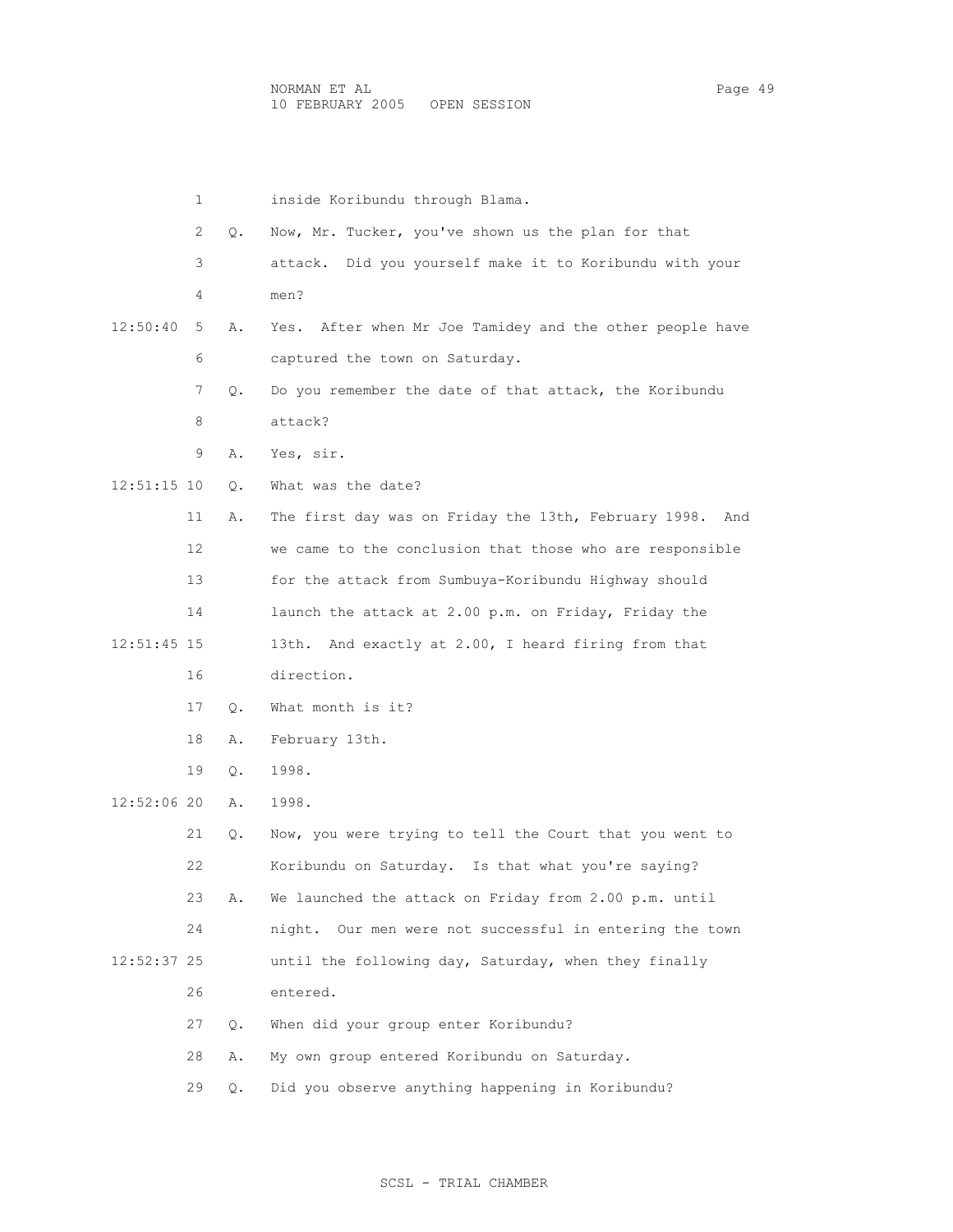1 A. Yes, sir. 2 Q. What were your observations? 3 A. We met. Kamajors have entered the town. I saw houses on 4 fire. Then I saw looting taking place seriously in the 12:53:55 5 town. 6 Q. Let's start with looting. You're saying that you saw 7 serious looting going on in the town. Who was doing this 8 looting? 9 A. The Kamajors were looting. 12:54:24 10 Q. What were they looting? Do you know? 11 A. Yes. They were looting property from houses. Like 12 myself sitting here, I gathered up to 56 bundles of 13 8-feet zinc, which I gathered in the store where 14 Joe Tamidey launched. 12:55:29 15 Q. Do you happen to know the owner of those 56 bundles of 16 zinc? 17 PRESIDING JUDGE: He said 56 or 86? 18 MR KAMARA: 56. 19 THE WITNESS: 56. 12:55:43 20 JUDGE THOMPSON: Eight-feet long. 21 MR KAMARA: Yes, 56 bundles, 8-feet long zinc. 22 Q. My question to you, Mr Tucker, then is do you know the 23 owner of those 56 bundles of zinc you took away? 24 A. I didn't know the owner, but we took them out from 12:56:12 25 different houses. We took some from here, there. We 26 gathered them into one place. When I checked all of 27 them, there were 56, because a bundle contains 20 leaves. 28 Q. So in other words, this 56 bundles never came from one 29 particular source?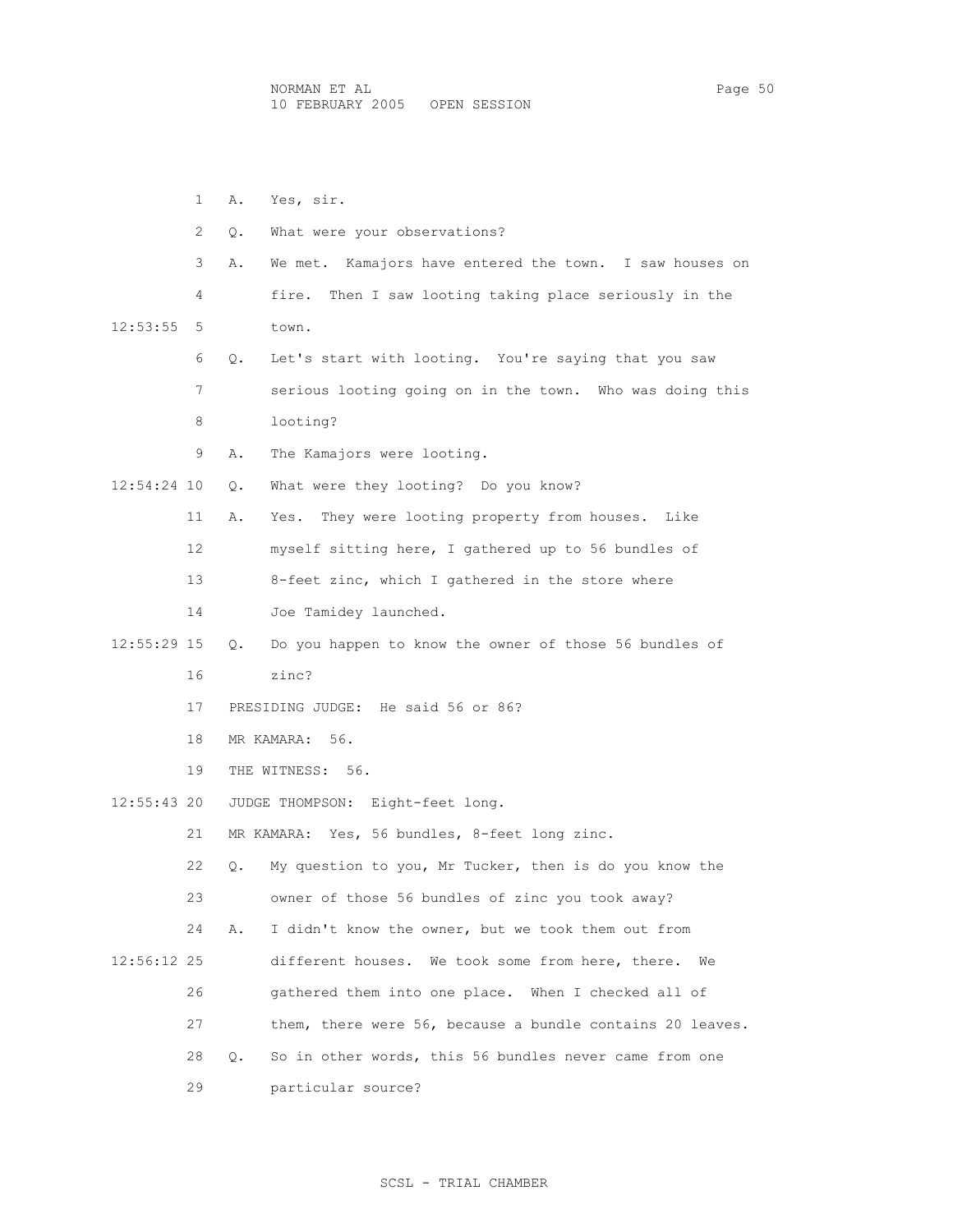1 A. No, sir. 2 Q. Now, let me take your mind to the second issue which 3 you've just mentioned when you entered Koribundu. You 4 said you saw houses burning and serious looting. I have 12:57:04 5 examined the looting issue. Now, let's go to the 6 burning -- 7 PRESIDING JUDGE: Mr Kamara, we are at 1.00. We have a 8 meeting scheduled. So can you just wrap up, please, at 9 least this portion of your examination-in-chief so that 12:57:25 10 we continue in the afternoon. 11 MR KAMARA: Sure. 12 Q. Did you yourself see any person burn any house? 13 A. Yes, sir. 14 Q. Explain to this Court. 12:57:45 15 A. I saw Kamajors setting houses ablaze. 16 Q. And how were they doing this? 17 A. They took dry grass and put it in the houses and lit the 18 grass. They said they've taken a long time trying to 19 capture Koribundu. That was the only thing. If you stop 12:58:30 20 them in this direction, you see smoke at the other 21 direction. If you stop them at that direction, they move 22 to the other point. 23 Q. Was there any situation report made to anyone back in 24 Talia? 12:58:52 25 A. Well, on that side, it was Mr Joe Tamidey's 26 responsibility because he was the senior commander. And 27 the Koribundu mission was -- he was mainly responsible 28 for that, and he was supposed to give the situation 29 report.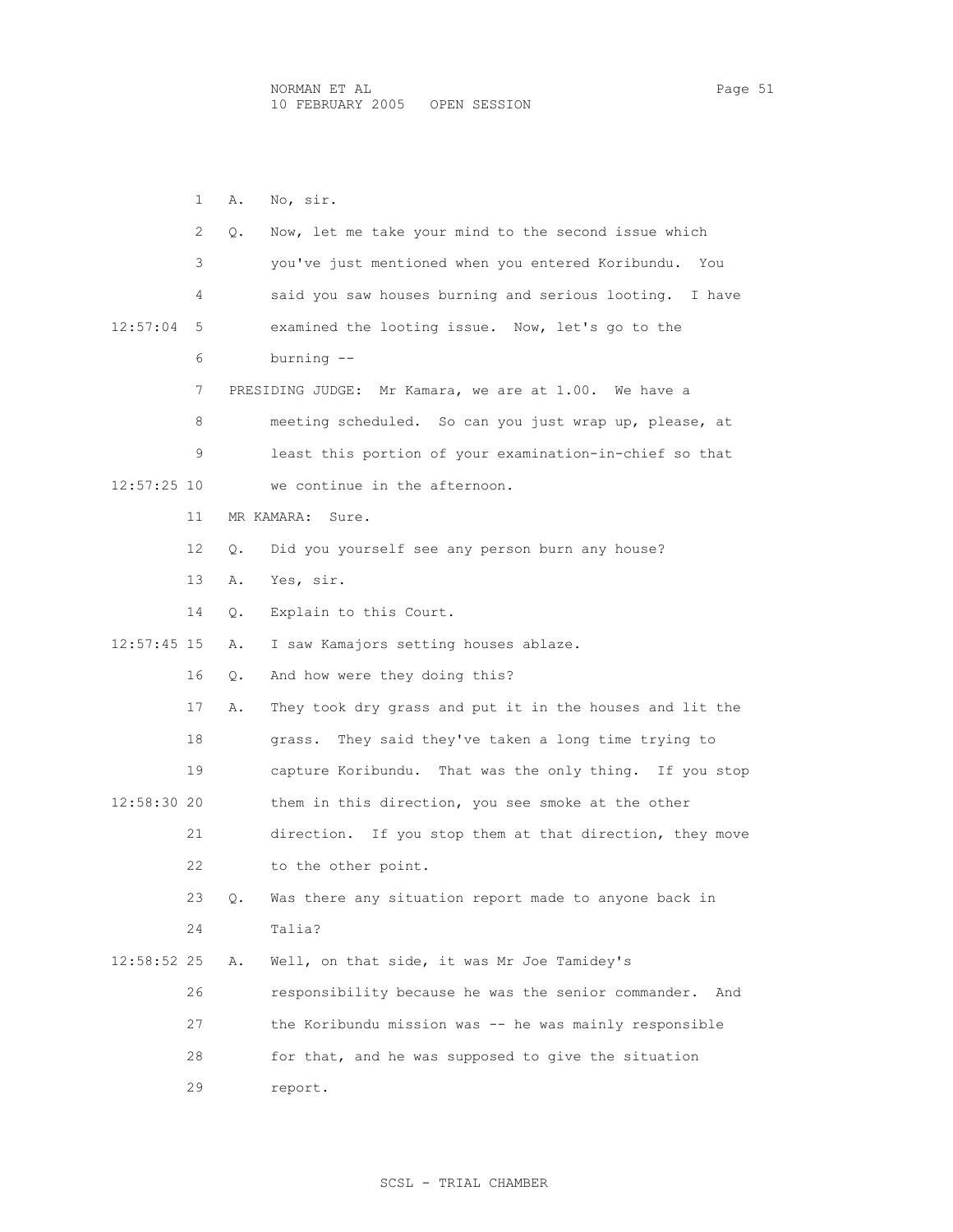1 Q. Do you know if it was given? 2 A. Well, I don't know whether he gave the situation report. 3 MR KAMARA: I want to believe I can stop here, Your Honours, 4 and wrap it up in the afternoon. 12:59:40 5 PRESIDING JUDGE: Learned counsel, I think everybody's 6 entitled to his lunch. We'll rise and resume at 2.30. 7 Court rises, please. 8 [Luncheon recess taken at 1.04 p.m.] [HN100205C - SGH] 14:31:11 10 [Upon commencing at 2.40 p.m.] 11 PRESIDING JUDGE: Good afternoon, learned counsel, we are 12 resuming the session. 13 JUDGE BOUTET: Please proceed. 14 MR KAMARA: 14:36:22 15 Q. Mr witness, before recess you told this Court about an 16 all-out offensive when you received instructions from 17 Hinga Norman to attack all positions which you held 18 formerly before you were removed by the junta at the same 19 time. And you told this Court how you attack Koribundu 14:36:48 20 do and what transpired in Koribundu. My question to you 21 now, Mr Tucker, for how long were you in Koribundu? 22 A. From the day I entered Koribundu, I was there for two 23 days. 24 Q. Did you have cause to leave Koribundu for anywhere else 14:37:39 25 after those two days? 26 A. Yes, sir. 27 Q. And where did you go? 28 A. I went to Bo. 29 Q. What was your reason for going to Bo?

## SCSL - TRIAL CHAMBER I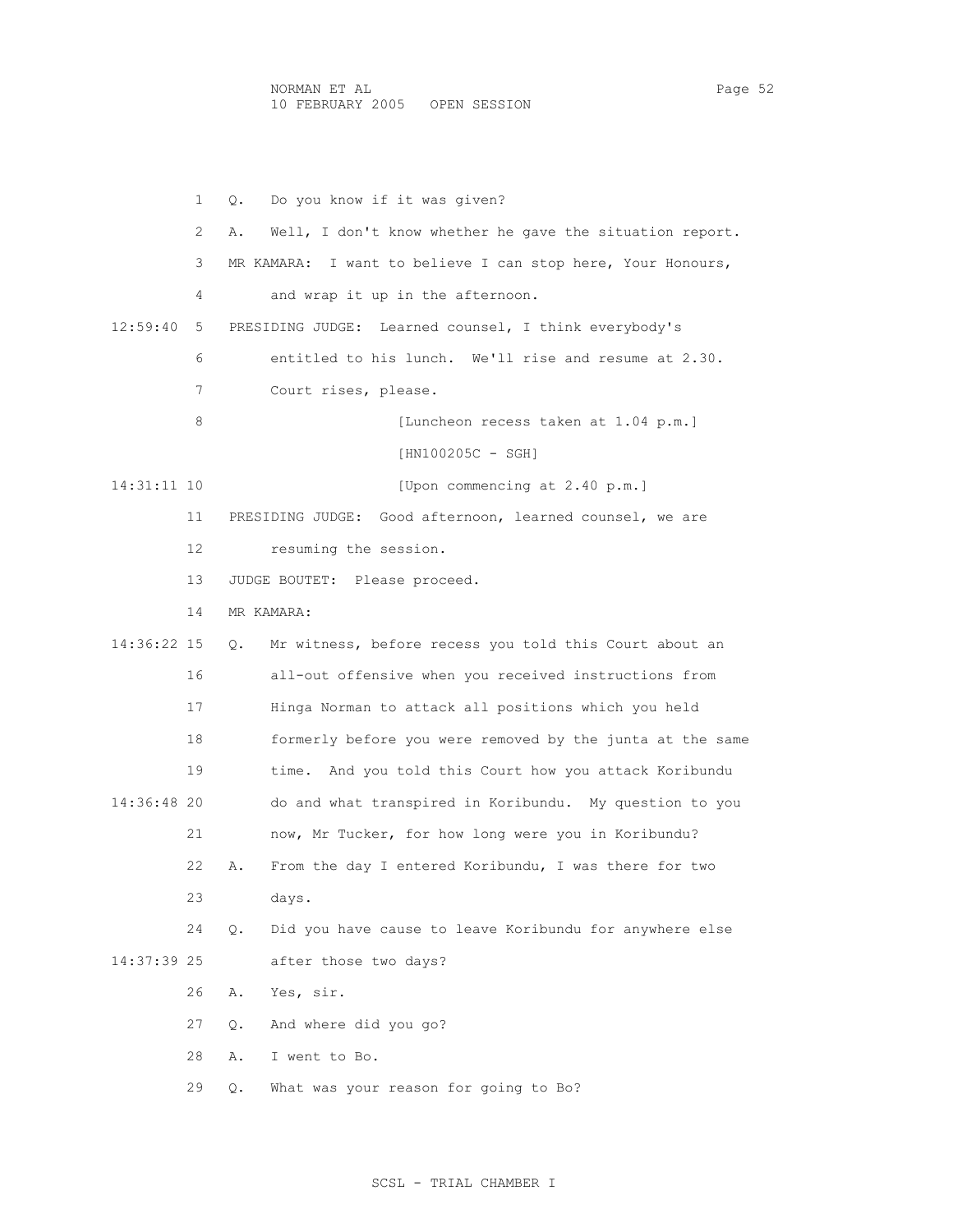|             | 1  | I went to Bo because I heard that my colleagues, the<br>Α.     |
|-------------|----|----------------------------------------------------------------|
|             | 2  | Kamajors, have captured Bo and that Bo was under their         |
|             | 3  | control.                                                       |
|             | 4  | Will you please tell this Court how you got to Bo?<br>Q.       |
| 14:38:52    | 5  | Yes, sir.<br>Α.                                                |
|             | 6  | Yes, go on.<br>$\circ$ .                                       |
|             | 7  | When we captured Koribundu, when Koribundu was under the<br>Α. |
|             | 8  | control of the Kamajors, on Sunday evening we were there       |
|             | 9  | when the soldiers came from Pujehun. As they were              |
| 14:39:25 10 |    | coming, they came with two motor cars.                         |
|             | 11 | JUDGE THOMPSON: Learned counsel.                               |
|             | 12 | MR KAMARA: Yes, Your Honour.                                   |
|             | 13 | JUDGE THOMPSON: Please let the witness proceed at a moderate   |
|             | 14 | pace.                                                          |
| 14:39:43 15 |    | MR KAMARA, yes thank you.                                      |
|             | 16 | JUDGE THOMPSON: Your question was: How did you get to Bo?      |
|             | 17 | And let us then go step by step if he is giving some           |
|             | 18 | lengthy answer leading up to that.                             |
|             | 19 | MR KAMARA: Yes, Your Honour.                                   |
| 14:40:02 20 |    | Which is my assumption.<br>JUDGE THOMPSON:                     |
|             | 21 | MR KAMARA: Yes, you are very right.                            |
|             | 22 | When we captured Koribundu and it was under<br>JUDGE THOMPSON: |
|             | 23 | the control of the Kamajors, after that.                       |
|             | 24 | MR KAMARA:                                                     |
| 14:40:14 25 |    | Mr Tucker, take your time and take one piece at a time.<br>О.  |
|             | 26 | After you captured Koribundu, you said soldiers came from      |
|             | 27 | Pujehun; is that so?                                           |
|             | 28 | Yes, sir.<br>Α.                                                |
|             | 29 | PRESIDING JUDGE:<br>From?                                      |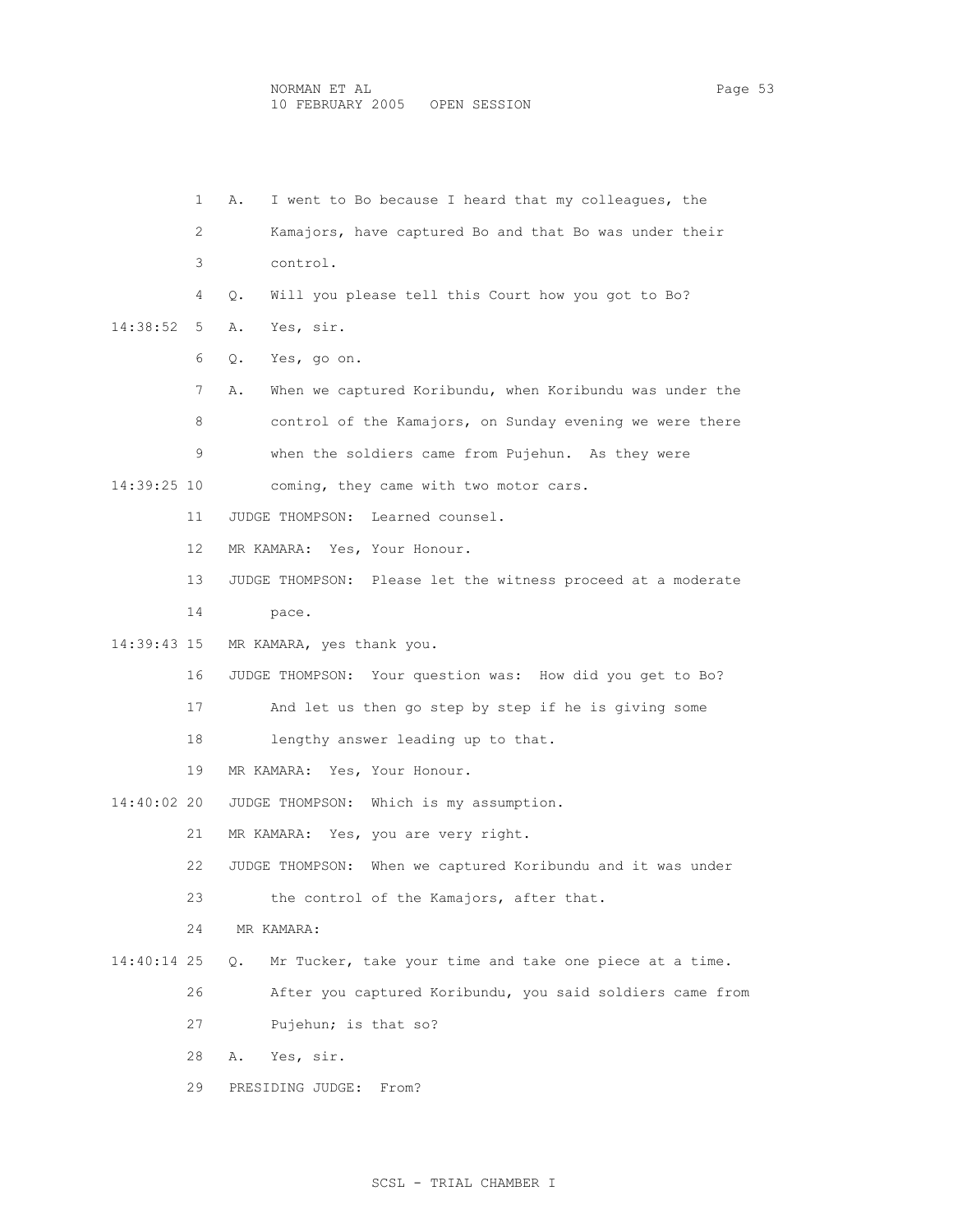NORMAN ET AL PAGE 1999 PAGE 2014 10 FEBRUARY 2005 OPEN SESSION

- 1 JUDGE THOMPSON: From Pujehun?
- 2 MR KAMARA: Pujehun, yes.
- 3 JUDGE THOMPSON: Okay.
- 4 MR KAMARA:
- 14:40:36 5 Q. So what happened at that point?
	- 6 A. The cars that they came with, we took it from them.
	- 7 Q. So you engaged the soldiers?
	- 8 A. They didn't confront us to fight.
	- 9 JUDGE THOMPSON: Counsel, he did not say engaged. He said
- 14:41:07 10 that they took the cars that they came with from there.
	- 11 MR KAMARA: Yes, Your Honour. I am only trying to understand
	- 12 the circumstances how they got the cars.
	- 13 JUDGE THOMPSON: No, but you were interjecting that you
	- 14 engaged them. He said he did not.
- 14:41:21 15 MR KAMARA: Yes, sir.
	- 16 JUDGE THOMPSON: They did not. That's what I was trying to
	- 17 say; that is not the evidence.
	- 18 MR KAMARA: Correct, Your Honour.
	- 19 Q. So you were telling this Court about having

14:41:31 20 taken those vehicles from the soldiers. Could

- 21 you explain that for us, please?
- 22 A. Yes, sir. When the soldiers came with the cars, when
- 23 they reached near Koribundu, they found out that their
- 24 colleagues, the soldiers, were not in Koribundu any
- 14:42:03 25 longer. They abandoned the cars closer to Koribundu by
	- 26 Pujehun -- by the road leading to Pujehun, and they
		- 27 entered into the bush. We saw the cars. It was our
	- 28 intention that they were at the place where the cars
	- 29 were, the soldiers. We used heavy firing to reach the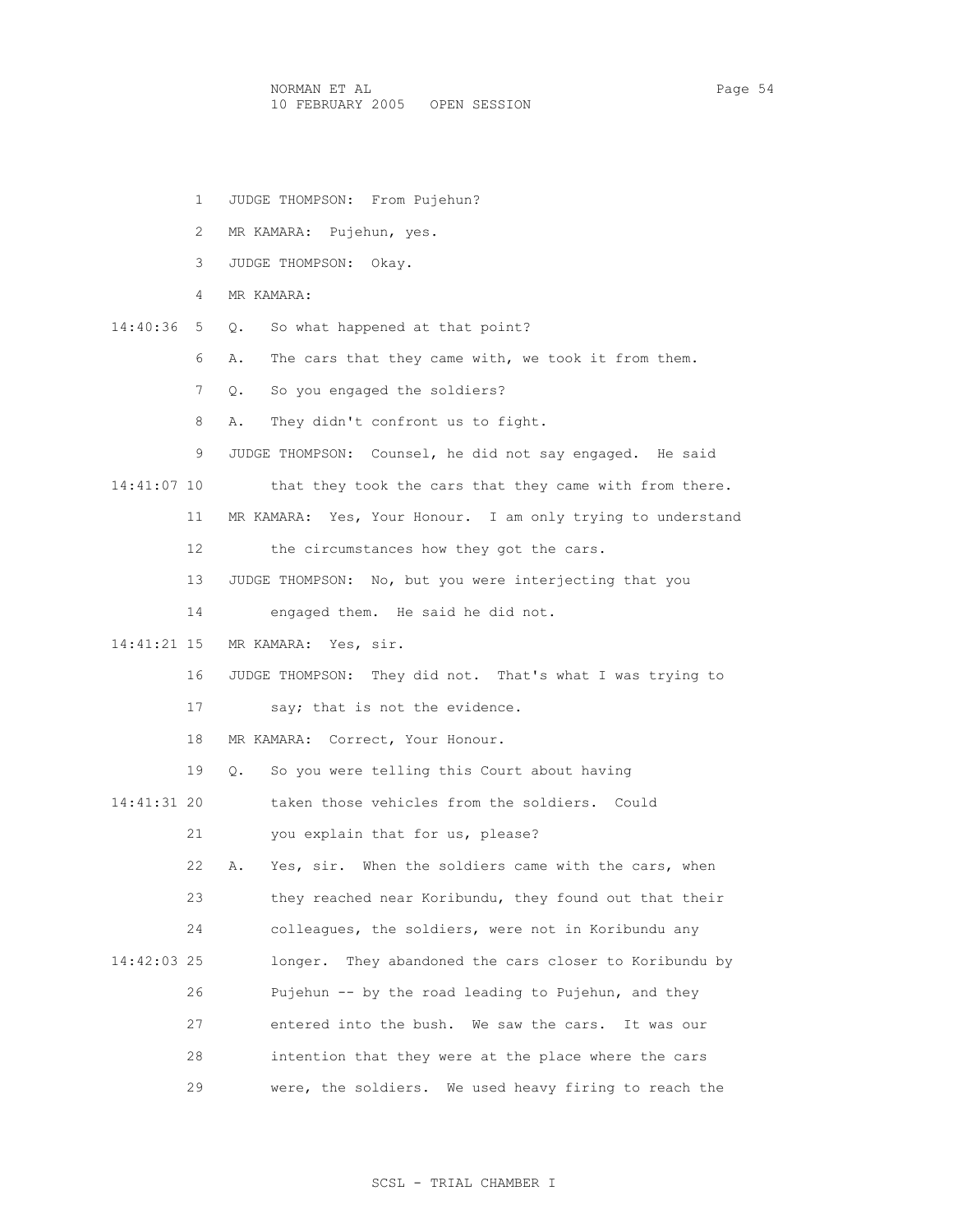| $\mathbf{1}$ | place where the cars were. But they were not where the             |
|--------------|--------------------------------------------------------------------|
| 2            | cars were.                                                         |
| 3            | Q. Did you eventually get these cars?                              |
| 4            | We got the cars. There were ammunitions in them, in the<br>Α.      |
| $14:43:08$ 5 | cars.                                                              |
| 6            | JUDGE THOMPSON: Learned counsel, isn't this a very long way        |
| 7            | of getting to how did you get to Bo?                               |
| 8            | That is it, we are almost there, Your Honour.<br>MR KAMARA:        |
| 9            | JUDGE THOMPSON: It it looks like a very long way to get            |
| 14:43:23 10  | there.                                                             |
| 11           | MR KAMARA: Indeed it is long, but we are almost there. We          |
| 12           | have got the vehicles now and we are on our way to Bo.             |
| 13           | PRESIDING JUDGE: The vehicles and the ammunition.                  |
| 14           | MR KAMARA: The ammunition and the vehicle, Your Honour.            |
| 14:43:37 15  | JUDGE BOUTET: But we are not in the vehicles yet.                  |
| 16           | PRESIDING JUDGE: If you want us to get into the vehicle, we        |
| 17           | can, we don't mind.                                                |
| 18           | JUDGE THOMPSON: All right, thank you.                              |
| 19           | PRESIDING JUDGE: Maybe we would drive it after than we             |
| 14:43:45 20  | normally would.                                                    |
| 21           | MR KAMARA: Yes, Your Honour. Thanks.                               |
| 22           | PRESIDING JUDGE: Please proceed.                                   |
| 23           | MR KAMARA:                                                         |
| 24           | So you eventually got these vehicles. What did you do<br>$\circ$ . |
| 14:43:51 25  | with these vehicles?                                               |
| 26           | When we got the cars, the cars were with us for the night<br>Α.    |
| 27           | and on Monday in the morning I organised up to 25 men              |
| 28           | that had travelled to Bo.                                          |
| 29           | Finally, Your Honours, we are on our way to Bo.<br>MR KAMARA:      |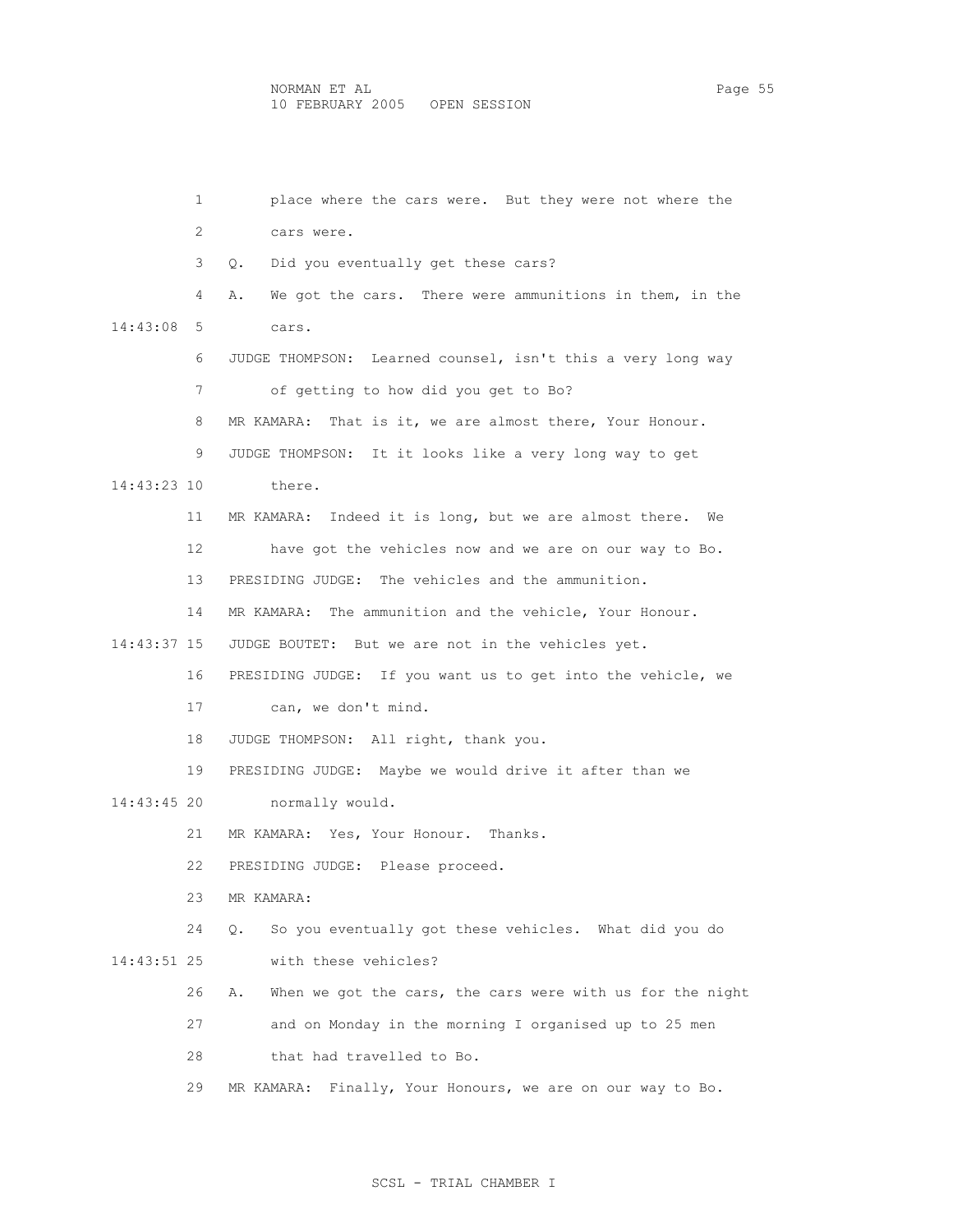NORMAN ET AL Page 56 10 FEBRUARY 2005 OPEN SESSION

 1 JUDGE THOMPSON: I am there myself. 2 MR KAMARA: Thanks for you patience. 3 Q. So, Mr Tucker, you used these vehicles to go to 4 Bo? 14:44:37 5 A. Yes, sir. 6 Q. Thank you. Now, what was your reception in Bo? How were 7 you received when you went to Bo? 8 A. When we entered Bo, when the civilians saw military Land 9 Rover it had AA in it and some of my men were wearing 14:45:21 10 military fatigue. The civilians were jubilating that. 11 Q. That what? 12 A. The civilians were jubilating that ECOMOG had entered. 13 ECOMOG has come. ECOMOG has entered. That was the time 14 when a journalist announced over BBC radio, I myself 14:45:49 15 heard it that ECOMOG had entered Bo, but it was not 16 ECOMOG, it was my group. 17 Q. Now, Mr Tucker, how would you describe your situation 18 when you entered Bo? 19 A. When we entered Bo, Kamajors were all over the town. 14:46:45 20 They had opened a Kamajor base at the old Bo police 21 station. I saw some people who had been burnt with 22 tyres, but I can't tell how they were burnt or who burnt 23 them. At the same time I saw Kamajors looting in some 24 shops. There were some petrol stations which I was 14:47:34 25 directed to by my colleagues, the Kamajors, to take some 26 fuel from that petrol station. And I didn't pay any 27 money for it at all. 28 Q. Are you saying that you yourself looted the fuel? 29 A. Yes, sir. Yes, sir.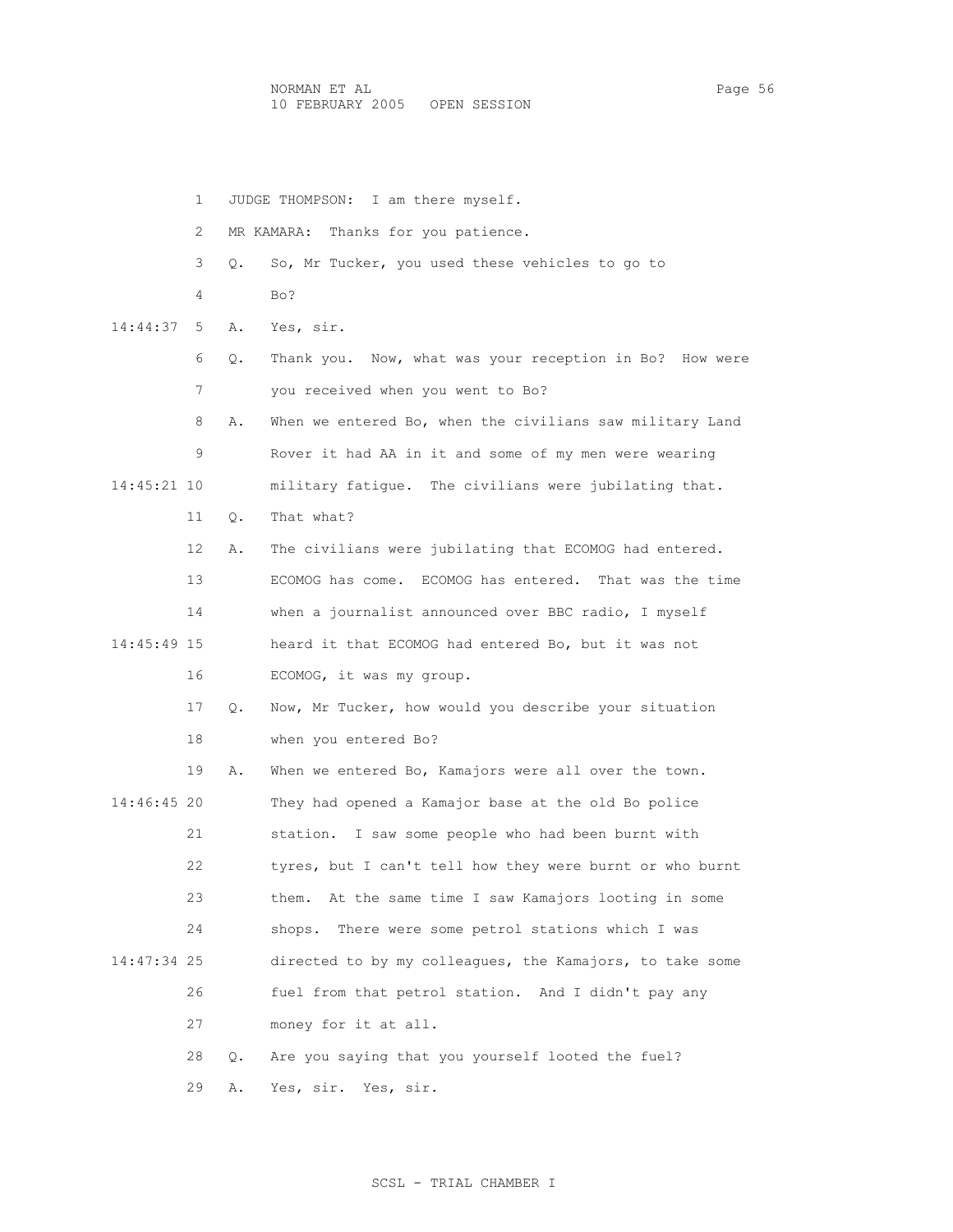1 Q. So, for how long were you in Bo during this period? 2 A. I was in Bo from that Monday that we entered Bo, and I 3 left there the next day. 4 Q. Any particular reason why you left Bo the next day? 14:48:48 5 A. Yes, sir. 6 Q. Tell the Court. 7 A. The juntas came and re-attacked Bo on Tuesday morning. 8 Q. So what did you do when the juntas re-attacked? 9 A. I and some of my men when we heard the firing we 14:49:45 10 confronted the men because they were very close to them, 11 to the place where they entered from. During the course 12 of that period they killed one of my men by the name of 13 Ibrahim Collier. That discouraged me and caused me not 14 to stay around and I withdrew to Koribundu. 14:50:35 15 Q. Once you withdrew to Koribundu, did you stay there or you 16 went further? 17 A. The day I returned to Koribundu I slept there and 18 travelled to Talia the next day. 19 Q. Did you make a report of the Bo mission to anyone in 14:51:13 20 particular? 21 A. Yes, sir. 22 Q. Tell this Court to whom did you make the report? 23 A. Well, at that point in time I at first reported to 24 Pa Collier because his own very son was killed. 14:51:38 25 Q. Ibrahim Collier? 26 A. Yes, sir. 27 Q. Is this Pa Collier the same M. T. Collier you referred to 28 earlier on in your testimony? 29 A. Yes, sir.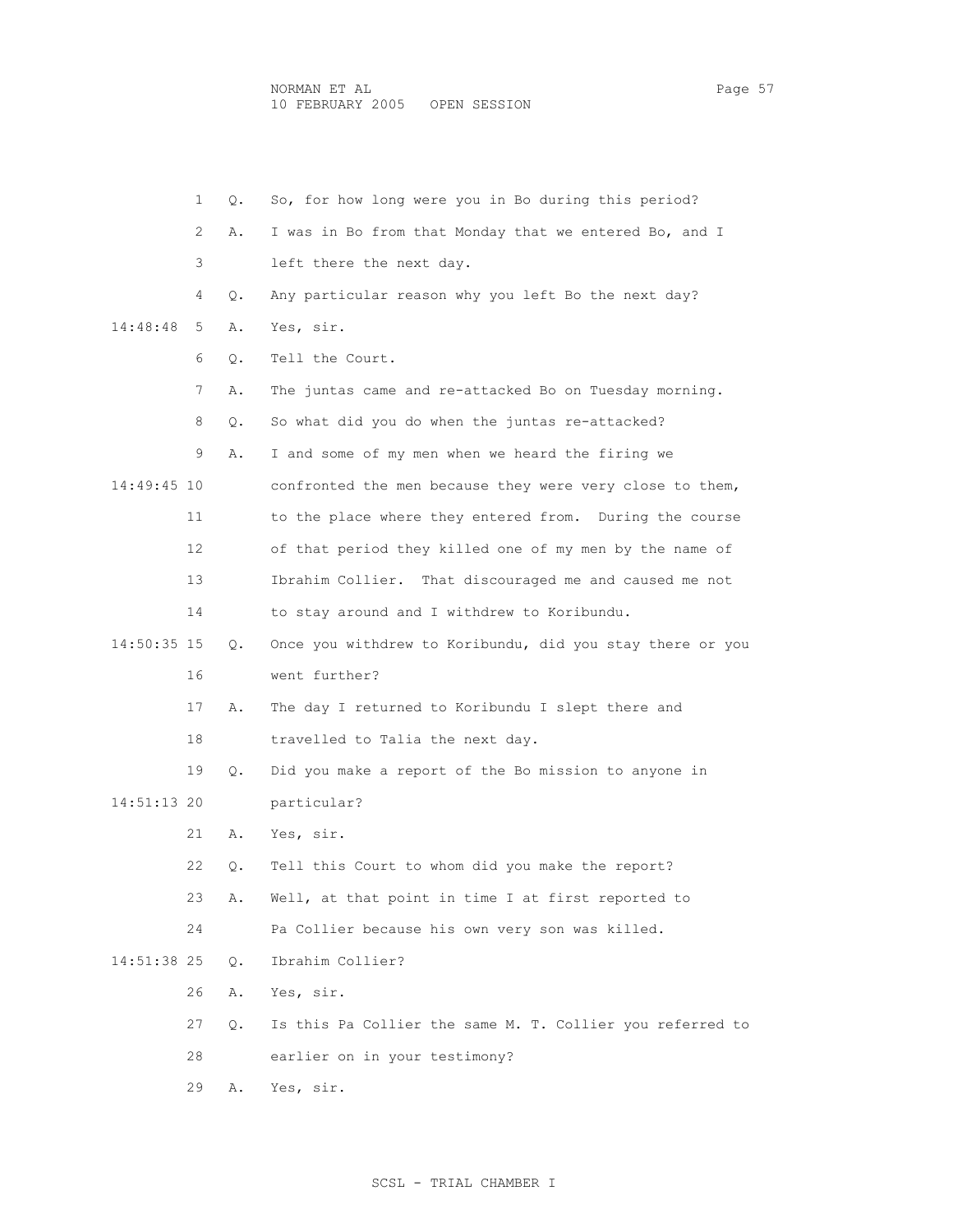|             | $\mathbf{1}$ | Q.        | You said the first person you reported to was Pa Collier.  |
|-------------|--------------|-----------|------------------------------------------------------------|
|             | 2            |           | Did you make any subsequent reports to any other person?   |
|             | 3            | Α.        | I didn't make any other report to any other person         |
|             |              |           |                                                            |
|             | 4            |           | because I was discouraged at losing that man.              |
| 14:53:13    | 5            | $\circ$ . | Now, Mr Tucker, you have spoken about your group, the      |
|             | 6            |           | death squad, a couple of times. Would you help this        |
|             | 7            |           | Court by telling us what is the make-up of that squad.     |
|             | 8            |           | You said there were 42 of you in number, will you help     |
|             | 9            |           | this Court by telling us what was the make-up of this      |
| 14:53:43 10 |              |           | group. First of all, were there women or boys.<br>What was |
|             | 11           |           | the general make-up of the death squad?                    |
|             | 12           | Α.        | We were all men.                                           |
|             | 13           | О.        | Any children?                                              |
|             | 14           |           | JUDGE THOMPSON: Come on, he said all men.                  |
| 14:54:10 15 |              |           | PRESIDING JUDGE: No, no, no. Mr Kamara, no.                |
|             | 16           |           | I will withdraw that, Your Honour.<br>MR KAMARA:           |
|             | 17           | О.        | Now, you have told us that the death squad was             |
|             | 18           |           | all men and we have had the evidence from you              |
|             | 19           |           | that you were responsible for the maintenance              |
| 14:54:25 20 |              |           | of peace -- and for security around Talia.                 |
|             | 21           |           | Now, my question to you is: Having retreated               |
|             | 22           |           | as far back as Talia, after the Bo attack, did             |
|             | 23           |           | you have cause to leave Talia for any other                |
|             | 24           |           | places?                                                    |
|             |              |           |                                                            |

14:54:44 25 A. Yes, sir.

26 Q. And where was that?

27 A. Myself and my group came to Freetown.

28 Q. Will you tell this Court the purpose of your trip to

29 Freetown?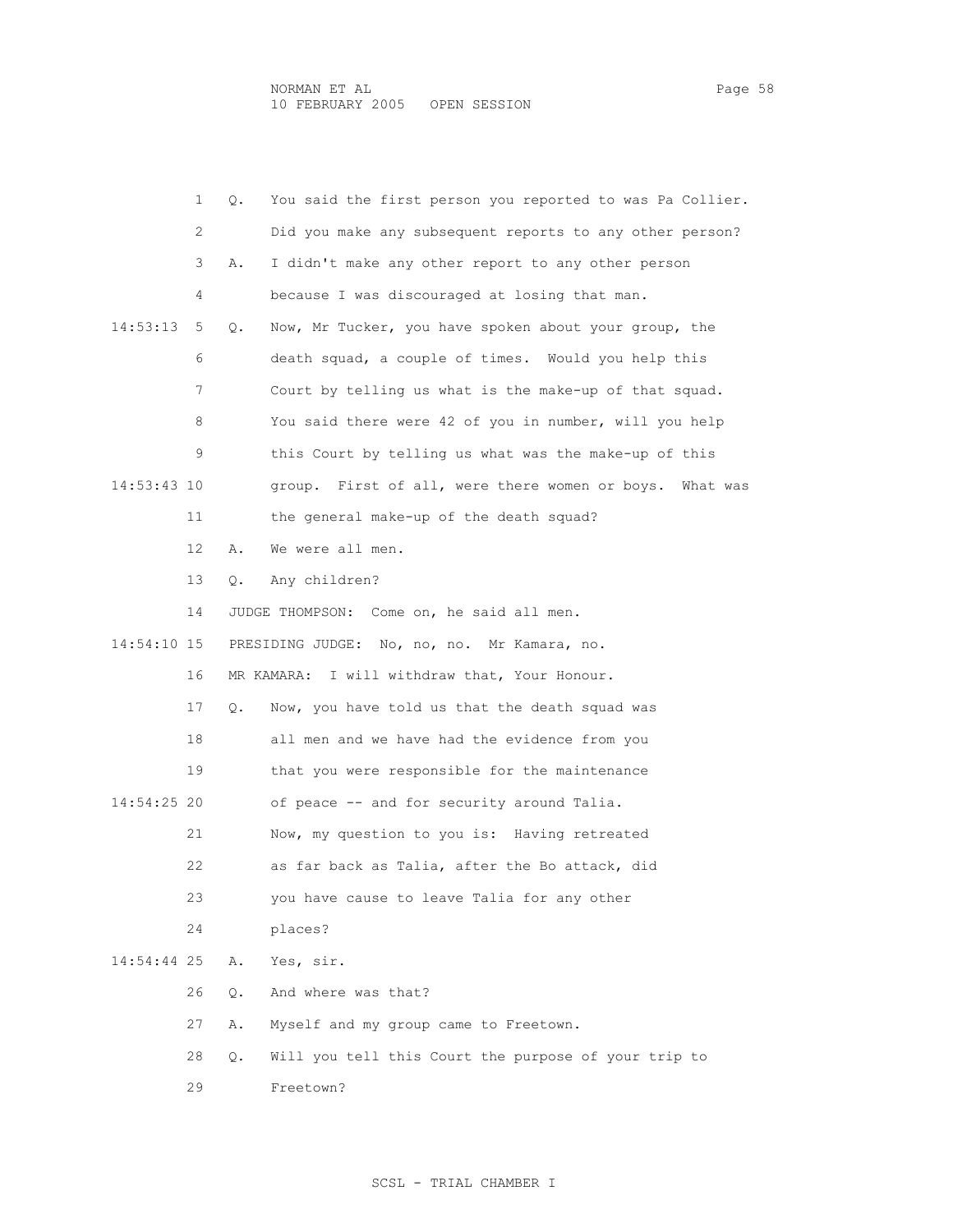1 A. Yes, sir. 2 PRESIDING JUDGE: Mr witness, are you all right? You look 3 distressed and worried, are you all right? 4 THE WITNESS: I'm all right, sir. Sir, I'm all right. 14:55:52 5 PRESIDING JUDGE: You see, I see some signs of stress. Since 6 you say you are all right, that is fine, we can continue. 7 Can we? 8 THE WITNESS: Yes, sir. 9 MR MARGAI: Maybe he needs a more relaxing chair, an armchair 14:56:09 10 where he can relax and speak the truth and nothing but 11 the truth. 12 PRESIDING JUDGE: I saw him very disturbed and was talking of 13 killing of the alleged -- the alleged killing of the 14 gentleman whose departure troubled him a lot. That is 14:56:34 15 when I started noticing some change in his countenance. 16 You see, I see them very clearly and I observe them, you 17 know, very well. Anyway, since you are -- Mr Kamara, 18 you may proceed, please. 19 MR KAMARA: Thank you, Your Honour. And if I may notify the 14:56:56 20 Court, he is actually seeking some ailment which we have 21 not bothered to disclose because he had volunteered to 22 continue the trial. 23 Q. So, Mr Tucker, if you really feel particular -- 24 A. I am all right. 14:57:10 25 Q. Thank you. 26 PRESIDING JUDGE: Well, my colleague here called me Dr Itoe 27 for picking that up. So I got back to him and said are 28 you announcing that I am a very qualified doctor? Okay. 29 Well, you are fine, I hope that we can continue. Can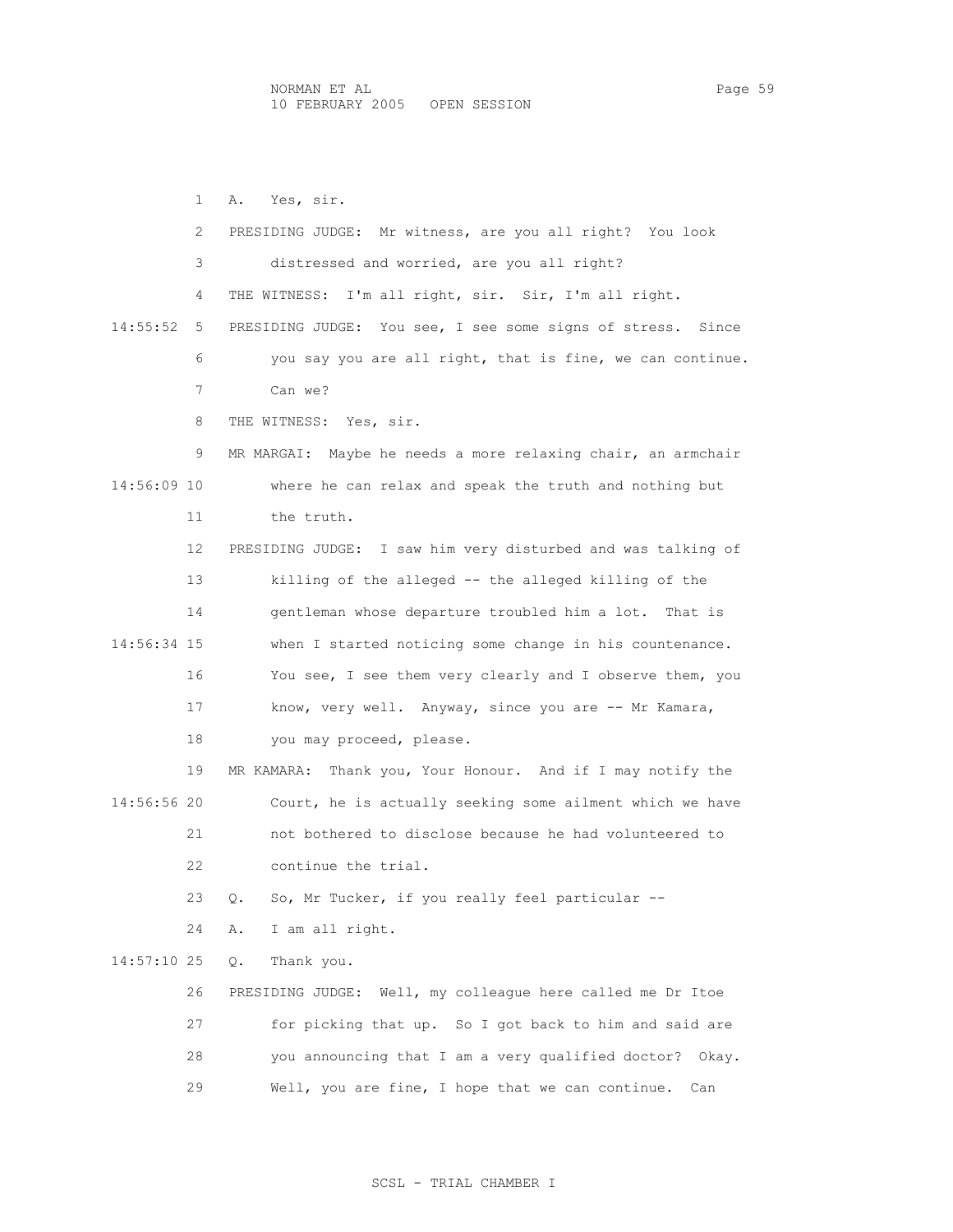1 we? 2 THE WITNESS: Yes, sir. 3 PRESIDING JUDGE: Okay. Mr Kamara, please. 4 MR KAMARA: Yes, Your Honour. 14:57:49 5 Q. Mr Tucker, my question to you was the purpose of trip to 6 Freetown. 7 PRESIDING JUDGE: Freetown, yes. 8 THE WITNESS: The reason why I came to Freetown was to receive 9 President Kabbah from exile. 14:58:16 10 Q. Was that at anyone's invitation? 11 A. Yes, sir. 12 Q. So who invited you and your group to Freetown? 13 A. It was Pa Norman. 14 Q. So how did you and your group come to Freetown? How did 14:58:41 15 you come to Freetown? 16 A. We came by helicopter. 17 Q. Mr Tucker, whilst in Freetown did you receive any 18 instructions from anyone with regards the SSD 19 headquarters? 14:59:14 20 MR BOCKARIE: Objection, Your Honour, if my colleague can 21 confine himself. 22 PRESIDING JUDGE: Sustained, sustained. 23 MR KAMARA: Thank you, Your Honour. 24 Q. Mr Tucker, whilst in Freetown, did you have 14:59:29 25 cause to visit the SSD headquarters? 26 A. Yes, sir. 27 Q. Why did you have to go there? 28 A. I had instructions from Pa Norman. 29 Q. Will you tell this Court what those instructions were?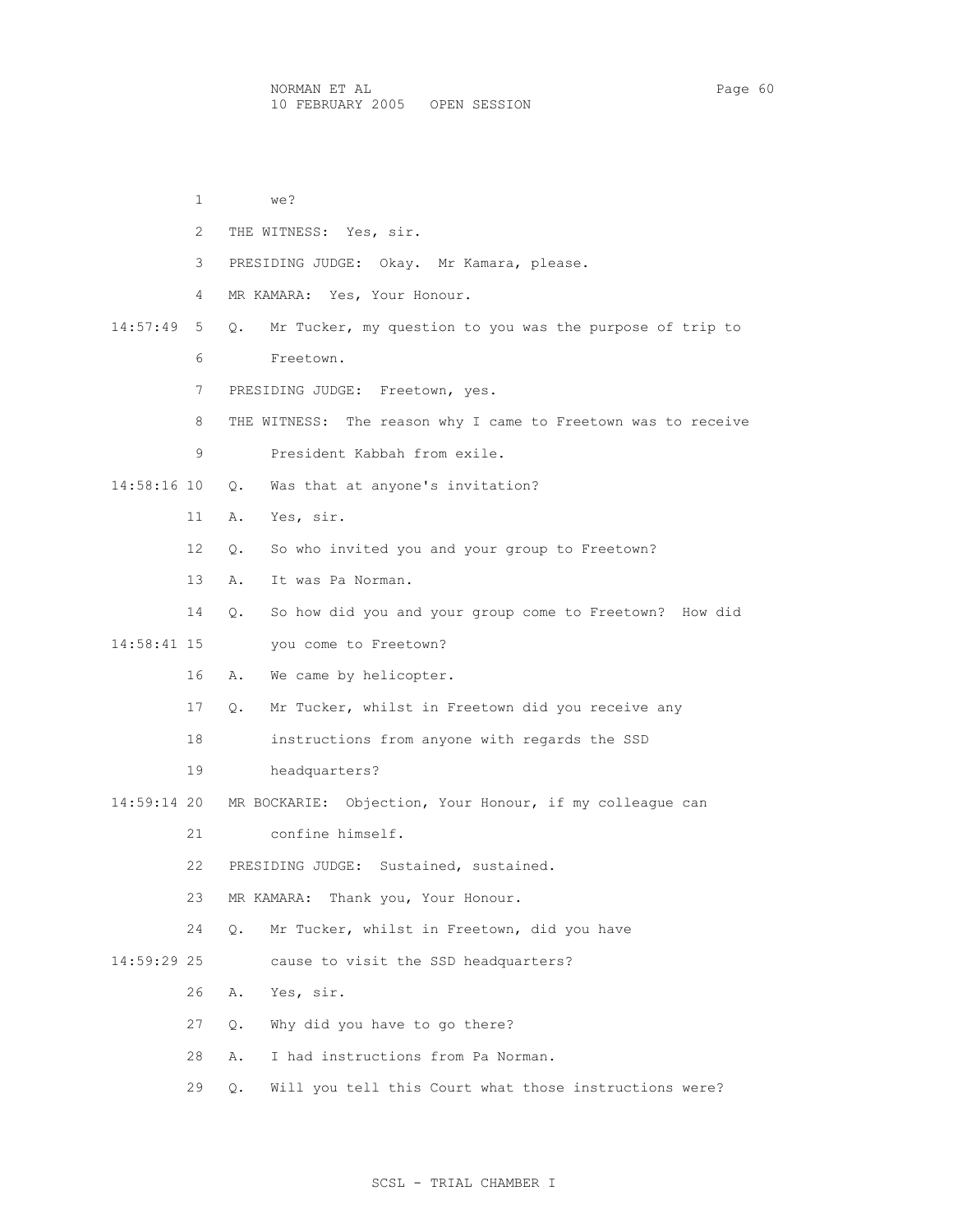1 A. Yes, sir. 2 Q. Tell the Court? 3 A. I had an instruction from Pa Norman that the SSDs had 4 looted cars during the time of the junta and that the 15:00:35 5 cars were at the SSD headquarters. So he -- and that he 6 wants those cars back. So I entered the place with some 7 of my men -- 8 Q. Take you time, take your time, take your time. 9 A. -- with a very serious threat. 15:00:56 10 PRESIDING JUDGE: And the cars were at the SSD headquarters? 11 MR KAMARA: Yes, Your Honour. 12 Q. You say you went with serious threats to the 13 SSD headquarters? 14 A. Yes, sir. 15:01:39 15 Q. What happened there? 16 PRESIDING JUDGE: He went alone or with his boys. With your 17 men? 18 MR KAMARA: 19 Q. You went with your men? 15:01:52 20 A. Yes, I went with my men there. Among the cars 21 which were parked out there, there were three 22 good ones. So we drove the cars out of the 23 compound. We took them down to Spur Road where 24 Pa Norman had lodged us. 15:03:16 25 Q. So, Mr Tucker, what became of those vehicles; do you 26 know? 27 A. Yes, sir. 28 Q. Kindly tell the Court? 29 A. I handed over the three cars to Pa Norman.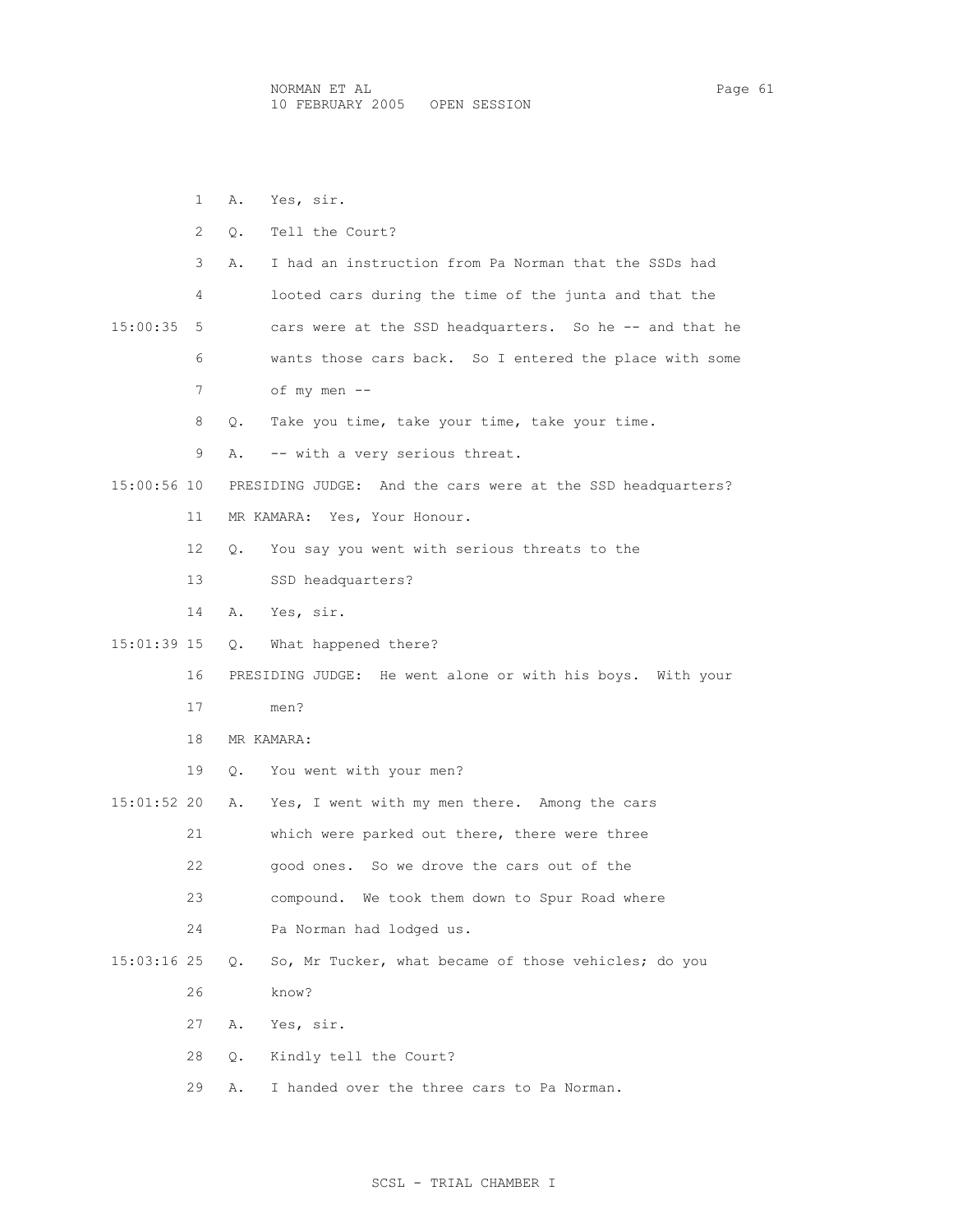1 Q. Yes? 2 A. Of those three he gave one to Mr Allieu Kondewa. He gave 3 one to Mr Moinina Fofana. And he gave one to the late 4 journalist Mr Prince Brima. 15:04:41 5 Q. For how long were you in Freetown with your men when you 6 came to receive the President? 7 A. We were here for about a month. 8 0. And thereafter did you go any place else? 9 A. We returned to Base Zero. 15:05:55 10 MR KAMARA: That is all for this witness, Your Honours. 11 JUDGE BOUTET: Thank you. Cross-examination, first accused. 12 CROSS-EXAMINED BY MR HALL: 13 Q. Mr witness, when the Kamajor part of the war started, 14 Pa Norman wasn't even involved; was he? 15:06:45 15 A. Yes, where I was I did not see him there. 16 Q. In fact, Mr Norman was sent for so the war could be 17 fought on separate fronts? 18 JUDGE BOUTET: Are you asking a question? 19 MR HALL: Yes. 15:07:05 20 JUDGE BOUTET: Or are you giving evidence? 21 MR HALL: It has a question mark at the end of it. 22 JUDGE BOUTET: It is not obvious this is a question, it 23 appears to be a statement so you had better be more 24 direct with the witness, otherwise you may not get the 15:07:19 25 answers you may wish to get. 26 MR HALL: Very good. 27 Q. Mr witness, Mr Norman was sent for so he could 28 operate another flank in the war; isn't that 29 correct?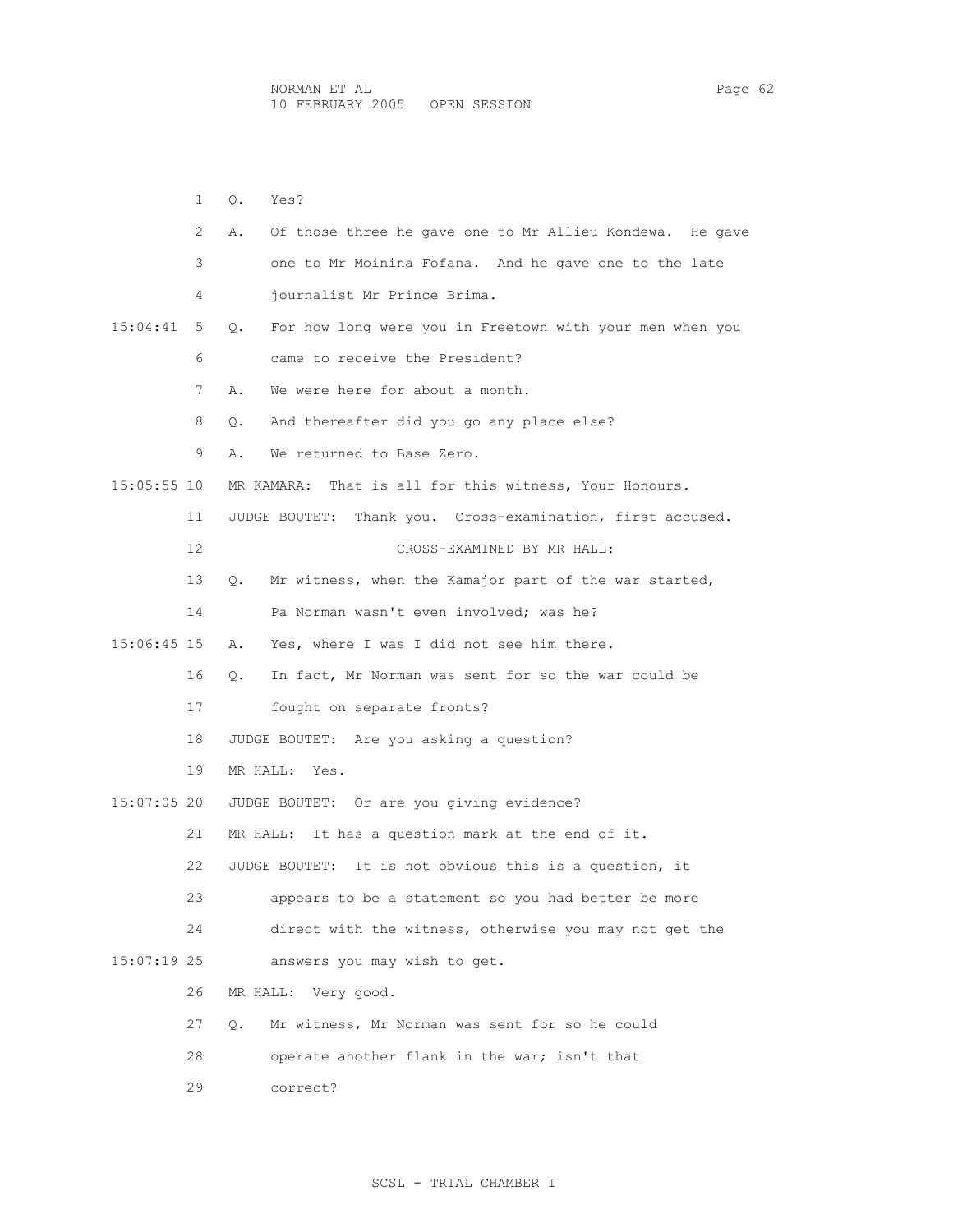1 A. I cannot get you clear. I didn't understand the 2 question. 3 Q. Let me read to you from a statement that you gave the 4 Prosecutor and ask you if it is true? 15:08:02 5 JUDGE BOUTET: Maybe you should ask him if he has given a 6 statement before you read from the statement you say he 7 gave. 8 MR HALL: 9 Q. You gave at least five statements to the Prosecutor; did 15:08:08 10 you not? 11 A. Yes, sir. 12 Q. And the last one where anything was written down was 25th 13 October 2004. Was that date approximately correct? 14 A. I cannot remember the date, but it was sometime in 15:08:25 15 October. 16 Q. You related in that statement a meeting between Kamajor 17 elders and -- 18 PRESIDING JUDGE: Are you not getting -- are you not getting 19 to that point too early? Do you think you have laid 15:09:05 20 enough of a foundation and for what purpose really? Why 21 this sudden recourse to this statement? Your 22 cross-examination -- No, no, no, you don't need to. 23 You know, put the question to him. The witness said 24 that he did not understand the question you put to him. 15:09:26 25 Instead of going to that statement at this point in 26 time, why don't you put the question to him again 27 because we shall run into procedural problems with that 28 statement and not be able to move. 29 JUDGE BOUTET: If I may add, you are trying to move in the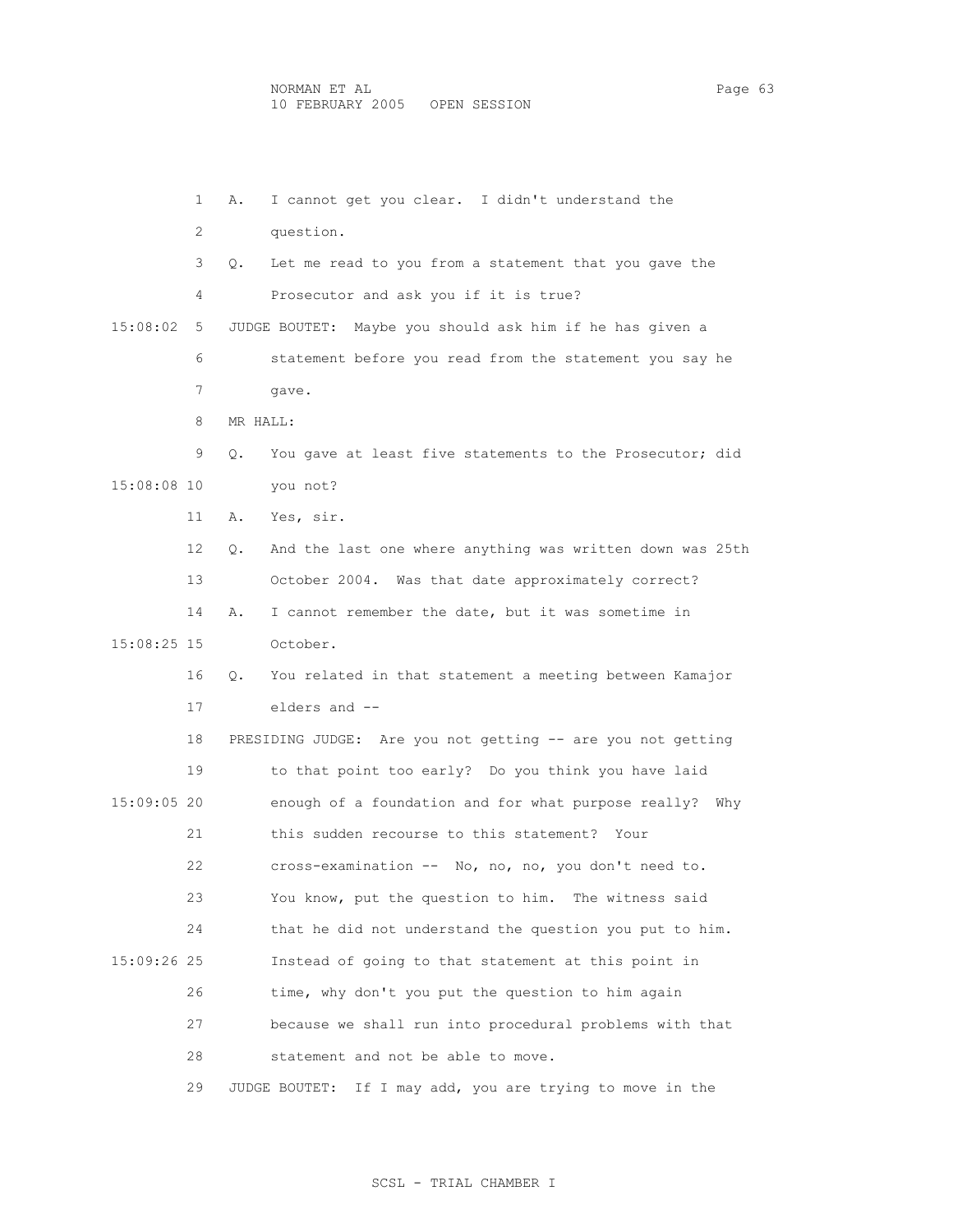1 direction of trying to refresh the memory of the witness 2 rather than opposing him to something he may have said, 3 because you seem to be directing his attention to 4 something he may have said. If this is what you intend 15:10:00 5 to do, I would suggest to you that you give the statement 6 to the witness so the witness may familiarise himself 7 with that statement. Give him the time to read it and 8 then you ask question: What do you mean by this, or 9 something like that. So it is not clear to us sitting 15:10:17 10 here what you intend to do. If you intend to [inaudible] 11 the witness, well that's a different approach. And this 12 is to complete what my learned Presiding Judge was saying 13 to you. But if you think it is appropriate for you to 14 use the statement because, but, as I am mentioning to 15:10:36 15 you, there are two views and they are completely 16 different. 17 MR HALL: I don't expect him to disagree with the statement, 18 but he does not understand my question. 19 JUDGE BOUTET: Then if you ask him questions about that 15:10:46 20 statement, I suggest to you you must show it to him, give 21 him time to read it and then you ask the question. 22 JUDGE THOMPSON: Let me reinforce what my two learned brothers 23 have said. Now the procedure for us is to have a proper 24 foundation for whatever you intend to do in 15:11:05 25 cross-examination. We have indicated that two legal 26 options are possible. One, refreshing the witness's 27 memory. Or, if you are going that far, trying to 28 establish prior inconsistent statement. Whichever option 29 you choose it would seem to us tidy legal procedure to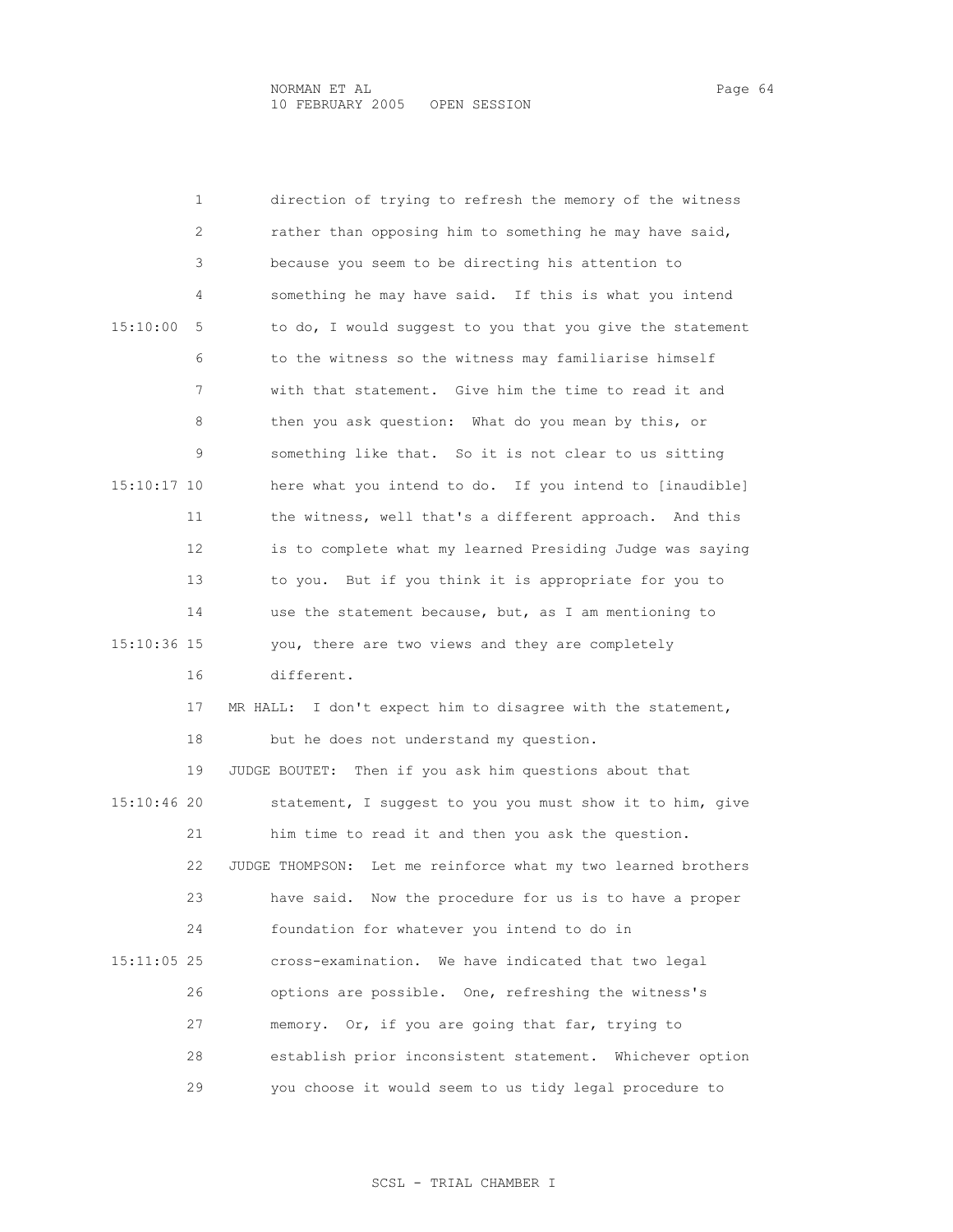|               | 1  | establish sufficient legal nexus and factual nexus              |
|---------------|----|-----------------------------------------------------------------|
|               | 2  | between that statement and the witness. Did he have an          |
|               | 3  | opportunity of having it read over to him and all that?         |
|               | 4  | That is all we are insisting on, just the legal                 |
| 15:11:45      | 5  | foundation. It has now become a ritual, learned counsel.        |
|               | 6  | Once you go through that the Bench is satisfied that            |
|               | 7  | there is a nexus between the statement and the witness.         |
|               | 8  | That is all.                                                    |
|               | 9  | MR HALL:                                                        |
| 15:11:59 10   |    | Mr witness, do you read English and understand<br>Q.            |
|               | 11 | English?                                                        |
|               | 12 | Yes, sir.<br>Α.                                                 |
|               | 13 | Did you or did you not tell the Prosecutor that Mr Norman<br>Q. |
|               | 14 | was sent for by the elders so he could join in the war?         |
| 15:12:27 15   |    | I don't think you have understood what we have<br>JUDGE BOUTET: |
|               | 16 | just mentioned to you. If you are trying to use the             |
|               | 17 | statement as such, we have just indicated to you what is        |
|               | 18 | the best approach to do it.                                     |
|               | 19 | I am not trying to impeach him though, I am just<br>MR HALL:    |
| 15:12:37 20   |    | trying to get him to answer the questions.                      |
|               | 21 | JUDGE BOUTET: Well we clearly -- at least I thought I had       |
|               | 22 | clearly told you there are two approaches: One is to try        |
|               | 23 | to impeach the witness, which you are not trying to do,         |
|               | 24 | and the other one is to try to refresh the memory of the        |
| $15:12:55$ 25 |    | witness which is [inaudible] and I presume this is the          |
|               | 26 | avenue you are pursuing at this time. If this is what           |
|               | 27 | you do, there is a procedure to be followed. And you            |
|               | 28 | have not followed the procedure yet.                            |
|               | 29 | MR HALL: But the question I put to him, if the answer is, I     |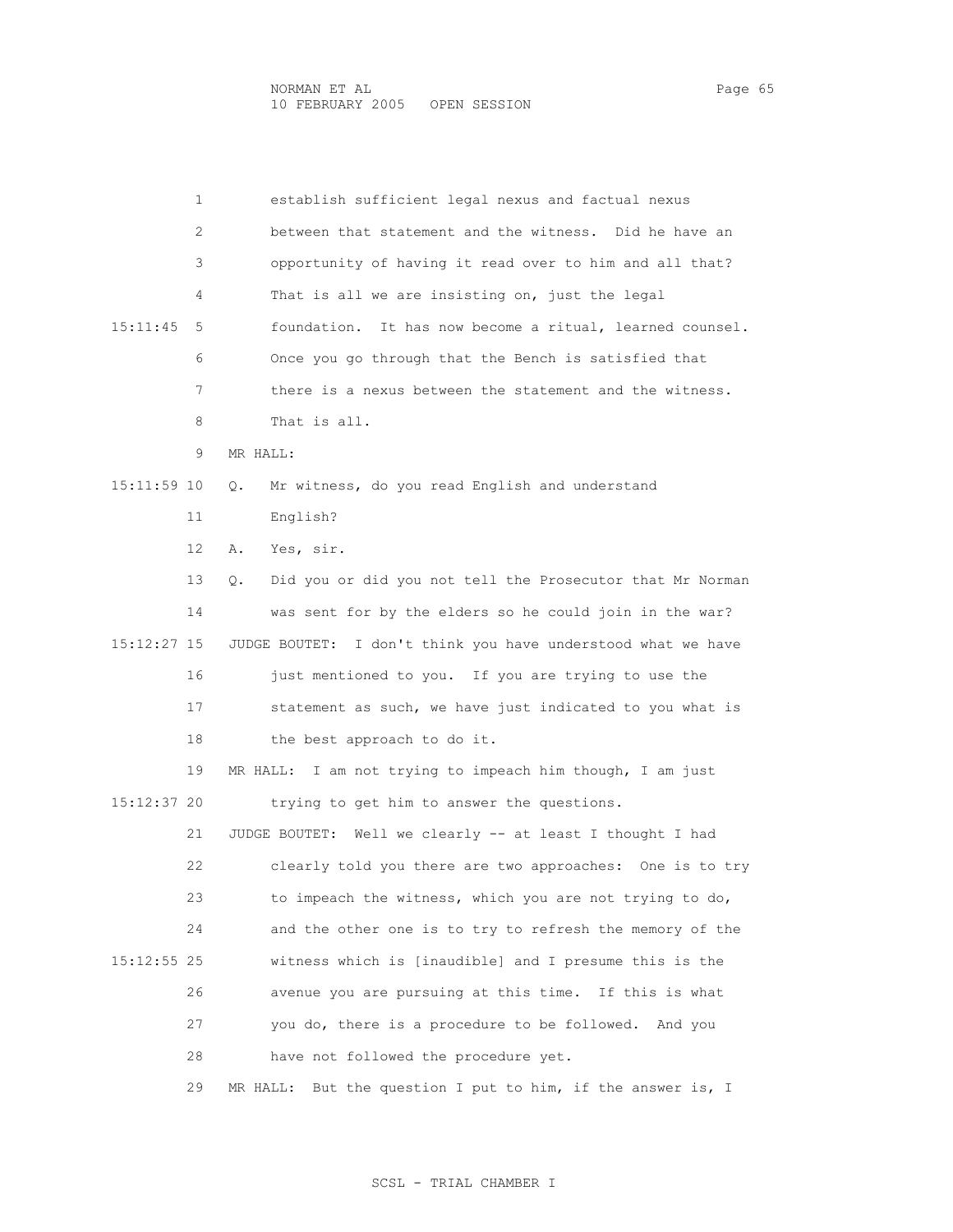1 don't recall, then I can refresh his memory. But he 2 could very well answer this question did you or did you 3 not. 4 JUDGE BOUTET: Well then why did you ask him if he speaks 15:13:22 5 English if he has read the statement, if you are not 6 using the statement. I mean, we are confused as well, 7 so I would certainly appreciate that the witness could 8 be confused in these kind of questions. But carry on 9 with that question, we will see where you go. 15:13:35 10 JUDGE THOMPSON: No, I am not satisfied. I do not think, with 11 all due respect to the learned counsel - and I do not 12 know what the procedure is how these matters are 13 approached in the United States - before you can actually 14 go to the content of that statement, it is my 15:13:52 15 understanding of the law that you need to establish some 16 kind of legal foundation as to the nexus between that 17 document and this witness. Did he make it to the 18 prosecutors? When did he make it? What was the process 19 of making it? Did he give it in English? Did he write 15:14:15 20 it himself? Or was it recorded? These are the rituals, 21 so to speak, which we expect you to go through to 22 establish some legal foundation so that we are satisfied 23 that this witness did make that statement - or if he did 24 not make it, we have it on record that he did not - 15:14:33 25 before you can go to the actual content and say, "oh, did 26 you tell the Prosecutor so and so and so?" That is how 27 we think we should approach the matter. But if you have 28 an abbreviated procedure which you can convince us 29 achieves the same objective of establishing the legal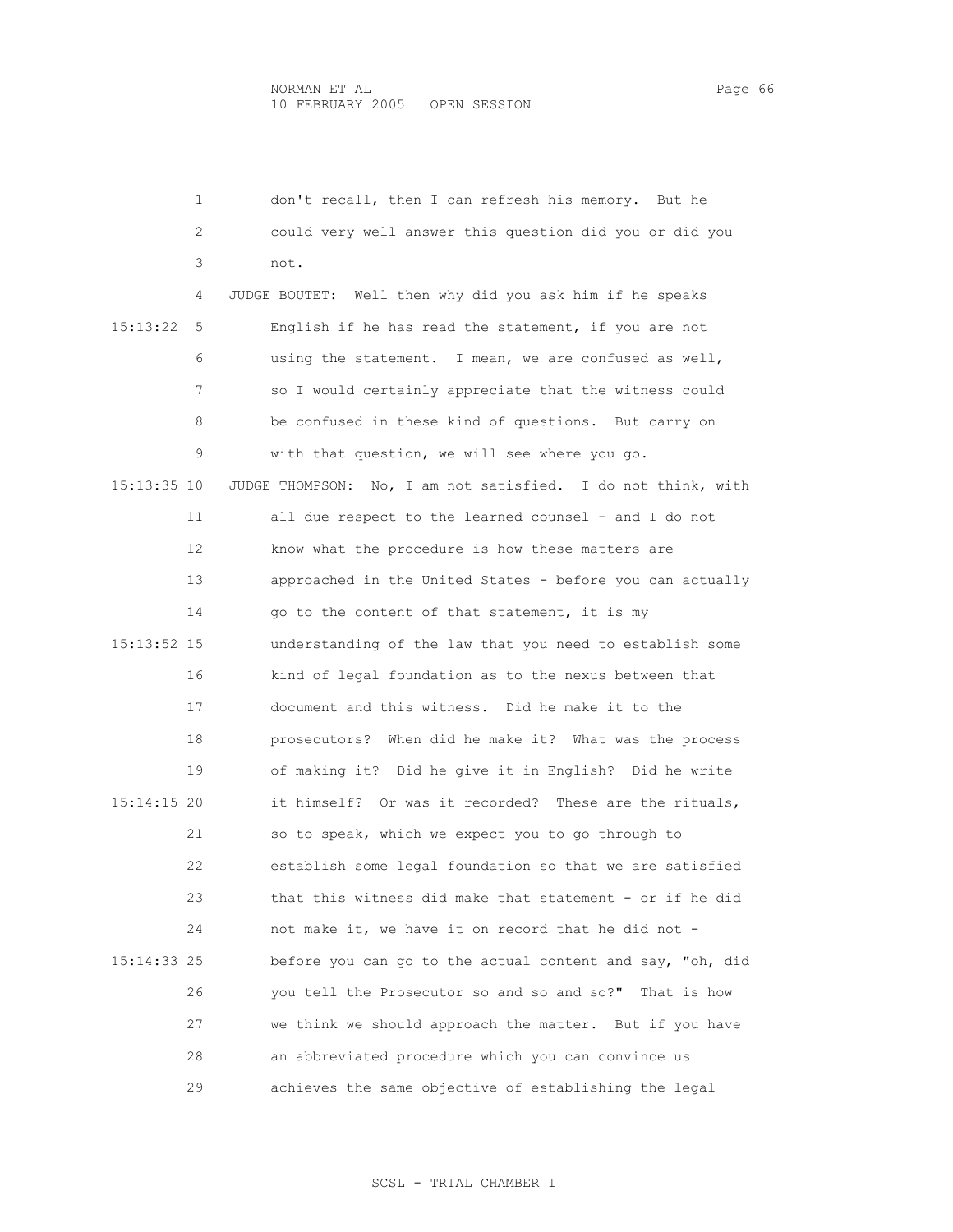|               | $\mathbf{1}$      | foundation, showing a nexus between that statement and    |
|---------------|-------------------|-----------------------------------------------------------|
|               | 2                 | this witness, we are prepared to listen.                  |
| 15:15:16      | 3                 | PRESIDING JUDGE: I have had the opportunity of attending  |
|               | 4                 | trials, certain trials as a visitor, you know, in the     |
|               | .5                | United States and I know that these foundational basics,  |
|               | 6                 | you know, to confronting a witness with his statement are |
|               | 7                 | the same as my colleague has enunciated here. I mean, a   |
|               | 8                 | witness must at least recognise that he made a signature  |
| $15:15:45$ 10 | 9                 | or rather a statement and the circumstances under which   |
|               |                   | the statement was made are important because this leads   |
|               | 11                | to very many things. And I didn't think that -- I think   |
|               | $12 \overline{ }$ | you are getting into this statement, this statement is a  |
| 15:16:06 15   | 13                | bit too early. Unless you are going to base your          |
|               | 14                | cross-examination only on facts that feature in the       |
|               |                   | statement.                                                |
|               | 16                | I mean, it is you who know what your strategy is.         |
|               | 17                | But I would have imagined that there are other fields     |
|               |                   |                                                           |

 18 which you can explore, then you come to your statement, 19 this statement later on. If it becomes necessary. Like 15:16:25 20 my learned brother, Mr Justice Boutet, mentioned the 21 purpose of referring to that portion was to refresh his 22 memory. Refreshing his memory. I mean, is it what you 23 want to do? If you want to do this, couldn't you do that 24 by adopting some other procedure or visiting other 15:16:41 25 grounds before coming into this? The options are yours 26 Mr Hall. 27 MR HALL: I will give the Court background as -- and I'm not a

 28 neophyte at this; I have had at least 250 jury trials. I 29 can put to him from his statement something that has been

## SCSL - TRIAL CHAMBER I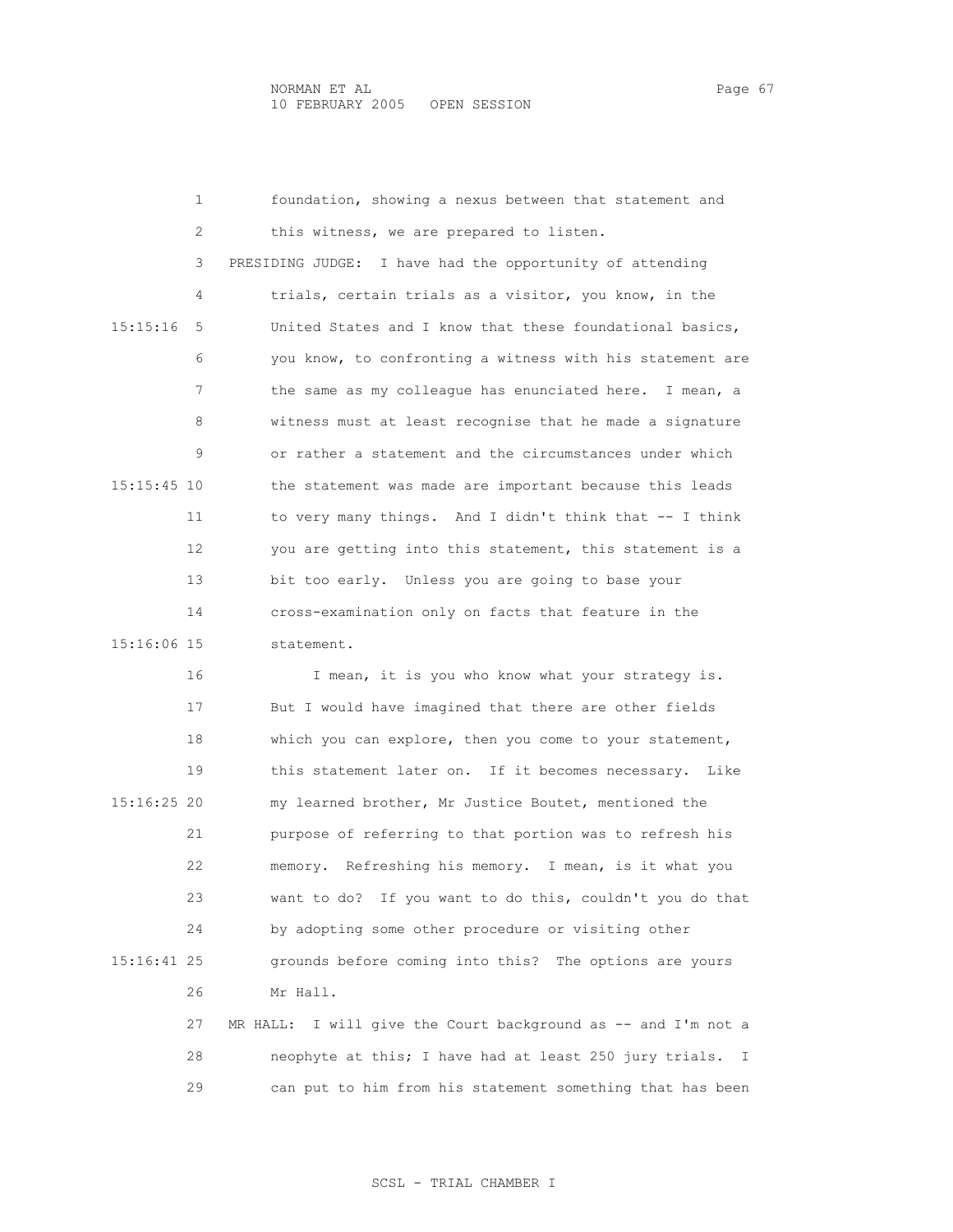1 given to me and he can say yes or no. 2 PRESIDING JUDGE: But not before he confirms that he made the 3 statement. Not before he confirms. I want to go on 4 record: Not before he confirms, not before he tells you 15:17:09 5 that he made such a statement. 6 MR HALL: He agrees that he made a statement to the Prosecutor 7 on that day, and I just asked him, "did you or did you 8 not say such and such?" If he says, "I don't remember," 9 then I can refresh. If he contradicts his statement then 15:17:22 10 I can impeach. 11 PRESIDING JUDGE: What about the circumstances of his having 12 made -- of his making, that surrounded making the 13 statement. This is a community, you know, we have many 14 languages here in the arena. In what language did this 15:17:43 15 witness speak? In what language was he interrogated or 16 so? There are many things you see which you need to 17 clarify so that the statement can really be imputed on 18 him. You see this is it. 19 JUDGE THOMPSON: We are not disagreeing with you that you 15:17:58 20 don't have a right to impeach the credibility of this 21 witness. We are not disagreeing with you that you have a 22 right to refresh his memory. All we are saying that by 23 way of a preliminary step towards achieving that 24 objective, we want you to establish some legal foundation 15:18:18 25 providing a nexus between that statement and this 26 witness. That is all we are asking you to do. Did he 27 make it? When did he make it? Under what circumstances? 28 Did he write it himself or was it recorded? Was he given 29 the opportunity after it had been recorded to say that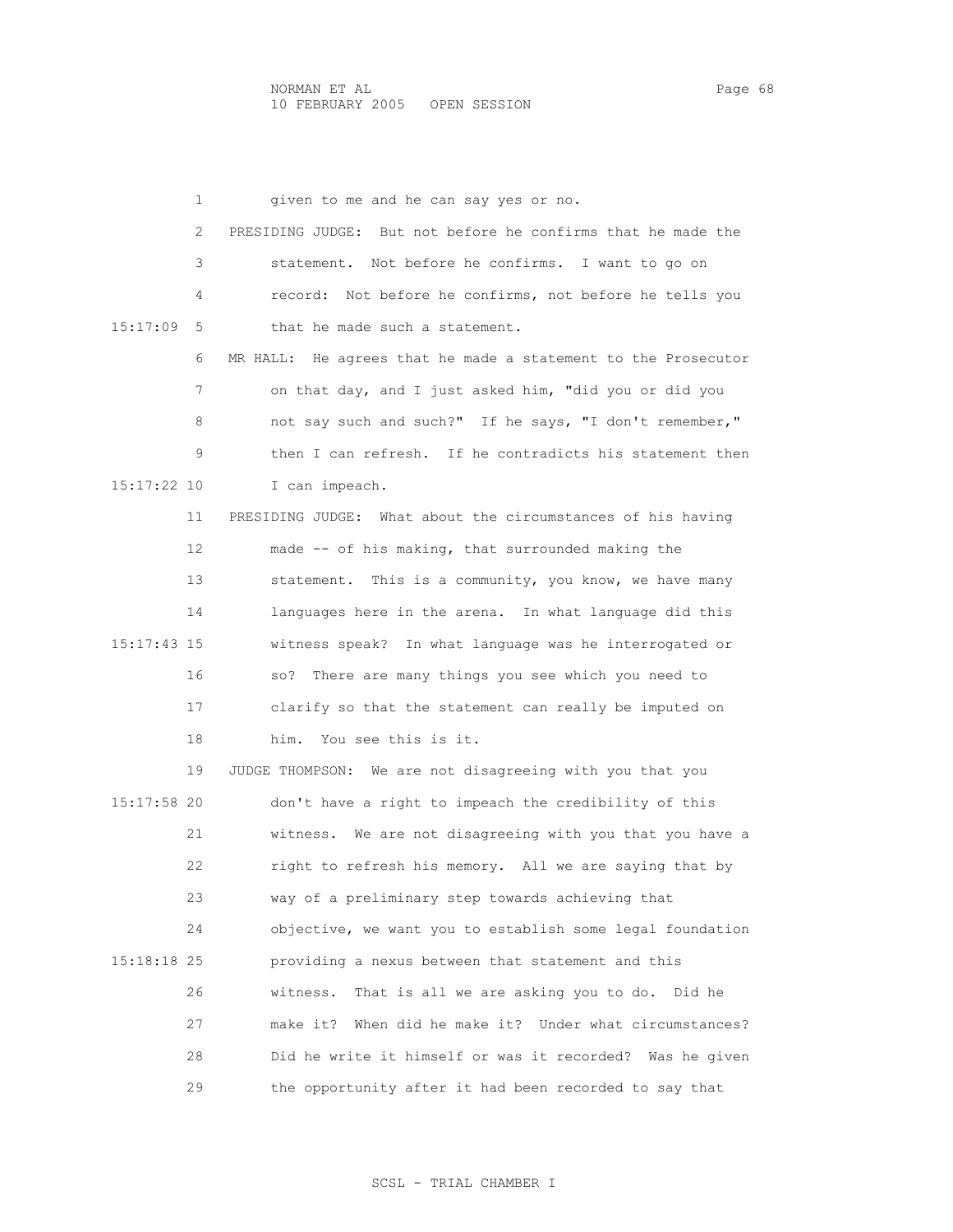1 everything that you have there is true and correct? 2 That`s the way we say we have always done it and really 3 as I say, unless you can persuade me that there is some 4 alternative, viable abbreviated process, which achieves 15:18:59 5 the same objective, I think we should stick by home. 6 MR HALL: With all due respect, that`s what I am trying to do. 7 I put the question and if he can answer it, we just keep 8 going. 9 JUDGE THOMPSON: Well, let us hear you. All right. 15:19:11 10 MR HALL: Then we have to get into the problem. 11 JUDGE THOMPSON: Let us concede for the sake of argument that 12 we are missing or being pre-emptive. We allow you to 13 proceed and put your questions again. 14 MR HALL: I expect he'll answer the question in accordance 15:19:22 15 with the statement, and we`ll just keep on going. 16 JUDGE THOMPSON: Well, but we need to let you know. I mean it 17 is our duty to explain our own approach from the Bench, 18 as we allow you to canvas exhaustively your own position. 19 It is part of our stock in trade and we don't need to get 15:19:42 20 a little angry about that. Proceed and let us hear you. 21 MR HALL: Thank you, Your Honour. 22 Q. Mr witness, it has been a while since I asked 23 you a question. Let me put to it you again. 24 Mr Norman was not there at first; correct, 15:19:57 25 fighting the Kamajor war? 26 A. No, sir, he was a chief. 27 Q. He was sent for by others? 28 A. Yes sir. 29 Q. How much later did he join in?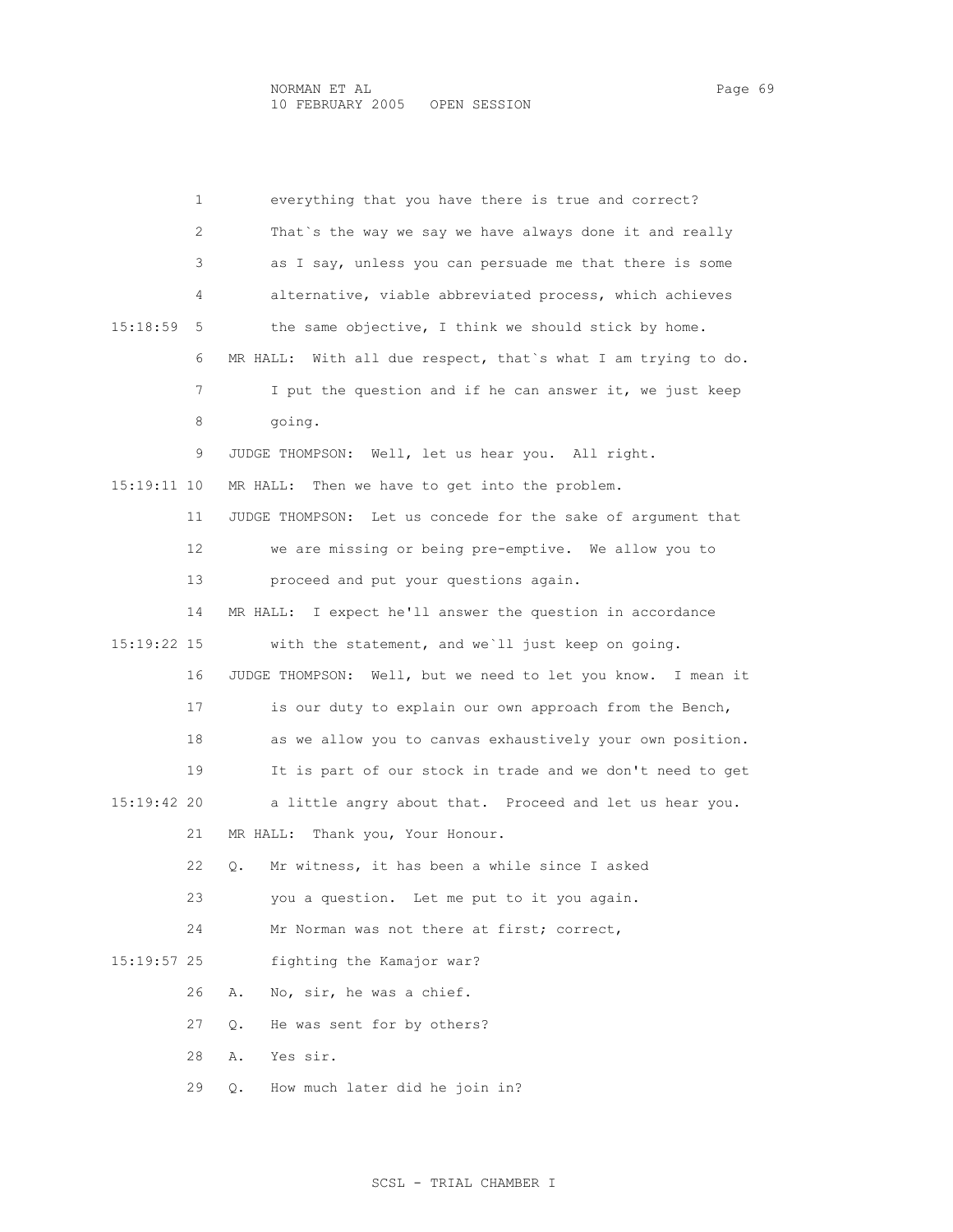NORMAN ET AL Page 70 10 FEBRUARY 2005 OPEN SESSION

 1 PRESIDING JUDGE: You are going too fast, Mr Hall, you are 2 going very fast. 3 MR HALL: Sorry, Your Honour. 4 PRESIDING JUDGE: You say he was called later on. 15:20:48 5 MR HALL: Yes. 6 PRESIDING JUDGE: By? 7 MR HALL: 8 Q. Do a recall how much later on and by whom; if 9 you know? 15:21:01 10 A. I can remember, sir. 11 Q. Who was it? 12 A. The leaders with whom we were at Base Zero. 13 Q. Is that the war council? 14 A. No, sir. During that time there was no war council yet. 15:21:52 15 Q. You were present at this meeting when Norman was sent 16 for? 17 A. Yes, sir. 18 Q. And what was the reason for bringing him in at that 19 meeting? 15:22:39 20 A. So that he could give us logistical support. 21 Q. Was there another reason besides logistical support? 22 A. Yes, sir. 23 Q. What was that? 24 A. One reason that I understood was that he was that he was 15:23:27 25 a member of the government that they overthrow. And 26 number two, secondly we heard over the radio when he used 27 to announce about the attacks and where the Kamajors took 28 from the juntas. 29 Q. Was there also a reason given to fight the war on a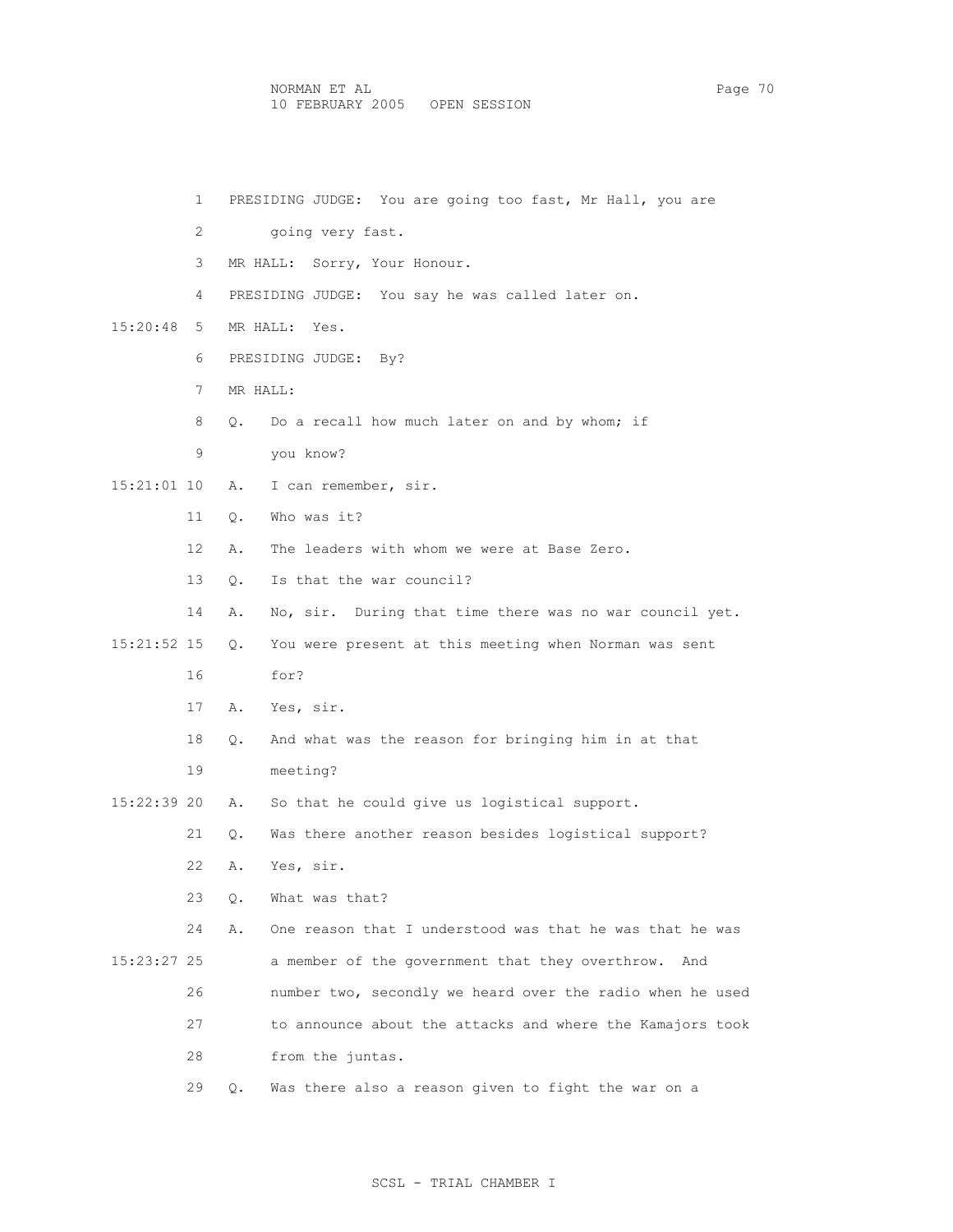|             | $\mathbf{1}$ |           | second front?                                             |
|-------------|--------------|-----------|-----------------------------------------------------------|
|             | 2            | Α.        | I didn't get you clear. Ask your question again.          |
|             | 3            | $\circ$ . | At the meeting was it decided that one reason that        |
| 15:24:46    | 4            |           | Mr Norman was needed so that the war could be fought on   |
|             | 5.           |           | two fronts instead of one?                                |
|             | 6            | Α.        | Yes, that was our overall plan we had.                    |
|             | 7            | $\circ$ . | At the time Mr Norman showed up, how long had you been a  |
|             | 8            |           | Kamajor?                                                  |
| 15:25:46 10 | 9            | Α.        | I have been a Kamajor since 1995.                         |
|             |              | Q.        | You were fighting as a Kamajor since 1995, or did it      |
|             | 11           |           | start before?                                             |
|             | 12           | Α.        | I started fighting since 1995.                            |
|             | 13           | О.        | How did the Death Squad get its name?                     |
|             | 14           | Α.        | During the time when the Kamajor population grew high,    |
| 15:26:47 15 |              |           | many other groups which -- there were many other groups   |
|             | 16           |           | which had different names. So we sat together and         |
|             | 17           |           | decided that our groups should not remain without a name  |
|             | 18           |           | so we suggested names and among the names we chose that   |
|             | 19           |           | particular name. We chose the Death Squad as the name     |
| 15:27:08 20 |              |           | that all of us agreed upon.                               |
|             | 21           | О.        | And how long after 1995 was that name agreed upon?        |
|             | 22           | Α.        | We took that name during the time when the juntas took    |
|             | 23           |           | over, so we confronted them in the battle.                |
|             | 24           | $\circ$ . | Mr Norman had nothing to do with naming the Death Squad;  |
| 15:28:03 25 |              |           | did he?                                                   |
|             | 26           | Α.        | Well, I cannot really tell because when they came -- when |
|             | 27           |           | we were introduced to him he did ask us to condemn that   |

28 name.

29 Q. He did not ask you to change the name?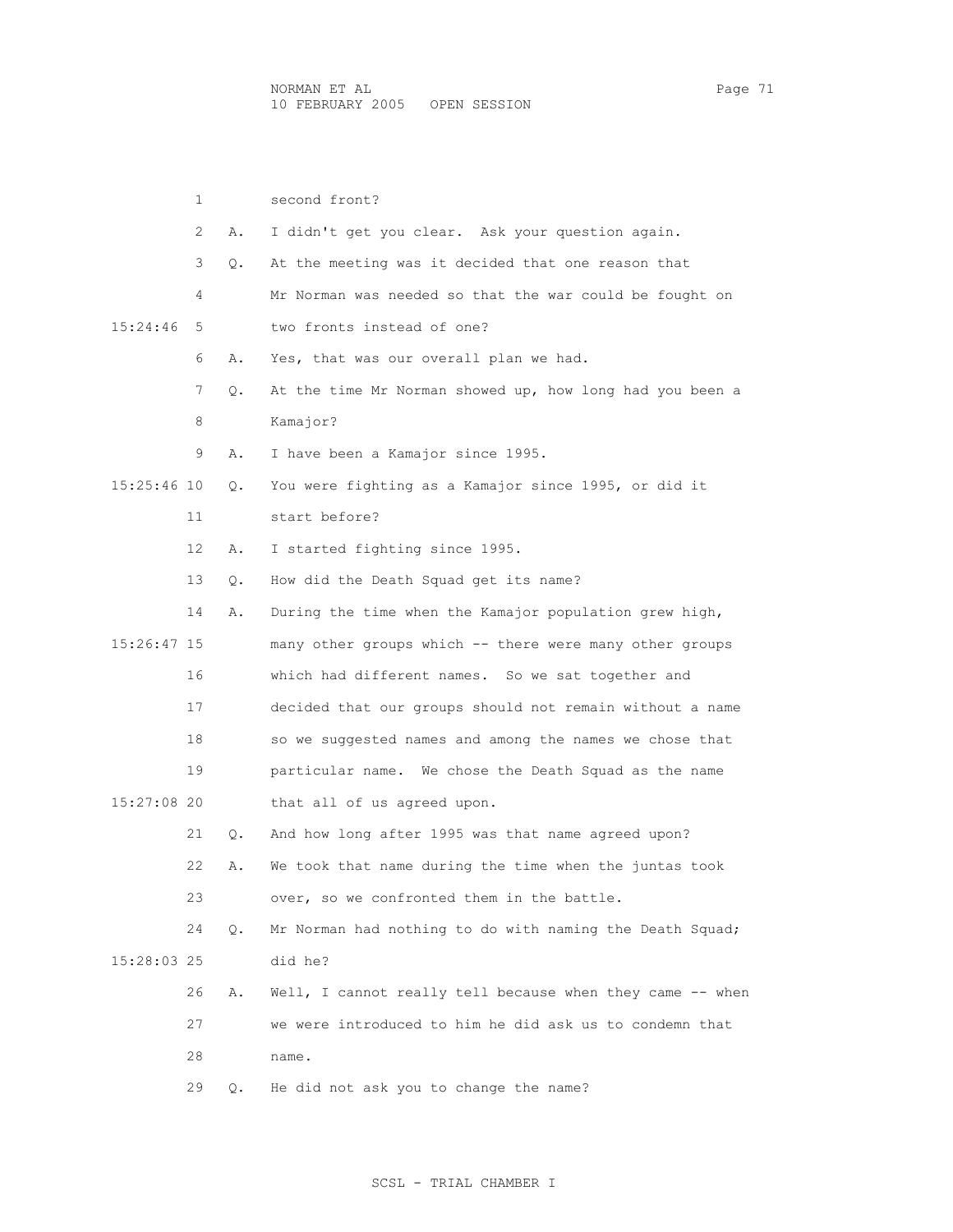1 A. Yes, sir. 2 Q. But you told him that you were the Death Squad? 3 A. Yes, we told him that. And even Mr Allieu Kondewa, he 4 introduced us to him, he told him that that was the name 15:29:19 5 of the group. 6 Q. Did Mr Kondewa have anything to do with naming the group? 7 A. Yes, sir. He too told people that he too was a member of 8 Death Squad. 9 Q. That he was not a member of the Death Squad? 15:30:41 10 A. Who do you mean? 11 Q. The last person you spoke of, Mr Kondewa? 12 A. Mr Kondewa was a member of the Death Squad. 13 Q. But you had problems with people saying they were members 14 of the Death Squad when they were not; isn't that 15:31:18 15 correct? 16 A. I didn't get you clear. Please ask your question again. 17 Q. People who were Kamajors claimed to be members of the 18 Death Squad when they weren't; isn't that correct? 19 A. Yes. 15:32:15 20 Q. May I have the last question, please? 21 MR HALL: People said they were members of the Death Squad 22 when they weren't. Holding themselves out. 23 PRESIDING JUDGE: Yes, and what was his reply. 24 MR HALL: Yes. 15:33:08 25 Q. Mr witness, those people were causing trouble 26 using the name the Death Squad and that 27 concerned you? 28 A. Yes, sir. 29 Q. And the war council?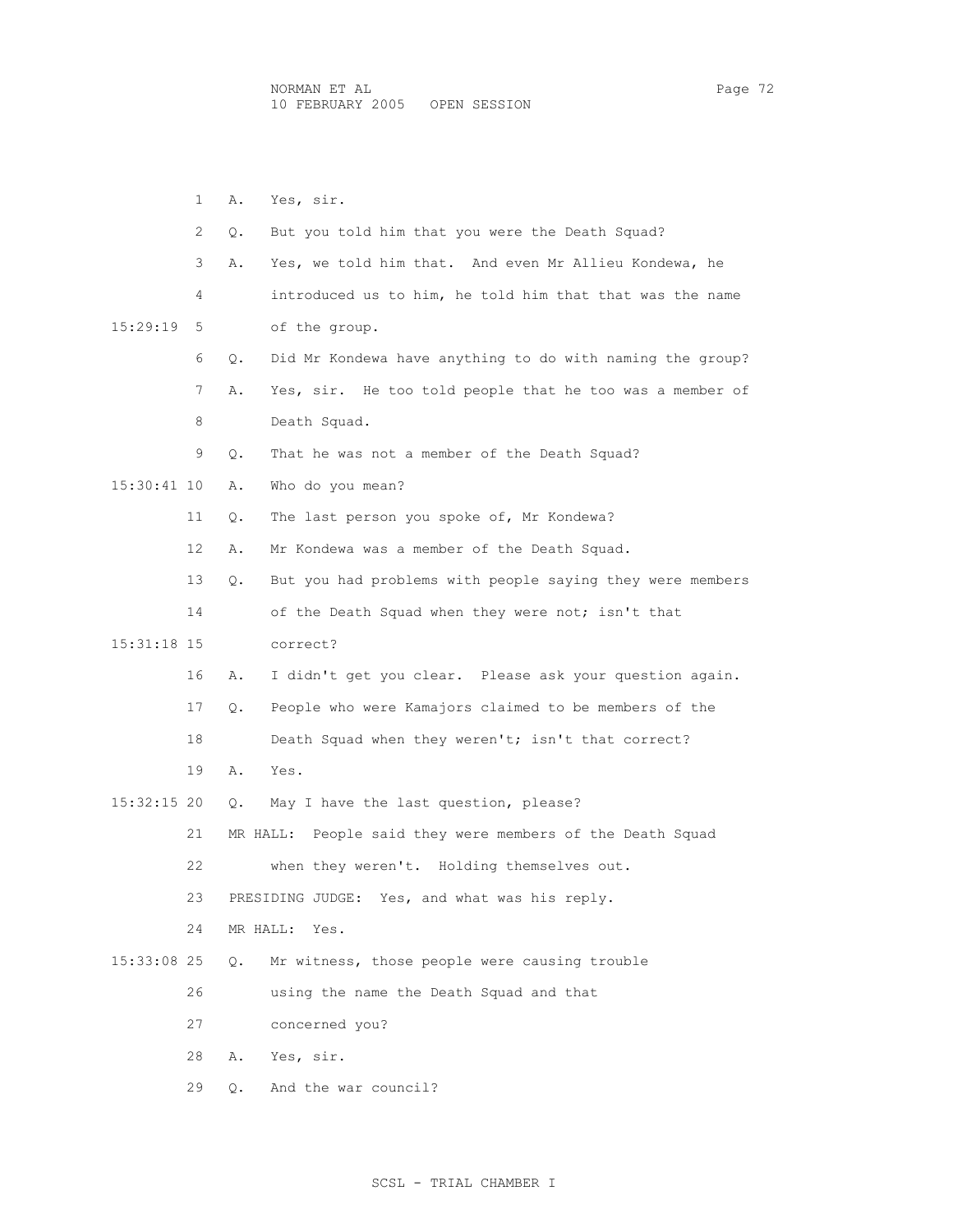1 JUDGE THOMPSON: Counsel, we need that. He said he is 2 confirming that. 3 PRESIDING JUDGE: These people used the name Death Squad you 4 know as members to cause trouble. 15:33:48 5 JUDGE THOMPSON: Yes, and he confirms that. 6 MR HALL: Yes. 7 PRESIDING JUDGE: He confirms that. 8 JUDGE THOMPSON: Yes. 9 MR HALL: 15:34:16 10 Q. And an order came from the war council for you 11 to go check it out; and you did? 12 A. Yes, sir. 13 Q. Did you pick the name Death Squad to strike fear in 14 people's hearts? 15:35:14 15 A. That was not the reason why we selected that name. 16 Q. That was the reason or was not the reason? 17 A. We didn't choose that name to strike fear in the people's 18 hearts. 19 Q. But a took pleasure in using that name for the name of 15:35:58 20 your squad? 21 A. Yes. Because my men and myself agreed all to that. 22 Q. You had pride in that name? 23 A. Yes, because my other companions have groups with 24 different names. 15:36:57 25 Q. When you became a Kamajor, were you trained in Kamajor 26 law? 27 A. They told us the laws. 28 Q. One of those was to protect civilians? 29 A. Yes.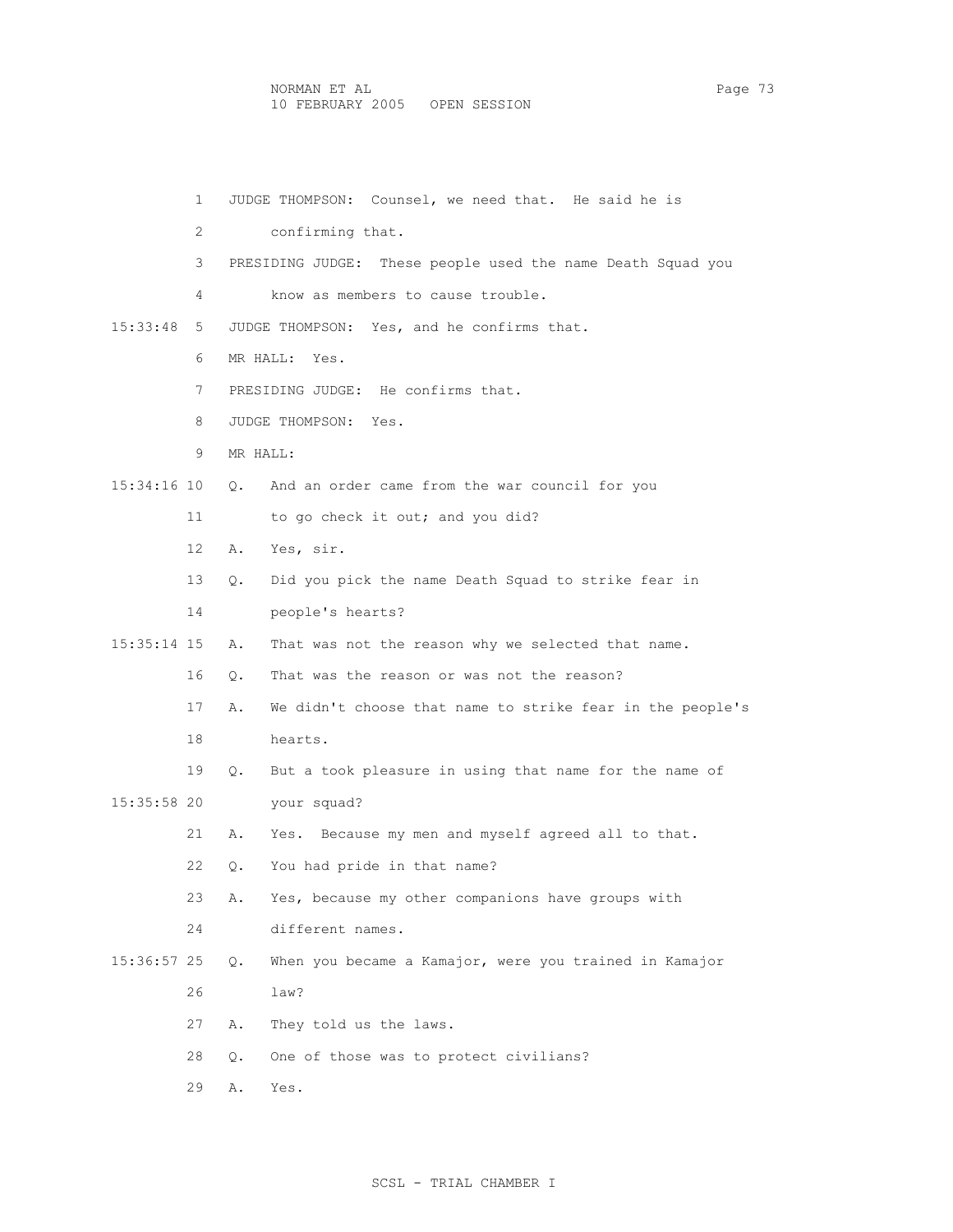1 Q. One of them was to not loot from civilians. 2 JUDGE THOMPSON: Shall we have it step by step. I agree that 3 one of those laws was to protect civilians. 4 MR HALL: Yes sir. 15:37:50 5 Q. Do you agree that one was to protect property 6 of civilians? 7 PRESIDING JUDGE: (Inaudible) Mr Hall, you said one of it was 8 not to loot. 9 MR HALL: 15:38:05 10 Q. Not to loot. I rephrased it, I guess. 11 PRESIDING JUDGE: That is the enumeration: Not to loot. 12 Protect civilians, not to loot. 13 JUDGE BOUTET: Protect property and loot is not quite the 14 same. 15:38:18 15 MR HALL: True. Let me rephrase the question for the witness. 16 I am sorry, Mr Tucker. 17 Q. One was not to loot; is that correct? 18 A. I was not told about the looting. With reference to 19 looting, I was not told about that law. 15:39:08 20 Q. Were you told about protecting the property of civilians? 21 A. No, I did not get that clear from the authorities. 22 Q. Were you also told about not hurting captured soldiers? 23 A. Go over your question again. 24 Q. Were you also told that Kamajors would not hurt captured 15:40:12 25 soldiers? 26 A. There was no law of that nature. Because it was to 27 destroy the soldiers that were organised. 28 Q. Did not Mr Norman tell you that soldiers that were 29 captured should be brought back from the front?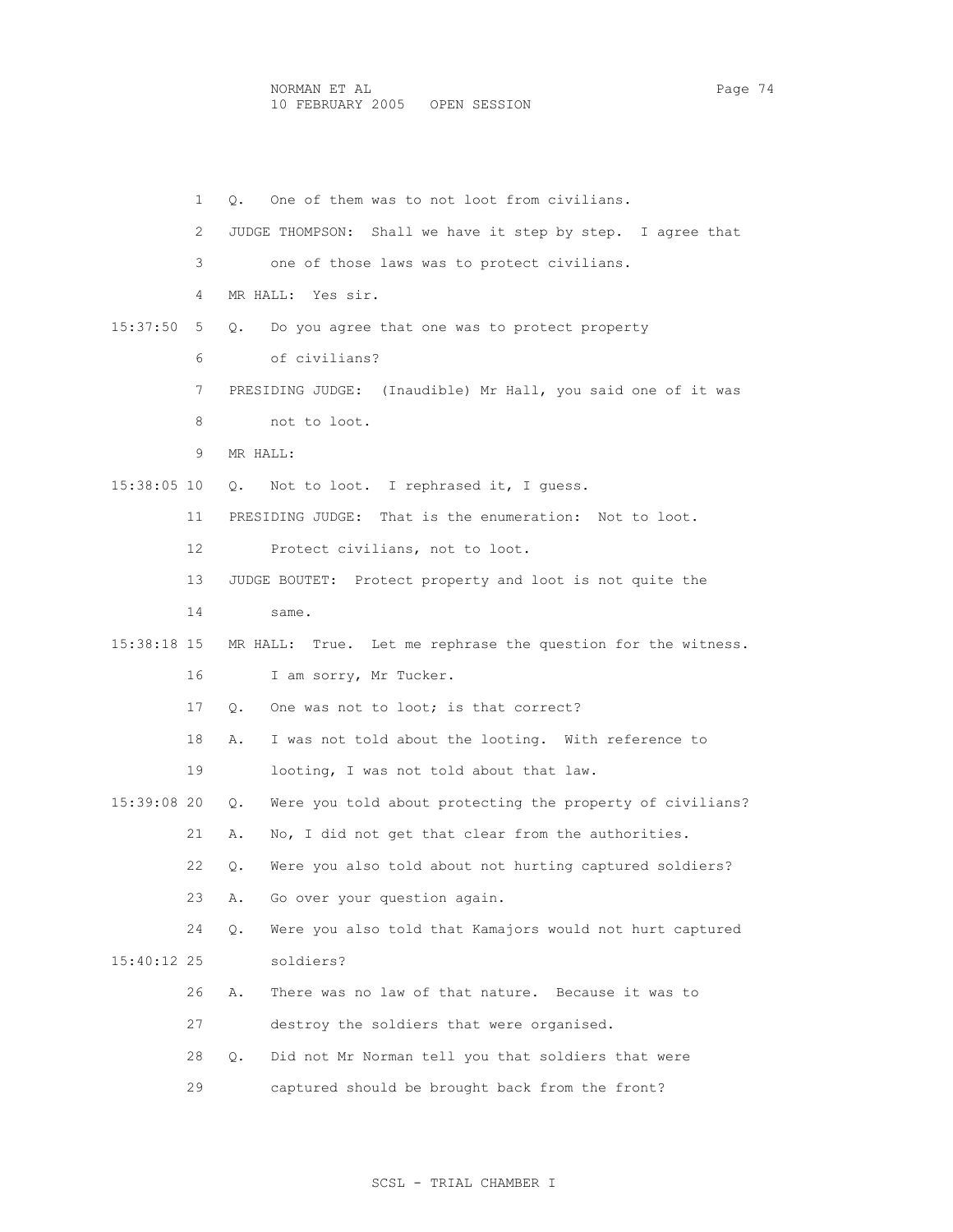|             | 1  | Α.                        | He did that, but it was during the time when one soldier            |  |  |  |  |  |
|-------------|----|---------------------------|---------------------------------------------------------------------|--|--|--|--|--|
|             | 2  |                           | surrendered himself at Base Zero he interrogated him, but           |  |  |  |  |  |
|             | 3  |                           | it was in the night. So he gave him, handed him over to             |  |  |  |  |  |
|             | 4  |                           | the securities to keep himself. When he was kept by the             |  |  |  |  |  |
| 15:42:02    | 5  |                           | securities in the morning, before morning, the soldier              |  |  |  |  |  |
|             | 6  |                           | was killed. That gave cause for Pa Norman to get                    |  |  |  |  |  |
|             | 7  |                           | annoyed. In fact that day he said that he will move from            |  |  |  |  |  |
|             | 8  |                           | Base Zero for that havoc which the people did. So the               |  |  |  |  |  |
|             | 9  |                           | elders around him talked to him and so from that day so             |  |  |  |  |  |
| 15:42:35 10 |    |                           | they made that a law. But that havoc was on before that             |  |  |  |  |  |
|             | 11 |                           | law was made, and so that was the time they passed the              |  |  |  |  |  |
|             | 12 |                           | But before that time it was going on rapidly.<br>law.               |  |  |  |  |  |
|             | 13 | Q.                        | Mr Norman, though, was mad because a soldier was not kept           |  |  |  |  |  |
|             | 14 |                           | to be interrogated; he was just killed. And he                      |  |  |  |  |  |
| 15:43:08 15 |    |                           | reprimanded people for that?                                        |  |  |  |  |  |
|             | 16 | Α.                        | Yes, sir. In fact, he was about to leave Base Zero.<br>$\mathbb{I}$ |  |  |  |  |  |
|             | 17 |                           | saw him pack his bag to leave, but people talked to him.            |  |  |  |  |  |
|             | 18 | Q.                        | The war council gave direction to the Death Squad; isn't            |  |  |  |  |  |
|             | 19 |                           | that correct?                                                       |  |  |  |  |  |
| 15:44:50 20 |    | Α.                        | No, sir, I received instructions from Pa Norman directly            |  |  |  |  |  |
|             | 21 |                           | himself. That is why he had a private place where he                |  |  |  |  |  |
|             | 22 |                           | They called the place Walehun II.<br>talked to me.                  |  |  |  |  |  |
|             | 23 | $\circ$ .                 | Do you remember giving a statement on the 9th of                    |  |  |  |  |  |
|             | 24 |                           | May 2003?                                                           |  |  |  |  |  |
| 15:45:25 25 |    |                           | PRESIDING JUDGE: Let me get the private place where you used        |  |  |  |  |  |
|             | 26 |                           | to meet. You say it was?                                            |  |  |  |  |  |
|             | 27 |                           | THE WITNESS: Walehun II. Walehun II. W-A-L-I-H-U.N.                 |  |  |  |  |  |
|             | 28 | PRESIDING JUDGE:<br>Okay. |                                                                     |  |  |  |  |  |
|             | 29 | MR HALL:                  |                                                                     |  |  |  |  |  |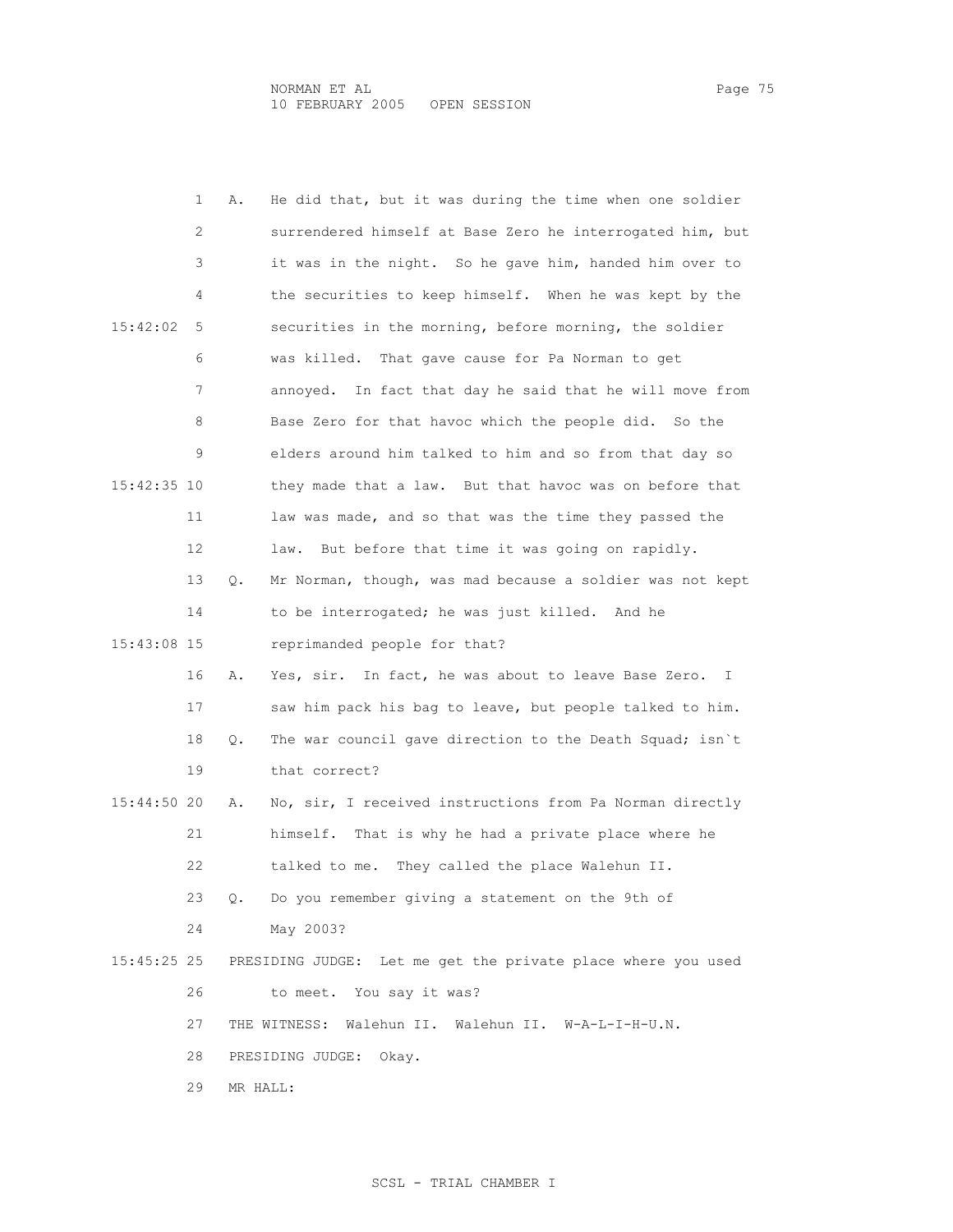1 Q. The first time you were interviewed was 2 May 9th, 2003? 3 A. I was interviewed but I can not remember the months, nor 4 the dates. 15:46:27 5 Q. It was in Bo at the Madam Wokie hotel W-O-K-I-E? 6 A. Yes, sir. I was interviewed at Madam Wokie's hotel in 7 Bo. 8 Q. There were four people from the office of the Prosecutor 9 interviewing you? 15:47:03 10 A. I cannot remember the number of people. They were about 11 that number. But I can't say there were four or they 12 were not up to four. 13 Q. Was that meeting tape recorded or written down by hand or 14 typed into a computer? If you recall? 15:47:32 15 A. I can remember it was written on a computer and the other 16 one was written on a paper. 17 Q. But the first one was written on a computer? 18 A. They were writing it on the computer and others were 19 writing it on paper. 15:48:35 20 Q. Did you have chance to go over the statement before it 21 was completed. That is, did they read it to you? 22 A. Yes, sir. 23 Q. Was it printed out and signed in your presence? Or was 24 it printed out in your presence and you signed it? 15:49:01 25 A. Yes. The one that was printed was given over to me to be 26 signed and I signed it. 27 Q. Your Honour, all I have is an unsigned copy of it that 28 was provided by the Prosecutor. 29 JUDGE BOUTET: Maybe your colleague from the Prosecution has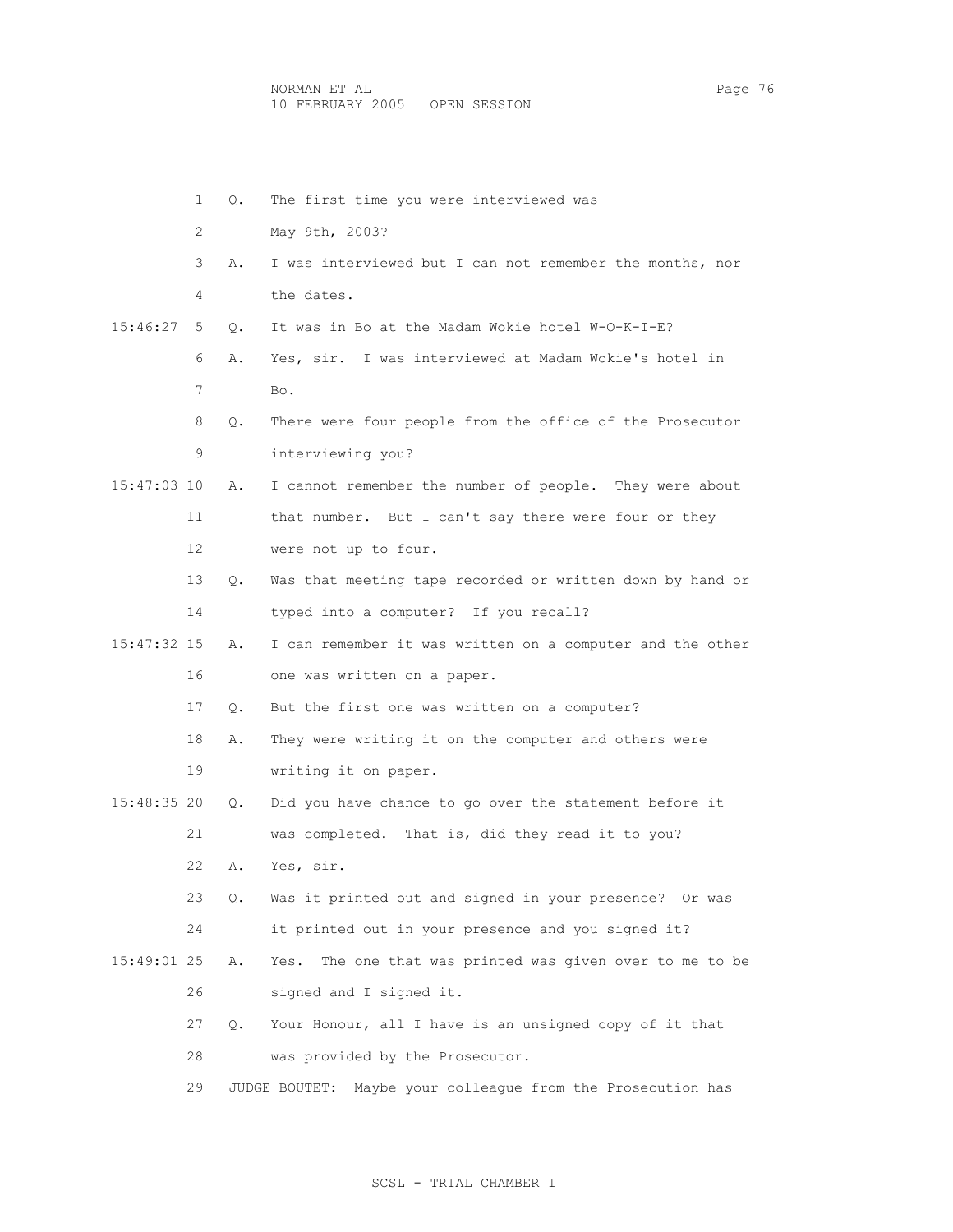1 the signed copy. I don't know or may be there is no 2 signed copy. 3 MR KAMARA: Your Honour, this witness made several statements; 4 some he signed, others he did not sign. This particular 15:49:32 5 one he did not sign. 6 MR HALL: The page I`m referring to is page 10152. 7 MR KAMARA: You are talking of the 9th of May 2003? 8 MR HALL: Yes, sir. 9 MR KAMARA: So it was not signed. Even the one the 15:49:44 10 Prosecution has is not signed. So you might have been 11 confusing the different statements. 12 JUDGE BOUTET: Mr Hall, could you ask the witness what 13 language was being spoken during these interviews and 14 what`s the language -- 15:50:02 15 MR HALL: 16 Q. Did you speak in English or some other language 17 at this meeting? The statement doesn't say. 18 A. I spoke in Krio to them. 19 Q. But you can read English? 15:50:31 20 A. Yes, sir. 21 JUDGE BOUTET: Mr Hall, we have enough background now. It 22 depends what you want to do. 23 MR HALL: I would like to have Mr Walker show him this 24 paragraph that's marked with a pen and marked in yellow. 15:50:44 25 There is handwriting on here and apparently that was 26 provided to us. 27 JUDGE BOUTET: That is part of statement. It was like that. 28 MR HALL: This paragraph was marked in yellow in the middle. 29 JUDGE BOUTET: So the handwriting in the margin is not yours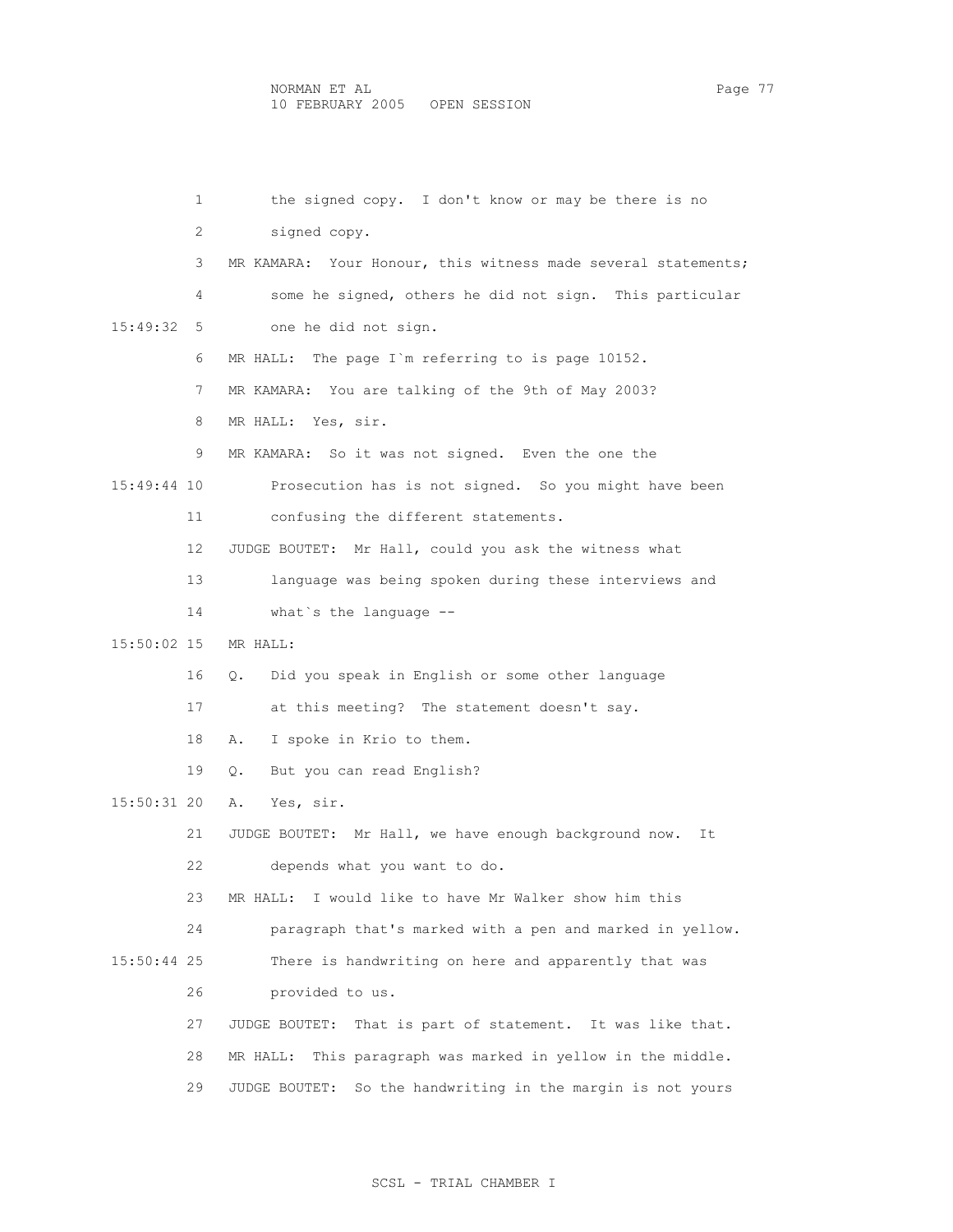| 1               | it was on the statement.                                      |
|-----------------|---------------------------------------------------------------|
| 2               | MR HALL: It could have been notes that the investigators      |
| 3               | wrote.                                                        |
| 4               | JUDGE BOUTET: But that is how it was provided to you.         |
| 15:51:06<br>5.  | MR HALL: Yes, sir.                                            |
| 6               | JUDGE BOUTET: And you want to show to it him for what         |
| 7               | purpose? That is my question to you: What's the purpose       |
| 8               | you are seeking to get this shown to the witness?             |
| 9               | MR HALL: This is contrary to what he just said before I       |
| 15:51:19 10     | started on establishing foundation.                           |
| 11              | JUDGE BOUTET: Well, you may wish to show it to him, but       |
| 12 <sup>°</sup> | there's no need to show it to him. If you read it and         |
| 13              | say this is portion and that's what it says. Presumably       |
| 14              | you asked this document to be marked as an exhibit for        |
| 15:51:35 15     | that purpose.                                                 |
| 16              | PRESIDING JUDGE: Mr Hall, are you trying to establish a prior |
| 17              | inconsistency.                                                |
| 18              | MR HALL: Yes, sir. Could I just read him the paragraph        |
| 19              | because he may have said it.                                  |
| 15:51:46 20     | JUDGE BOUTET: Yes, yes, yes. You have to read to it him.      |
| 21              | You must.                                                     |
| 22              | MR HALL:                                                      |
| 23              | Let me read you three sentences. And then you<br>О.           |
| 24              | can tell me whether or not you told them that                 |
| 15:51:56 25     | day. Okay?                                                    |
| 26              | Yes.<br>Yes, sir.<br>Α.                                       |
| 27              | This this page 10152. "We got our orders directly from<br>О.  |
| 28              | the war council. Mr Lome would bring the orders to us.        |
| 29              | They know what their organisation was; I don't know.<br>The   |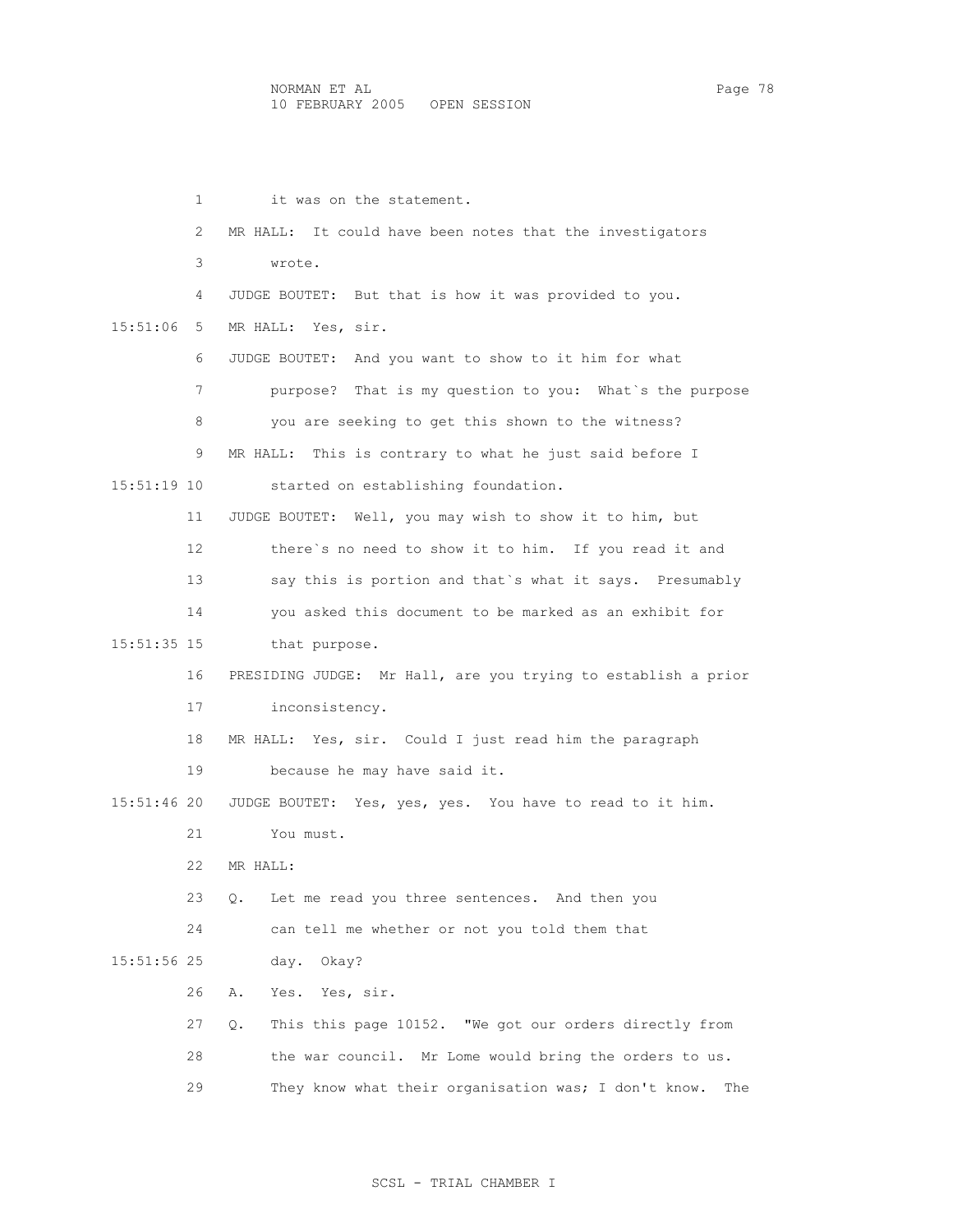|             | 1  | orders we would get were always from Lome."                    |
|-------------|----|----------------------------------------------------------------|
|             | 2  | JUDGE BOUTET: You are pushing your sheet of paper into the     |
|             | 3  | mic.                                                           |
|             | 4  | Sorry. I will turn.<br>MR HALL:                                |
| 15:52:57    | 5  | "Whatever the war council would say we would<br>О.             |
|             | 6  | do." It's actually four sentences, not three.                  |
|             | 7  | Did you say this to the investigators back in                  |
|             | 8  | May 2003?                                                      |
|             | 9  | I used to say those words to the investigators.<br>Α.<br>But   |
| 15:53:24 10 |    | during the time that I made those statements I was in          |
|             | 11 | deep fear because, because I knew that I myself was            |
|             | 12 | somebody who took part in the war. Then the Special            |
|             | 13 | Court has come played over the fighters. I was not             |
|             | 14 | really free with them until recently when I made the last      |
| 15:54:01 15 |    | statement, the one which I saw for myself which I gave to      |
|             | 16 | All the other statements I made were under fear.<br>them.      |
|             | 17 | I was really afraid.                                           |
|             | 18 | So you admit to lying to the investigators then to<br>Q.       |
|             | 19 | protect yourself?                                              |
| 15:54:38 20 |    | I was not telling lies. I was really afraid and when you<br>Α. |
|             | 21 | are scared you do not know how to position yourself.           |
|             | 22 | Pass the witness, Your Honour.<br>MR HALL:                     |
|             | 23 | JUDGE BOUTET: So what do you want to do?                       |
|             | 24 | MR HALL: He admitted making a mistake and qualified it. I      |
| 15:55:01 25 |    | could make it an exhibit if the court would allow it.          |
|             | 26 | JUDGE THOMPSON: You can tender it.                             |
|             | 27 | Just this middle paragraph. The other markings are<br>MR HALL: |
|             | 28 | mine.                                                          |
|             | 29 | JUDGE BOUTET: As you know this is essentially for -- to        |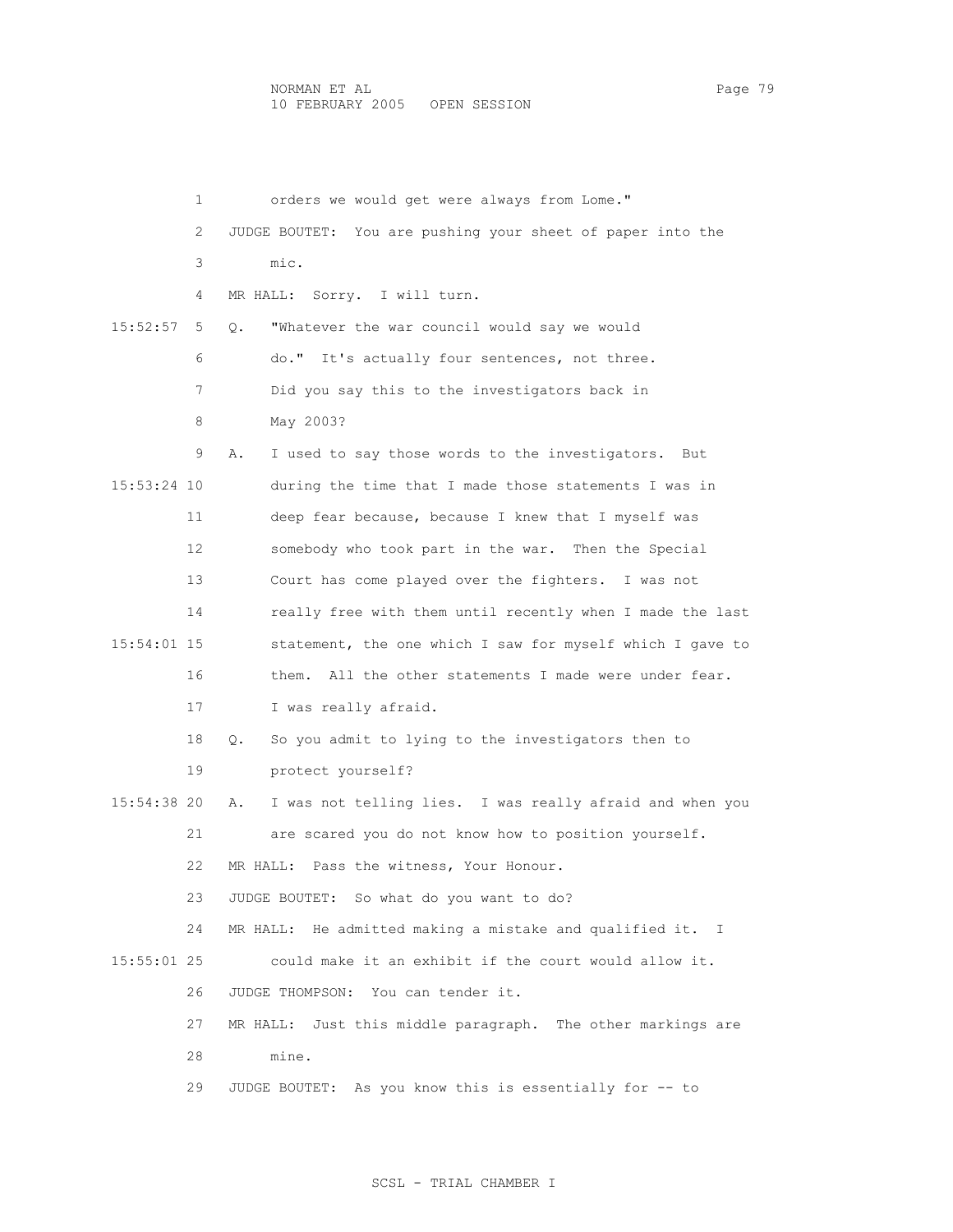1 assess credibility. It's for that purpose. 2 JUDGE THOMPSON: Yes. 3 JUDGE BOUTET: Indeed, given the circumstances, it may be of 4 assistance and we will mark it. 15:55:24 5 JUDGE THOMPSON: I am satisfied that this foundation has been 6 laid and there is perceived inconsistency and it could be 7 received in evidence. 8 MR HALL: I will leave the red tab on here so you can see 9 which paragraph it was. 15:55:36 10 JUDGE BOUTET: So, just for the record what page is this 11 again, the top number? 12 MR HALL: 10152. It is the middle of the page. 13 JUDGE BOUTET: And we are at exhibit 56, Mr Walker? 14 MR WALKER: Exhibit 56, Your Honour. 15:56:05 15 PRESIDING JUDGE: Let us get it clear on the record. 16 Mr Kamara, you say this statement was not signed. 17 MR KAMARA: Yes, Your Honour. 18 PRESIDING JUDGE: Was not signed. And what is the date of it. 19 MR KAMARA: May 9th 2003. 15:56:27 20 PRESIDING JUDGE: May 19, 2003? 21 MR KAMARA: No, the 9th of May, 2003. 22 JUDGE BOUTET: Mr Kamara, I should have asked you if you have 23 any comment before we make it an exhibit. 24 MR KAMARA: I was waiting for that question, Your Honour. 15:56:40 25 JUDGE BOUTET: Given your silence can I read it that you had 26 no objection? 27 MR KAMARA: Yes. 28 JUDGE BOUTET: For the limited purpose as I have said. 29 MR KAMARA: For that limited purpose but I would like to get a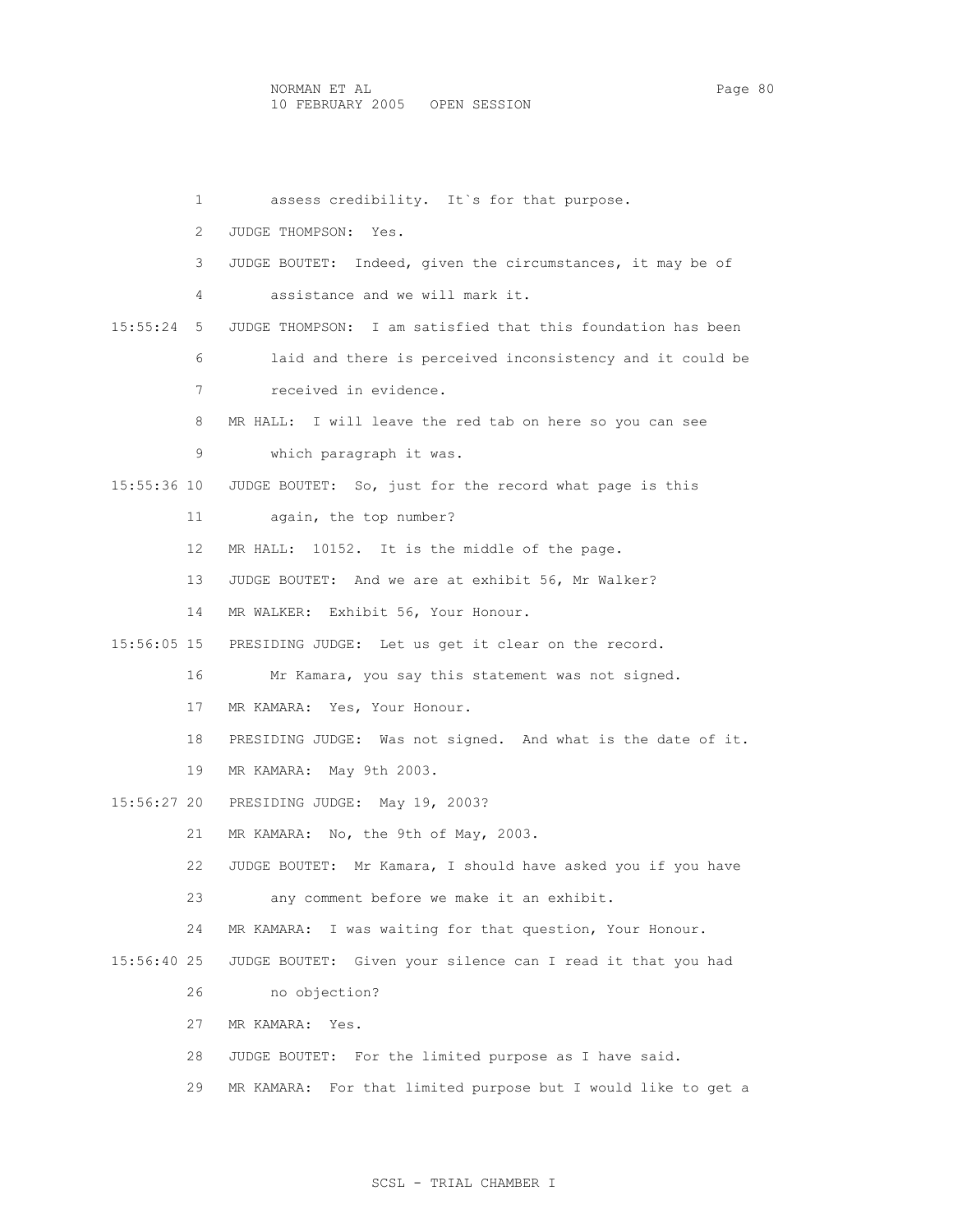| 1             | clarification from the panel, Your Honour.<br>Mv             |
|---------------|--------------------------------------------------------------|
| 2             | understanding of inconsistency here is that wherein the      |
| 3             | witness has said something that is different and then        |
| 4             | wherein he owns up to something that he said and proffers    |
| 15:57:02<br>5 | a reason for saying that, are we still considering that      |
| 6             | as inconsistent per se and admit the document?               |
| 7             | PRESIDING JUDGE: Oh yes. Yes. Yes.                           |
| 8             | Accepted, Your Honours. Thank you.<br>MR KAMARA:             |
| 9             | JUDGE THOMPSON: Yes. Prima facie, there is inconsistency but |
| 15:57:21 10   | unless the Court has the document in evidence how would      |
| 11            | it determine what probative value to attach in the light     |
| 12            | of his explanation.                                          |
| 13            | MR KAMARA: Yes, Your Honour. The only thing that, as long as |
| 14            | the explanation goes and ties with that portion, we are      |
| 15:57:31 15   | comfortable.                                                 |
| 16            | PRESIDING JUDGE: That is for us to determine.                |
| 17            | JUDGE THOMPSON: That's for the Court to determine.           |
| 18            | PRESIDING JUDGE: That is for us to determine.                |
| 19            | JUDGE BOUTET: Well, the explanation is in evidence.          |
| 15:57:39 20   | JUDGE THOMPSON:<br>Yes.                                      |
| 21            | JUDGE BOUTET: We consider the totality of it, not just one   |
| 22            | part.                                                        |
| 23.           | JUDGE THOMPSON: Precisely.                                   |
| 24            | JUDGE BOUTET: When we assess the credibility it's not just   |
| $15:57:48$ 25 | one sentence; it's the sentence in context.                  |
| 26            | In that case, no objection. Thanks.<br>MR KAMARA:            |
| 27            | JUDGE BOUTET: Mr Hall, will you --                           |
| 28            | MR HALL: Sorry, Your Honour.                                 |
| 29            | JUDGE BOUTET: Are you still cross-examining.                 |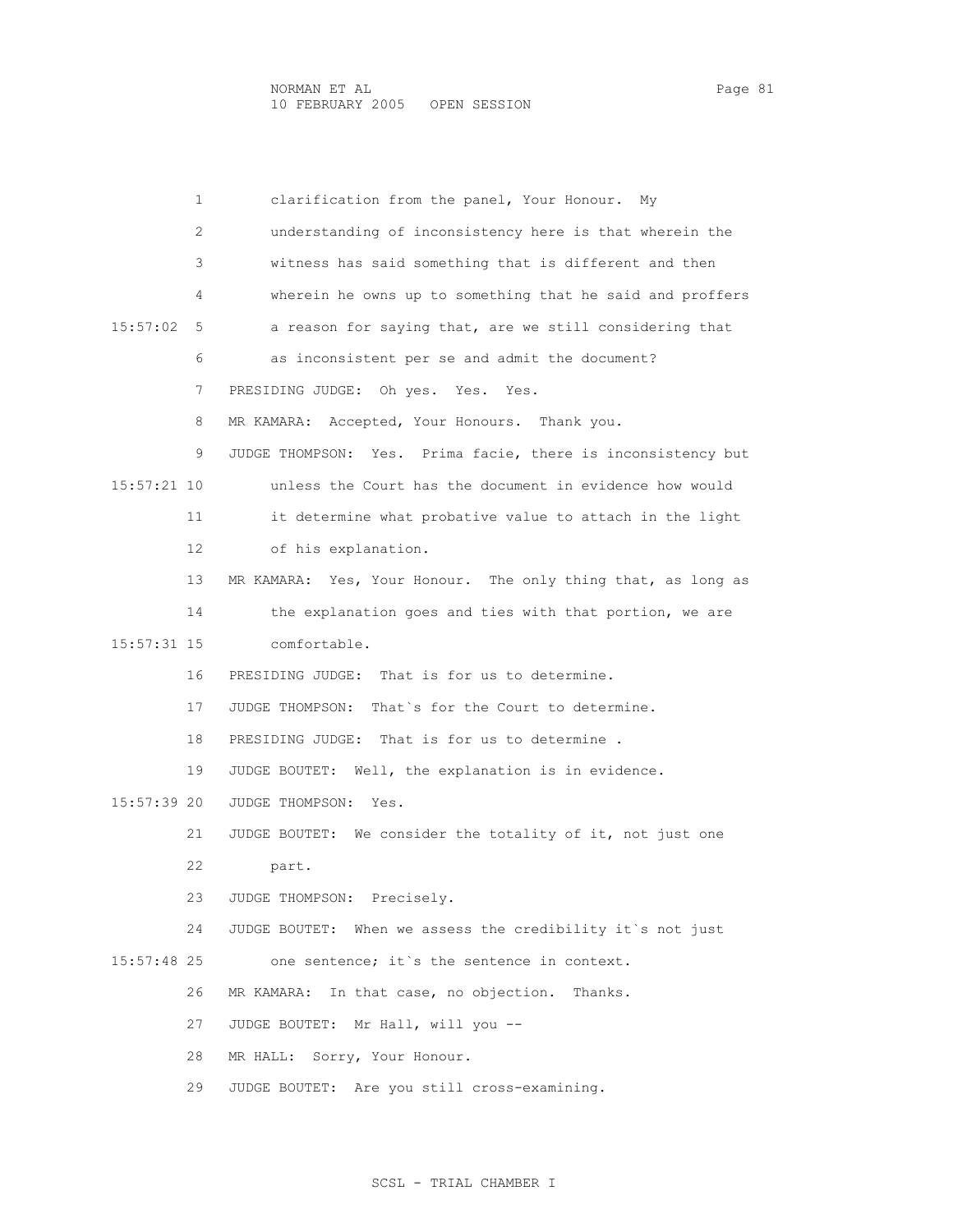NORMAN ET AL Page 82 10 FEBRUARY 2005 OPEN SESSION

```
 1 MR HALL: No, I pass the witness, Your Honour. Thank you. 
         2 PRESIDING JUDGE: That is exhibit what? 
         3 JUDGE BOUTET: Fifty-six. 
         4 PRESIDING JUDGE: Fifty-six. 
15:58:13 5 [Exhibit No. 56 was admitted] 
         6 JUDGE BOUTET: So, counsel for the second accused, are you 
         7 ready to proceed? 
        8 MR KOPPE: Yes, Your Honour, I am. Thank you.
         9 Q. Mr Tucker, I only have a few questions. Do you 
15:58:33 10 recall giving evidence this morning that 
        11 Moinina Fofana spoke at a meeting in 1998 at 
        12 Base Zero? 
        13 A. Yes, sir. 
        14 Q. You recall giving evidence. 
15:58:56 15 PRESIDING JUDGE: Mr Koppe. 
        16 MR KOPPE: Yes. 
        17 PRESIDING JUDGE: Please don't go at jet speed. I know you 
        18 arrived here by jet. 
        19 MR KOPPE: I`m sorry, Your Honour. 
16:00:11 20 PRESIDING JUDGE: Right. 
        21 [HN100205D 4.02 p.m. EKD] 
        22 PRESIDING JUDGE: The witness recalls saying that Mr Fofana 
        23 spoke at the meeting in Base Zero. 
        24 MR KOPPE: In 1998. 
16:00:11 25 Q. Mr Tucker, do you recall saying that Mr Fofana had said 
        26 during this meeting that, "The time has come to implement 
        27 what we have learned"? 
        28 A. Yes, sir. 
        29 Q. And finally, Mr Tucker, that Fofana said at this speech
```
## SCSL - TRIAL CHAMBER I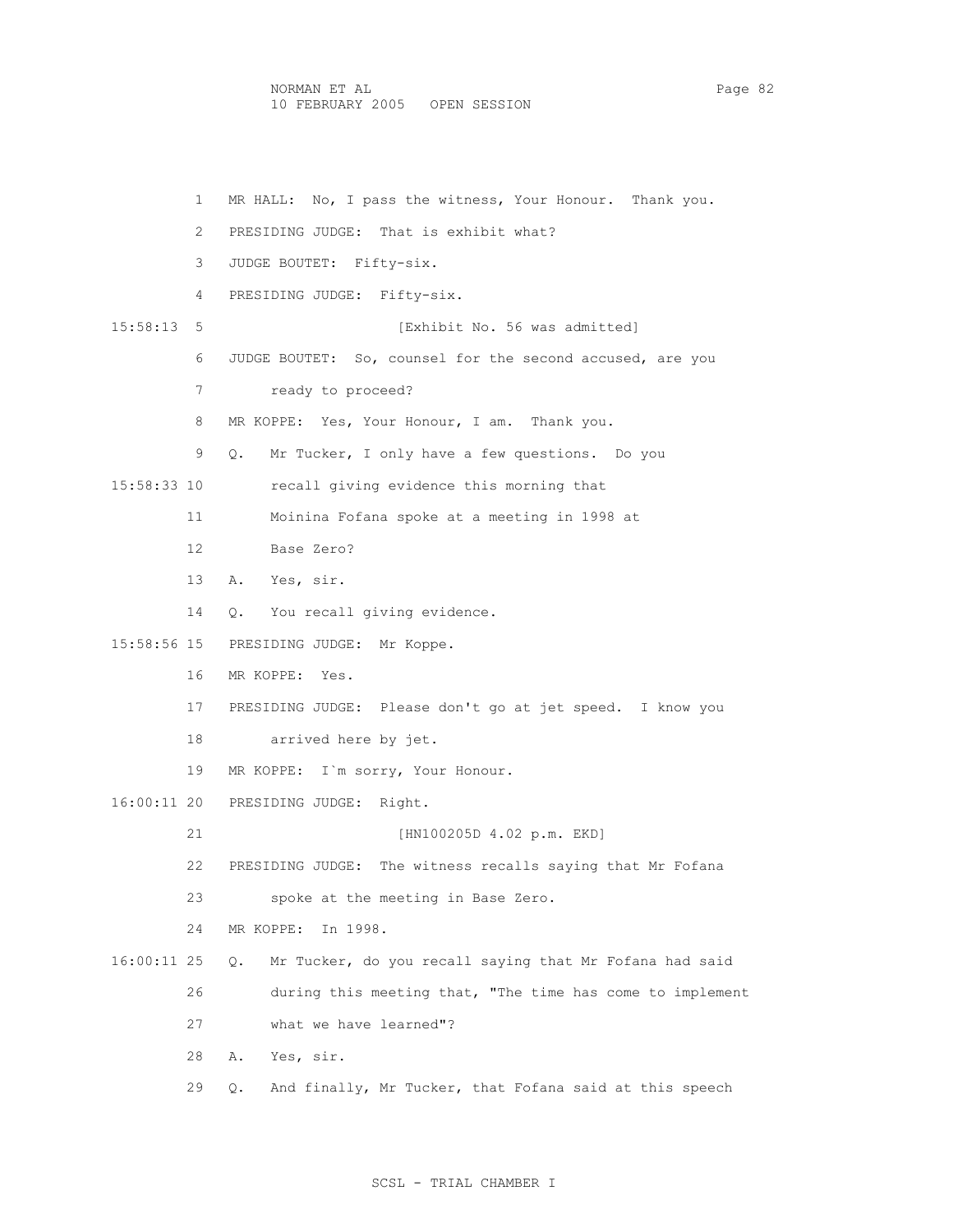1 to attack the villages where the juntas are located? 2 A. He told us that, yes, sir. 3 Q. Mr Tucker, my questions are these: Did Mr Fofana tell 4 the men at Base Zero during this speech to loot property? 16:01:24 5 A. No, sir. 6 Q. Did Mr Fofana during this speech tell the men at Base 7 Zero to burn down houses? 8 A. No, sir. 9 Q. Did Mr Fofana during this speech tell the men at Base 16:02:20 10 Zero to kill civilians? 11 A. No, sir. 12 Q. And finally, Mr Tucker, did Mr Fofana say during this 13 speech to kill soldiers who have been captured? 14 A. No, sir. But he told us to destroy the soldiers from 16:03:03 15 where they were sitting -- 16 MR KOPPE: Thank you. 17 PRESIDING JUDGE: That he told you to do what? 18 JUDGE BOUTET: I know, but we need to have a complete answer. 19 PRESIDING JUDGE: Yes, I need to have the answer, my notes are 16:03:18 20 in the air. He told you to do what? 21 THE WITNESS: He told us to destroy the soldiers finally from 22 where they were settled. 23 JUDGE BOUTET: He told you not to kill captured soldiers but 24 to kill soldiers where they were settled, meaning in the 16:03:42 25 fight? I'm trying to understand what you mean by "where 26 they were settled". 27 THE WITNESS: He didn't differentiate between whether it was 28 the captured ones, but he didn't tell us to capture 29 soldiers. He told us to launch an attack on soldiers and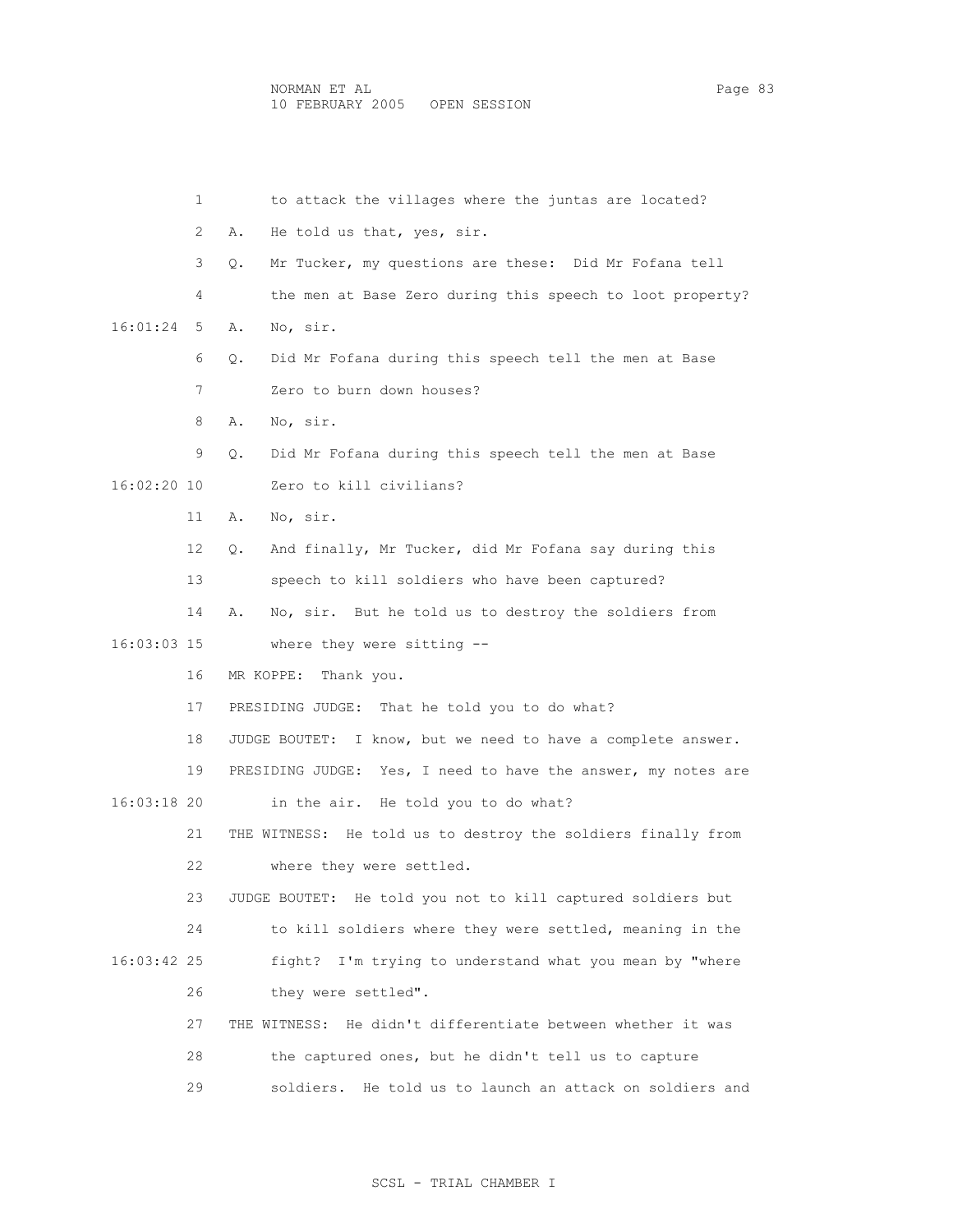1 destroy them finally from where they were settled. He 2 didn't differentiate between capturing them and any other 3 thing. 4 JUDGE BOUTET: Thank you. That concludes the 16:04:21 5 cross-examination? 6 MR KOPPE: Thank you. 7 JUDGE BOUTET: Thank you. Counsel for third accused, 8 Mr Margai? 9 CROSS-EXAMINED BY MR MARGAI: 16:05:11 10 MR MARGAI: 11 Q. Now, Mr Tucker, there is a difference between the Kamajor 12 organisation and the Kamajor society; isn't there? 13 A. I just regarded the entire organisation as one. 14 Q. If I may be of assistance to you, the major difference 16:06:05 15 between the Kamajor organisation and the Kamajor society 16 is that prior to the establishment -- 17 PRESIDING JUDGE: But he says he took it as one. Do you want 18 to -- are you giving him -- 19 MR MARGAI: Yes, I'm assisting him, My Lord. Perhaps he might 16:06:31 20 better understand. 21 PRESIDING JUDGE: Let's not fall into the trap of wanting to 22 give evidence in the place of -- in lieu of 23 cross-examination. 24 MR MARGAI: No, that is not my intention, My Lord, but I think 16:06:42 25 it is a very important distinction, which he probably 26 would understand if aided. 27 JUDGE BOUTET: His answer to you is quite clear. He said he 28 regarded the whole as one organisation. So that is his 29 evidence.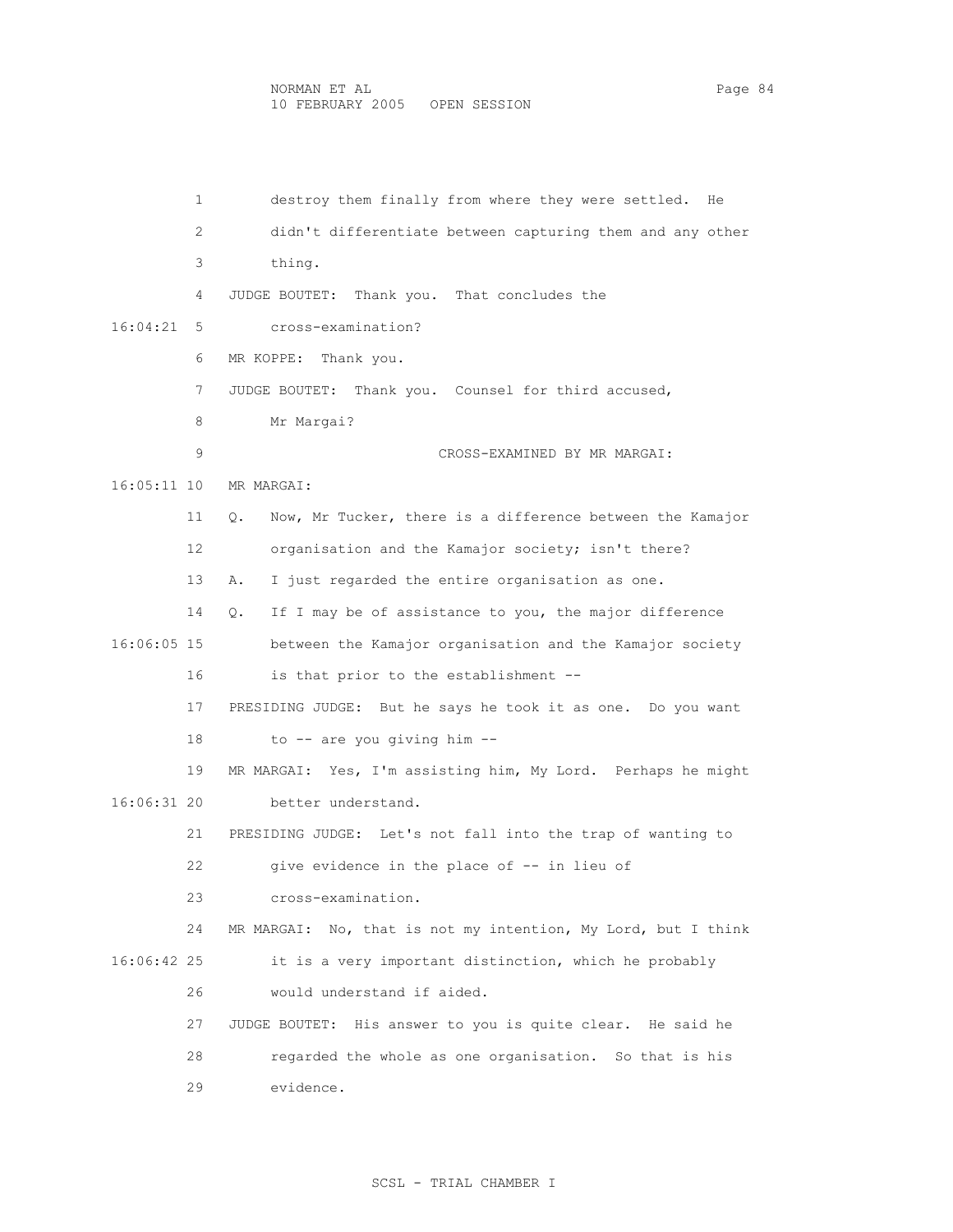1 MR MARGAI: If I may go a stage further Your Lordships would 2 appreciate the necessity. 3 JUDGE BOUTET: I share the concerns of the Presiding Judge on 4 this. You are at best borderline between giving evidence 16:07:12 5 to the witness or instead of the witness, but we'll see. 6 Go ahead and -- 7 JUDGE THOMPSON: Perhaps you can -- if you put what from your 8 perspective is the difference to him and invite him to -- 9 MR MARGAI: That is what I am about to do. 16:07:28 10 JUDGE THOMPSON: Right. Well, try. 11 MR MARGAI: Thank you. 12 Q. Now, the difference between the Kamajor organisation and 13 the Kamajor society is that in the case of the 14 organisation there was no initiation; isn't that correct? 16:07:46 15 A. As far as I know anybody who was not initiated into the 16 society he was not recognised as a Kamajor, your 17 arrangement was not taken serious because you are not a 18 member of the society. 19 Q. Isn't it true that initiation only started in 1996? 16:08:21 20 A. No, sir. Since 1995 in Kale. I am sure we are the first 21 set of initiates whom Allieu Kondewa initiated into the 22 Kamajor society. We numbered 37. 23 PRESIDING JUDGE: 37? 24 MR MARGAI: 37. 16:08:58 25 THE WITNESS: We were 37 in number. 26 MR MARGAI: 27 Q. I am putting it to you that it was in 1996 that 28 initiation started in the Kamajor society? 29 A. That's not so.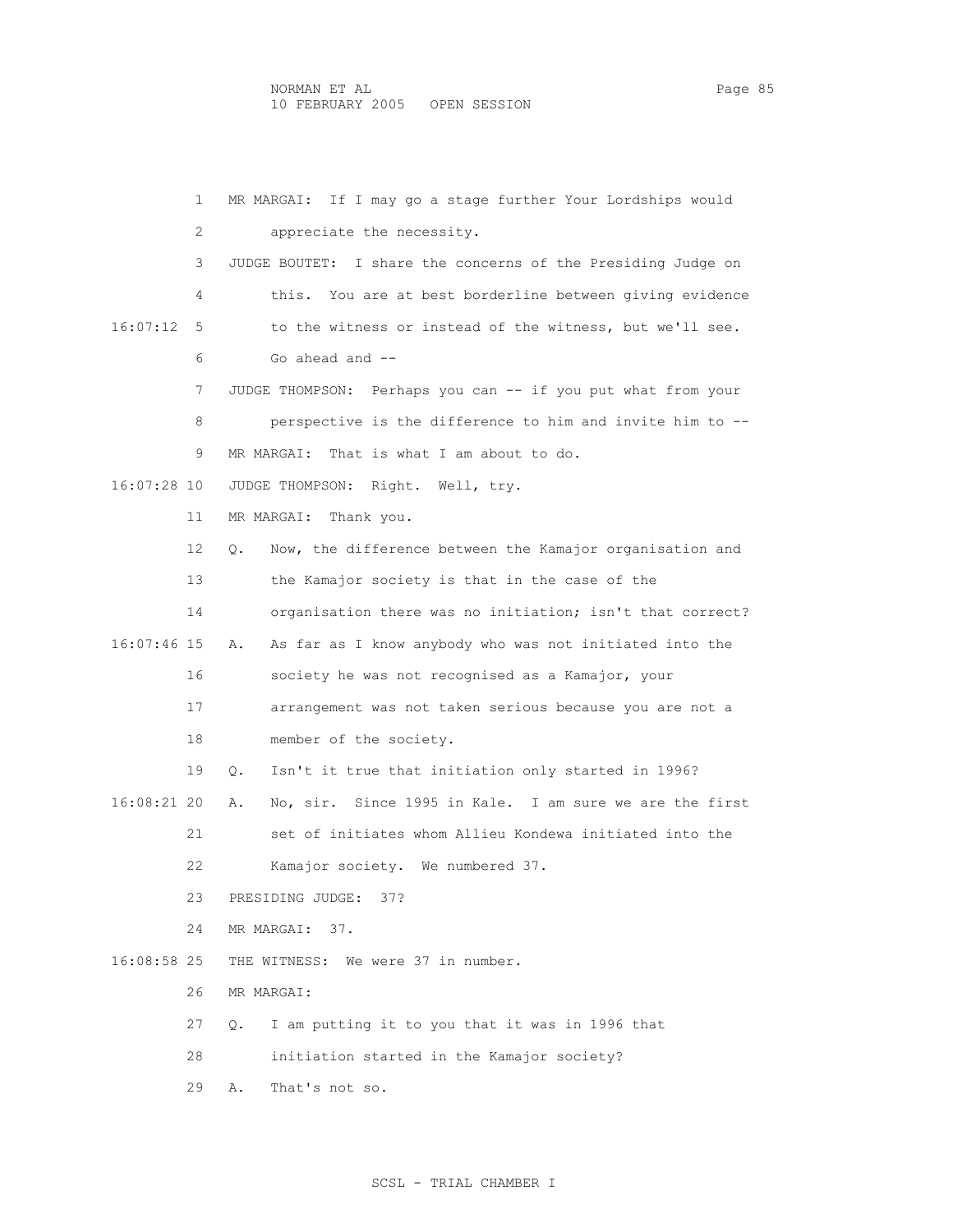NORMAN ET AL Page 86 10 FEBRUARY 2005 OPEN SESSION

 1 Q. Thank you. Now -- 2 PRESIDING JUDGE: What's the reply, please? 3 THE WITNESS: That's not true. 4 JUDGE THOMPSON: He disagrees that it started in 1996. 16:09:37 5 MR MARGAI: 6 Q. Would you agree with me that the first initiator in the 7 Kamajor society was Allieu Kondewa? 8 A. Yes, sir. 9 Q. And would you also agree that he had subordinates? 16:10:24 10 A. Yes, sir. 11 Q. Thank you. And would you also agree with me that the 12 sole task of Allieu Kondewa and his co-initiators was to 13 prepare you people, the fighters, for the battlefront? 14 A. Yes, sir. 16:11:12 15 Q. And to be more precise -- 16 PRESIDING JUDGE: No, no, please. 17 MR MARGAI: I'm sorry, My Lord. 18 Q. And to be more precise, their task was meaning the 19 initiators to immunise you, the fighters, against 16:12:10 20 bullets? 21 A. Yes, sir. 22 Q. You talked of an attack launched by the Kamajors at 23 Moyamba; is that correct? 24 A. Yes, sir. 16:13:17 25 Q. Could you assist this Court as to the time of the attack, 26 meaning the date, month, year, if you can recall? 27 A. I can only remember the year, which was 1997, but I 28 cannot remember the day or the month. 29 Q. Thank you. Was it before the overthrow of the Kabbah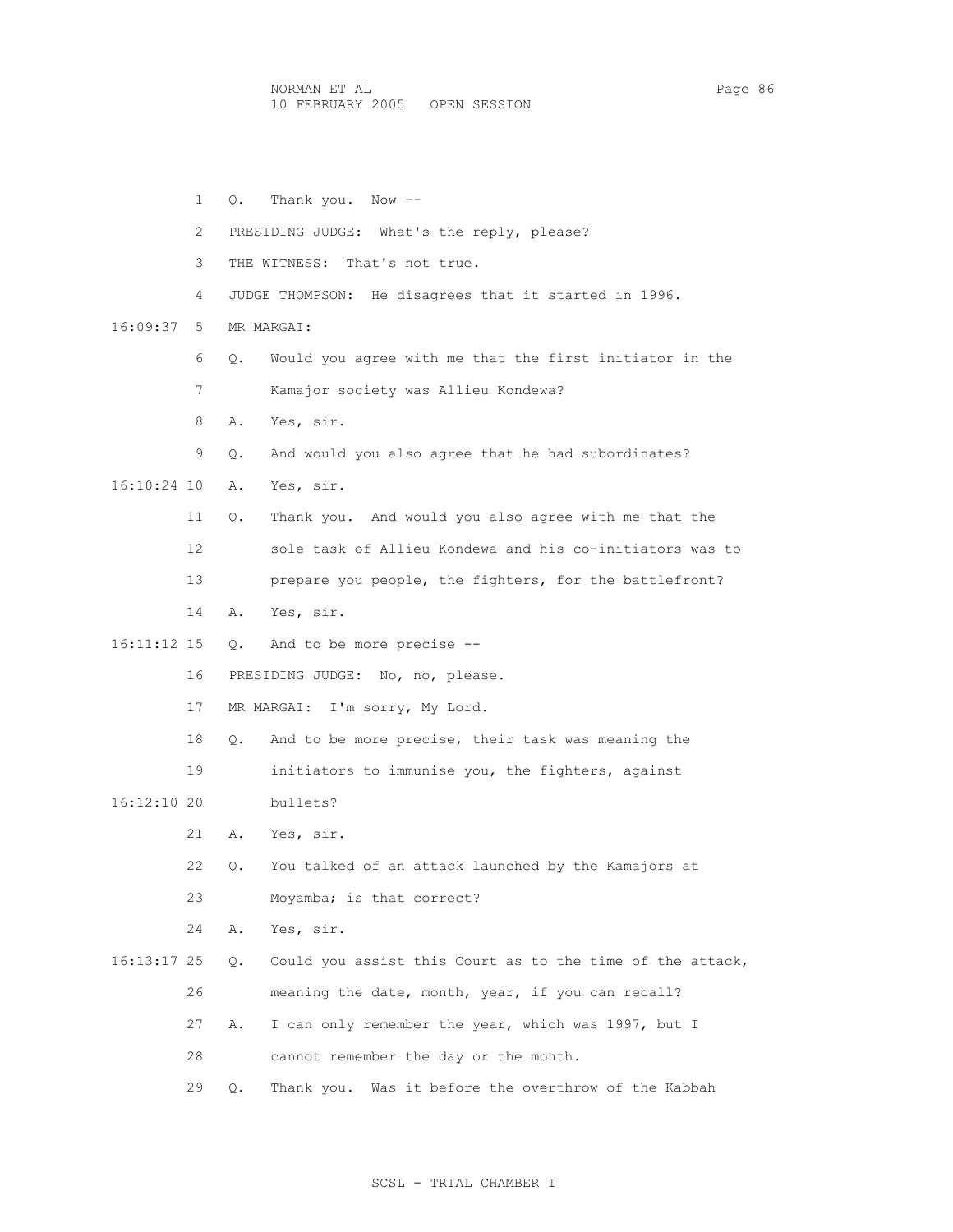1 regime in 1997? 2 A. During that time he had been overthrown, he was in exile. 3 Q. He was in exile. Do you know whether Allieu Kondewa was 4 in Talia when the Kabbah regime was overthrown? 16:15:10 5 A. He was not in Talia, sir. He was in Freetown. 6 Q. Thank you. And do you know when he returned to Talia? 7 Was it a month, two months, three months after the 8 overthrow? 9 A. Kondewa returned to Talia two months after the overthrow. 16:16:30 10 Q. Thank you. Now, you have told this Court that before 11 Norman went to Talia you were taking instructions from 12 Allieu Kondewa; is that correct? 13 A. Yes, sir. 14 Q. Can you recall when Norman went to Talia -- when he first 16:17:59 15 went to Talia -- which month, which year? 16 A. I can't remember the month, but I can remember the year. 17 Q. Thank you. Which year? 18 A. 1997. 19 Q. Was it the early part of 1997, mid-1997 or late 1997? 16:18:44 20 A. It was late in 1997. 21 Q. Thank you. Were you at Talia before Allieu Kondewa got 22 to Talia two months after the overthrow of the Kabbah 23 regime? 24 A. I was not in Talia when Allieu Kondewa came from 16:19:47 25 Freetown -- 26 MR MARGAI: [Overlapping speakers] if I want you to go beyond 27 that I will ask. 28 JUDGE BOUTET: Let the witness answer fully to the question. 29 You asked the question, let the witness answer.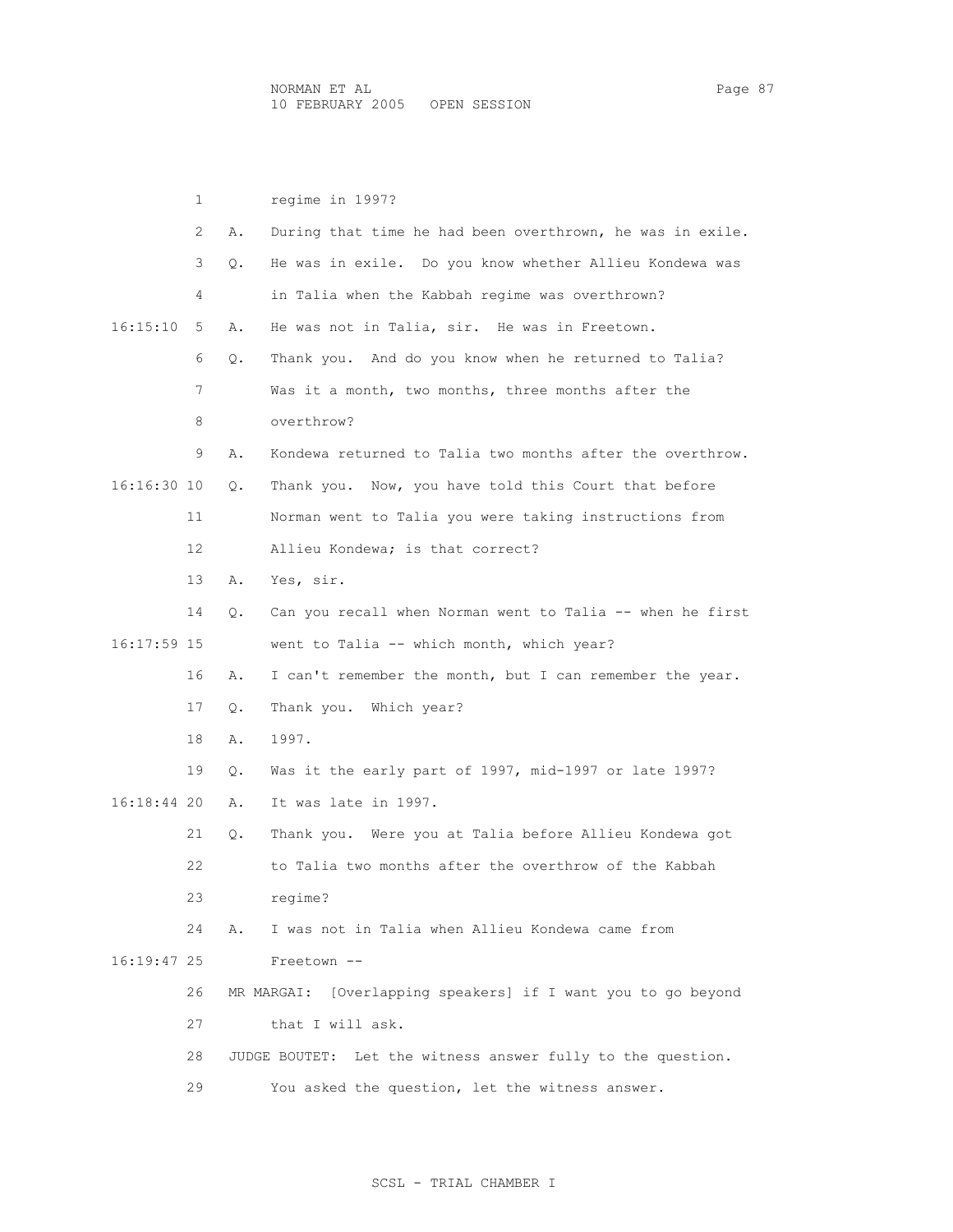1 MR MARGAI: My Lord, with respect the question was -- 2 JUDGE BOUTET: Mr Margai. 3 MR MARGAI: Sorry. 4 JUDGE BOUTET: I'm telling you, you asked the question, let 16:20:08 5 the witness answer the question. 6 MR MARGAI: My Lord, the question posed was, "Were you at 7 Talia before Allieu Kondewa got there?" 8 JUDGE BOUTET: And he's saying to you why he was or he wasn't. 9 MR MARGAI: No, no, no, his answer was he was not at Talia. 16:20:23 10 JUDGE BOUTET: But it may be he was explaining where he was. 11 MR MARGAI: But My Lord, I am cross-examining. If I want him 12 to explain I would have asked him to explain. 13 JUDGE BOUTET: We are telling you we want to know what the 14 circumstances are. The witness is giving evidence -- 16:20:40 15 MR MARGAI: As My Lord pleases. If Your Lordship wants to 16 know I cannot stop Your Lordship, but he has answered my 17 question. Thank you. 18 Q. Carry on. Yes, go on. 19 A. When he came from Freetown we are all altogether at 16:20:53 20 Tihun. From Tihun, after the Taiama attack, he went down 21 to Talia to settle there, because the leaders had called 22 him and told him that it was at Talia that all 23 arrangements regarding the war had been taking place and 24 had been bringing successes, so he should come back to 16:21:27 25 Talia. That was where he were when he sent for Pa 26 Norman. 27 Q. Would you now please answer my question. Were you at 28 Talia when Allieu Kondewa got there; yes or no? 29 MR KAMARA: Your Honour, that question has been put and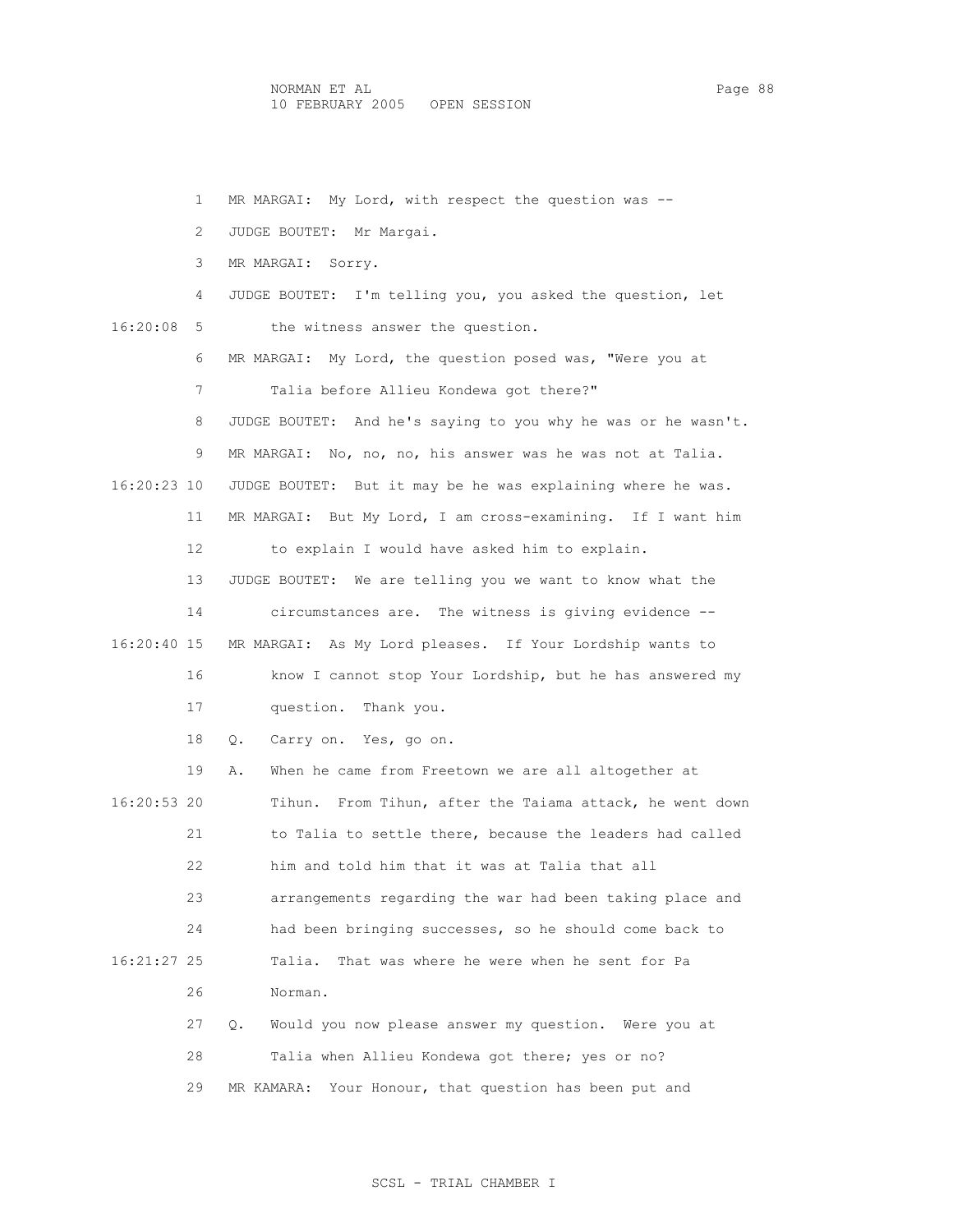1 answered. 2 JUDGE BOUTET: It has been answered and I -- you may not like 3 the answer, but he has answered the question. 4 MR MARGAI: No, I have no problems with the answer, I am quite 16:22:14 5 satisfied with the answer, My Lord. 6 JUDGE BOUTET: His answer is he went to Talia with Kondewa, so 7 he was not there before he just answered. That's what he 8 answered. 9 MR MARGAI: My Lord, may I then ask for an adjournment to 16:22:30 10 continue tomorrow. 11 PRESIDING JUDGE: On what grounds? 12 MR MARGAI: My Lord, on the grounds that I find it rather 13 difficult to honestly and ably put across the case of my 14 client at this juncture and I think I am duty bound to 16:23:03 15 defend my client to the best of my ability. I mean, my 16 client is facing a very, very serious charge, as has been 17 said here time and time again. And I believe it beholds 18 me not only to put in my competent best but even in my 19 incompetent best. But I find it difficult to so do at 16:23:24 20 this juncture. 21 PRESIDING JUDGE: Mr Margai. 22 MR MARGAI: Yes, My Lord. 23 PRESIDING JUDGE: The Chamber thinks that you need some time, 24 but not so many hours. Maybe if we can rise for some 16:24:25 25 time you may be able to recompose yourself and continue 26 with your cross-examination. 27 MR MARGAI: Well, if that is the thinking of Your Lordship who 28 am I to contradict your thinking? 29 PRESIDING JUDGE: Mr Margai, we shall adjourn for 15 minutes.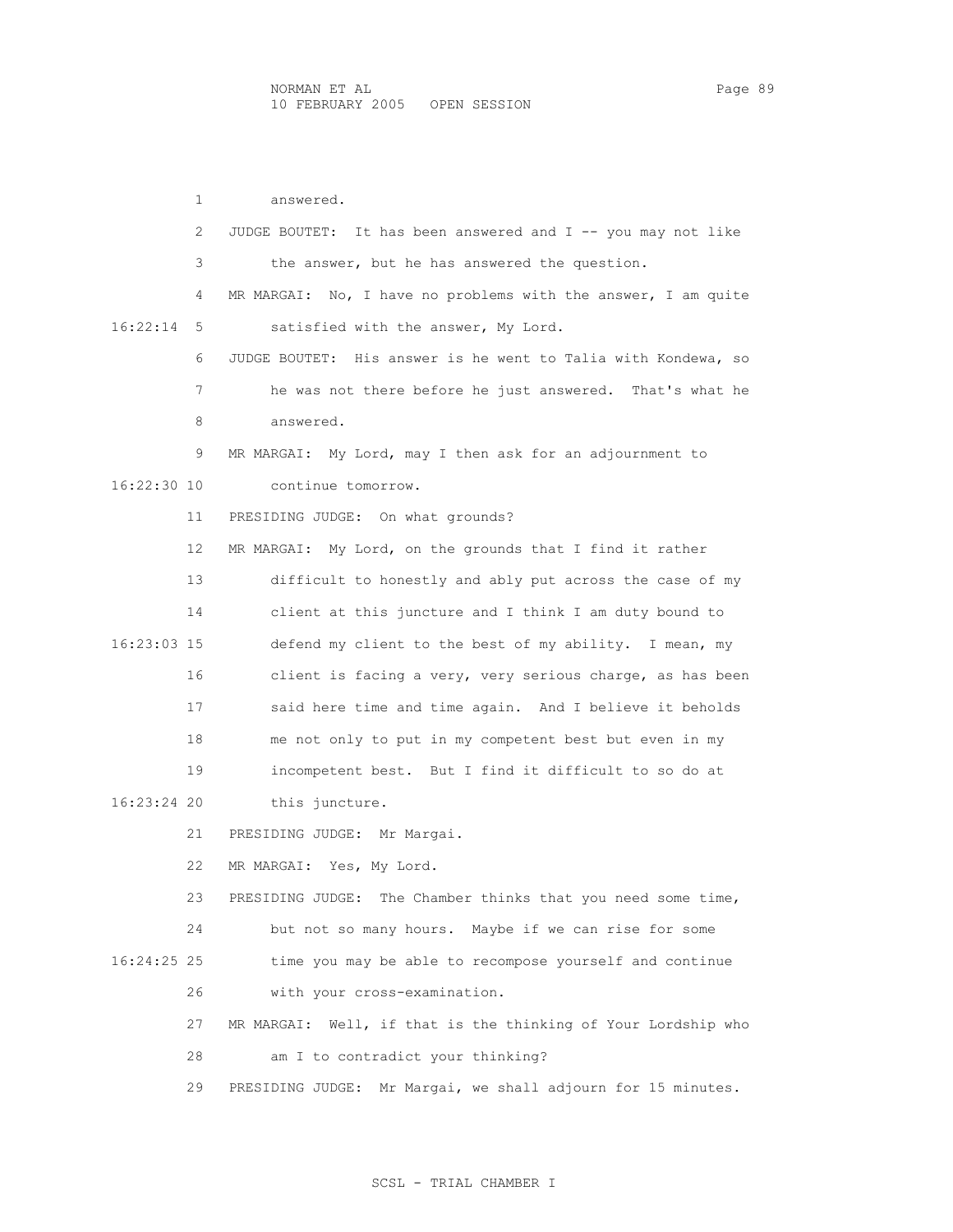1 MR MARGAI: As My Lords, please. 2 PRESIDING JUDGE: The Court will rise for 15 minutes, please. 3 [Break taken at 4.28 p.m.] 4 [Upon resuming at 4.58 p.m.] 16:54:45 5 PRESIDING JUDGE: Learned counsel, we are resuming our 6 proceedings. Mr Margai, I hope -- 7 MR MARGAI: Very well, My Lord. 8 PRESIDING JUDGE: -- that you rediscovered your better 9 yourself, your nice mood. 16:55:02 10 MR MARGAI: Yes, as My Lord pleases. 11 PRESIDING JUDGE: And we may proceed with the usual smile on 12 your lips. 13 MR MARGAI: Thank you, My Lord, I'll try. 14 PRESIDING JUDGE: Right. 16:55:12 15 MR MARGAI: 16 Q. Now, Mr Tucker, you told this Court that it was because 17 of your gallantry that you were introduced to 18 Hinga Norman and he accepted you as such? 19 A. Yes, sir. 16:55:25 20 Q. And no doubt it was because of the same gallantry that 21 you earned yourself the position of a commander; is that 22 correct? 23 A. Yes. 24 Q. Thank you. And you would agree with me, would you not, 16:56:47 25 that being a commander carries with it a very great 26 responsibility? 27 A. Yes, sir. 28 Q. Thank you. And as a commander you were expected to 29 exercise discretion as you thought it fit on the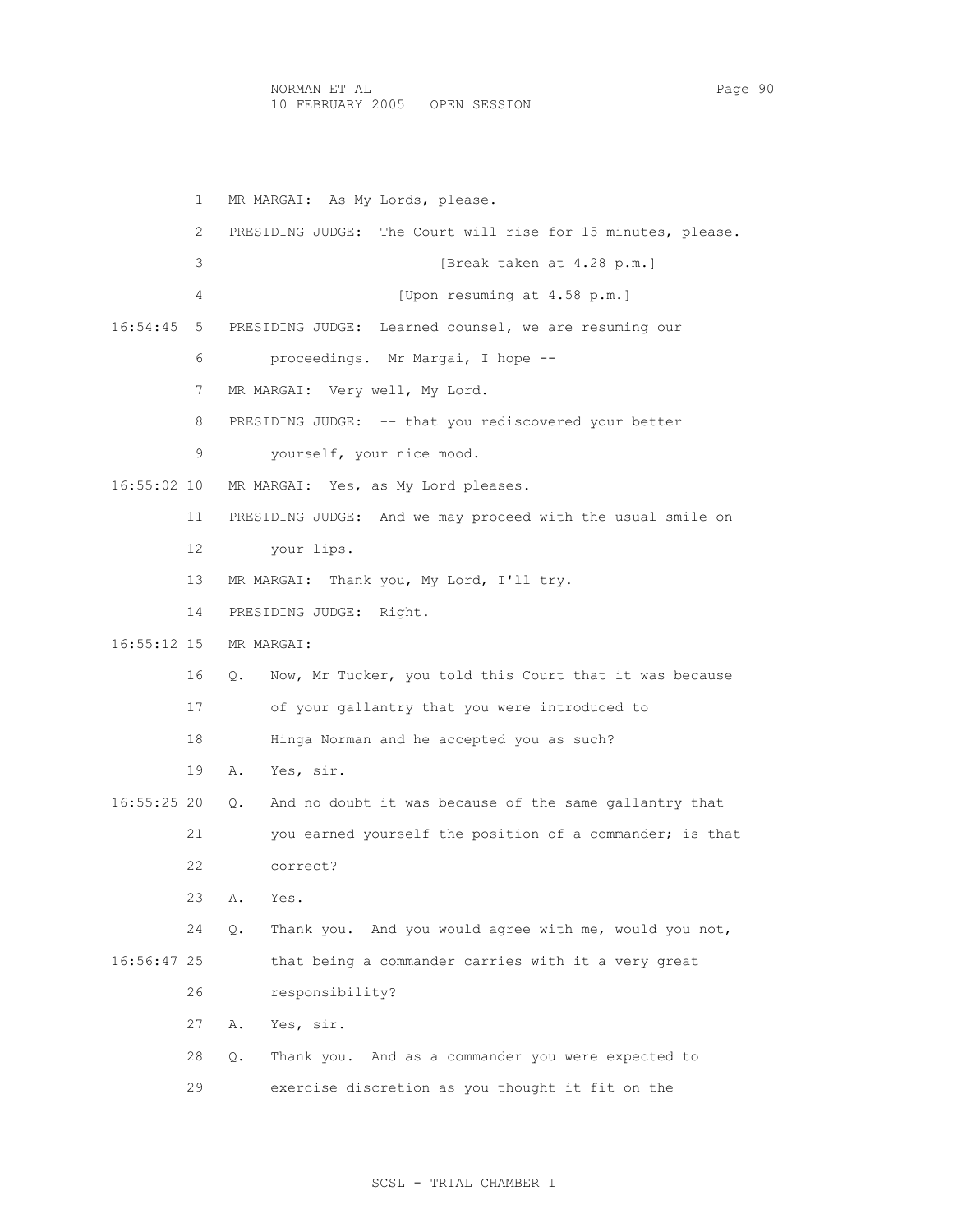1 battlefield; would you agree with me? 2 A. Yes, sir. 3 Q. Thank you. And you'd also agree with me that the rebel 4 war the Kamajors fought was a very serious war. It was 16:58:33 5 no child's place, it was a very serious war; would you 6 agree? 7 A. Yes, sir. 8 Q. Thank you. And as Kamajors you fought that war to 9 restore the legitimate government to power; would you 16:59:15 10 agree? 11 A. Yes, sir, that's what our leaders told us. 12 Q. And you'd also agree with me that the Kamajors did not 13 fight that war to enrich themselves? 14 A. That was not the plan. 17:00:04 15 Q. That was not the plan, thank you. And even though it was 16 a very serious and fierce war, you the Kamajors had rules 17 of engagement. In other words, you had a code of conduct 18 to go by? 19 A. Yes, there were laws, 17:01:07 20 Q. Yes, thank you, yes. And please listen to me very 21 carefully. If you don't understand say so, okay? 22 A. Yes, sir. 23 Q. One of the rules was that you must avoid harming 24 civilians; you'd agree me? 17:01:33 25 A. Yes, the law said that. 26 Q. Thank you. And as commanders you were to ensure that 27 your men did not bring the Kamajor society into 28 disrepute -- anything that would bring, as they say in 29 colloquial terms, bad [inaudible] to the Kamajor society?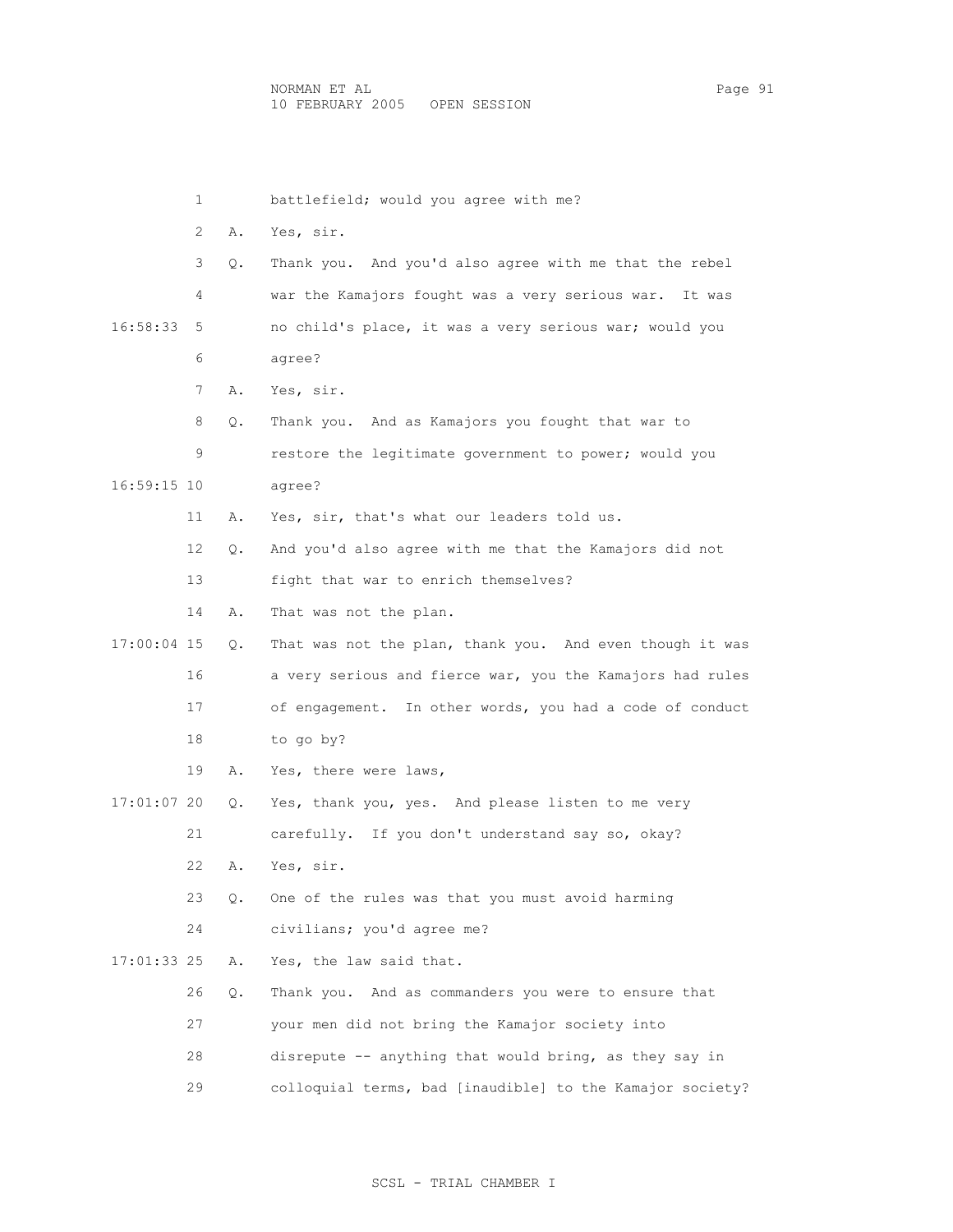1 A. Yes, sir. 2 Q. And even though the rebels were merciless, yet you as 3 Kamajor commanders were instructed to bring back captured 4 soldiers to your base for interrogation, so as to assist 17:03:08 5 you know their strategies? 6 MR KAMARA: Objection, Your Honour. That question is very 7 loaded. 8 MR MARGAI: Sorry. 9 MR KAMARA: [Overlapping speakers] break it up. 17:03:20 10 JUDGE THOMPSON: Yes 11 MR MARGAI: All right. 12 Q. You were instructed as commanders to bring captured 13 soldiers to your base; not so? 14 A. I did not get that order from any authority. 17:03:43 15 Q. Thank you. Were you ordered as a commander to kill 16 captured soldiers -- specifically so ordered? 17 A. No specific order was given to me that I should kill them 18 or there was a specific order given to me to be bringing 19 them to the base. 17:04:30 20 Q. Thank you. So as far as you were concerned, where there 21 was no specific order as a commander you were to use your 22 discretion as you thought fit on the ground; is that 23 correct? 24 A. Yes, in some cases you, the commander, should use your 17:05:19 25 discretion. 26 Q. Thank you very much. These checkpoints, which according 27 to you Kondewa asked you to mount, were to protect the 28 people of Talia - isn't that correct - so that rebels 29 will not infiltrate?

## SCSL - TRIAL CHAMBER I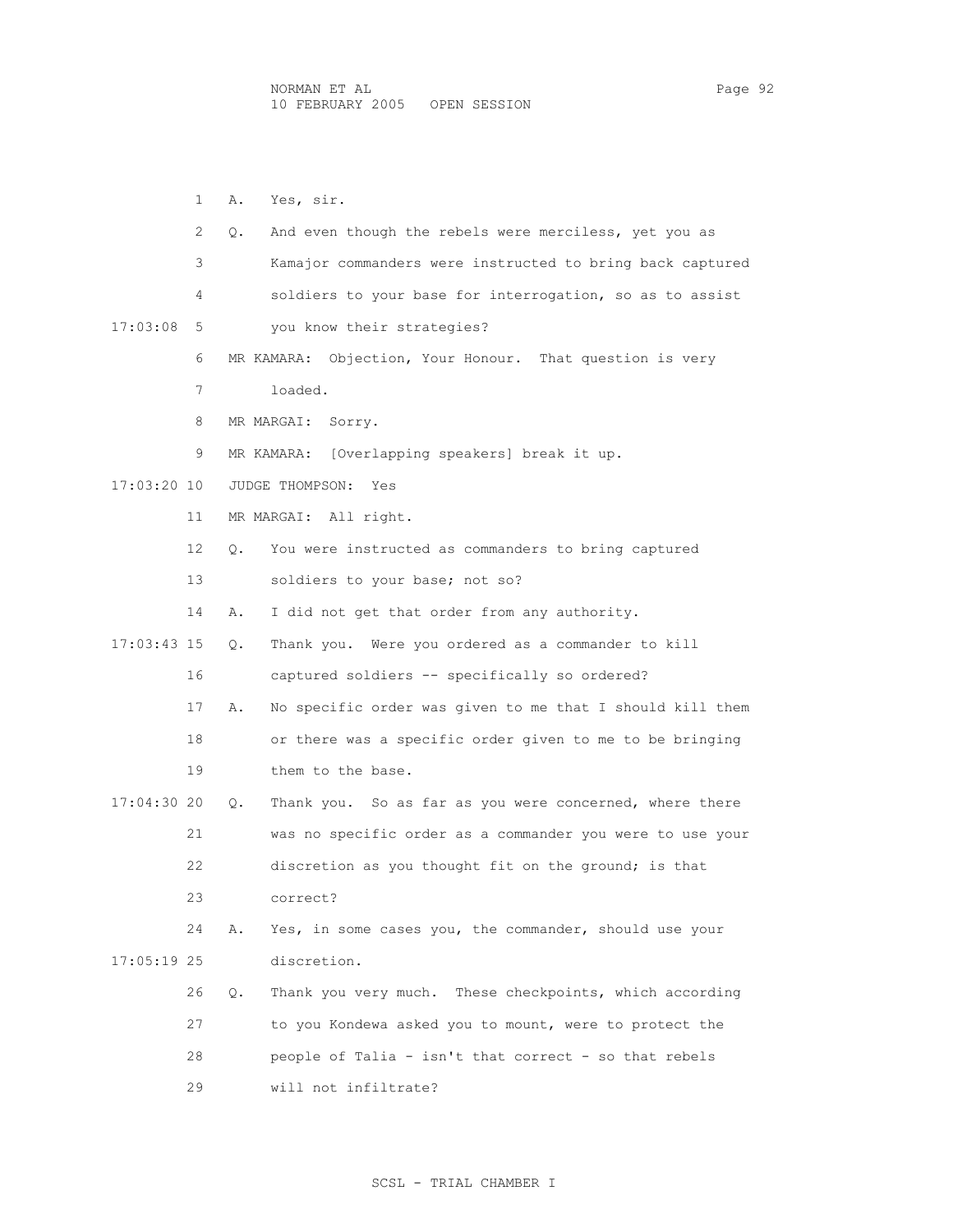1 A. Yes, sir. 2 Q. And before Norman came to Talia you were charged with 3 protecting the lives of the inhabitants of Talia, which 4 you did exceedingly well. 17:06:50 5 A. Yes, sir. 6 MR MARGAI: Thank you. That will be all for this witness, My 7 Lords. 8 JUDGE BOUTET: Thank you, Mr Margai. 9 MR MARGAI: May I, before I sit down, apologise for the 17:07:03 10 impasse. 11 JUDGE BOUTET: That's fine. 12 MR MARGAI: It was not intended to be discourteous, but human 13 nature being what it is, in such circumstances sometimes 14 outbursts do occur uncontrollably. I apologise. 17:07:17 15 JUDGE BOUTET: We did not perceive that to be such. 16 MR MARGAI: Thank you. 17 JUDGE BOUTET: Thank you very much. 18 PRESIDING JUDGE: Even in very intimate families you have 19 points of discord at times. Our strength lies in getting 17:07:31 20 over all this. 21 MR MARGAI: Yes, My Lord, I appreciate that. But we want to 22 ensure that we act as a family and continue on the smooth 23 path as we have always done. 24 PRESIDING JUDGE: That is our hope, that is our wish as well. 17:07:45 25 MR MARGAI: Thank you. 26 JUDGE BOUTET: Thank you, Mr Margai. Mr Kamara, do you have 27 any re-examination of this witness? 28 MR KAMARA: None, Your Honour. We do accept the apologies of 29 Mr Margai.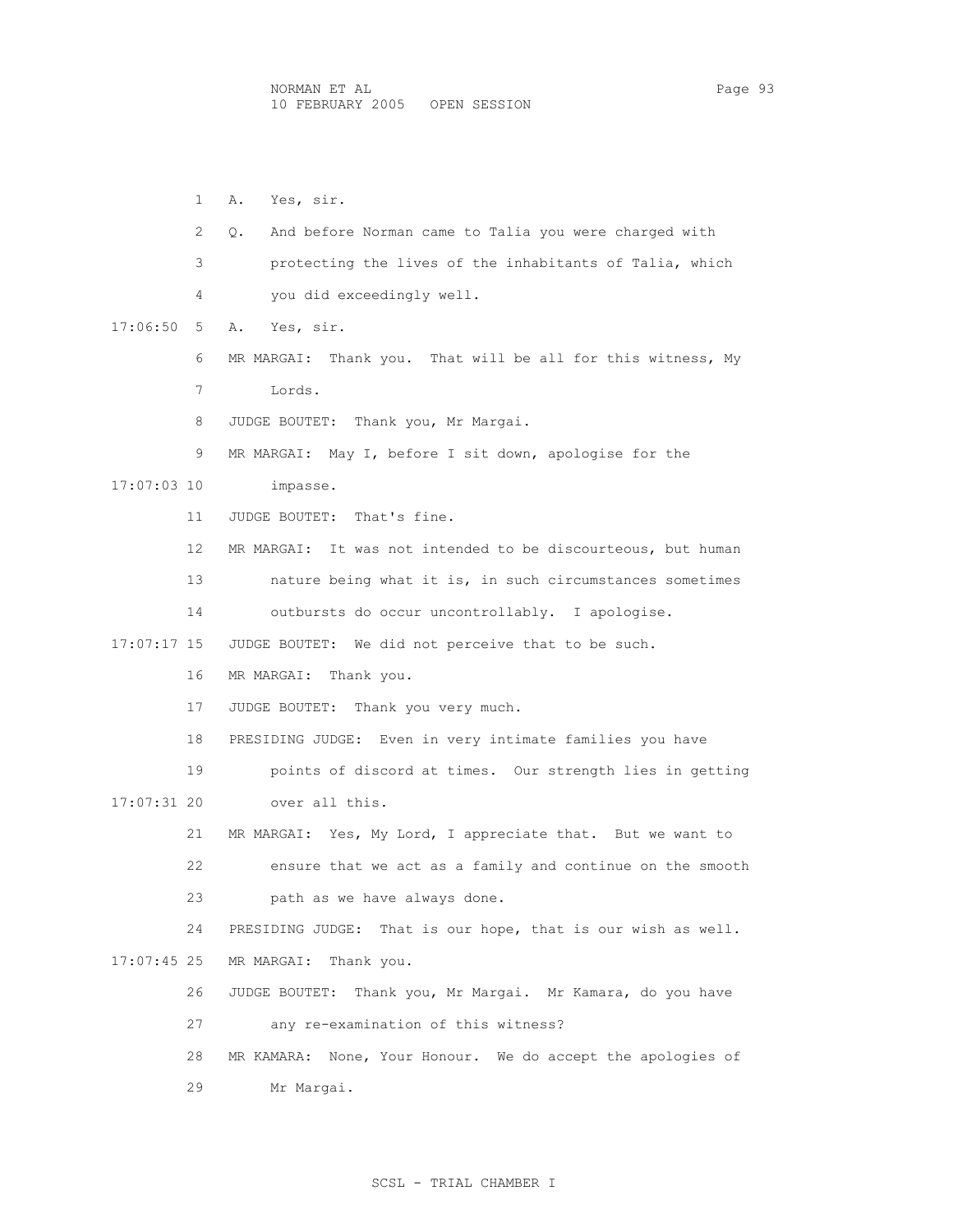1 PRESIDING JUDGE: I see there is a lot of movement packing. 2 We still have -- I'm sure there is a stand by witness, 3 unless there is a special request from the Defence. 4 JUDGE BOUTET: It is because they change prosecutors and that 17:09:14 5 is why they are packing their books. 6 MR MARGAI: I believe we have done exceedingly well 7 comparatively. We have taken 40 witnesses. Our 8 counterparts I believe have not done even one-fifth of 9 that. At the same time, much as Your Lordships are so 17:09:27 10 willing to work, but I think we want to see 11 Your Lordships here for many more years; not at this 12 particular trial but meaning around. 13 PRESIDING JUDGE: We will come here with our pleasure. 14 MR MARGAI: Thank you. 17:09:40 15 PRESIDING JUDGE: And much more at ease when this burden is 16 over, because we are not at ease now with the burden over 17 our heads. I take it that we should not take the next 18 witness and that we can -- Mr Tavener, you are very -- 19 JUDGE BOUTET: Very low profile. 17:09:59 20 PRESIDING JUDGE: You're very low profile today, yes. I think 21 we would adjourn. 22 JUDGE BOUTET: Can we, before we do, ask who the next witness 23 is that you intend to call. 24 MR KAMARA: Yes, Your Honour, we intend to call TF2-015. 17:10:18 25 JUDGE BOUTET: 015? 26 MR KAMARA: Yes. 27 MR MARGAI: We have been so informed and the reasons for the 28 change. 29 PRESIDING JUDGE: Right. Mr Kamara, did you --

## SCSL - TRIAL CHAMBER I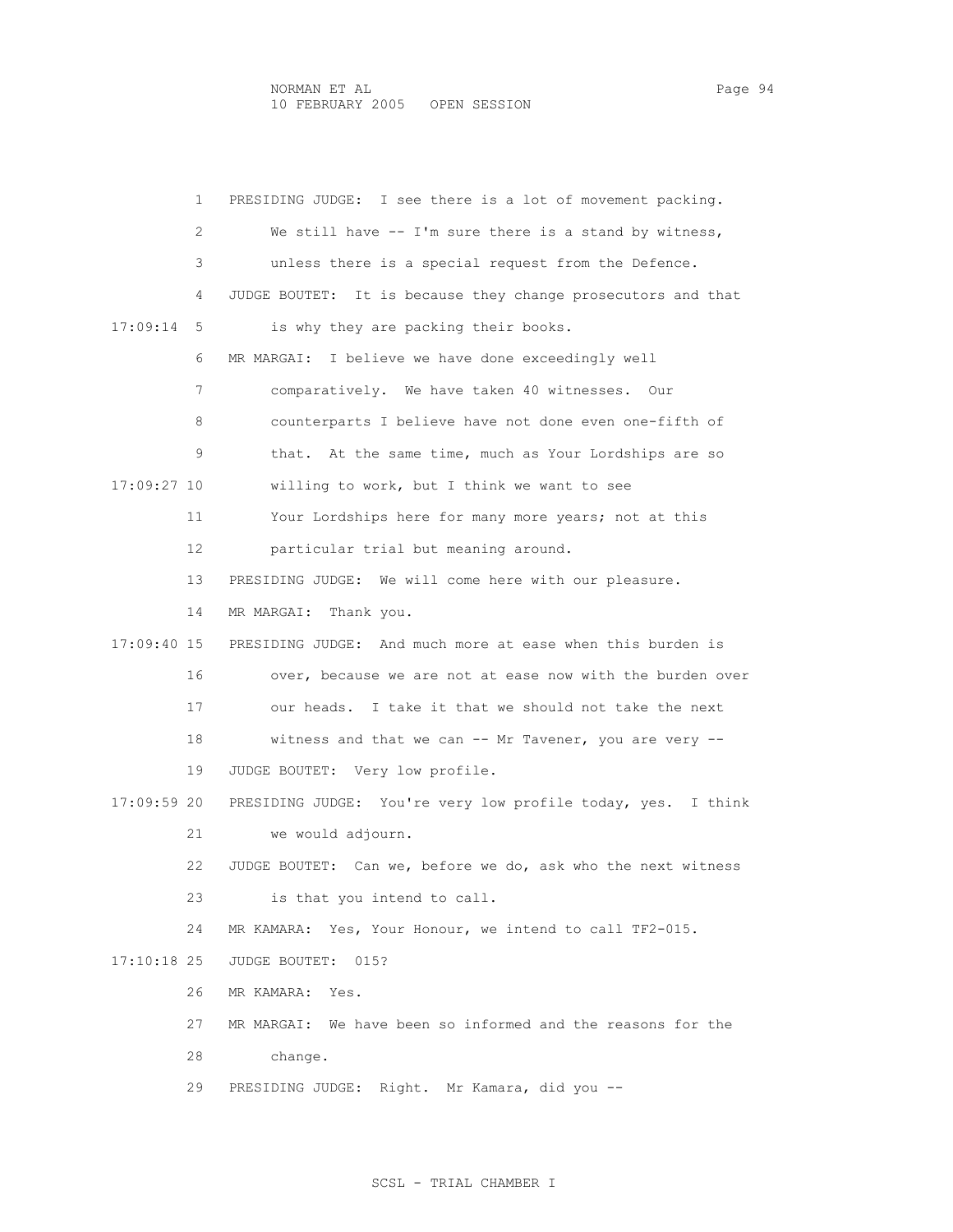1 MR KAMARA: No, I was standing up thinking you were addressing 2 the Prosecution. 3 PRESIDING JUDGE: No, I was teasing Mr Tavener who is taking 4 cover behind you today. Mr Tucker, the Tribunal wants to 17:10:53 5 thank you for accepting to come and give evidence before 6 it. We would like to appreciate, you know, your gesture 7 of coming to assist in making us arrive at what the truth 8 is in this matter. Your evidence will certainly 9 contribute to this and we'd like to thank you. We have 17:11:27 10 come to the end of your testimony, but, Mr Tucker, we 11 would want to let you know that although we are asking 12 you to go where you are living for now, necessity may 13 arise for the Tribunal -- you know, for you to be called 14 back here to still assist us with your testimony in one 17:11:54 15 way or the other. I hope that and I'm sure that if and 16 when we do call you -- we are not saying we will call you 17 back here. What I'm saying is if and when we do call you 18 back here you will certainly respond to come and give us 19 your assistance. So we thank you very much and we wish 17:12:16 20 you all the best. 21 THE WITNESS: Thank you, sir. 22 PRESIDING JUDGE: Good. Well, learned counsel, we will rise 23 and resume the session tomorrow at 9.30. The Court 24 rises, please. 17:12:44 25 [Whereupon the hearing adjourned at 5.15 p.m., to be 26 reconvened on Friday, the 11th day of February 2005, at 27 9.30 a.m.] 28 29